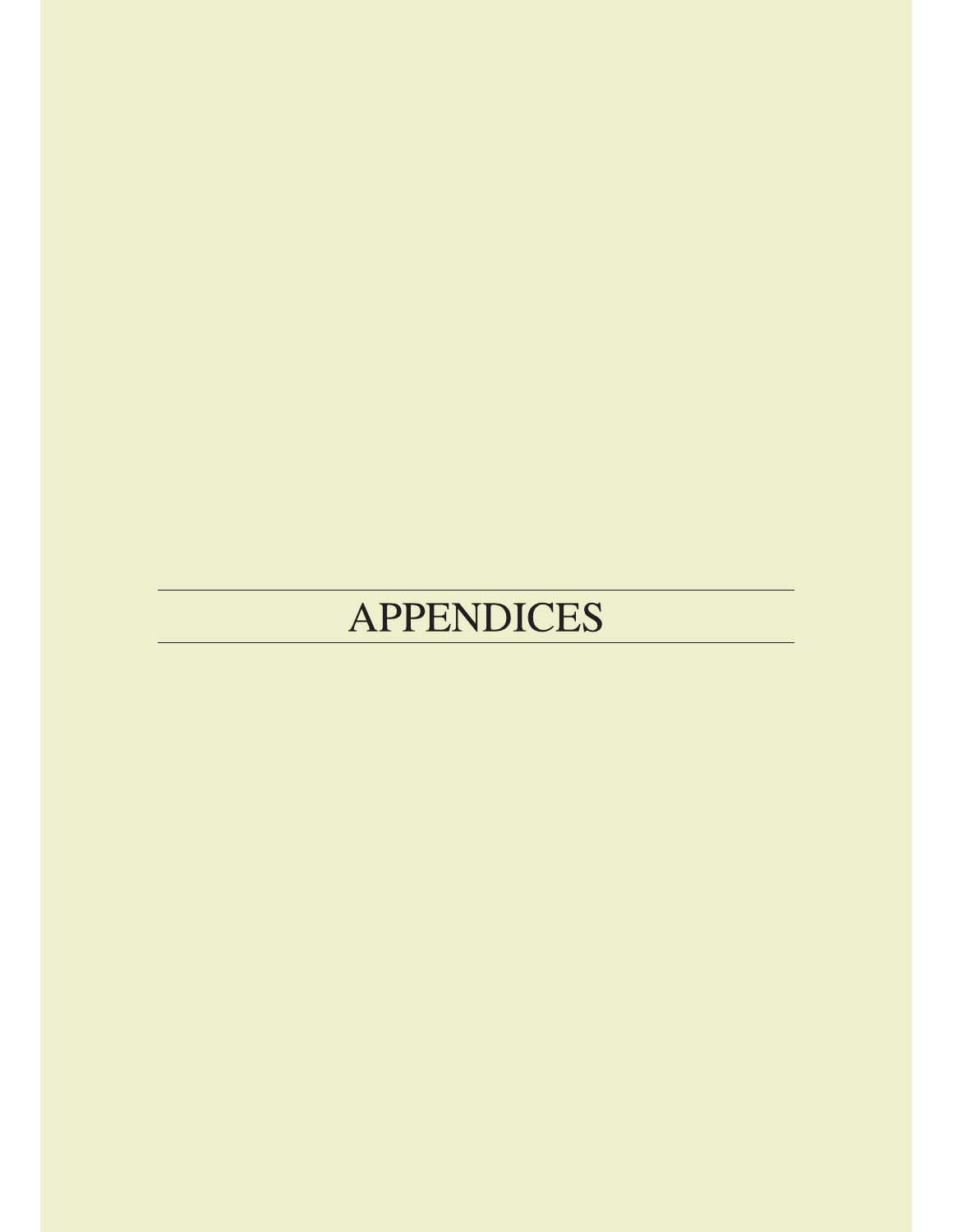| Appendix-1.1                                                                 |
|------------------------------------------------------------------------------|
| (Reference: Profile of Madhya Pradesh, Paragraph 1.6.1, 1.8.2; Page 1,10,26) |
| <b>STATE PROFILE (MADHYA PRADESH)</b>                                        |

| A.                                     |                                                                   | General Data <sup>1</sup>          |                                                                                                     |                                                  |                              |                                  |  |
|----------------------------------------|-------------------------------------------------------------------|------------------------------------|-----------------------------------------------------------------------------------------------------|--------------------------------------------------|------------------------------|----------------------------------|--|
| Sl.No.                                 |                                                                   |                                    |                                                                                                     | <b>Figures</b>                                   |                              |                                  |  |
| $\mathbf{1}$                           | Area                                                              |                                    |                                                                                                     |                                                  |                              | 3,08,245 sq km                   |  |
|                                        |                                                                   | Population                         |                                                                                                     |                                                  |                              |                                  |  |
| $\mathbf{2}$                           |                                                                   | a.                                 | 6.03 crore                                                                                          |                                                  |                              |                                  |  |
|                                        |                                                                   | b.                                 | 2010-2011                                                                                           |                                                  |                              | 7.26 crore                       |  |
|                                        |                                                                   | $\bf{a}$                           | Density of Population (as per 2001 Census)<br>(All India Density = $325$ persons per Sq. Km)        |                                                  |                              | 196 person per sq. km.           |  |
| 3                                      |                                                                   |                                    | Density of Population (as per 2011 Census)                                                          |                                                  |                              | 236 person per sq. km.           |  |
|                                        | (All India Density = $382$ persons per Sq. Km)<br>b               |                                    |                                                                                                     |                                                  |                              |                                  |  |
| $\overline{\bf{4}}$                    |                                                                   |                                    | Population below poverty line(BPL) <sup>2</sup> (All India Average = 27.5 per cent)                 |                                                  |                              | 38.30 per cent                   |  |
| 5                                      |                                                                   | $\bf{a}$                           | Literacy (as per 2001 Census)(All India Average=64.8 per cent)                                      |                                                  |                              | 69.69 per cent                   |  |
|                                        |                                                                   | b                                  | Literacy (as per 2011 Census)(All India Average=74.0 per cent)                                      |                                                  |                              | $70.63$ percent                  |  |
| 6                                      |                                                                   |                                    | Infant mortality <sup>3</sup> (per 1000 live births). (All India Average = 50 per 1000 live births) |                                                  |                              | 67                               |  |
| 7                                      |                                                                   |                                    | Life Expectancy at birth <sup>4</sup>                                                               |                                                  |                              | 58 years                         |  |
|                                        | (All India Average = 63.5 years)<br>Gini Coefficient <sup>5</sup> |                                    |                                                                                                     |                                                  |                              |                                  |  |
| 8<br>Rural. $(All India = 0.30)$<br>a. |                                                                   |                                    |                                                                                                     |                                                  | 0.27                         |                                  |  |
|                                        | b.<br>Urban. (All India $= 0.37$ )                                |                                    |                                                                                                     |                                                  |                              | 0.39                             |  |
| 9                                      |                                                                   |                                    | Gross State Domestic Product (GSDP) 2010-2011 at current prices                                     |                                                  |                              | ₹ 2,71,681 crore                 |  |
| 10                                     |                                                                   |                                    | GSDP CAGR (2001-02 to 2010-11)                                                                      |                                                  |                              | 13.51 per cent                   |  |
| 11                                     |                                                                   |                                    | Per capita GSDP CAGR (2001-02 to 2010-11)                                                           |                                                  |                              | 10.04 per cent                   |  |
| 12                                     |                                                                   |                                    | GSDP CAGR (2001-02 to 2009-2010)                                                                    | Madhya Pradesh                                   |                              | $10.62$ per cent                 |  |
|                                        |                                                                   |                                    |                                                                                                     | <b>General Category States</b>                   |                              | 13.37 per cent                   |  |
| 13                                     |                                                                   |                                    | Population Growth (2001-2011)                                                                       | Madhya Pradesh<br><b>General Category States</b> |                              | 20.30 per cent<br>17.56 per cent |  |
| $\bf{B}$                               |                                                                   | <b>Financial Data</b> <sup>6</sup> |                                                                                                     |                                                  |                              |                                  |  |
|                                        |                                                                   | <b>Particulars</b>                 |                                                                                                     |                                                  | <b>Figures (in Per cent)</b> |                                  |  |
|                                        |                                                                   |                                    |                                                                                                     | 2001-02 to 2009-10                               |                              | 2001-02 to 2010-11               |  |
|                                        |                                                                   |                                    | <b>CAGR</b>                                                                                         | <b>General Category States</b>                   | <b>Madhya Pradesh</b>        | <b>Madhya Pradesh</b>            |  |
|                                        | a.                                                                |                                    | of Revenue Receipts.                                                                                | 15.20                                            | 17.74                        | 18.53                            |  |
|                                        | b.                                                                |                                    | of Own Tax Revenue.                                                                                 | 14.53                                            | 17.73                        | 18.39                            |  |
|                                        | c.                                                                |                                    | of Non Tax Revenue.                                                                                 | 13.87                                            | 18.86                        | 15.18                            |  |
|                                        | d.                                                                |                                    | of Total Expenditure.                                                                               | 13.53                                            | 14.23                        | 14.92                            |  |
|                                        | e.                                                                |                                    | of Capital Expenditure.                                                                             | 22.61                                            | 23.42                        | 21.96                            |  |
|                                        | f.                                                                |                                    | of Revenue Expenditure on Education.                                                                | 12.41                                            | 14.48                        | 16.40                            |  |
|                                        | g.                                                                |                                    | of Revenue Expenditure on Health.                                                                   | 11.97                                            | 11.41                        | 13.21                            |  |
|                                        | h.                                                                | of Pension.                        | of Salary and Wages.                                                                                | 12.59<br>14.09                                   | 11.98<br>14.93               | 11.82                            |  |
|                                        | i.                                                                | 15.72                              |                                                                                                     |                                                  |                              |                                  |  |

<sup>1</sup> *Source of General data:*

<sup>2</sup> *BPL (Planning Commission and NSSO data, 61 Round)* <sup>3</sup> *Infant mortality rate (SRS Bulletin January 2011)*

<sup>4</sup> *Life expectancy of birth (Office of the Registrar General of India, Ministry of Home Affairs) Economic Review* 

*<sup>2010-11</sup>* <sup>5</sup> *Gini Coefficient (Unofficial estimates of Planning Commission & NSSO data, 61st Round 2004-05 MRP).*  *Gini-coefficient is a measure of inequality of income among the population. Value rate is from zero to one, closer to zero inequality is less; closure to one inequality is higher.* 

<sup>6</sup> *Financial data is based on Finance Account of the States Government.*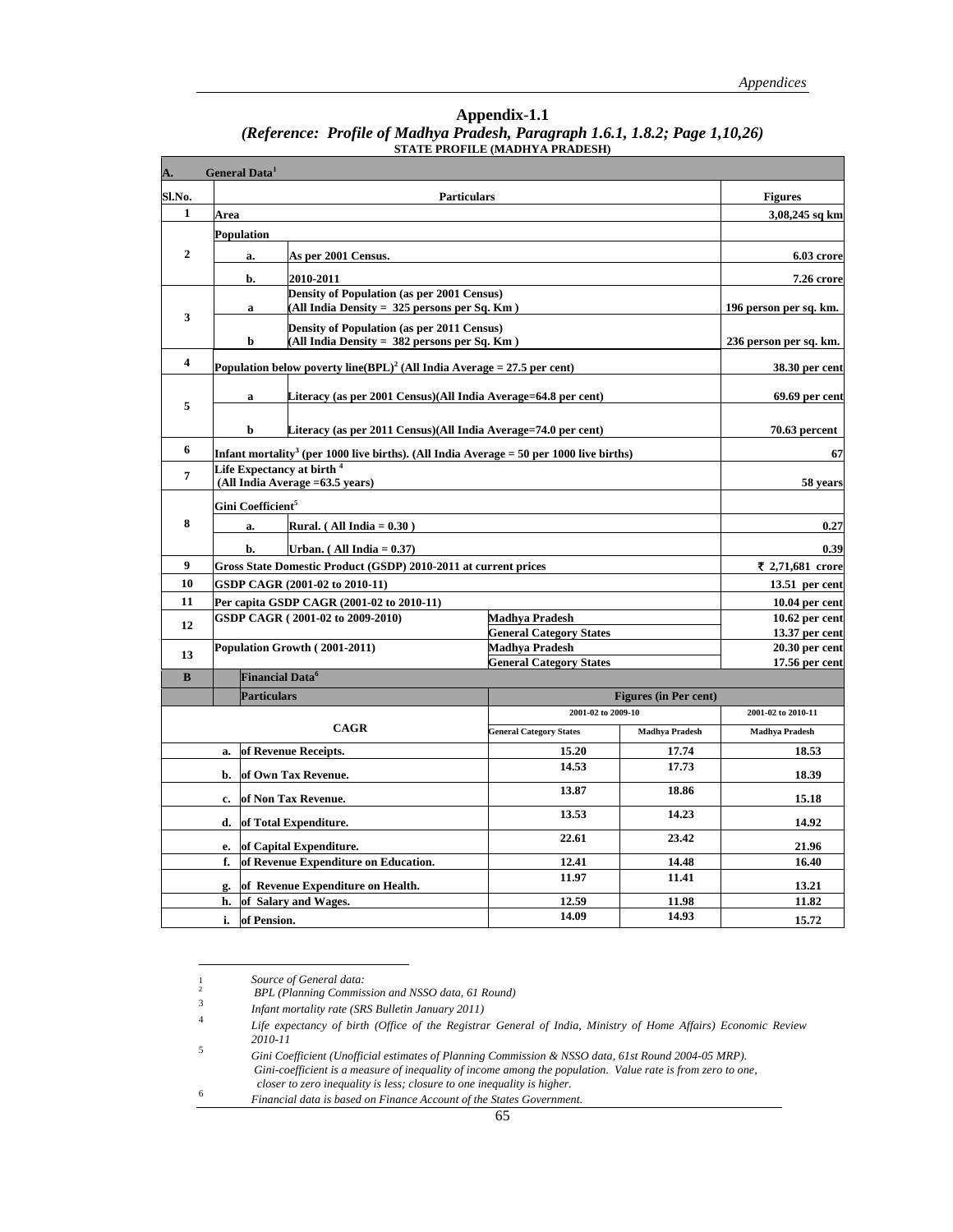#### **Appendix 1.2**

### **(***Reference: Paragraph 1.1; Page 1***)**

#### **Part A: Structure and Form of Government Accounts**

**Structure of Government Accounts:** The accounts of the Government are kept in three parts (i) Consolidated Fund, (ii) Contingency Fund and (iii) Public Account.

Part I: Consolidated Fund : All revenues received by the Government, all loans raised by issue of treasury bills, internal and external loans and all moneys received by the Government in repayment of loans shall form one consolidated fund entitled 'The Consolidated Fund of State' established under Article 266(1) of the Constitution of India.

**Part II: Contingency Fund:** Contingency Fund of the Government established under Article 267(2) of the Constitution is in the nature of an imprest placed at the disposal of the Governor to enable him to make advances to meet urgent unforeseen expenditure, pending authorisation by the Legislature. Approval of the Legislature for such expenditure and for withdrawal of an equivalent amount from the Consolidated Fund is subsequently obtained, whereupon the advances from the Contingency Fund are recouped to the Fund.

Part III: Public Account: Receipts and disbursements in respect of certain transactions such as small savings, provident funds, reserve funds, deposits, suspense, remittances etc which do not form part of the Consolidated Fund, are kept in the Public Account set up under Article 266 (2) of the Constitution and are not subject to vote by the State legislature.

|                                                                                                                                                                                                                                                                                                                                                                                                                                            | <b>Appendix 1.2 Part B: Layout of Finance Accounts</b>                                                                                                                                                                                                                                                                                                                                                                                                                                                                                                                                                                       |  |  |  |  |  |
|--------------------------------------------------------------------------------------------------------------------------------------------------------------------------------------------------------------------------------------------------------------------------------------------------------------------------------------------------------------------------------------------------------------------------------------------|------------------------------------------------------------------------------------------------------------------------------------------------------------------------------------------------------------------------------------------------------------------------------------------------------------------------------------------------------------------------------------------------------------------------------------------------------------------------------------------------------------------------------------------------------------------------------------------------------------------------------|--|--|--|--|--|
| <b>Statement</b>                                                                                                                                                                                                                                                                                                                                                                                                                           | Layout                                                                                                                                                                                                                                                                                                                                                                                                                                                                                                                                                                                                                       |  |  |  |  |  |
| The Finance Accounts have been divided into two volumes. Volume I presents the Financial Statements of<br>the Government in the form of commonly understood summarised form while the details are presented in<br>Volume II.<br>Volume I contains the Certificate of the Comptroller and Auditor General of India, four Summary<br>Statements as given below and Notes to Accounts including accounting policy.                            |                                                                                                                                                                                                                                                                                                                                                                                                                                                                                                                                                                                                                              |  |  |  |  |  |
|                                                                                                                                                                                                                                                                                                                                                                                                                                            |                                                                                                                                                                                                                                                                                                                                                                                                                                                                                                                                                                                                                              |  |  |  |  |  |
| Statement No.1<br>Statement of financial position: Cumulative figures of assets and liabilities of the<br>Government, as they stand at the end of the year, are depicted in the statement. The<br>assets are largely financial assets with the figures for progressive capital expenditure<br>denoting physical assets of the government. Assets, as per the accounting policy, are<br>depicted at historical cost.                        |                                                                                                                                                                                                                                                                                                                                                                                                                                                                                                                                                                                                                              |  |  |  |  |  |
| Statement No.2<br><b>Statement of receipts and disbursement:</b> This is a summarised statement showing<br>all receipts and disbursements of the Government during the year in all the three<br>parts in which Government account is kept, namely the consolidated fund,<br>contingency fund and public account. Further within the consolidated fund, receipts<br>and expenditure on revenue and capital account are depicted distinctly. |                                                                                                                                                                                                                                                                                                                                                                                                                                                                                                                                                                                                                              |  |  |  |  |  |
| Statement No. 3<br>Statement of receipt (consolidate fund): This statement comprises revenue and<br>capital receipts and receipts from borrowings of the Government consisting of loans<br>from the GOI, other institutions, market loans raised by the Government and<br>recoveries on account of loans and advances made by the Government.                                                                                              |                                                                                                                                                                                                                                                                                                                                                                                                                                                                                                                                                                                                                              |  |  |  |  |  |
| Statement No.4                                                                                                                                                                                                                                                                                                                                                                                                                             | <b>Statement of expenditure (consolidated fund):</b> This statement not only gives<br>expenditure function (activity) but also summaries expenditure by name of activity<br>(objects of expenditure).                                                                                                                                                                                                                                                                                                                                                                                                                        |  |  |  |  |  |
| <b>Investments of Cash Balances.</b>                                                                                                                                                                                                                                                                                                                                                                                                       | In addition, the Volume comprises an appendix. Appendix I, which is a statement of Cash Balances and<br><b>Volume II</b> comprises three parts. Part I contains six statements as given below:                                                                                                                                                                                                                                                                                                                                                                                                                               |  |  |  |  |  |
| Statement No. 5                                                                                                                                                                                                                                                                                                                                                                                                                            | <b>Statement of progressive capital expenditure:</b> This statement details progressive<br>capital expenditure by functions, the aggregate of which is depicted in Statement I.                                                                                                                                                                                                                                                                                                                                                                                                                                              |  |  |  |  |  |
| Statement No. 6                                                                                                                                                                                                                                                                                                                                                                                                                            | Statement of Borrowings and other liabilities: Borrowings of the Government<br>comprise market loans raised by it (internal debt) and Loans and Advances received<br>from the GOI. Both these together form the public debt of the state Government. In<br>addition, this summary statement depicts 'other liabilities' which are the balances<br>under various sectors in the public account. In respect of the latter, the Government<br>as a trustee or custodian of the funds, hence these constitute liabilities of the<br>Government. The statement also contains a note on service of debt, <i>i.e.</i> a note on the |  |  |  |  |  |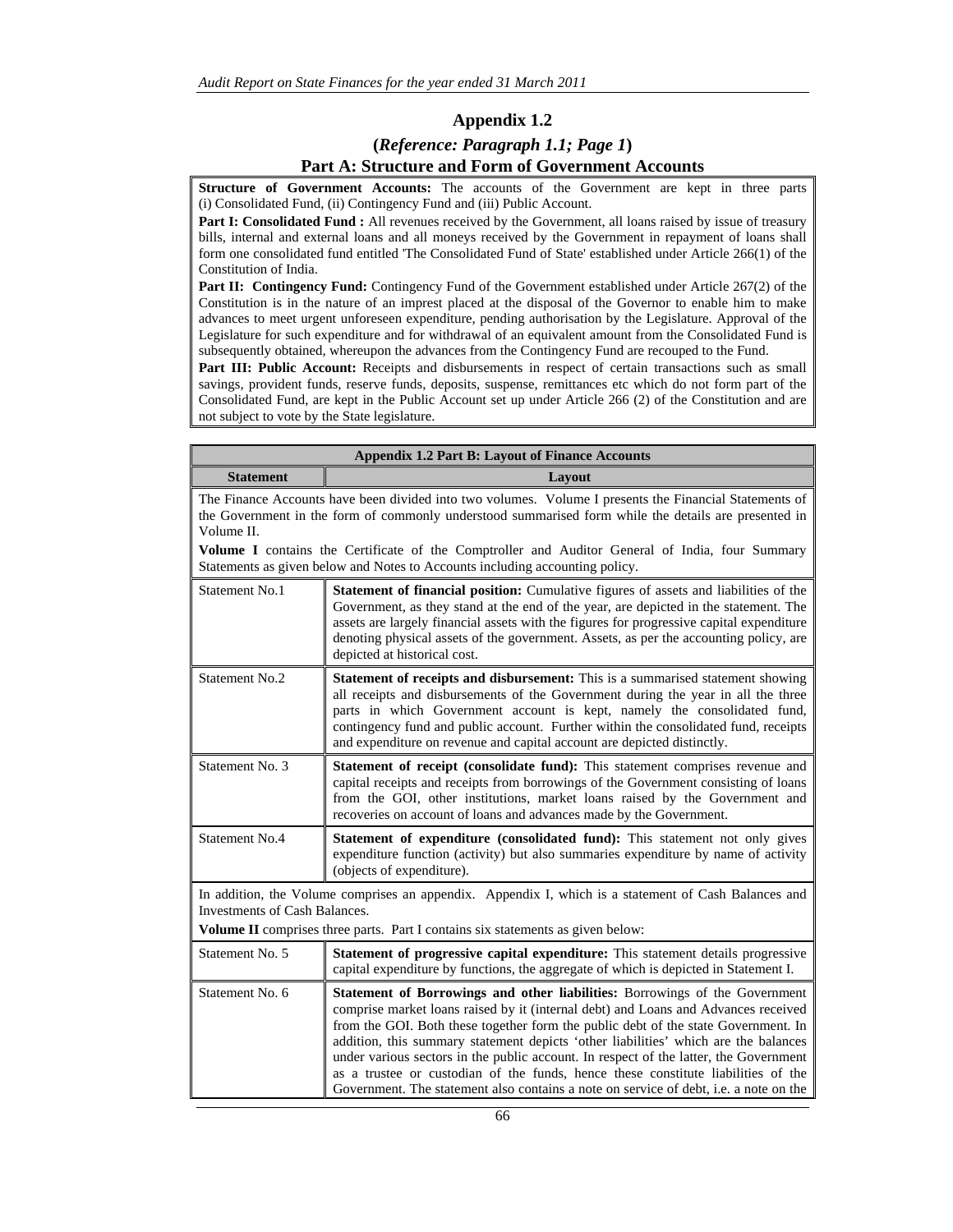|                  | <b>Appendix 1.2 Part B: Layout of Finance Accounts</b>                                                                                                                                                                                                                                                                                                                                                                                                                           |  |  |  |  |  |
|------------------|----------------------------------------------------------------------------------------------------------------------------------------------------------------------------------------------------------------------------------------------------------------------------------------------------------------------------------------------------------------------------------------------------------------------------------------------------------------------------------|--|--|--|--|--|
| <b>Statement</b> | Layout                                                                                                                                                                                                                                                                                                                                                                                                                                                                           |  |  |  |  |  |
|                  | quantum of net interest charges met from revenue receipts.                                                                                                                                                                                                                                                                                                                                                                                                                       |  |  |  |  |  |
| Statement No.7   | <b>Statement of Loans given by the Government:</b> The loans and advances given by<br>the Government are depicted in statement I and recoveries, disbursements feature in<br>statement 2, 3 and 4. Here, loans and advances are summarised sector and loanee<br>group wise. This is followed by a note on the recoveries in arrear in respect of loans,<br>the details of which are maintained by the AG office and details of which are<br>maintained by the State departments. |  |  |  |  |  |
| Statement No.8   | Statement of Grants in aid given by the Government, orgainsed by grantee<br>institutions group wise. It includes a note on grants given in kind also.                                                                                                                                                                                                                                                                                                                            |  |  |  |  |  |
| Statement No. 9  | Statement of Guarantees given by the Government: Guarantees given by the<br>Government for repayment of loans, etc. raised by Statutory corporations,<br>Government companies, Local Bodies and Other institutions during the year and<br>sums guaranteed outstanding as at the end of the year are present in this statement.                                                                                                                                                   |  |  |  |  |  |
| Statement No. 10 | Statement of Voted and Charged Expenditure: This statement presents details of<br>voted and charged expenditure of the Government                                                                                                                                                                                                                                                                                                                                                |  |  |  |  |  |
|                  | Volume II Part II: This part contains nine statements presenting details of transactions by minor head<br>corresponding to statements in Volume I and Part I of Volume II.                                                                                                                                                                                                                                                                                                       |  |  |  |  |  |
| Statement No. 11 | Detailed Statement of Revenue and Capital Receipts by minor heads: This<br>statement presents the revenue and capital receipts of the Government in detail.                                                                                                                                                                                                                                                                                                                      |  |  |  |  |  |
| Statement No. 12 | Detailed Statement of Revenue Expenditure by minor heads: This statement<br>presents the details of revenue expenditure of the Government in detail. Non plan<br>and plan figures are depicted separately and a comparison with the figures for the<br>previous year are available.                                                                                                                                                                                              |  |  |  |  |  |
| Statement No. 13 | Detailed Statement of Capital Expenditure by minor heads: This statement<br>presents the details of capital expenditure of the Government in detail. Non Plan and<br>Plan figures are depicted separately and a comparison with the figures for the<br>previous year are available. Cumulative capital expenditure upto the end of the year<br>is also depicted.                                                                                                                 |  |  |  |  |  |
| Statement No. 14 | Detailed Statement of Investments of the Government: The position of<br>Government Investment in the share capital and debentures of different concerns is<br>depicted in this statement for the current and previous year. Details included type of<br>shares held, face value, dividend received etc.                                                                                                                                                                          |  |  |  |  |  |
| Statement No. 15 | Detailed Statement of Borrowings and other Liabilities: Details of borrowings<br>(market loans raised by the Government and Loans etc from GOI) by minor heads,<br>the maturity and repayment profile of all loans is provided in this statement. This is<br>the details statement corresponding to statement 6 in part 1 volume 2.                                                                                                                                              |  |  |  |  |  |
| Statement No. 16 | Detailed Statement on Loans and Advances given by the Government: The<br>details of loans and advances given by the Government, the changes in loan<br>balances, loans written off, interest received on loans etc. is present in this statement.<br>It also presents plan loans separately. This is the detailed statement corresponding to<br>statement 7 in part 1 volume 2.                                                                                                  |  |  |  |  |  |
| Statement No. 17 | Detailed Statement on Sources and Application of funds for expenditure other<br>than revenue account. The capital and other expenditure (other than on revenue<br>account and the sources of fund for the expenditure is depicted in the statement.                                                                                                                                                                                                                              |  |  |  |  |  |
| Statement No. 18 | Detailed Statement on Contingency Fund and other Public Account<br>transaction: The Statement shows changes in contingency fund during the year, the<br>appropriations to the fund, expenditure, amount recouped etc. It also depicted the<br>transaction in public account in detail.                                                                                                                                                                                           |  |  |  |  |  |
| Statement No. 19 | <b>Statement showing details of earmarked balances.</b> This statement shows the<br>details of investment out of reserve fund in public account.                                                                                                                                                                                                                                                                                                                                 |  |  |  |  |  |
|                  | Volume II Part III: This part contains Appendices                                                                                                                                                                                                                                                                                                                                                                                                                                |  |  |  |  |  |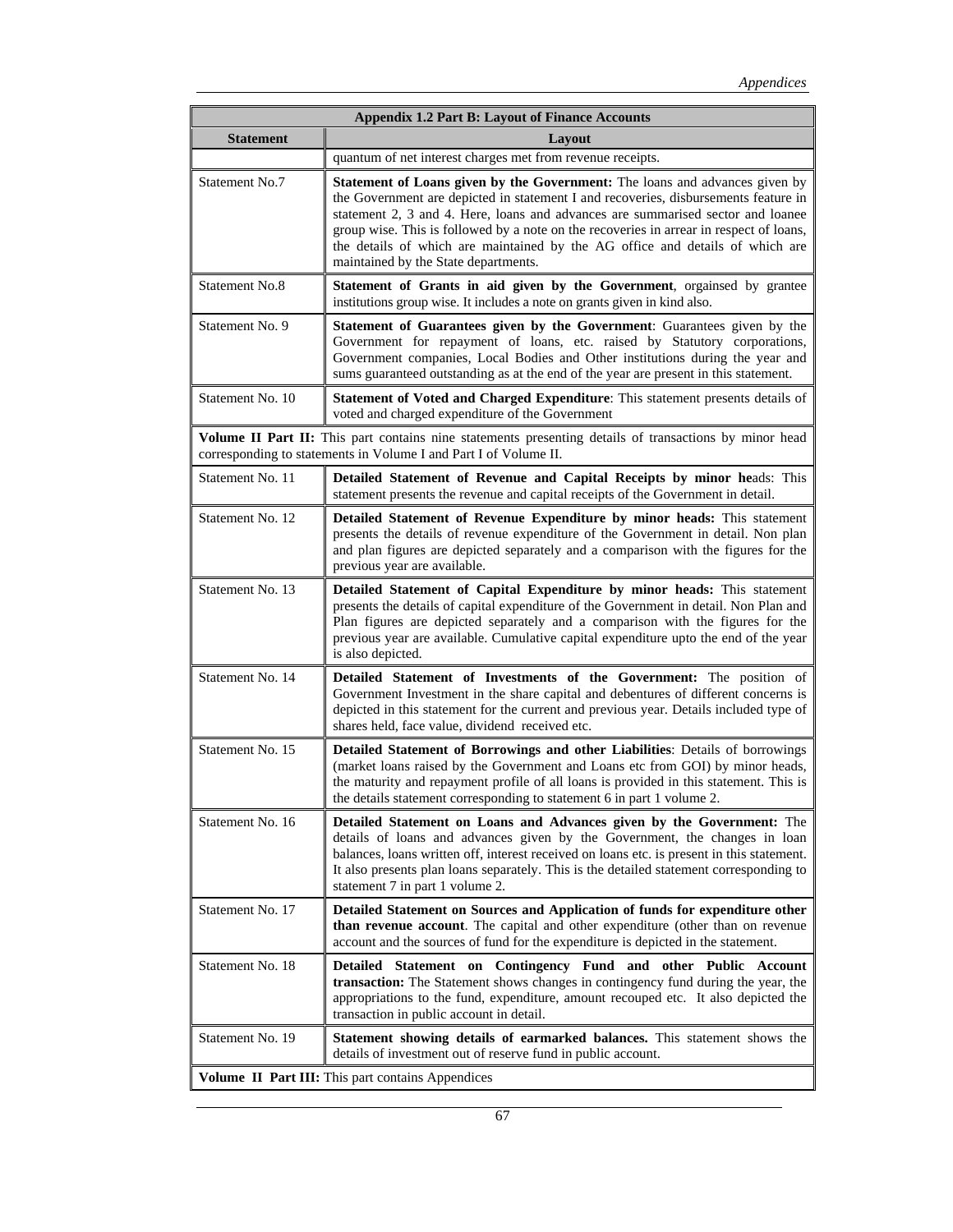#### **Appendix 1.2 Concld…**

#### *(Reference: Paragraph 1.1; Page 1)*

#### **Part-C**

**Statement showing apportionment of assets and liabilities of the erstwhile State of Madhya Pradesh as on 31 March 2011 between successor States of Madhya Pradesh and Chhattisgarh**

| $(\bar{\tau}$ in crore) |  |  |
|-------------------------|--|--|
|-------------------------|--|--|

| <b>Items</b>                                        | <b>Balance</b>                       | <b>Apportioned to</b>           |              | <b>Balance</b>                                         | <b>Reference</b>                                          |
|-----------------------------------------------------|--------------------------------------|---------------------------------|--------------|--------------------------------------------------------|-----------------------------------------------------------|
|                                                     | as on $31$<br><b>October</b><br>2000 | <b>Madhya</b><br><b>Pradesh</b> | Chhattisgarh | retained in MP<br>accounts<br>pending<br>apportionment | to Finance<br><b>Accounts</b><br><b>Statements</b><br>No. |
| <b>I</b> -Liabilities-                              |                                      |                                 |              |                                                        |                                                           |
| 1. Small savings,<br>provident<br>funds,<br>etc.    | 7371.51                              | 5570.57                         | 1239.45      | 561.49                                                 | 17 and 18                                                 |
| 2. Deposits                                         | 1872.19                              | 1516.52                         | 358.05       | $(-) 2.38$                                             | 17 and 18                                                 |
| 3. Reserve Funds                                    | 657.94(a)                            | 45.49                           | 11.55        | 102.46(b)                                              | 17 and 18                                                 |
| 4. Suspense and<br>Miscellaneous<br><b>Balances</b> | 39.58                                | 25.46                           | 5.93         | 8.18(c)                                                | 18                                                        |
| <b>II-</b> Assets-                                  |                                      |                                 |              |                                                        |                                                           |
| 1. Gross Capital<br>Outlay                          | 15760.57                             | 4993.86                         | 1499.12      | 8788.75 (d)                                            | 5 and 13                                                  |
| 2. Loans and<br>Advances                            | 2883.18                              | 559.83                          | 135.91       | $2186.62$ (e)                                          | 7 and 16                                                  |
| 3. Guarantees                                       | 9709.60                              | --                              |              | 1487.76                                                | 9                                                         |

#### **N.B.: For further details, see Finance Accounts.**

- (a) Dropped  $\bar{\tau}$  498.44 crore out of total of  $\bar{\tau}$  657.94 crore, in terms of second proviso to Section 42(1) of M.P. Re-organisation Act, 2000.
- (b) Retained in M.P. pending decision of GOI.
- (c) Retained in M.P for want of details.
- (d) Differs from the figures of  $\bar{\tau}$  9,267.59 crore due to proforma reduction of  $\bar{\tau}$  478.85 crore.
- (e) Retained in M.P due to non-receipt of decisions/details from successor States.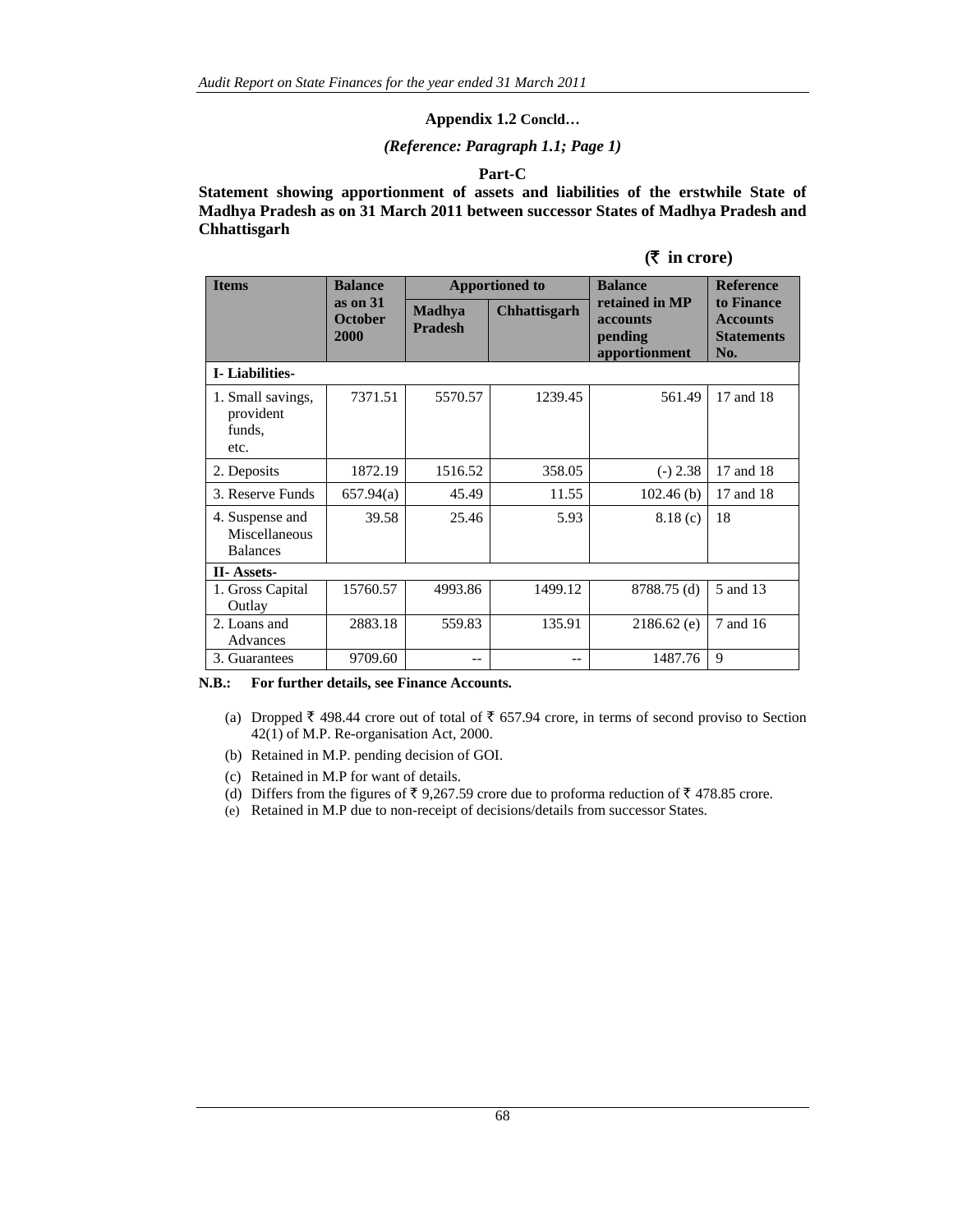# **Appendix - 1.3** *(Reference: Paragraph 1.1; Page 1)*  **Methodology Adopted for the Assessment of Fiscal Position Part A**

The norms/ceilings prescribed by the TFC for selected fiscal variable along with its projections for a set of fiscal aggregates and the commitments/projections made by the State Governments in their Fiscal Responsibility Acts and in other Statements required to be laid in the legislature under the Act **(Part B of Appendix 1.3)** are used to make qualitative assessment of the trends and pattern of major fiscal aggregates. Assuming that GSDP is the good indicator of the performance of the State's economy, major fiscal aggregates like tax and non-tax revenue, revenue and capital expenditure, internal debt and revenue and fiscal deficits have been presented as percentage to the Gross State Domestic Product (GSDP) at current market prices. The buoyancy coefficients for relevant fiscal variables with reference to the base represented by GSDP have also been worked out to assess as to whether the mobilization of resources, pattern of expenditure etc, are keeping pace with the change in the base or these fiscal aggregates are also affected by factors other than GSDP.

The trends in GSDP for the last five years are indicated below:

#### **Trends in Gross State Domestic Product (GSDP)**

|                                                                                                                                                                                                                                                                                                                                                                                                                                       | 2006-07 | 2007-08 | 2008-09 | 2009-10 | 2010-11 |
|---------------------------------------------------------------------------------------------------------------------------------------------------------------------------------------------------------------------------------------------------------------------------------------------------------------------------------------------------------------------------------------------------------------------------------------|---------|---------|---------|---------|---------|
| <b>Gross State Domestic Product</b><br>$(\bar{\tau}$ in crore)                                                                                                                                                                                                                                                                                                                                                                        | 144577  | 161479  | 196556  | 227065  | 271681  |
| Growth rate of GSDP*                                                                                                                                                                                                                                                                                                                                                                                                                  |         |         |         |         |         |
| (in per cent)<br>$C_1, \ldots, C_n$ $T_1, \ldots, T_n, \ldots, T_n, \ldots, T_n, \ldots, T_n, \ldots, T_n, \ldots, \ldots, T_n, \ldots, T_n, \ldots, T_n, \ldots, T_n, \ldots, T_n, \ldots, T_n, \ldots, T_n, \ldots, T_n, \ldots, T_n, \ldots, T_n, \ldots, T_n, \ldots, T_n, \ldots, T_n, \ldots, T_n, \ldots, T_n, \ldots, T_n, \ldots, T_n, \ldots, T_n, \ldots, T_n, \ldots, T_n, \ldots, T_n, \ldots, T_n, \ldots, T_n, \ldots$ | 16.34   | 11.69   | 21.72   | 15.52   | 19.65   |

 **\*GSDP estimates for the period 2006-11 are revised, therefore, percentage ratio/buoyancies of**  *Source: The Directorate of Economics and Statistics, Government of Madhya Pradesh* 

**various parameters with reference to GSDP for 2006-11 have also been revised.**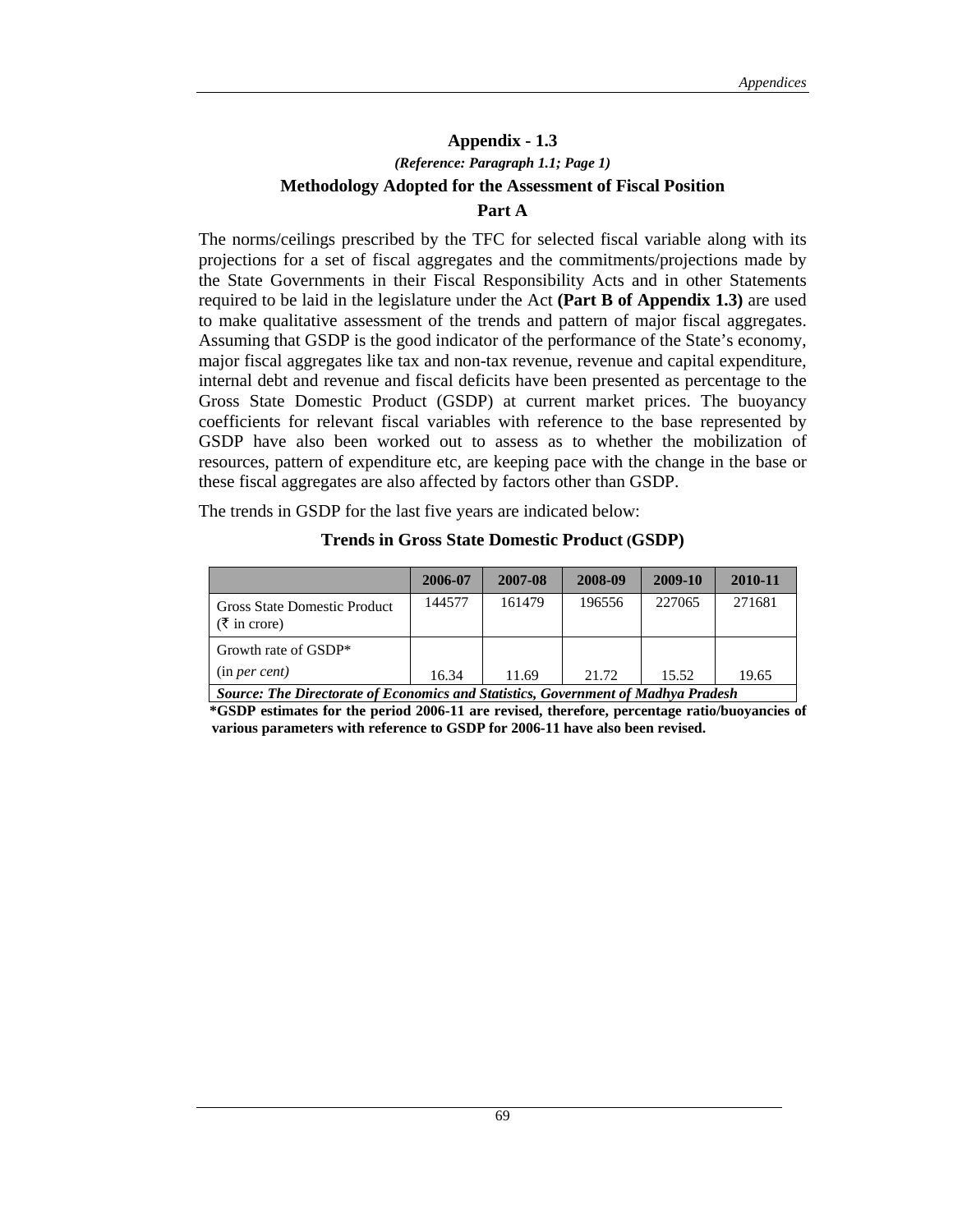The definitions of some of the selected terms used in assessing the trends and pattern of fiscal aggregates are given below:

| <b>Terms</b>                                                           | <b>Basis of calculation</b>                                                                                                                                                                              |
|------------------------------------------------------------------------|----------------------------------------------------------------------------------------------------------------------------------------------------------------------------------------------------------|
| Buoyancy of a parameter                                                | Rate of Growth of the parameter/GSDP Growth                                                                                                                                                              |
| Buoyancy of a parameter $(X)$<br>With respect to another parameter (Y) | Rate of Growth of parameter $(X)$ /<br>Rate of Growth of parameter (Y)                                                                                                                                   |
| Rate of Growth (ROG)                                                   | [(Current year Amount /Previous year<br>Amount)-1]* 100                                                                                                                                                  |
| Development Expenditure                                                | Social Services + Economic Services                                                                                                                                                                      |
| Average interest paid by the State                                     | Interest payment/[(Amount of previous year's<br>Fiscal Liabilities + Current year's Fiscal<br>Liabilities)/2]*100                                                                                        |
| Interest spread                                                        | GSDP growth - Average Interest Rate                                                                                                                                                                      |
| Quantum spread                                                         | Debt stock *Interest spread                                                                                                                                                                              |
| Interest received as <i>per cent</i> to Loans<br>Outstanding           | Interest Received [(Opening balance + Closing<br>balance of Loans and Advances)/2]*100                                                                                                                   |
| Revenue Deficit                                                        | Revenue Receipt-Revenue Expenditure                                                                                                                                                                      |
| <b>Fiscal Deficit</b>                                                  | Revenue Expenditure + Capital Expenditure +<br>Net Loans and Advances - Revenue Receipts -<br>Miscellaneous Capital Receipts                                                                             |
| Primary Deficit                                                        | Fiscal Deficit – Interest payments                                                                                                                                                                       |
| Balance from Current Revenue (BCR)                                     | Revenue Receipts minus all Plan grants and<br>Non-plan Revenue Expenditure<br>excluding<br>expenditure recorded under the major head<br>2048 – Appropriation<br>for reduction<br>of<br>Avoidance of debt |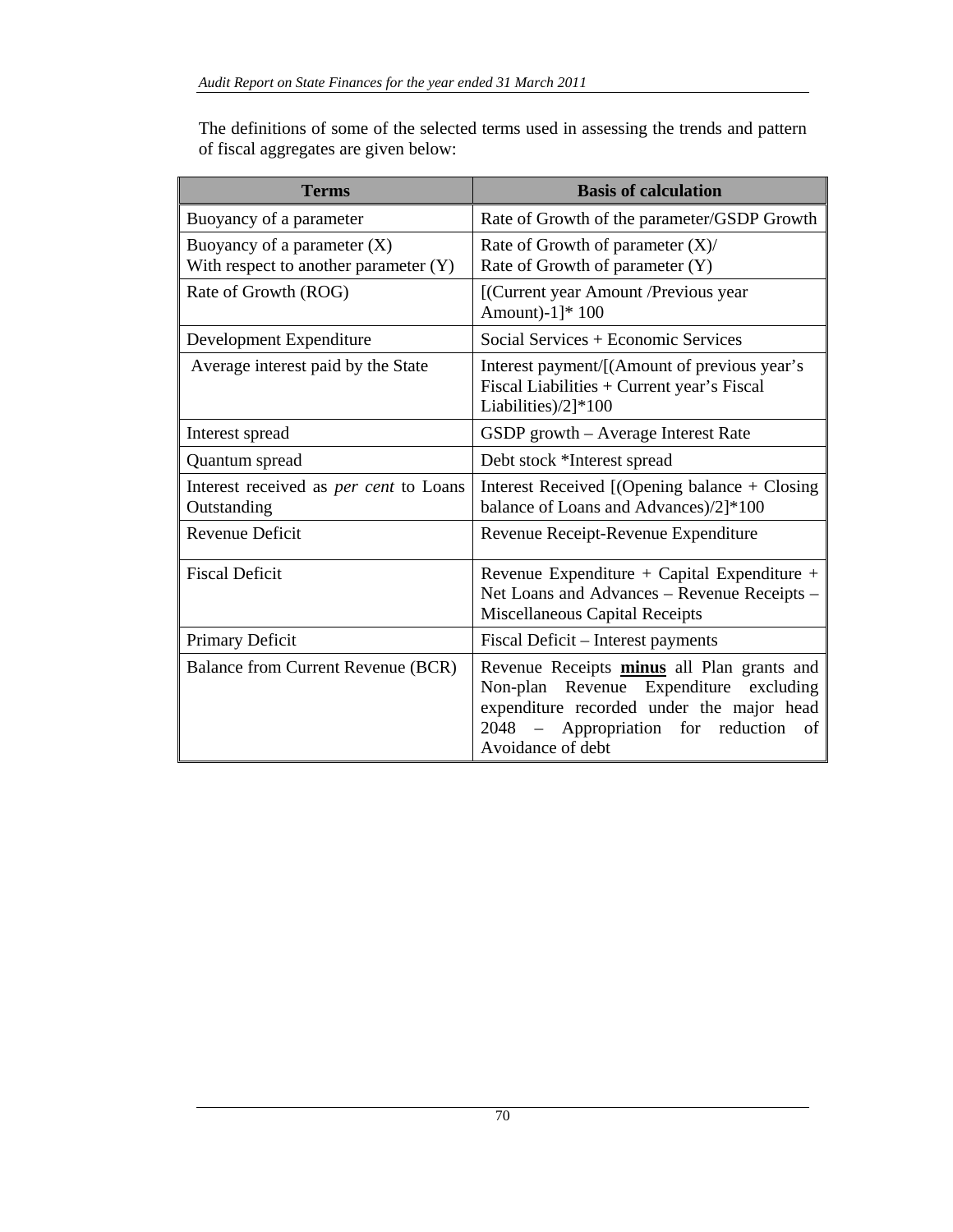# **Appendix - 1.3 Contd…**  *(Reference: Paragraph 1.1; Page 1)*  **Fiscal Responsibility and Budget Management (FRBM) Act, 2005 Part B**

The State Government has enacted the Madhya Pradesh Rajkoshiya Uttardayitva Avam Budget Prabandhan Adhiniyam, 2005 (Fiscal Responsibility and Budget Management (FRBM) Act 2005) which came into force from  $1<sup>st</sup>$  January 2006 to ensure prudence in fiscal management and fiscal stability by progressive elimination of revenue deficit, reduction in fiscal deficit, prudent debt management consistent with fiscal sustainability, greater transparency in fiscal operations of the Government and conduct of fiscal policy in a medium term framework and for matters connected therewith or incidental thereto*.* To give effect to the fiscal management objectives as laid down in the Act, and/or the rules framed (30 January 2006) thereunder the following fiscal targets were prescribed for the State Government:

- Exercise Reduce revenue deficit in each financial year so as to eliminate it by  $31<sup>st</sup>$ March 2009 and generate revenue surplus thereafter;
- ¾ Reduce fiscal deficit in each financial year so as to bring it down to not more than three *per cent* of GSDP by 31<sup>st</sup> March 2009. The GOI has relaxed the limit to four per cent of GSDP for all the states for the years 2008-09 and 2009-10 respectively;
- Ensure that within a period of 10 years, i.e. as on the 31<sup>st</sup> March 2015, total liabilities do not exceed 40 *per cent* of the estimated GSDP for that year; and
- $\triangleright$  Limit the annual incremental guarantees so as to ensure that the guarantees do not exceed 80 *per cent* of the total revenue receipts in the year preceding the current year.

Provided that revenue deficit and fiscal deficit may exceed the limits specified under this section due to ground(s) of shortfall in the Central tax devolutions in relation to the budgetary estimates of the Union of India and/or unforeseen demands on the finances of the State Government arising out of internal disturbance or natural calamity or such other exceptional grounds as the State Government may specify.

#### **Roadmap to achieve the Fiscal Targets as laid down in FRBM Act/Rules**

In accordance with the provisions of the FRBM Act 2005, the State Government has placed the (a) Macro-Economic framework Statement**,** (b) Medium Term Fiscal Policy Statement (MTFPS) and (c) Fiscal policy strategy statement along with the Budget for 2010-11. The actuals for 2008-09, RE for 2009-10 and BE for 2010-11 for select indicators are presented in MTFPS *(Appendix 1.3 Part-C).*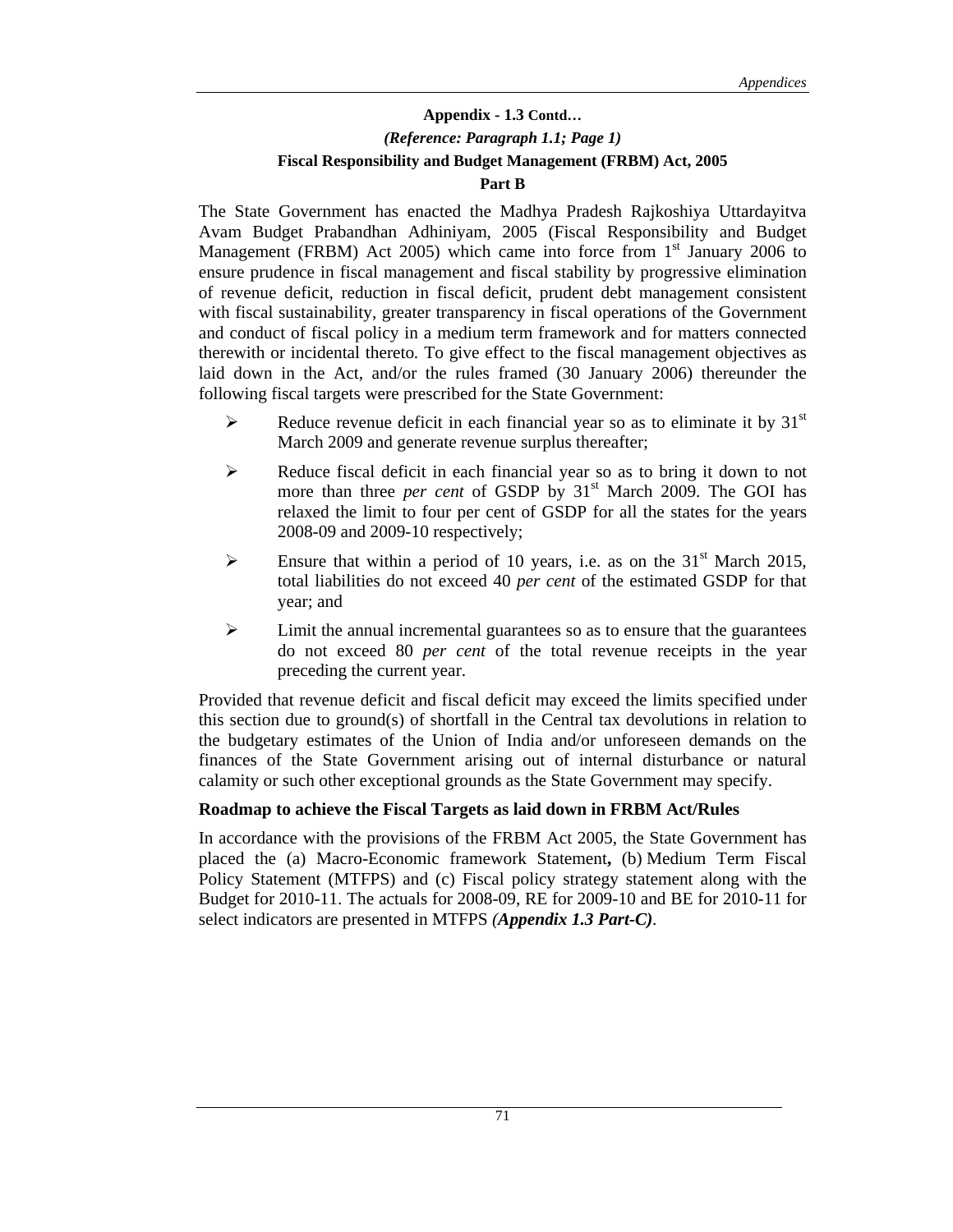#### **Appendix-1.3 Concld…**

# *(Reference: Paragraph 1.1; Page 1)*

#### **PART-C**

# **Trends in Select Fiscal Indicators**

|                         | $(\bar{\zeta}$ in crore)                       |                |                         |                        |                               |                                       |  |
|-------------------------|------------------------------------------------|----------------|-------------------------|------------------------|-------------------------------|---------------------------------------|--|
| S.No.                   | <b>Fiscal Indicators</b>                       | 2008-09<br>A/C | <b>Previous</b><br>Year | <b>Current</b><br>Year | Percentage<br>change in       | Percentage<br>change in               |  |
|                         |                                                |                | 2009-10<br>R.E.         | 2010-11<br>B.E.        | previous year<br>over 2008-09 | current year<br>over previous<br>year |  |
| $\mathbf{1}$            | $\overline{2}$                                 | 3              | $\overline{\mathbf{4}}$ | 5                      | 6                             | $\overline{7}$                        |  |
| $\vert$ 1               | Revenue Receipts $(2+3+4)$                     | 33577.21       | 43284.39                | 43443.82               | 28.91                         | .37                                   |  |
| $\overline{2}$          | Tax Revenue $(2.1+2.2)$                        | 24380.64       | 28489.37                | 29717.59               | 16.85                         | 4.31                                  |  |
| $\overline{2.1}$        | <b>State Tax</b>                               | 13613.50       | 17441.96                | 18670.18               | 28.12                         | 7.04                                  |  |
| 2.2                     | <b>Share in Central Taxes</b>                  | 10767.14       | 11047.41                | 11047.41               | 2.60                          |                                       |  |
| $\overline{\mathbf{3}}$ | Non-Tax Revenue                                | 3342.86        | 6262.30                 | 4322.46                | 87.33                         | $-30.98$                              |  |
| $\overline{4}$          | Grant-in-aid from<br><b>Central Government</b> | 5853.71        | 8532.72                 | 9403.77                | 45.77                         | 10.21                                 |  |
| $\overline{5}$          | Capital Receipts<br>$(6+7+8)$                  | 4974.89        | 7305.09                 | 8126.77                | 46.84                         | 11.25                                 |  |
| $\vert 6 \vert$         | Recovery of loans and advances                 | 78.41          | 64.32                   | 60.46                  | $-17.97$                      | $-6.00$                               |  |
| 7                       | Net public debt                                | 4591.96        | 6845.12                 | 7469.54                | 49.07                         | 9.12                                  |  |
| $\overline{\mathbf{8}}$ | Net Receipts from Public Account               | 304.52         | 395.65                  | 596.77                 | 29.93                         | 50.83                                 |  |
| $\overline{9}$          | <b>Total Receipts</b><br>$(1+5)$               | 38552.10       | 50589.48                | 51570.59               | 31.22                         | 1.94                                  |  |
| 10                      | Revenue Expenditure<br>$(10.1 + 10.2)$         | 29513.88       | 37976.84                | 41863.26               | 28.67                         | 10.23                                 |  |
| 10.1                    | Non-Plan Revenue Expenditure                   | 21892.29       | 26562.46                | 29212.64               | 21.33                         | 9.98                                  |  |
| 10.2                    | Plan Revenue Expenditure                       | 7621.59        | 11414.38                | 12650.62               | 49.76                         | 10.83                                 |  |
| 10.3                    | Revenue Expenditure<br>Of which                |                |                         |                        |                               |                                       |  |
| 10.3.1                  | Interest payments                              | 4191.99        | 4794.10                 | 5051.83                | 14.36                         | 5.38                                  |  |
| 10.3.2                  | Subsidies                                      | 10479.85       | 13742.87                | 15144.95               | 31.14                         | 10.20                                 |  |
| 10.3.3                  | Wages & Salaries                               | 8546.59        | 10611.23                | 12516.55               | 24.15                         | 17.96                                 |  |
|                         | 10.3.4 Pension Payments                        | 2433.05        | 3151.85                 | 3305.03                | 29.54                         | 4.86                                  |  |
| 11                      | Capital Expenditure<br>$(11.1 + 11.2)$         | 6713.15        | 8082.08                 | 8024.72                | 20.39                         | $-0.71$                               |  |
| 11.1                    | Non-Plan Capital Expenditure                   | 209.70         | 65.57                   | 31.71                  | $-68.73$                      | $-51.64$                              |  |
| 11.2                    | Plan Capital Expenditure                       | 6503.45        | 8016.51                 | 7993.01                | 23.27                         | $-0.29$                               |  |
| 12                      | Loans and Advances<br>$(12.1 + 12.2)$          | 1862.19        | 3883.32                 | 1619.33                | 108.54                        | $-58.30$                              |  |
| 12.1                    | Non Plan Loans and Advances                    | 1185.01        | 3054.67                 | 323.83                 | 157.78                        | $-89.40$                              |  |
| 12.2                    | Plan Loans and Advances                        | 677.18         | 828.65                  | 1295.50                | 22.37                         | 56.34                                 |  |
| 13                      | Total Expenditure (13.1+13.2)                  | 38089.22       | 49942.24                | 51507.31               | 31.12                         | 3.13                                  |  |
| 13.1                    | Non-Plan Expenditure<br>$(10.1 + 11.1 + 12.1)$ | 23287.00       | 29682.70                | 29568.18               | 27.46                         | $-0.39$                               |  |
| 13.2                    | Plan Expenditure<br>$(10.2+11.2+12.2)$         | 14802.22       | 20259.54                | 21939.13               | 36.87                         | 8.29                                  |  |
| 14                      | Revenue Deficit (1-10)                         | 4063.33        | 5307.55                 | 1580.56                | 30.62                         | $-70.22$                              |  |
| 15                      | Fiscal Deficit (1+6-13)                        | $-4433.60$     | $-6593.53$              | $-8003.03$             | 48.72                         | 21.38                                 |  |
| 16                      | Primary Deficit $[1+6-(13-10.3.1)]$            | $-241.61$      | $-1799.43$              | $-2951.20$             | 644.77                        | 64.01                                 |  |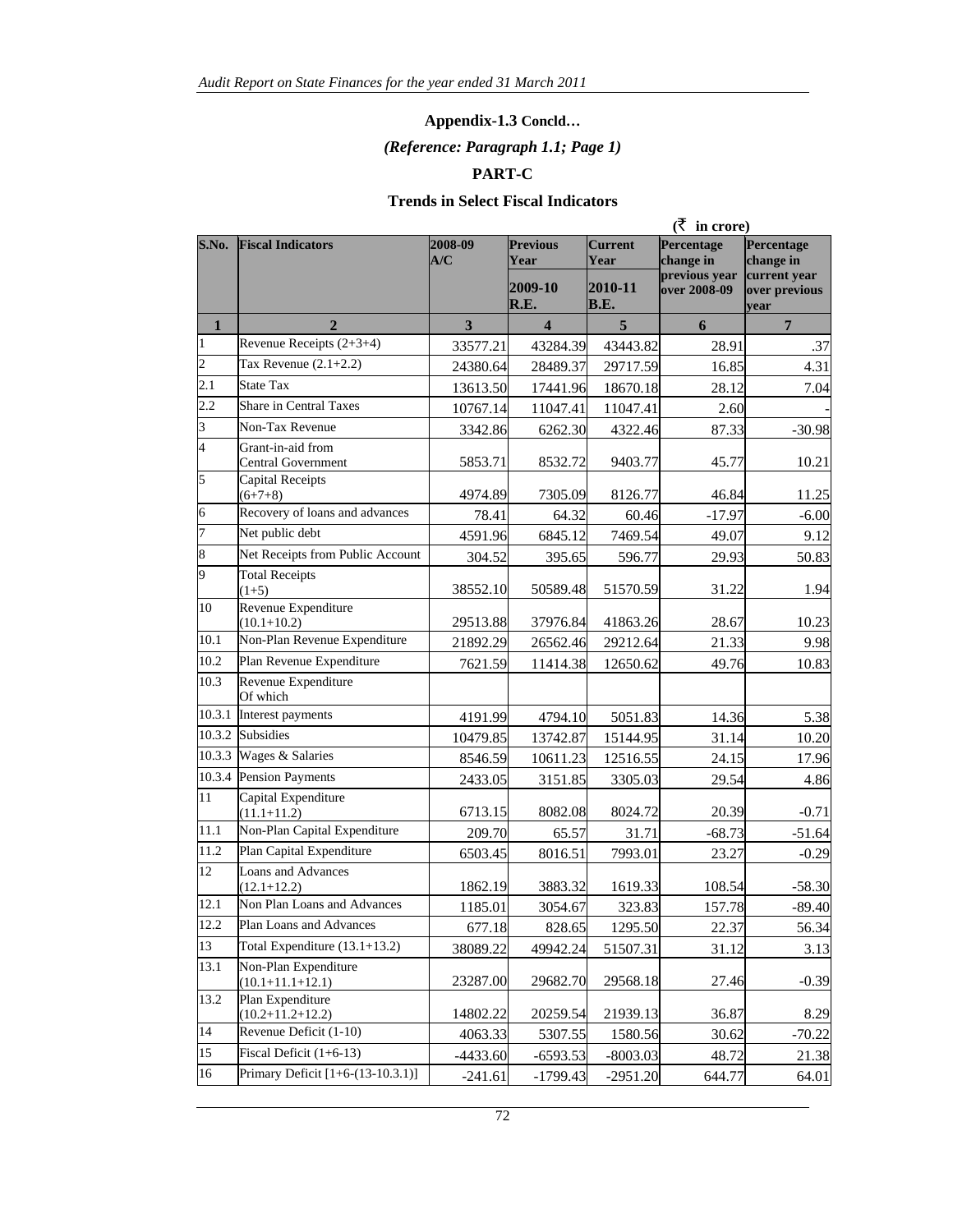# **Appendix-1.4** *(Reference: Paragraph 1.6,1.7,1.10.2,1.11.3; Page 7,12,30,33)*

#### **Time series data on the State Government finances**

|                                                    |              |                |                     |                                   | $(\bar{\tau}$ in crore) |
|----------------------------------------------------|--------------|----------------|---------------------|-----------------------------------|-------------------------|
|                                                    | 2006-07      | 2007-08        | 2008-09             | 2009-10                           | 2010-11                 |
| Part A. Receipts                                   |              |                |                     |                                   |                         |
| 1. Revenue Receipts                                | 25694        | 30689          | 33577               | 41395                             | 51854                   |
| (i) Tax Revenue                                    | 10473(41)    |                |                     | 12018(39)   13614(41)   17273(42) | 21419(41)               |
| Taxes on Agricultural Income                       |              |                |                     |                                   |                         |
| Taxes on Sales, Trade, etc                         | 5261(50)     | 6045(50)       | 6843(50)            | 7724 (45)                         | 10257(48)               |
| State Excise                                       | 1547(15)     | 1854(15)       | 2302(17)            | 2952 (17)                         | 3603(17)                |
| <b>Taxes on Vehicles</b>                           | 634(6)       | 703(6)         | 773(6)              | 919(5)                            | 1198(6)                 |
| <b>Stamps and Registration fees</b>                | 1251(12)     | 1532(13)       | 1479(11)            | 1783 (10)                         | 2514(12)                |
| <b>Land Revenue</b>                                | 132(1)       | 129(1)         | 339(2)              | 180(1)                            | 361(2)                  |
| Taxes on Goods and Passengers                      | 745(7)       | 916(8)         | 1333(10)            | 1333(8)                           | 1746(8)                 |
| <b>Other Taxes</b>                                 | 903(9)       | 839(7)         | 545(4)              | 2382 (14)                         | 1740(8)                 |
| (ii) Non Tax Revenue                               | 2658(10)     | 2738(9)        | 3343(10)            | $\overline{6382}$ (15)            | $\overline{5720(11)}$   |
| (iii) State's share of Union taxes and duties      | 8089(31)     |                |                     | 10203(33)   10767(32)   11077(27) | 15638(30)               |
| (iv) Grants in aid from Government of India        | 4474(17)     | 5730(19)       | 5853(17)            | 6663 (16)                         | 9077(18)                |
| 2. Miscellaneous Capital Receipts                  | 9            | 11             | 24                  | 22                                | 367                     |
| 2A.Inter-State settlement                          | $\mathbf{1}$ | $\overline{2}$ | 1                   | 3                                 |                         |
| 3. Recoveries of Loans and Advances                | 28           | 105            | 54                  | 23                                | 34                      |
| 4. Total Revenue and Non debt capital receipts     | 25732        | 30807          | 33656               | 41443                             | 52257                   |
| $(1+2+2A+3)$                                       |              |                |                     |                                   |                         |
| 5. Public Debt Receipts                            | 4603         | 3371           | 6553                | 8603                              | 7458                    |
| Internal Debt (excluding Ways and Means            | 4172(91)     | 2832(84)       | 5399(82)            | 7258 (84)                         | 6363(85)                |
| Advances and Overdrafts)                           |              |                |                     |                                   |                         |
| Net transactions under Ways and Means Advances     |              |                | $\overline{a}$      |                                   |                         |
| and Overdrafts                                     |              |                |                     |                                   |                         |
| Loans and Advances from Government of India        | 431(9)       | 539(16)        | 1154(18)            | 1345 (16)                         | 1095(15)                |
| 6. Total Receipts in the Consolidated Fund $(4+5)$ | 30335        | 34178          | 40209               | 50046                             | 59715                   |
| 7. Contingency Fund Receipts                       | 68           |                |                     |                                   |                         |
| 8. Public Account Receipts                         | 32225        | 39896          | 46460               | 52353                             | 65675                   |
| 9. Total Receipts of the State $(6+7+8)$           | 62628        | 74074          | 86669               | 102399                            | 125390                  |
| <b>Part B. Expenditure/Disbursement</b>            |              |                |                     |                                   |                         |
| 10. Revenue Expenditure                            | 22363(79)    |                |                     | 25601(76) 29514(77) 35897 (75)    | 45012(78)               |
| Plan                                               | 5452(24)     |                | $6806(27)$ 7622(26) | 9838 (27)                         | 12911(29)               |
| Non Plan                                           | 16911(76)    |                |                     | 18795(73) 21892(74) 26059 (73)    | 32101(71)               |
| General Services (including interest payments)     | 8602(38)     |                |                     | 9354(37)   10162(34)   12014(34)  | 14647(33)               |
| <b>Social Services</b>                             | 7577(34)     |                |                     | 8146(32)   10146(34)   12962(36)  | 17345(39)               |
| <b>Economic Services</b>                           | 4880(22)     |                | $6537(25)$ 7431(25) | 8371 (23)                         | 10084(22)               |
| Grants-in-aid and contributions                    | 1304(6)      | 1564(6)        | 1775(6)             | 2550(7)                           | 2935(7)                 |
| 11. Capital Expenditure                            | 5170(18)     | 6833(20)       | 6713(18)            | 7925 (17)                         | 8800(15)                |
| Plan                                               | 4855(94)     | 6511(95)       | 6503(97)            | 7864 (99)                         | 8657(98)                |
| Non Plan                                           | 315(6)       | 322(5)         | 210(3)              | 61(1)                             | 143(2)                  |
| <b>General Services</b>                            | 71(1)        | 74(1)          | 125(2)              | 119(1)                            | 179(2)                  |
| <b>Social Services</b>                             | 722(14)      | 1141(17)       | 1295(19)            | 1178 (15)                         | 1532(17)                |
| <b>Economic Services</b>                           | 4377(85)     | 5618(82)       | 5293(79)            | 6628 (84)                         | 7089(81)                |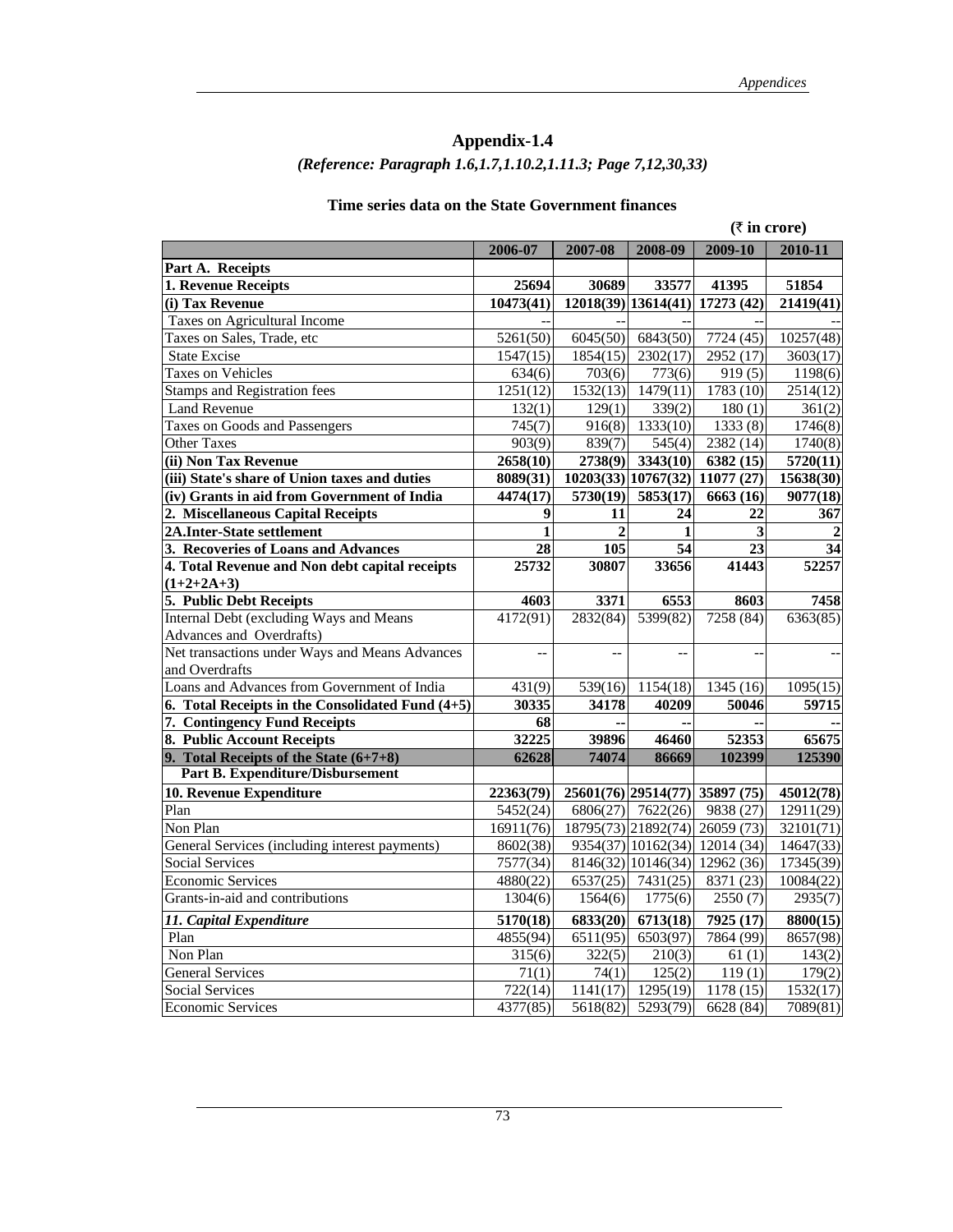|                                                                            | $(\bar{\tau}$ in crore) |                |                |         |         |
|----------------------------------------------------------------------------|-------------------------|----------------|----------------|---------|---------|
|                                                                            | 2006-07                 | 2007-08        | 2008-09        | 2009-10 | 2010-11 |
| 12. Disbursement of Loans and Advances                                     | 953(3)                  | 1155(3)        | 1861(5)        | 3817(8) | 3715(6) |
| 12A. Inter-state settlement                                                |                         | $\mathfrak{D}$ |                | 3       |         |
| 13. Total (10+11+12+12A)                                                   | 28487                   | 33591          | 38089          | 47642   | 57529   |
| <b>14. Repayments of Public Debt</b>                                       | 1732                    | 1677           | 1961           | 2394    | 2529    |
| Internal Debt (excluding Ways and Means<br><b>Advances and Overdrafts)</b> | 989                     | 1240           | 1516           | 1938    | 2012    |
| Net transactions under Ways and Means Advances<br>and Overdraft            |                         |                |                |         |         |
| Loans and Advances from Government of India                                | 743                     | 437            | 445            | 456     | 517     |
| 15. Appropriation to Contingency Fund                                      | 60                      |                |                |         |         |
| 16. Total disbursement out of Consolidated Fund<br>$(13+14+15)$            | 30279                   | 35268          | 40050          | 50036   | 60058   |
| 17. Contingency Fund disbursements                                         | $-$                     | $-$            | $-$            |         |         |
| 18. Public Account disbursements                                           | 30769                   | 39423          | 45989          | 50872   | 62344   |
| 19. Total disbursement by the State<br>$(16+17+18)$                        | 61048                   | 74691          | 86039          | 100908  | 122402  |
| <b>Part C. Deficits</b>                                                    |                         |                |                |         |         |
| 20. Revenue Deficit(-)/Revenue Surplus (+) (1-10)                          | 3331                    | 5088           | 4063           | 5498    | 6842    |
| 21. Fiscal Deficit (-)/Fiscal Surplus (+) (4-13)                           | $-2755$                 | $-2784$        | $-4433$        | $-6199$ | $-5272$ |
| 22. Primary Deficit(-)/Surplus(+) (21+23)                                  | 1274                    | 1407           | $-241$         | $-1745$ | $-223$  |
| Part D. Other data                                                         |                         |                |                |         |         |
| 23. Interest Payments (included in revenue<br>expenditure)                 | 4029                    | 4191           | 4192           | 4454    | 5049    |
| 24. Financial Assistance to local bodies etc.                              | 767                     | 898            | 1087           | 1434    | 9117    |
| 25. Ways and Means Advances/Overdraft availed<br>(days)                    |                         |                |                |         |         |
| Ways and Means Advances availed (days)                                     | --                      | --             | $\overline{2}$ | --      |         |
| Overdraft availed (days)                                                   |                         |                |                |         |         |
| 26. Interest on Ways and Means Advances/<br>Overdraft                      |                         |                | 0.01/00        |         |         |
| 27 Gross State Domestic Product (GSDP) <sup>7</sup>                        | 144577                  | 161479         | 196556         | 227065  | 271681  |
| 28 Outstanding Fiscal liabilities (year end)                               | 53280                   | 55311          | 60432          | 67853   | 75504   |
| 29. Outstanding guarantees (year end) (including<br>interest)              | 866                     | 856            | 1930           | 1630    | 5111    |
| 30. Maximum amount guaranteed (year end)                                   | 12424                   | 12086          | 11991          | 11823   | 8439    |
| 31. Number of incomplete projects                                          | N.A.                    | $3^8$          | N.A.           | N.A.    | N.A.    |
| 32. Capital blocked in incomplete projects                                 | N.A.                    | 13             | N.A.           | N.A.    | N.A.    |

<sup>7</sup> *Revised GSDP figures as communicated by the Government adopted.* <sup>8</sup> *To the extent information available in the Finance Accounts*

<sup>74</sup>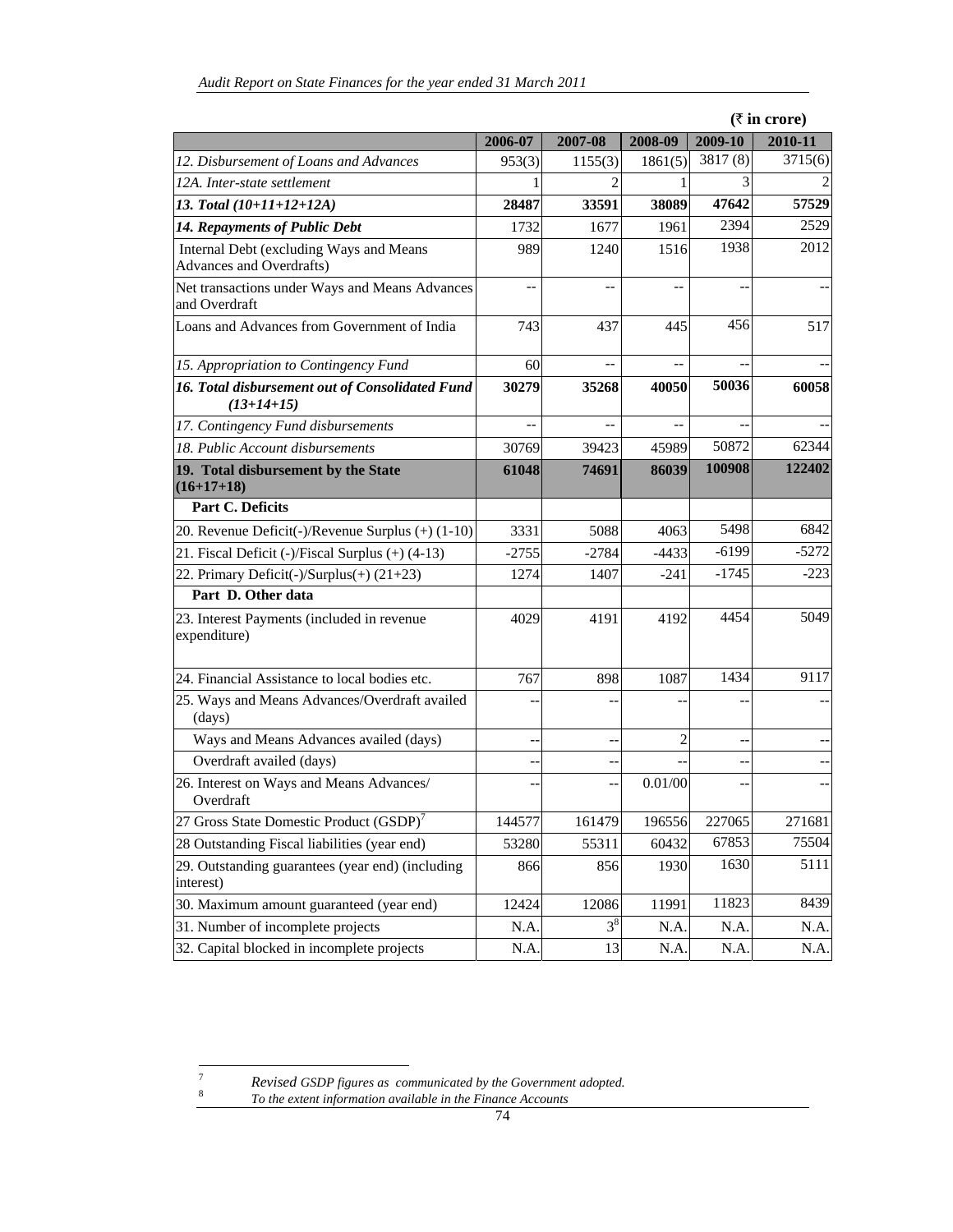|                                                                      | 2006-07   | 2007-08   | 2008-09   | 2009-10   | 2010-11   |
|----------------------------------------------------------------------|-----------|-----------|-----------|-----------|-----------|
| <b>Part E: Fiscal Health Indicators</b>                              |           |           |           |           |           |
| <b>I</b> Resource Mobilization                                       |           |           |           |           |           |
| Own Tax revenue/GSDP (per cent)                                      | 7.24      | 7.44      | 6.93      | 7.61      | 7.88      |
| Own Non-Tax Revenue/GSDP (per cent)                                  | 1.84      | 1.70      | 1.70      | 2.81      | 2.11      |
| Central Transfers <sup>9</sup> /GSDP (per cent)                      | 8.69      | 9.87      | 8.46      | 7.81      | 9.10      |
| Revenue Buoyancy with reference to State's own                       | 1.66      | 1.32      | 0.71      | 0.87      | 1.05      |
| taxes (per cent)                                                     |           |           |           |           |           |
| <b>II</b> Expenditure Management                                     |           |           |           |           |           |
| Total Expenditure/GSDP (per cent)                                    | 19.70     | 20.80     | 19.38     | 20.98     | 21.17     |
| Total Expenditure/Revenue Receipts (per cent)                        | 110.87    | 109.46    | 113.44    | 115.09    | 110.94    |
| Revenue Expenditure/Total Expenditure (per cent)                     | 78.51     | 76.22     | 77.49     | 75.35     | 78.24     |
| Expenditure on Social Services/Total Expenditure<br>(per cent)       | 29.31     | 28.65     | 30.65     | 30.10     | 33.14     |
| Expenditure on Economic Services/Total<br>Expenditure (per cent)     | 34.98     | 37.85     | 37.61     | 38.98     | 35.93     |
| Capital Expenditure/Total Expenditure (per cent)                     | 18.15     | 20.34     | 17.62     | 16.63     | 15.30     |
| Capital Expenditure on Social and Economic                           | 17.90     | 20.12     | 17.29     | 16.38     | 14.99     |
| Services/Total Expenditure (per cent)                                |           |           |           |           |           |
| <b>III</b> Management of Fiscal Imbalances                           |           |           |           |           |           |
| Revenue deficit(-)/surplus(+)/GSDP                                   | $+2.30$   | $+3.15$   | $+2.07$   | $+2.42$   | $+2.52$   |
| Fiscal deficit(-)/GSDP (per cent)                                    | $-1.91$   | $-1.72$   | $-2.26$   | $-2.73$   | $-1.94$   |
| Primary Deficit(-)/surplus(+)/GSDP                                   | $+0.88$   | $+0.87$   | $-0.12$   | $-0.77$   | $-0.08$   |
| Revenue Deficit/Fiscal Deficit                                       | <b>NA</b> | <b>NA</b> | <b>NA</b> | <b>NA</b> | <b>NA</b> |
| Primary Revenue Balance/GSDP (per cent)                              | 36.85     | 13.26     | 12.88     | 13.85     | 14.71     |
| <b>IV Management of Fiscal Liabilities</b>                           |           |           |           |           |           |
| <b>Fiscal Liabilities/GSDP</b>                                       | 40.04     | 34.25     | 30.75     | 29.88     | 27.79     |
| <b>Fiscal Liabilities/RR</b>                                         | 207.36    | 180.23    | 179.98    | 163.92    | 145.61    |
| Primary deficit vis-à-vis quantum spread                             | $(+)3890$ | $(+)2740$ | $(+)3764$ | $(+)2117$ | $(+)8323$ |
| Debt Redemption (Principal +Interest)/ Total Debt<br>Receipts(Ratio) | 0.99      | 1.20      | 0.95      | 0.84      | 0.87      |
| <b>V</b> Other Fiscal Health Indicators                              |           |           |           |           |           |
| <b>Return on Investment</b>                                          | 14.44     | 59.23     | 69.05     | 49.75     | 32.20     |
| $(\bar{\tau}$ in crore and <i>per cent</i> in bracket)               | (0.18)    | (0.67)    | (0.72)    | (0.43)    | (0.26)    |
| <b>Balance from Current Revenue</b>                                  | 5294      | 7275      | 6846      | 10206     | 12313     |
| $(\bar{\bar{\mathbf{\tau}}}$ in crore)                               |           |           |           |           |           |
| <b>Financial Assets/Liabilities</b>                                  | 0.85      | 0.94      | 1.01      | 0.91      | 0.82      |

**Figures in brackets represent percentages (rounded) to total of each sub-heading** 

*Explanatory Notes for Appendices 1.4 and 1.5*

At the close of March 2011 accounts there remained a difference of ₹ 141.24 crore (Credit) between the figures of ` *2707.88 crore (Credit)-reflected in accounts and those intimated by RBI* ` *2566.64 crore (Debit) under "Deposits with Reserve Bank". After close of April 2011 Accounts net difference to be reconciled was* ₹34.20 crore (Credit). The *difference under Deposits with Reserve Bank is due to mis-reporting of transactions by Agency Banks to RBI and Treasury Officers in the accounts.*

9

 *Central transfers comprising of share of Union taxes/duties and grants from GOI.* 

*<sup>1</sup>***.** *The abridged accounts in the foregoing statements have to be read with comments and explanations in the Finance Accounts. Government accounts being mainly on cash basis the deficit on Government account as shown in Appendix-1.5 indicates the position on cash basis as opposed to accrual basis in commercial accounting. Consequently items payable or receivable or items like depreciation or variation in stock figures etc. do not figure in the accounts. Suspense and Miscellaneous balances include cheques issued but not paid payments made on behalf of the State and other pending settlements etc.* 

*<sup>2</sup>*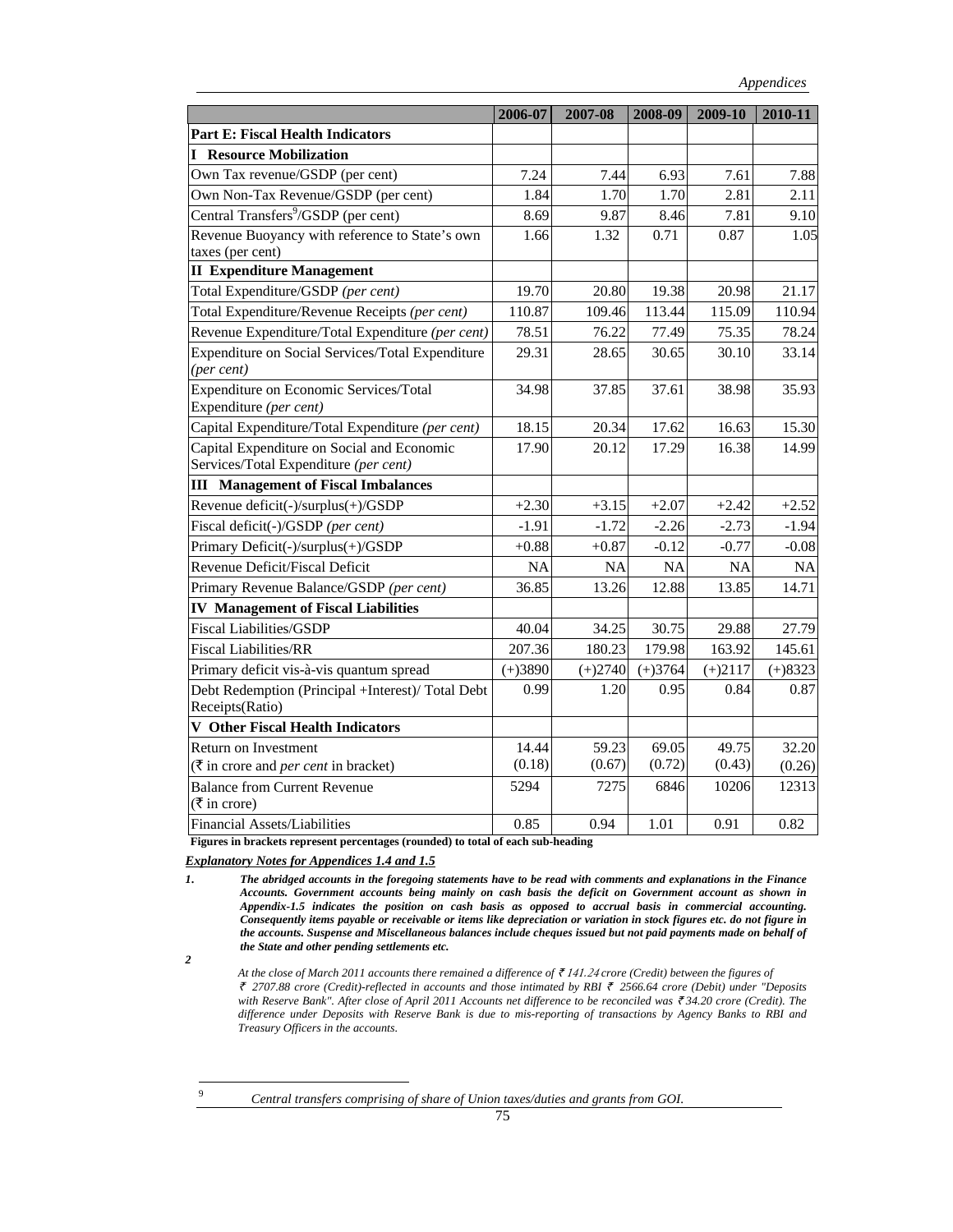# **Appendix-1.5** *(Reference: Paragraph 1.2; Page 2)*  **Part-A: Abstract of receipts and disbursements for the year 2010-11**

# $($  $\bar{\tau}$  *in crore* $)$

|          |             | <b>Receipts</b>                                                      |                 |         |                                                                               | <b>Disbursements</b> |          |              |
|----------|-------------|----------------------------------------------------------------------|-----------------|---------|-------------------------------------------------------------------------------|----------------------|----------|--------------|
|          |             |                                                                      |                 |         |                                                                               |                      | 2010-11  |              |
| 2009-10  |             |                                                                      | 2010-11 2009-10 |         |                                                                               | Non-plan             | Plan     | <b>Total</b> |
|          |             | Section-A:<br>Revenue                                                |                 |         |                                                                               |                      |          |              |
| 41394.70 | $\mathbf I$ | Revenue<br>receipts                                                  | 51854.18        |         | 35896.90 I. Revenue expenditure                                               | 32100.87             | 12910.72 | 45011.59     |
| 17272.81 |             | Tax Revenue                                                          | 21419.34        |         | 12013.78 General Services                                                     | 14533.98             | 112.70   | 14646.68     |
|          |             |                                                                      |                 |         | 12961.85 Social Services                                                      | 9488.38              | 7857.02  | 17345.40     |
| 6382.04  |             | - Non tax<br>revenue                                                 | 5719.77         | 6267.76 | -Education, Sports, Arts<br>and Culture                                       | 5876.19              | 2409.80  | 8285.99      |
|          |             |                                                                      |                 | 1582.99 | -Health and Family<br>Welfare                                                 | 1502.28              | 537.05   | 2039.33      |
| 11076.98 |             | -State's share of<br><b>Union Taxes</b>                              | 15638.51        | 1141.35 | -Water Supply, Sanitation<br>Housing and Urban<br>Development                 | 640.59               | 955.25   | 1595.84      |
| 1532.87  |             | -Non Plan grants                                                     | 1636.13         | 68.35   | - Information and<br>Broadcasting                                             | 73.87                | 4.05     | 77.92        |
|          |             |                                                                      |                 | 1312.79 | -Welfare of Scheduled<br>Castes/Scheduled<br>Tribes/Other Backward<br>classes | 280.67               | 1309.65  | 1590.32      |
| 3102.44  |             | -Grants for State<br>Plan Schemes                                    | 4520.92         | 118.59  | -Labour and Labour<br>Welfare                                                 | 96.75                | 48.45    | 145.20       |
|          |             |                                                                      |                 | 2444.12 | -Social Welfare and<br>Nutrition                                              | 990.02               | 2592.77  | 3582.79      |
| 2027.56  |             | -Grants for<br>Central and<br>Centrally<br>Sponsored Plan<br>Schemes | 2919.51         | 25.90   | -Others                                                                       | 28.01                | $-$      | 28.01        |
|          |             |                                                                      |                 | 8371.37 | <b>Economic Services</b>                                                      | 5689.89              | 4394.59  | 10084.48     |
|          |             |                                                                      |                 | 2869.16 | -Agriculture and Allied<br>Activities                                         | 2261.94              | 1732.68  | 3994.62      |
|          |             |                                                                      |                 | 2266.57 | -Rural Development                                                            | 596.21               | 2044.88  | 2641.09      |
|          |             |                                                                      |                 | 0.00    | Special Areas<br>Programme                                                    |                      |          |              |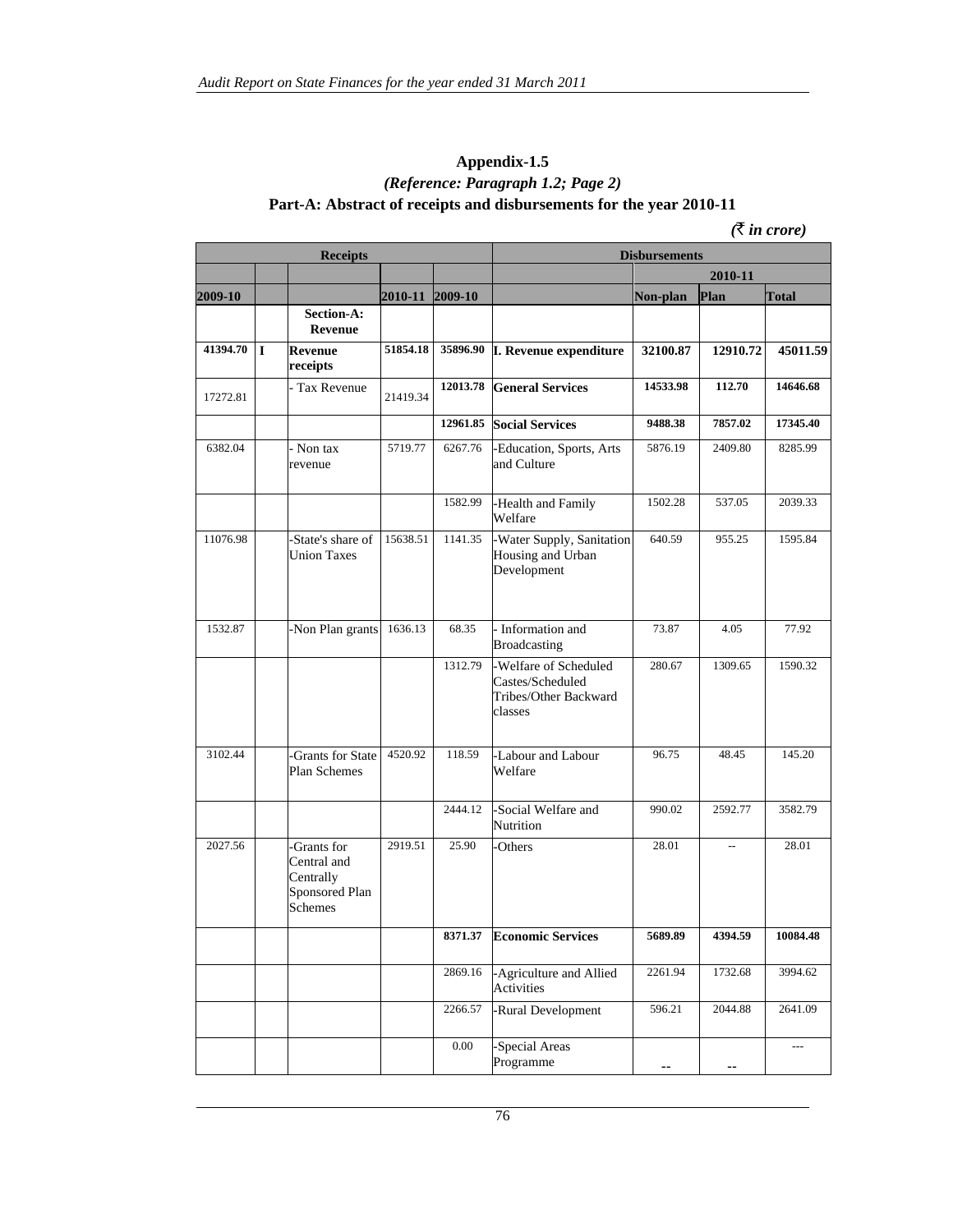# *(*` *in crore)*

|          |    | <b>Receipts</b>                                                                                                      |                 |                         |                                                                                     | <b>Disbursements</b>     |                                                                                              |                          |
|----------|----|----------------------------------------------------------------------------------------------------------------------|-----------------|-------------------------|-------------------------------------------------------------------------------------|--------------------------|----------------------------------------------------------------------------------------------|--------------------------|
|          |    |                                                                                                                      |                 |                         |                                                                                     |                          | 2010-11                                                                                      |                          |
| 2009-10  |    |                                                                                                                      | 2010-11 2009-10 |                         |                                                                                     | Non-plan                 | Plan                                                                                         | Total                    |
|          |    |                                                                                                                      |                 | 507.51                  | -Irrigation and Flood control                                                       | 431.75                   | 179.11                                                                                       | 610.86                   |
|          |    |                                                                                                                      |                 | 1688.78                 | -Energy                                                                             | 1520.86                  | 132.39<br>201.16<br>0.66<br>42.43<br>61.28<br>546.41<br>157.92<br>268.06<br>112.69<br>641.55 | 1653.25                  |
|          |    |                                                                                                                      |                 | 351.44                  | Industries and Minerals                                                             | 190.62                   |                                                                                              | 391.78                   |
|          |    |                                                                                                                      |                 | 554.30                  |                                                                                     | 630.10                   |                                                                                              | 630.76                   |
|          |    |                                                                                                                      |                 | 45.60                   | -Transport                                                                          | 2.96                     |                                                                                              | 45.39                    |
|          |    |                                                                                                                      |                 |                         | -Science, Technology and<br>Environment                                             |                          |                                                                                              |                          |
|          |    |                                                                                                                      |                 | 88.01                   | <b>General Economic Services</b>                                                    | 55.45                    |                                                                                              | 116.73                   |
|          |    |                                                                                                                      |                 | 2549.90                 | Grants-in-aid and<br>contributions                                                  | 2388.62                  |                                                                                              | 2935.03                  |
|          | П  | Revenue deficit<br>carried over to<br><b>Section B</b>                                                               |                 | 5497.80                 | II. Revenue surplus carried<br>over to Section B                                    |                          |                                                                                              | 6842.59                  |
| 41394.70 |    | Total                                                                                                                |                 | 51854.18 41394.70 Total |                                                                                     |                          |                                                                                              | 51854.18                 |
|          |    | <b>Section B</b>                                                                                                     |                 |                         |                                                                                     |                          |                                                                                              |                          |
| 2422.10  | Ш  | <b>Opening cash</b><br>balance<br>including<br>Permanent<br><b>Advances and</b><br><b>Cash Balance</b><br>investment | 3912.93         |                         | III. Opening overdraft from<br>RBI                                                  |                          |                                                                                              |                          |
| 21.69    | IV | <b>Miscellaneous</b><br><b>Capital receipts</b>                                                                      | 366.54          |                         | 7924.87 IV. Capital outlay                                                          | 142.81                   | 8657.07                                                                                      | 8799.88                  |
|          |    |                                                                                                                      |                 | 119.54                  | <b>General Services</b>                                                             | 20.73                    |                                                                                              | 178.65                   |
|          |    |                                                                                                                      |                 | 1177.76                 | Social services                                                                     | 110.12                   | 1421.91                                                                                      | 1532.03                  |
|          |    |                                                                                                                      |                 | 230.12                  | -Education, Sports, Art and<br>Culture                                              | 3.10                     |                                                                                              | 271.16                   |
|          |    |                                                                                                                      |                 | 78.56                   | -Health and Family Welfare                                                          | 2.18                     |                                                                                              | 114.87                   |
|          |    |                                                                                                                      |                 | 561.58                  | -Water Supply, Sanitation,<br>Housing and Urban<br>Development                      | --                       |                                                                                              | 641.55                   |
|          |    |                                                                                                                      |                 | $0.00\,$                | - Information and<br>Broadcasting                                                   | $\overline{\phantom{a}}$ | $\overline{\phantom{a}}$                                                                     | $\overline{\phantom{a}}$ |
|          |    |                                                                                                                      |                 | 258.40                  | -Welfare of Scheduled Castes/<br>Scheduled Tribes/ Other<br><b>Backward Classes</b> |                          | 344.23                                                                                       | 344.23                   |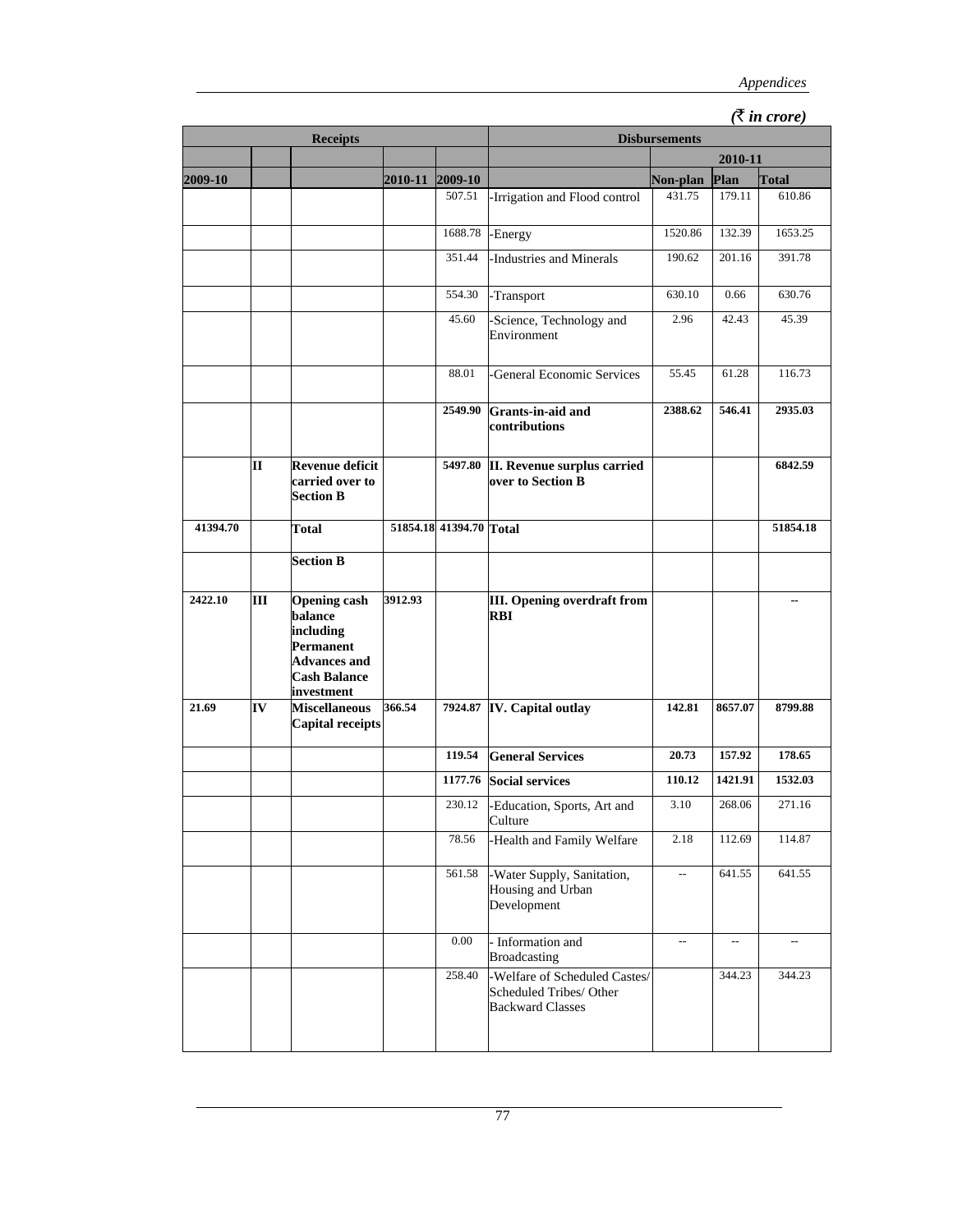|                          |                         | <b>Receipts</b>                                                       |         |            |                                                                         | <b>Disbursements</b>                                                              | $($ $\sqrt{u}$ $\sqrt{v}$ $\sqrt{v}$ |              |
|--------------------------|-------------------------|-----------------------------------------------------------------------|---------|------------|-------------------------------------------------------------------------|-----------------------------------------------------------------------------------|--------------------------------------|--------------|
|                          |                         |                                                                       |         |            | 2010-11                                                                 |                                                                                   |                                      |              |
| 2009-10                  |                         |                                                                       | 2010-11 | $ 2009-10$ |                                                                         | Non-plan                                                                          | Plan                                 | <b>Total</b> |
|                          |                         |                                                                       |         | 47.03      | Social Welfare and<br>Nutrition                                         | 104.84                                                                            | 53.62                                | 158.46       |
|                          |                         |                                                                       |         | 2.08       | Other Social<br>Services                                                |                                                                                   | 1.76                                 | 1.76         |
|                          |                         |                                                                       |         | 6627.56    | <b>Economic Services</b>                                                | 11.96                                                                             | 7077.24                              | 7089.20      |
|                          |                         |                                                                       |         | 27.17      | -Agriculture and<br><b>Allied Activities</b>                            | 7.47<br>218.03<br>921.52<br>$\overline{a}$<br>3433.07<br>$\overline{\phantom{a}}$ |                                      | 225.50       |
|                          |                         |                                                                       |         | 433.36     | -Rural Development                                                      |                                                                                   |                                      | 921.52       |
|                          |                         |                                                                       |         | 2142.12    | -Irrigation and Flood<br>control                                        |                                                                                   |                                      | 3433.07      |
|                          |                         |                                                                       |         | 1976.43    | -Energy                                                                 | 4.49                                                                              | 405.14                               | 409.63       |
|                          |                         |                                                                       |         | 22.75      | Industries and<br>Minerals                                              | 28.02<br>$\overline{a}$<br>2029.35                                                |                                      | 28.02        |
|                          |                         |                                                                       |         | 1961.27    | -Transport                                                              |                                                                                   |                                      | 2029.35      |
|                          |                         |                                                                       |         | 8.50       | Science, Technology<br>and Environment                                  |                                                                                   | 9.25                                 | 9.25         |
|                          |                         |                                                                       |         | 55.97      | General Economic<br>Services                                            |                                                                                   | 32.86                                | 32.86        |
| 23.37                    | $\overline{\mathbf{V}}$ | <b>Recoveries of Loans and</b><br><b>Advances</b>                     | 33.65   | 3816.88    | V. Loans and<br><b>Advances disbursed</b>                               | 2755.41                                                                           | 959.32                               | 3714.73      |
|                          |                         | From Power Projects                                                   |         | 3563.67    | For Power Projects                                                      | 2699.62                                                                           | 775.83                               | 3475.45      |
| 0.15                     |                         | -From Government<br>Servants                                          | 0.49    | 0.01       | To Government<br>Servants                                               | 0.34                                                                              | $\overline{a}$                       | 0.34         |
| 23.22                    |                         | -From others                                                          | 33.16   | 253.20     | -To others                                                              | 55.45                                                                             | 183.49                               | 238.94       |
| 2.76                     | VI                      | <b>Inter-State Settlement</b>                                         | 1.64    | 2.78       | <b>VI. Inter State</b><br>Settlement                                    |                                                                                   |                                      | 1.85         |
| $\overline{5497.80}$ VII |                         | <b>Revenue Surplus</b><br>brought down                                | 6842.59 | 0.00       | VII. Revenue deficit<br>brought down                                    |                                                                                   |                                      |              |
| 8602.51                  |                         | VIII Public debt receipt                                              | 7457.94 | 2394.05    | VIII. Repayment of<br>Public debt                                       |                                                                                   |                                      | 2529.23      |
| 7257.97                  |                         | -Internal debt other than<br>ways and means advances<br>and overdraft | 6363.46 | 1937.79    | Internal debt other<br>than ways and means<br>advances and<br>overdraft |                                                                                   |                                      | 2011.62      |
|                          |                         | Net transactions under<br>Ways and Means<br><b>Advances</b>           |         |            | Net transactions<br>under Ways and<br>Means Advances                    |                                                                                   |                                      |              |
|                          |                         | Net transactions under<br>overdraft                                   |         |            |                                                                         |                                                                                   |                                      |              |

*(*` *in crore)*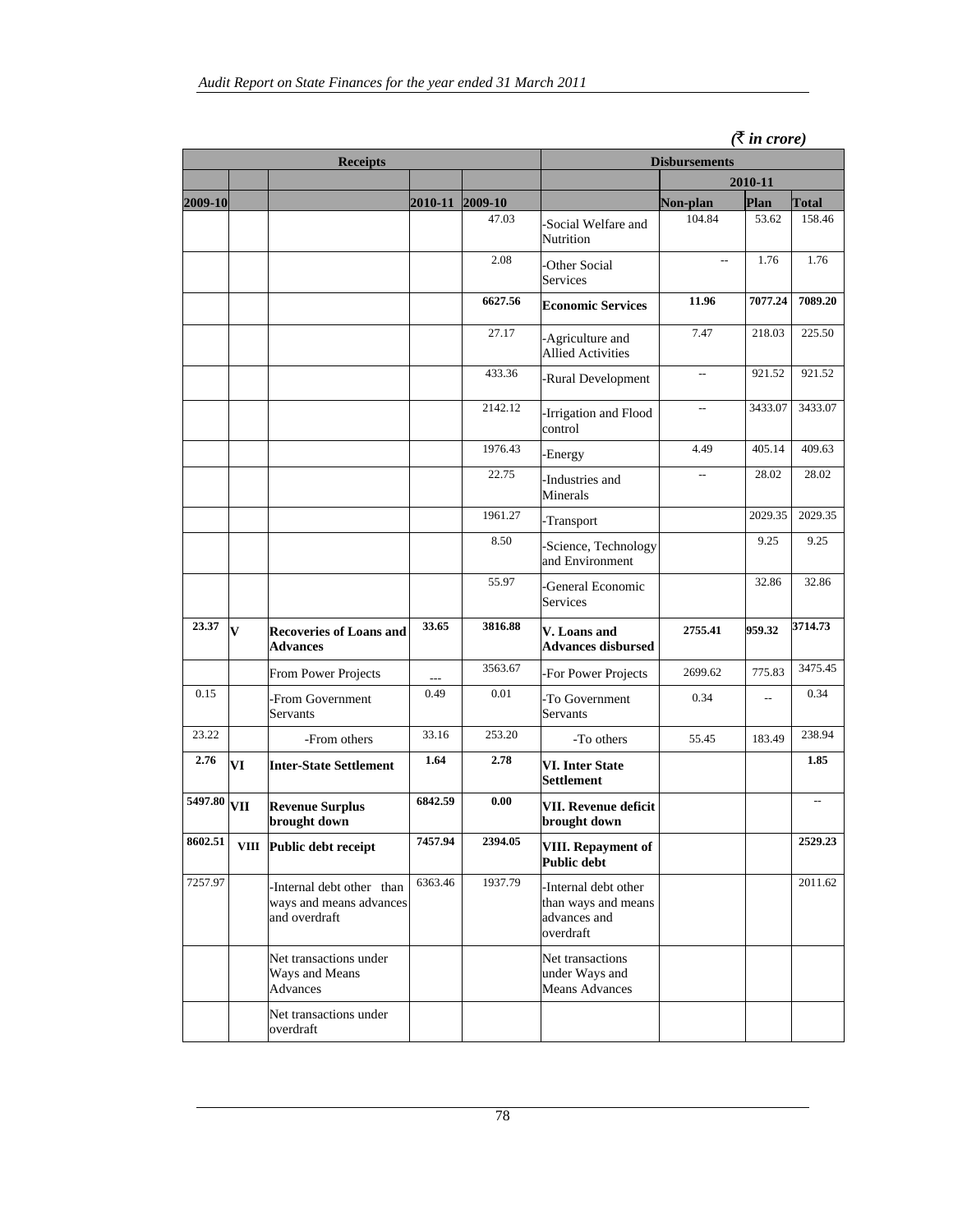|  | $(\bar{\tau}$ in crore) |
|--|-------------------------|
|  |                         |

|                          |     | <b>Receipts</b>                                           |                | <b>Disbursements</b>      |                                                                            |               |         |                 |
|--------------------------|-----|-----------------------------------------------------------|----------------|---------------------------|----------------------------------------------------------------------------|---------------|---------|-----------------|
| 2009-10                  |     |                                                           | $ 2010 - 11 $  | 2009-10                   |                                                                            |               | 2010-11 |                 |
|                          |     |                                                           |                |                           |                                                                            | Non-plan Plan |         | Total           |
| 1344.54                  |     | -Loans and advances<br>from Central<br>Government         | 1094.48        | 456.26                    | -Repayment of loans and<br>advances to Central<br>Government               |               |         | 517.61          |
| $\overline{\phantom{a}}$ | IX  | <b>Appropriation to</b><br>the Contingency<br>Fund        |                | $\mathbf{u} = \mathbf{v}$ | IX. Appropriation to<br>the Contingency Fund                               |               |         |                 |
| ÷.                       | lX. | <b>Amount transferred</b><br>to Contingency<br>Fund       |                | ÷.                        | X. Expenditure from<br><b>Contingency Fun</b>                              |               |         |                 |
| 52353.12 XI              |     | <b>Public Account</b><br>receipts                         | 65675.10       | 50871.84                  | <b>XI. Public Account</b><br>disbursements                                 |               |         | 62344.26        |
| 1511.72                  |     | Small Savings and<br><b>Provident Funds</b>               | 1737.35        | 1100.22                   | Small Savings and<br><b>Provident Funds</b>                                |               |         | 964.42          |
| 763.57                   |     | Reserve funds                                             | 1190.83        | 439.52                    | Reserve Funds                                                              |               |         | 916.16          |
| 31457.41                 |     | Suspense and<br>Miscellaneous                             | 41810.23       | 31447.33                  | -Suspense and<br>Miscellaneous                                             |               |         | 41724.38        |
| 9286.11                  |     | <b>Remittances</b>                                        | 11212.55       | 9255.08                   | <b>Remittances</b>                                                         |               |         | 10693.36        |
| 9334.31                  |     | Deposits and<br><b>Advances</b>                           | 9724.14        | 8629.69                   | -Deposits and Advances                                                     |               |         | 8045.94         |
|                          | XII | <b>Closing Overdraft</b><br>from Reserve Bank<br>of India | $\overline{a}$ | 3912.93                   | <b>XII. Cash Balance at</b><br>the end of the year                         |               |         | 6900.44         |
|                          |     |                                                           |                | 2.67                      | Cash in Treasuries and<br><b>Local Remittances</b>                         |               |         | 2.61            |
|                          |     |                                                           |                | $-2043.74$                | -Deposits with Reserve<br>Bank                                             |               |         | $-2707.88^{10}$ |
|                          |     |                                                           |                | 14.33                     | -Departmental Cash<br><b>Balance</b> including<br>permanent Advances       |               |         | 14.48           |
|                          |     |                                                           |                | 5939.67                   | -Cash Balance<br>Investment and<br><b>Investment of Earmarked</b><br>Funds |               |         | 9591.23         |
| 110318.05                |     | <b>Total</b>                                              | 136144.57      | 110318.05                 | Total                                                                      |               |         | 136144.57       |

<sup>10</sup> *At the close of March 2011 accounts there remained a difference of* ` 141.24 *crore (Credit) between the figures of*  ` *2,707.88 crore (Credit)-reflected in accounts and those intimated by RBI* ` *2,566.64 crore (Debit) under "Deposits with Reserve Bank". After close of April 2011 Accounts net difference to be reconciled was ₹ 34.20 crore (Credit). The difference under Deposits with Reserve Bank is due to mis-reporting of transactions by Agency Banks to RBI and Treasury Officers in the accounts.*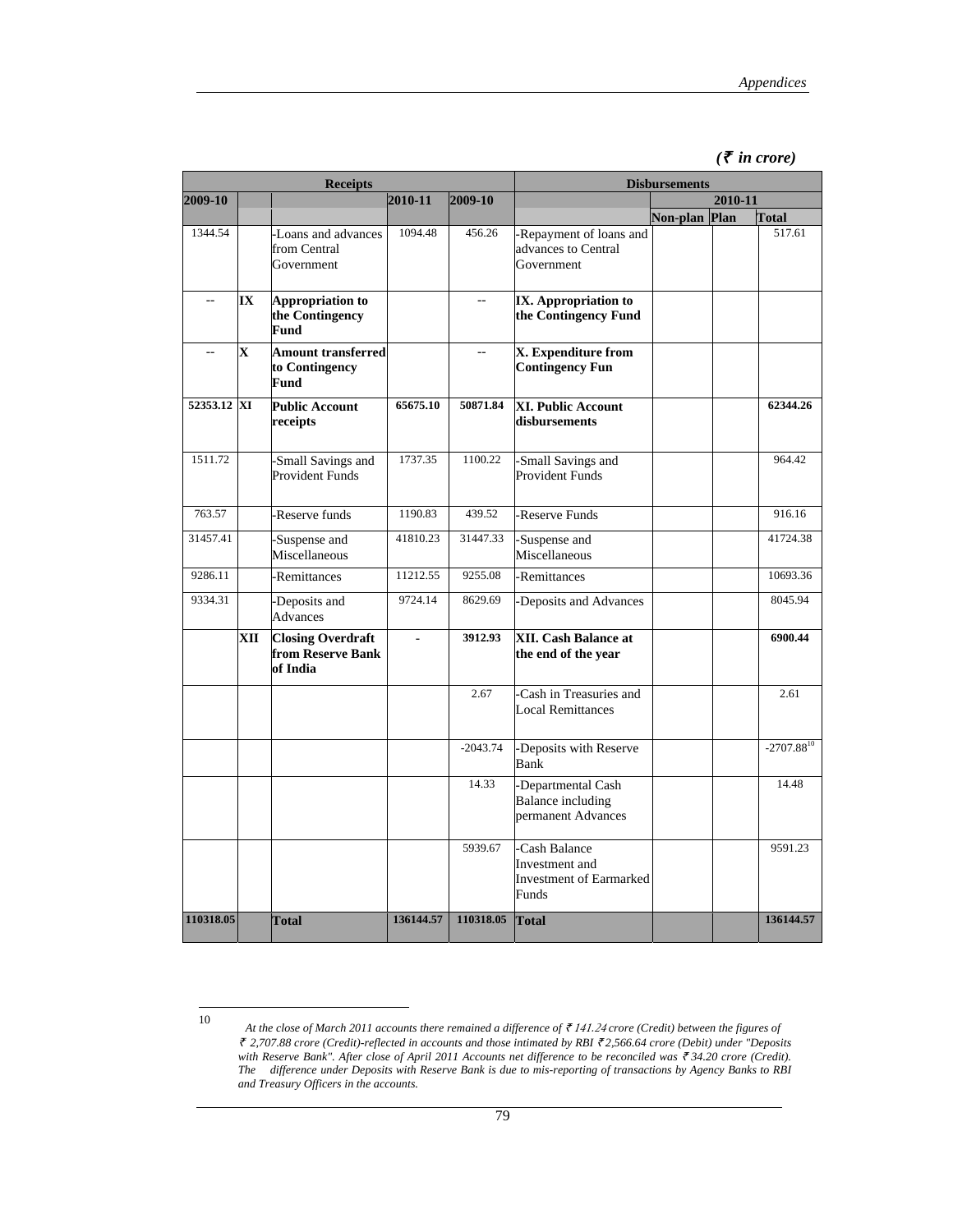# **Appendix-1.5 Contd…**

*(Reference: Paragraph 1.10.1; Page 29)* 

#### *Part B*

# *Summarised financial position of the Government of Madhya Pradesh as on*

#### *31 March 2011*

*(*` *in crore)*

| As on<br>31.03.2010 | <b>Liabilities</b>                                             | As on 31.03.2011 |
|---------------------|----------------------------------------------------------------|------------------|
| 42461.81            | <b>Internal Debt -</b>                                         | 46813.64         |
| 21619.92            | Market Loans bearing interest                                  | 24877.38         |
| 0.38                | Market Loans not bearing interest                              | 0.38             |
| 128.13              | Loans from Life Insurance Corporation of India                 | 116.72           |
| 6047.13             | Loans from other Institutions                                  | 5570.96          |
| 14666.25            | Special Securities issued to NSS Fund of Central<br>Government | 16248.20         |
| --                  | Ways and Means Advances (including interest paid)              |                  |
| --                  | Overdrafts from Reserve Bank of India                          |                  |
| 10378.95            | <b>Loans and Advances from Central Government -</b>            | 10955.82         |
| 1.88                | Pre 1984-85 Loans                                              | 1.88             |
| 61.54               | Non-Plan Loans                                                 | 57.58            |
| 10195.69            | Loans for State Plan Schemes                                   | 10788.74         |
| 19.58               | Loans for Central Plan Schemes                                 | 16.85            |
| 100.26              | Loans for Centrally Sponsored Plan Schemes                     | 90.77            |
| 100.00              | <b>Contingency Fund</b>                                        | 100.00           |
| 8450.62             | <b>Small Savings Provident Funds etc.</b>                      | 9219.87          |
| 4840.24             | <b>Deposits</b>                                                | 6518.51          |
| 2100.88             | <b>Reserve Funds</b>                                           | 2375.56          |
| 104.69              | <b>Suspense and Miscellaneous balances</b>                     | 191.59           |
|                     | <b>Remittance Balance</b>                                      | 289.33           |
| 68437.19            |                                                                | 76464.32         |
|                     | <b>Assets</b>                                                  |                  |
| 59121.70            | <b>Gross Capital Outlay on Fixed Assets -</b>                  | 67884.70         |
| 11686.28            | Investments in shares of Companies Corporations etc.           | 12216.04         |
| 47435.42            | Other Capital Outlay                                           | 55668.66         |
| 11423.66            | <b>Loans and Advances -</b>                                    | 15104.75         |
| 7868.85             | Loans for Power Projects                                       | 1134.43          |
| 3525.07             | Other Development Loans                                        | 14941.07         |
| 29.74               | Loans to Government servants and Miscellaneous loans           | 29.25            |
| 12.80               | <b>Advances</b>                                                | 12.85            |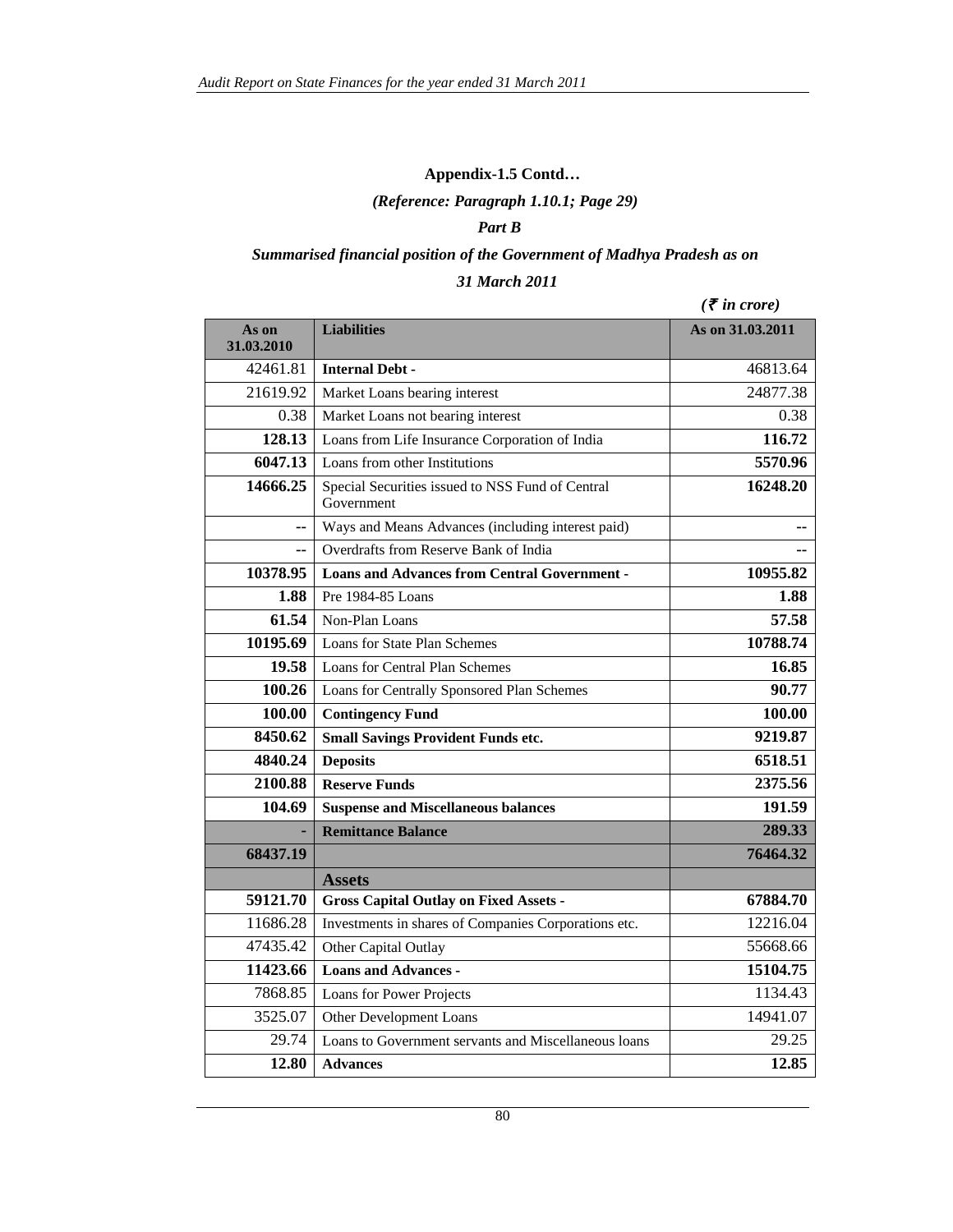|            |                                                  | $($ <b>₹</b> in crore)   |
|------------|--------------------------------------------------|--------------------------|
| As on      | <b>Assets</b>                                    | As on 31.03.2011         |
| 31.03.2010 |                                                  |                          |
| 229.85     | <b>Remittance Balances</b>                       |                          |
| 3912.93    | $\operatorname{Cash}$ -                          | 6900.44                  |
| 2.67       | Cash in Treasuries and Local Remittances         | 2.61                     |
| $-2043.74$ | Deposits with Reserve Bank                       | $-2707.88$ <sup>11</sup> |
| 14.33      | Departmental Cash Balance including Permanent    | 14.48                    |
|            | Advances                                         |                          |
| 5559.72    | <b>Cash Balance Investments</b>                  | 9212.17                  |
| 379.95     | <b>Reserve Fund Investments</b>                  | 379.06                   |
| $-6263.75$ | <b>Deficit on Government Account -</b>           | -13438.42                |
| $-5497.80$ | (i) Less Revenue Surplus of the current year     | -6842.59                 |
| 0.02       | (a) Inter-State Settlement                       | 0.2                      |
| 3.97       | (b) Amount closed to Government account          | 1.05                     |
| $-174.52$  | (c) Proforma adjustment during the year          | $-3.68$                  |
|            | (d) Misc. Cap. Receipt-Other Deposits            | $-329.66$                |
| $-595.42$  | Accumulated deficit at the beginning of the year | $-6263.75$               |
| 68437.19   |                                                  | 76464.32                 |

<sup>11</sup> *At the close of March 2011 accounts there remained a difference of* ` *1,41.24 crore (Credit) between the figures of ₹ 2,707.88 crore (Credit)-reflected in accounts and those intimated by RBI ₹ 2,566.64 crore (Debit) under "Deposits with Reserve Bank". After close of April 2011 Accounts net difference to be reconciled was* ₹ 34.20 crore (Credit). The difference under Deposits with Reserve Bank is due to mis*reporting of transactions by Agency Banks to RBI and Treasury Officers in the accounts.*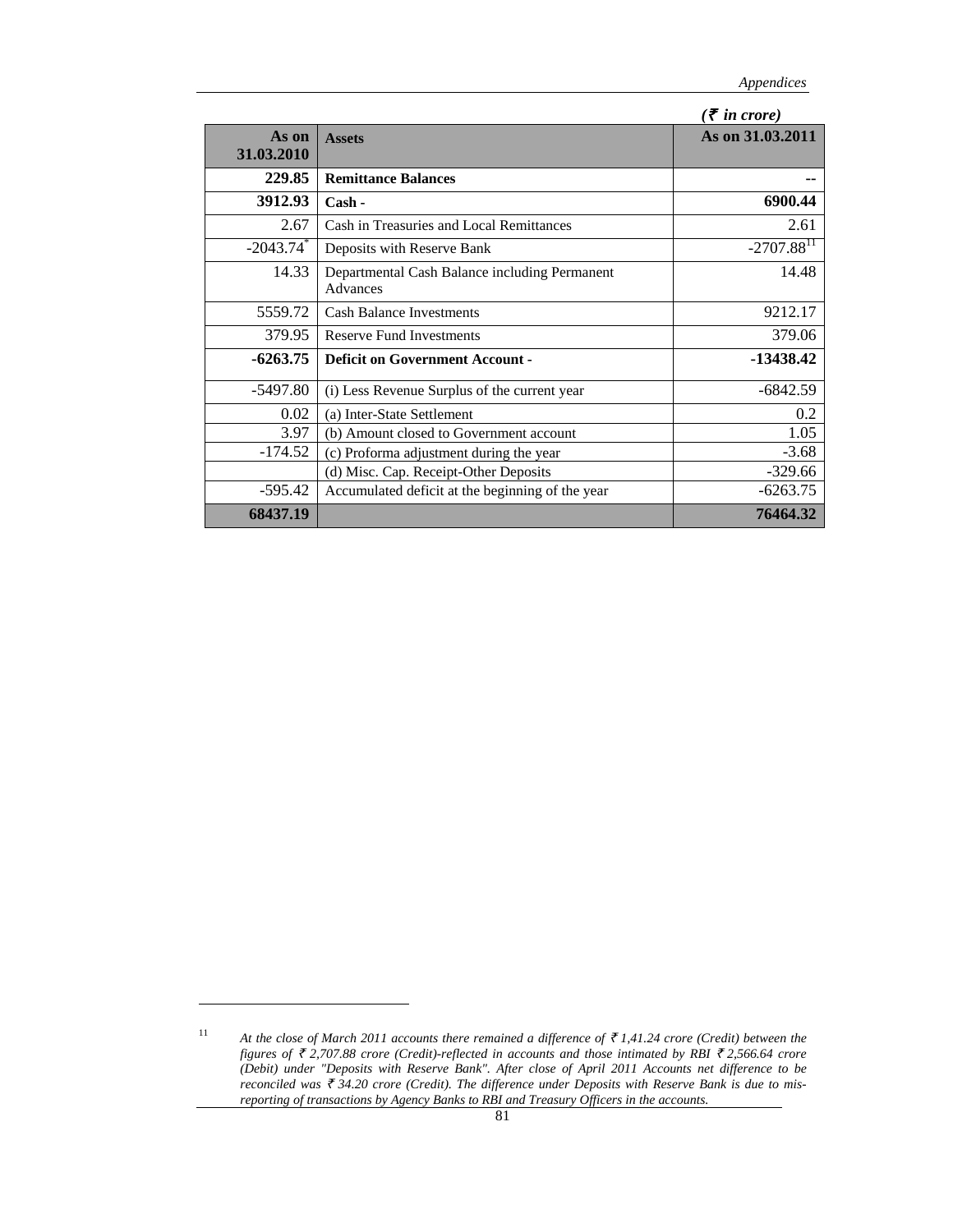# **Appendix-1.6** *(Reference: Paragraph 1.6.1; Page 9)*

#### **Details showing the collection of tax and non-tax revenue in respect of Major Components and expenditure incurred on their collection**

|                  |                                                             |             |           |                   |                                                   | $(\bar{\tau}$ in crore)                             |                                                              |
|------------------|-------------------------------------------------------------|-------------|-----------|-------------------|---------------------------------------------------|-----------------------------------------------------|--------------------------------------------------------------|
| Sl.<br>No.       | <b>Head of</b><br>revenue                                   | <b>Year</b> | <b>BE</b> | <b>Collection</b> | <b>Expenditure</b><br>on collection<br>of revenue | Percentage<br>of<br>expenditure<br>on<br>collection | <b>All India</b><br>average<br>percentage<br>for the<br>year |
| А.               | <b>Tax Revenue</b>                                          |             |           |                   |                                                   |                                                     |                                                              |
| 1.               | Taxes on sales<br>trades etc.                               | 2006-07     | 5357.00   | 5261.41           | 48.20                                             | 0.92                                                | 0.82                                                         |
|                  |                                                             | 2007-08     | 5900.00   | 6045.07           | 60.36                                             | 1.00                                                | 0.83                                                         |
|                  |                                                             | 2008-09     | 6600.00   | 6842.99           | 96.23                                             | 1.41                                                | 0.88                                                         |
|                  |                                                             | 2009-10     | 8012.11   | 7723.83           | 85.33                                             | 1.10                                                | 0.96                                                         |
|                  |                                                             | $2010 - 11$ | 9320.00   | 10362.63          | 98.35                                             | 0.95                                                | NA                                                           |
| 2.               | Taxes on<br>vehicles                                        | 2006-07     | 650.00    | 1378.90           | 6.41                                              | 0.46                                                | 2.47                                                         |
|                  |                                                             | 2007-08     | 775.00    | 702.62            | 7.60                                              | 1.08                                                | 2.58                                                         |
|                  |                                                             | 2008-09     | 1000.00   | 772.56            | 5.88                                              | 0.76                                                | 2.93                                                         |
|                  |                                                             | 2009-10     | 900.00    | 919.01            | 12.63                                             | 1.38                                                | 3.07                                                         |
|                  |                                                             | 2010-11     | 1050.00   | 1198.38           | 31.12                                             | 2.60                                                | <b>NA</b>                                                    |
| 3.               | State excise                                                | 2006-07     | 1430.00   | 1546.68           | 303.79                                            | 19.64                                               | 3.30                                                         |
|                  |                                                             | 2007-08     | 1700.00   | 1853.83           | 396.04                                            | 21.36                                               | 3.27                                                         |
|                  |                                                             | 2008-09     | 2075.00   | 2301.95           | 505.46                                            | 21.96                                               | 3.66                                                         |
|                  |                                                             | 2009-10     | 2760.00   | 2951.94           | 818.34                                            | 27.72                                               | 3.64                                                         |
|                  |                                                             | $2010 - 11$ | 3400.00   | 3603.42           | 963.86                                            | 26.75                                               | <b>NA</b>                                                    |
| $\overline{4}$ . | Stamp duty<br>and<br>registration fee                       | 2006-07     | 1000.00   | 1251.10           | 36.48                                             | 2.92                                                | 2.33                                                         |
|                  |                                                             | 2007-08     | 1400.00   | 1531.54           | 44.54                                             | 2.91                                                | 2.09                                                         |
|                  |                                                             | 2008-09     | 1840.00   | 1479.29           | 41.72                                             | 2.82                                                | 2.77                                                         |
|                  |                                                             | 2009-10     | 1560.00   | 1783.15           | 51.69                                             | 2.90                                                | 2.47                                                         |
|                  |                                                             | 2010-11     | 1900.00   | 2515.12           | 90.65                                             | 3.60                                                | <b>NA</b>                                                    |
| В.               | Non-tax revenue                                             |             |           |                   |                                                   |                                                     |                                                              |
| 1.               | Non-ferrous<br>Mining<br>and<br>Metallurgical<br>industries | 2006-07     | 1100.00   | 923.91            | <b>NA</b>                                         | <b>NA</b>                                           | NA                                                           |
|                  |                                                             | 2007-08     | 1275.00   | 1125.39           | NA                                                | <b>NA</b>                                           | <b>NA</b>                                                    |
|                  |                                                             | 2008-09     | 1200.00   | 1361.08           | NA                                                | <b>NA</b>                                           | <b>NA</b>                                                    |
|                  |                                                             | 2009-10     | 1566.00   | 1590.47           | <b>NA</b>                                         | <b>NA</b>                                           | <b>NA</b>                                                    |
|                  |                                                             | 2010-11     | 1650.00   | 2121.49           | 10.93                                             | 0.52                                                | NA                                                           |
| 2.               | Forestry<br>and<br>Wild life                                | 2006-07     | 450.00    | 536.50            | <b>NA</b>                                         | <b>NA</b>                                           | <b>NA</b>                                                    |
|                  |                                                             | 2007-08     | 525.00    | 608.89            | <b>NA</b>                                         | <b>NA</b>                                           | NA                                                           |
|                  |                                                             | 2008-09     | 600.00    | 685.60            | <b>NA</b>                                         | NA                                                  | <b>NA</b>                                                    |
|                  |                                                             | 2009-10     | 850.00    | 802.00            | <b>NA</b>                                         | <b>NA</b>                                           | NA                                                           |
|                  |                                                             | 2010-11     | 1000.00   | 836.61            | 786.73                                            | 94.04                                               | $\rm NA$                                                     |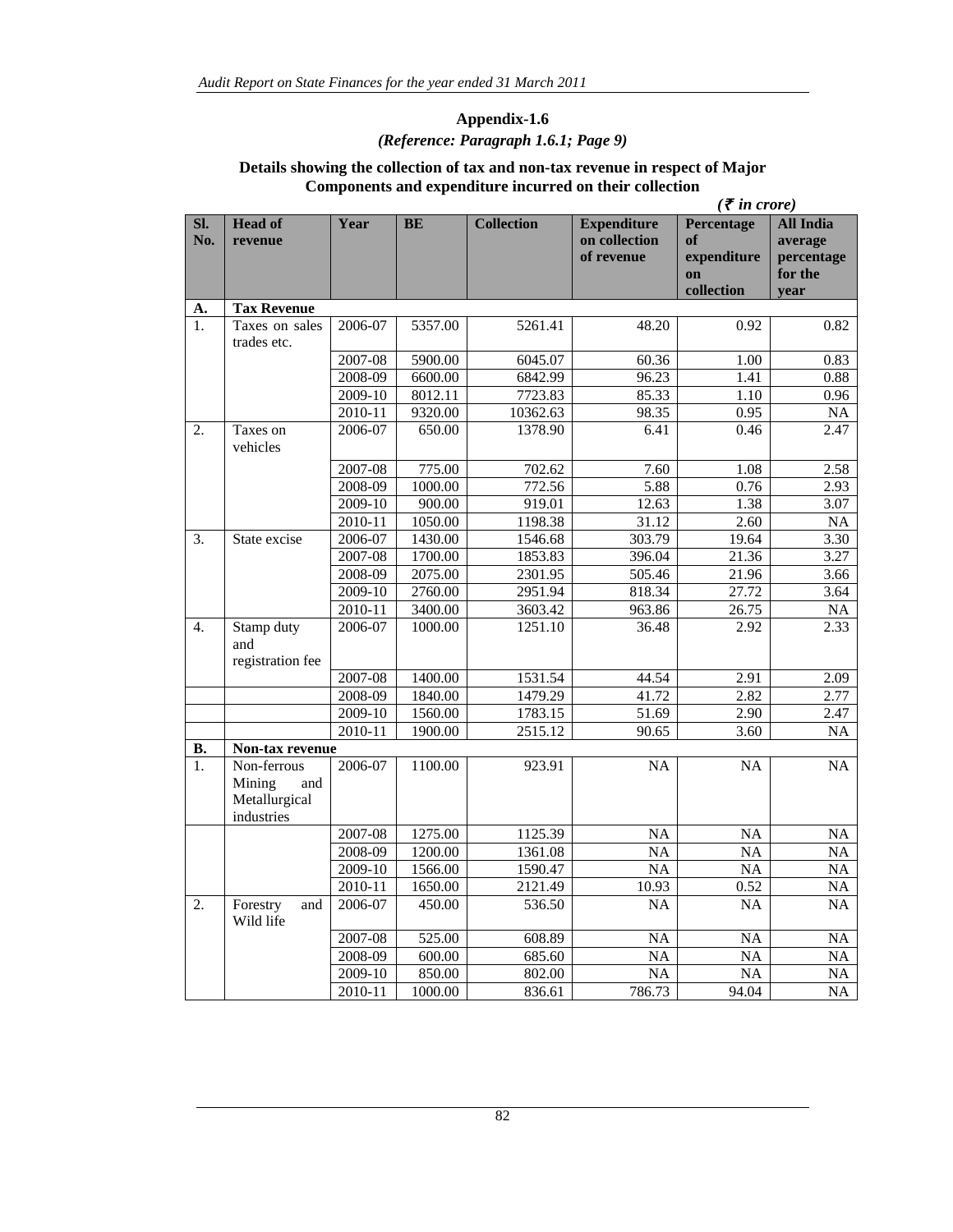# **Appendix-1.7** *(Reference: Paragraph 1.6.1; Page 11)*

**Details showing the cost of Operations and Maintenance charges (O&M) in respect of major components incurred in non-tax revenue**  *(₹* in crore)

|     |                                          |                 |          | $(5$ in crore)  |
|-----|------------------------------------------|-----------------|----------|-----------------|
| Sl. | <b>Department</b>                        | Non tax         | O&M      | <b>Ratio of</b> |
| No. |                                          | <b>Revenue</b>  | expenses | non tax         |
|     |                                          | <b>Receipts</b> |          | revenue         |
|     |                                          |                 |          | receipts        |
|     |                                          |                 |          | to O&M          |
|     |                                          |                 |          |                 |
|     |                                          |                 |          | expenses        |
| 1.  | Education, Sports, Art and               | 11.94           | 5.27     | 2.27            |
|     | Culture                                  |                 |          |                 |
|     |                                          |                 |          |                 |
|     |                                          |                 |          |                 |
| 2.  | Health and Family Welfare                | 22.77           | 34.81    | 0.65            |
| 3.  | Water Supply, Sanitation,                | 9.07            | 149.66   | 0.06            |
|     |                                          |                 |          |                 |
|     | Housing and Urban                        |                 |          |                 |
|     | Development                              |                 |          |                 |
|     |                                          |                 |          |                 |
| 4.  | <b>Agriculture and Allied Activities</b> | 886.36          | 9.34     | 94.90           |
| 5.  | Irrigation and Flood Control             | 241.60          | 33.46    | 7.22            |
|     |                                          |                 |          |                 |
| 6.  | Power and Energy                         | 396.51          | 10.90    | 36.38           |
|     |                                          |                 |          |                 |
| 7.  | Transport                                | 4.65            | 284.69   | 0.02            |
|     |                                          |                 |          |                 |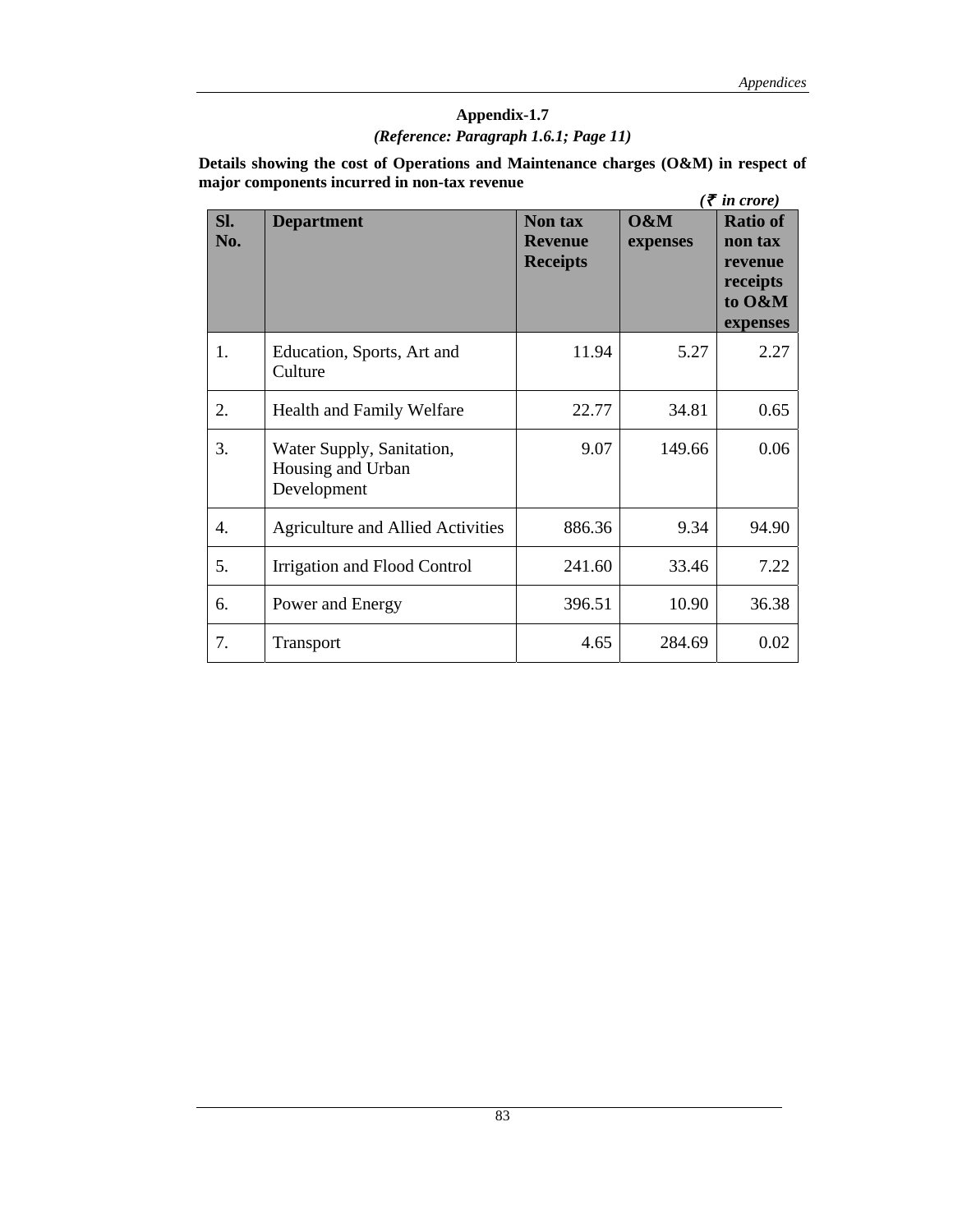#### **Appendix-1.8** *(Reference: Paragraph 1.5.2; Page 7)*

#### **Funds transferred directly from Government of India to Non-Government Organisations/Voluntary Organisation for** `**25 lakh or more each during 2010-11**

|        |                                                                                                                                   |                                                                                          | $(\bar{\tau}$ in lakh)             |
|--------|-----------------------------------------------------------------------------------------------------------------------------------|------------------------------------------------------------------------------------------|------------------------------------|
| Sl.No. | <b>GOI Scheme</b>                                                                                                                 | Name of NGO/VO                                                                           | <b>GOI</b> releases<br>$(2010-11)$ |
| 1.     | <b>SCHEME TO PROMOTE VOLUNTARY</b><br><b>ACTION FOR PERSONS WITH</b><br><b>DISABILITIES</b>                                       | Sritulsi Pragyachakshu High<br>Secondary Vidyalaya run by<br>Shri Tulsipeeth Seva Samiti | 31.97                              |
| 2.     | <b>GRANTS-IN-AID TO NGOS FOR STS</b><br>INCLUDING COACHING AND ALLIED<br><b>SCHEME AND AWARD FOR</b><br><b>EXEMPLARY SERVICE</b>  | Yuwak Kalyan Sewa<br>Prahikshan Sansthan                                                 | 34.01                              |
| 3.     | <b>GRANTS-IN-AID TO NGOS FOR STS</b><br>INCLUDING COACHING AND ALLIED<br><b>SCHEME AND AWARD FOR</b><br><b>EXEMPALRY SERVICES</b> | <b>Krestar Education &amp; Welfare</b><br>Society                                        | 30.82                              |
| 4.     | PROMOTION AND STRENGTHENING OF<br>REGIONAL AND LOCAL MUSEUMS                                                                      | Shree digamber jain malwa P<br><b>SAB</b>                                                | 30.33                              |
| 5.     | STRENGTHENING OF EDUCATION<br>AMONG ST GIRLS IN LOW LITERACY<br><b>DISTRICTS</b>                                                  | Keshav Gramotthan Sikshan<br>Samiti                                                      | 46.11                              |
| 6.     | STRENGTHENING OF EDUCATION<br>AMONG ST GIRLS IN LOW LITERACY<br><b>DISTRICTS</b>                                                  | Madhya Pradesh Adivasi<br>Sevak Sangh                                                    | 91.40                              |
| 7.     | STRENGTHENING OF EDUCATION<br>AMONG ST GIRLS IN LOW LITERACY<br><b>DISTRICTS</b>                                                  | Rajendra Ashram Trust                                                                    | 25.62                              |
| 8.     | STRENGTHENING OF EDUCATION<br>AMONG ST GIRLS IN LOW LITERACY<br><b>DISTRICTS</b>                                                  | Adarsh Lok Kalyan (ALOK)<br>Sansthan                                                     | 58.33                              |
| 9.     | STRENGTHENING OF EDUCATION<br>AMONG ST GIRLS IN LOW LITERACY<br><b>DISTRICTS</b>                                                  | Pandey Shiksha Samiti                                                                    | 45.70                              |
| 10.    | STRENGTHENING OF EDUCATION<br>AMONG ST GIRLS IN LOW LITERACY<br><b>DISTRICTS</b>                                                  | Savyasanchi Centre For<br>Urban & Rural Development                                      | 53.45                              |
| 11.    | STRENGTHENING OF EDUCATION<br>AMONG ST GIRLS IN LOW LITERACY<br><b>DISTRICTS</b>                                                  | Keshav Gramotthan Sikshan<br>Samiti                                                      | 46.12                              |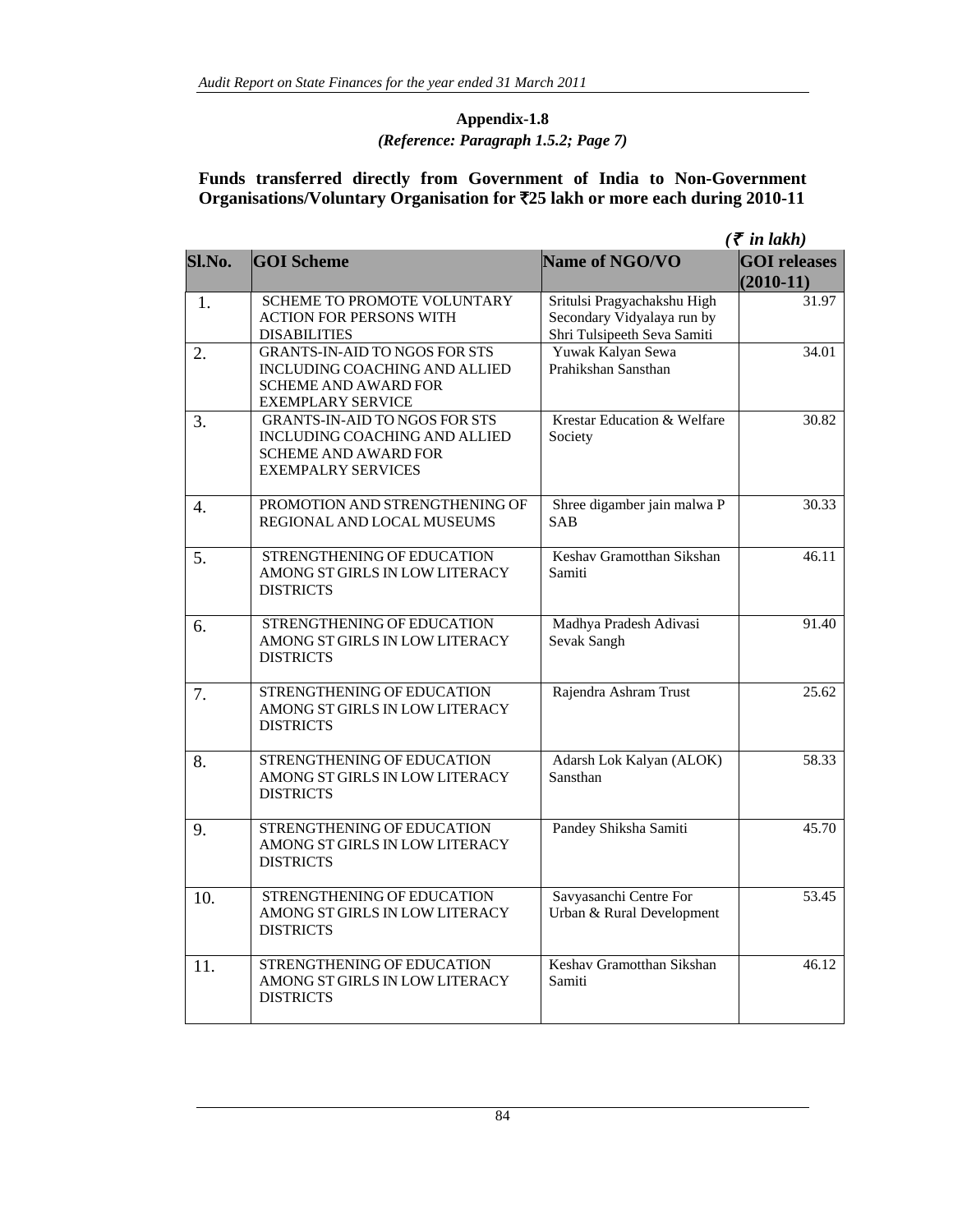|        |                                                                                                           |                                                                               | $(\bar{\tau}$ in lakh)             |
|--------|-----------------------------------------------------------------------------------------------------------|-------------------------------------------------------------------------------|------------------------------------|
| Sl.No. | <b>GOI Scheme</b>                                                                                         | Name of NGO/VO                                                                | <b>GOI</b> releases<br>$(2010-11)$ |
| 12.    | STRENGTHENING OF EDUCATION<br>AMONG ST GIRLS IN LOW LITERACY<br><b>DISTRICTS</b>                          | Adarsh Lok Kalyan (ALOK)<br>Sansthan                                          | 59.09                              |
| 13.    | STRENGTHENING OF EDUCATION<br>AMONG ST GIRLS IN LOW LITERACY<br><b>DISTRICTS</b>                          | Savyasanchi Centre For<br>Urban & Rural Development                           | 53.45                              |
| 14.    | STRENGTHENING OF EDUCATION<br>AMONG ST GIRLS IN LOW LITERACY<br><b>DISTRICTS</b>                          | Madhya Pradesh Adivasi<br>Sevak Sangh                                         | 51.02                              |
| 15.    | STRENGTHENING OF EDUCATION<br>AMONG ST GIRLS IN LOW LITERACY<br><b>DISTRICTS</b>                          | Pandey Shiksha Samiti                                                         | 25.61                              |
| 16.    | STRENGTHENING OF EDUCATION<br>AMONG ST GIRLS IN LOW LITERACY<br><b>DISTRICTS</b>                          | Bandhewal Shiksha Samiti                                                      | 29.54                              |
| 17.    | SUPPORT TO NGOS/INSTITUTIONS/SRCS<br>FOR ADULT EDUCATION AND SKILL<br><b>DEVELOPMENT</b>                  | <b>Resource Centre for Adult</b><br>and Continuing Education<br><b>Bhopal</b> | 35.66                              |
| 18.    | SUPPORT TO NGOS/INSTITUTIONS/SRCS<br>FOR ADULT EDUCATION AND SKILL<br><b>DEVELOPMENT</b>                  | State Resource Centre for AE,<br>Indore                                       | 34.04                              |
| 19.    | <b>SUPPORT TO</b><br>NGOS/INSTITUTIONS/SRCS FOR ADULT<br><b>EDUCATION AND SKILL</b><br><b>DEVELOPMENT</b> | <b>Resource Centre for Adult</b><br>and Continuing Education<br>Bhopal        | 49.94                              |
| 20.    | SUPPORT TO NGOS/INSTITUTIONS/SRCS<br>FOR ADULT EDUCATION AND SKILL<br><b>DEVELOPMENT</b>                  | State Resource Centre for AE,<br>Indore                                       | 49.61                              |
| 21.    | UPGRADATION OF 1396 GOVT. ITIS<br>THROUGH PUBLIC PRIVATE<br><b>PARTNERSHIP</b>                            | IMC Society of ITI (W)<br>Khandwa                                             | 250.00                             |
| 22.    | VOCATIONAL TRAINING IN TRIBAL<br><b>AREAS</b>                                                             | Bandhewal Shiksha Samiti                                                      | 31.20                              |
|        | <b>Total</b>                                                                                              |                                                                               | 1163.02                            |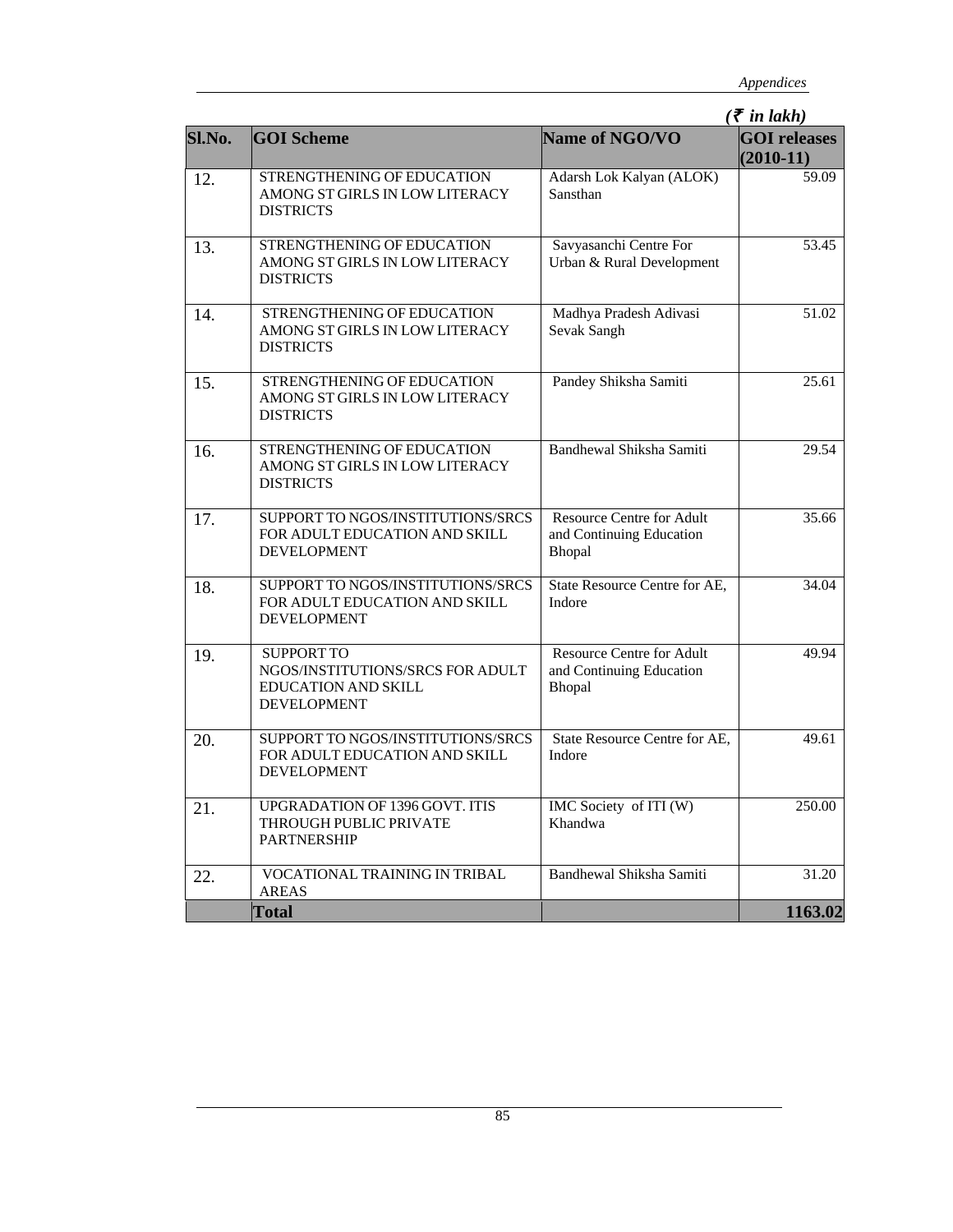*Audit Report on State Finances for the year ended 31 March 2011* 

#### **Appendix-1.9** *(Reference: Paragraph 1.9.1; Page 27)*  **Financial position of Statutory Corporations/Government Companies as on 31 March 2011 running in loss for the latest year for which accounts were finalised**

|                  |                                                                         |                                             |                                                             |                          |               |              |                                                                     | $\overline{\mathcal{F}}$ in crore) |
|------------------|-------------------------------------------------------------------------|---------------------------------------------|-------------------------------------------------------------|--------------------------|---------------|--------------|---------------------------------------------------------------------|------------------------------------|
| Sl. No           | <b>Name of the Companies/ Corporations</b>                              | Years up to<br>which accounts<br>furnished. | Amount invested (paid-up-capital) at the end of the<br>vear |                          |               |              | <b>Accumulated loss(-) at</b><br>the end of 31 March<br>of the year | <b>Sector</b>                      |
|                  |                                                                         |                                             | <b>State</b>                                                | <b>Central</b>           | <b>Others</b> | <b>Total</b> |                                                                     |                                    |
| 1.               | 2.                                                                      | 3.                                          | 4.                                                          | 5.                       | 6.            | 7.           | 8.                                                                  | 9.                                 |
| 1.               | Madhya Pradesh State Agro Industries<br>Development Corporation Limited | 2008-2009                                   | 2.10                                                        | 1.20                     |               | 3.30         | 7.48                                                                | Agriculture<br>and Allied          |
| 2.               | Madhya Pradesh State Industries<br>Development and Corporation Limited  | 2009-2010                                   | 81.09                                                       | $\overline{a}$           | --            | 81.09        | 606.24                                                              | Finance                            |
| 3.               | MPAMRL (Semaria) Coal Company Limited                                   | 2010-2011                                   | $\sim$ $\sim$                                               | $\overline{\phantom{a}}$ | 1.00          | 1.00         | 0.33                                                                | Manufacturing                      |
| $\overline{4}$ . | MPAMRL (Morga) Coal Company Limited                                     | 2010-2011                                   | $\sim$ $\sim$                                               | $\overline{a}$           | 1.00          | 1.00         | 0.27                                                                | Manufacturing                      |
| 5.               | MPAMRL (Bicharpur) Coal Company<br>Limited                              | 2010-2011                                   | $\sim$ $\sim$                                               | $\sim$                   | 1.00          | 1.00         | 0.27                                                                | Manufacturing                      |
| 6.               | MPAMRL (Marki-bakra)Coal Company<br>Limited                             | 2010-2011                                   | $\sim$ $\sim$                                               | $\overline{a}$           | 1.00          | 1.00         | 0.28                                                                | Manufacturing                      |
| 7.               | Madhya Pradesh Jaypee Minerals Limited                                  | 2010-2011                                   | $\sim$ $\sim$                                               | $\overline{a}$           | 76.54         | 76.54        | 1.17                                                                | Manufacturing                      |
| 8.               | Madhya Pradesh State Financial Corporation                              | 2010-2011                                   | 349.08                                                      | $\sim$                   | 2.06          | 351.14       | 237.66                                                              | Finance                            |
| 9.               | Madhya Pradesh Road Transport Corporation                               | 2007-2008                                   | 109.96                                                      | 31.85                    | --            | 141.81       | 1024.52                                                             | Services                           |
| 10.              | Madhya Pradesh Lift Irrigation Corporation<br>Limited                   | 2002-03 to<br>2009-10                       | 5.92                                                        | $-$                      | --            | 5.92         | 6.33                                                                | Agriculture<br>and Allied          |
| 11.              | Madhya Pradesh State Industries Corporation<br>Limited                  | 2007-08                                     | 15.12                                                       | $\overline{a}$           | --            | 15.12        | 48.41                                                               | Infrastructure                     |
| 12.              | Madhya Pradesh Rajya Setu Nirman Nigam<br>Limited                       | 1989-90                                     | 5.00                                                        | $\sim$                   | $-1$          | 5.00         | 2.15                                                                | Infrastructure                     |
| 13.              | Optel Tele Communication Limited                                        | 2009-10                                     | $\sim$ $\sim$                                               | $\sim$                   | 23.96         | 23.96        | 131.76                                                              | Manufacturing                      |
| 14.              | Madhya Pradesh State Textile Corporation<br>Limited                     | 2005-06                                     | 6.86                                                        | $\overline{a}$           | --            | 6.86         | 106.97                                                              | Manufacturing                      |
|                  |                                                                         |                                             | 575.13                                                      | 33.05                    | 106.56        | 714.74       | 2173.84                                                             |                                    |

86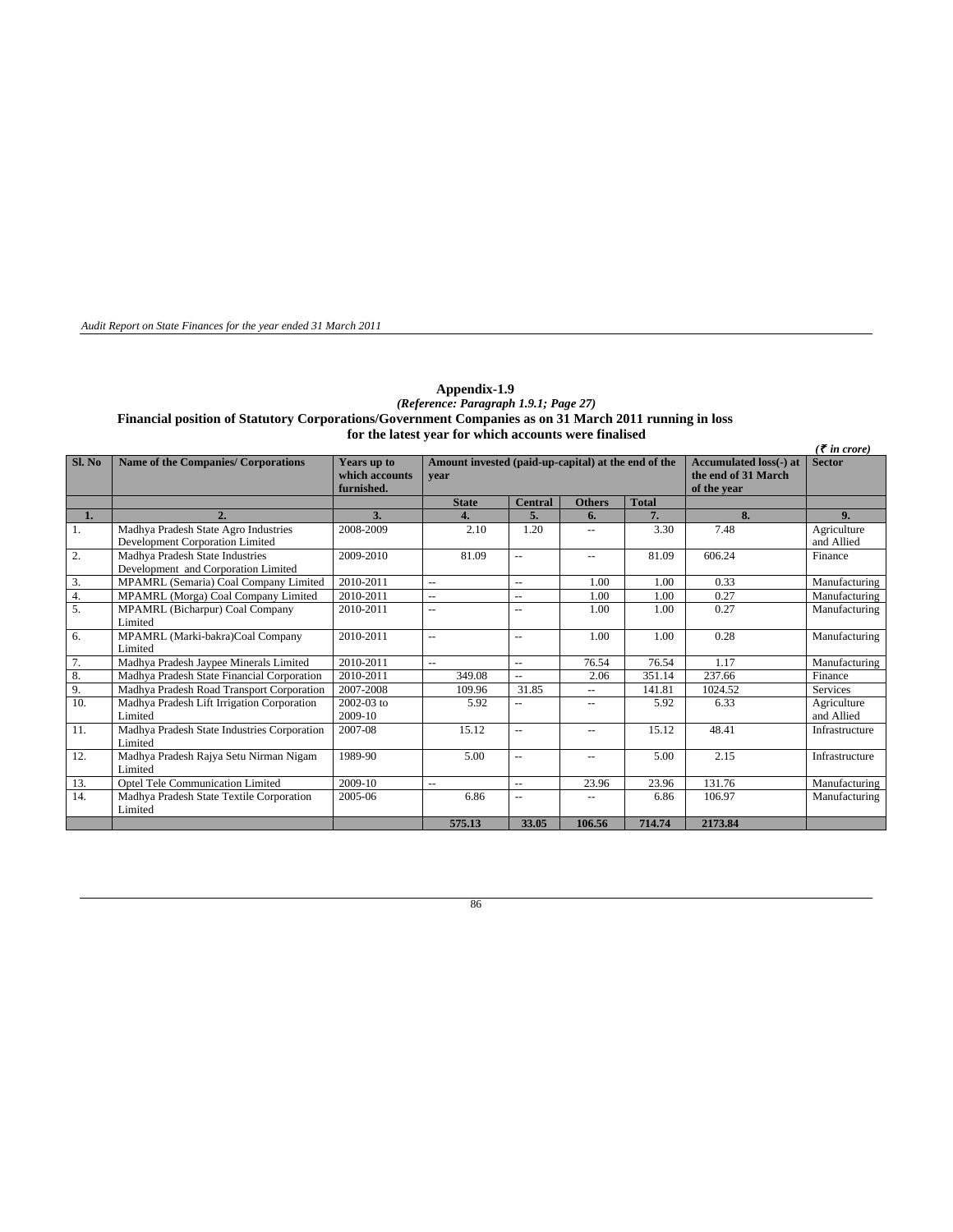# **Appendix-2.1**

# *(Reference: Paragraph 2.3.1; Page 43)*  **Statement of various grants/appropriations where saving was more than** ` **10 crore and more than 20** *per cent* **of the total provision**

|            | $(\overline{\mathbf{\mathsf{F}}}$ in crore)                                                                                |                                                                                                                      |                               |                |            |  |  |
|------------|----------------------------------------------------------------------------------------------------------------------------|----------------------------------------------------------------------------------------------------------------------|-------------------------------|----------------|------------|--|--|
| Sl.<br>No. | <b>Grant</b><br>N <sub>0</sub>                                                                                             | Name of the grant/appropriation                                                                                      | Total grant/<br>appropriation | <b>Savings</b> | Percentage |  |  |
| (1)        | (2)                                                                                                                        | (3)                                                                                                                  | (4)                           | (5)            | (6)        |  |  |
| 1.         | <b>PD</b>                                                                                                                  | Public Debt (Capital Charged)                                                                                        | 5922.01                       | 3392.77        | 57.29      |  |  |
| 2.         | 02                                                                                                                         | Other Expenditure Pertaining to General<br>Administration Department (Revenue Voted)                                 | 41.59                         | 13.27          | 31.90      |  |  |
| 3.         | 06                                                                                                                         | Finance (Revenue Voted)                                                                                              | 5397.71                       | 1501.85        | 27.82      |  |  |
| 4.         | 06                                                                                                                         | Finance (Revenue Charged)                                                                                            | 12.73                         | 12.41          | 97.49      |  |  |
| 5.         | 06                                                                                                                         | Finance (Capital Voted)                                                                                              | 106.78                        | 74.94          | 70.18      |  |  |
| 6.         | 10                                                                                                                         | Forest (Capital Voted)                                                                                               | 26.00                         | 13.63          | 52.42      |  |  |
| 7.         | 11                                                                                                                         | Commerce, Industries and Employment<br>(Capital Voted)                                                               | 120.16                        | 102.34         | 85.17      |  |  |
| 8.         | 15                                                                                                                         | Financial Assistance to three tier Panchayati<br>Raj Institution under Scheduled Castes Sub-<br>Plan (Revenue Voted) | 1151.78                       | 248.53         | 21.57      |  |  |
| 9.         | 15<br>Financial Assistance to three tier Panchayati<br>Raj Institution under Scheduled Castes Sub-<br>Plan (Capital Voted) |                                                                                                                      | 23.64                         | 10.73          | 45.38      |  |  |
| 10.        | 21                                                                                                                         | Housing and Environment (Revenue Voted)<br>228.00                                                                    |                               | 146.07         | 64.07      |  |  |
| 11.        | 22                                                                                                                         | Urban Administration and Development<br>Urban Bodies (Capital Voted)                                                 | 246.96                        | 95.08          | 38.50      |  |  |
| 12.        | 29                                                                                                                         | Law and Legislative Affairs (Revenue Voted)                                                                          | 632.83                        | 259.71         | 41.04      |  |  |
| 13.        | 31                                                                                                                         | Planning, Economics and Statistics (Revenue<br>Voted)                                                                | 152.54                        | 85.87          | 56.29      |  |  |
| 14.        | 34                                                                                                                         | Social Welfare (Revenue Voted)                                                                                       | 128.54                        | 43.60          | 33.92      |  |  |
| 15.        | 42                                                                                                                         | Public Works relating to Tribal Area Sub-plan<br>Roads and Bridges (Capital Voted)                                   | 343.07                        | 92.05          | 26.83      |  |  |
| 16.        | 43                                                                                                                         | Sports and Youth Welfare (Revenue Voted)                                                                             | 46.07                         | 19.78          | 42.93      |  |  |
| 17.        | 44                                                                                                                         | Higher Education (Revenue Voted)                                                                                     | 789.32                        | 182.71         | 23.15      |  |  |
| 18.        | 45                                                                                                                         | Minor Irrigation works (Capital Voted)                                                                               | 730.18                        | 371.67         | 50.90      |  |  |
| 19.        | 53                                                                                                                         | Financial Assistance to Urban Bodies Under<br>Scheduled Castes Sub-Plan (Revenue Voted)                              | 64.91                         | 31.19          | 48.05      |  |  |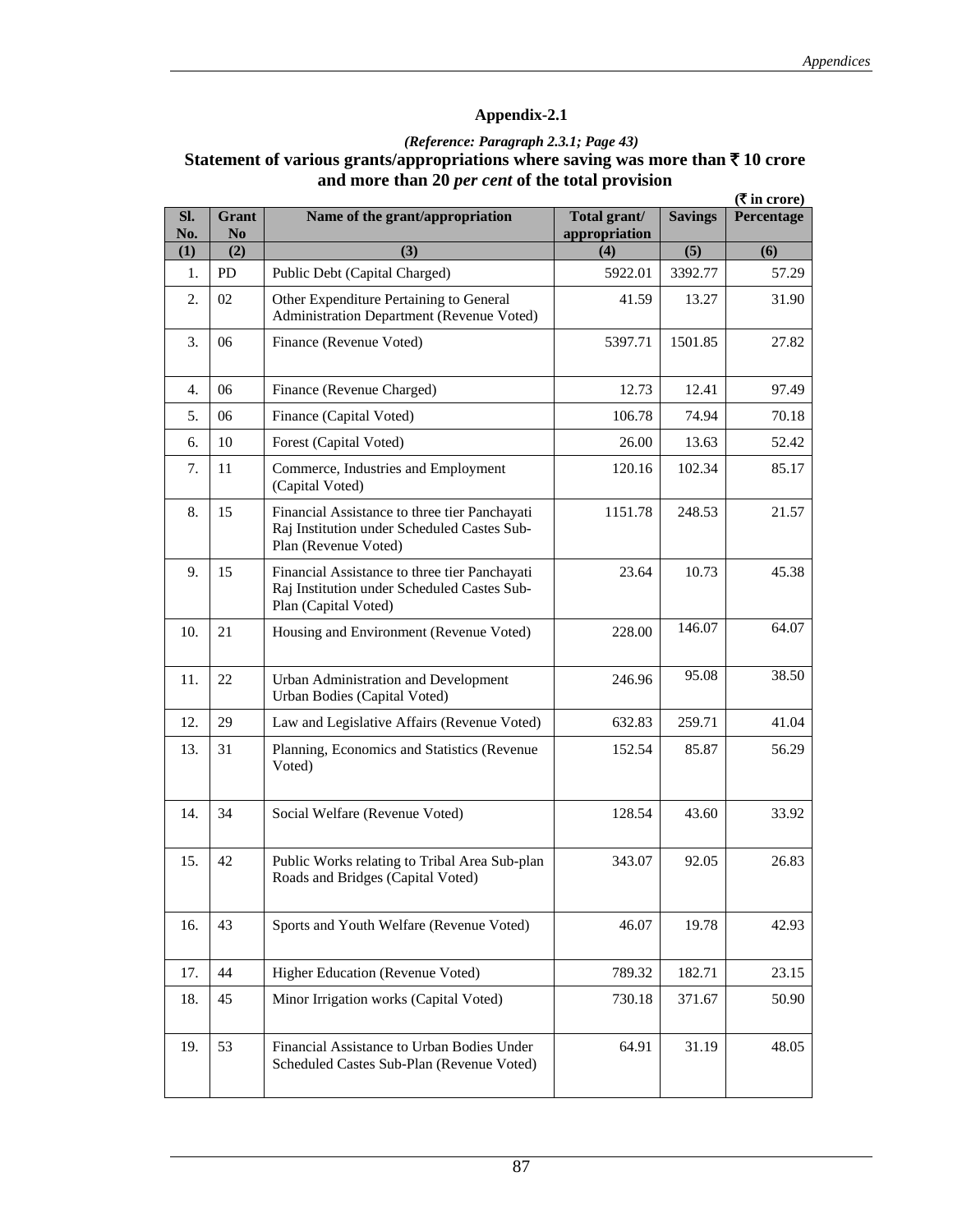| (1) | (2) | (3)                                                                                     | (4)      | (5)     | (6)   |
|-----|-----|-----------------------------------------------------------------------------------------|----------|---------|-------|
| 20. | 53  | Financial Assistance to Urban Bodies Under<br>Scheduled Castes Sub-Plan (Capital Voted) | 61.19    | 25.43   | 41.55 |
| 21. | 57  | Externally Aided Projects pertaining to Water<br>Resources Department (Capital Voted)   | 362.27   | 74.90   | 20.68 |
| 22. | 59  | Externally Aided Projects pertaining to Rural<br>Development Department (Capital Voted) | 57.00    | 28.50   | 50.00 |
| 23. | 62  | Panchayat (Revenue Voted)                                                               | 116.09   | 25.09   | 21.61 |
| 24. | 63  | Minority Welfare (Revenue Voted)                                                        | 51.44    | 20.90   | 40.63 |
| 25. | 67  | Public Works-Buildings (Capital Voted)                                                  | 107.86   | 35.89   | 33.27 |
| 26. | 68  | Financial Assistance to Tribal Area Sub-Plan-<br>Urban Bodies (Revenue Voted)           | 31.59    | 18.56   | 58.75 |
| 27. | 69  | Information Technology (Revenue Voted)                                                  | 53.50    | 27.71   | 51.79 |
|     |     | <b>Total</b>                                                                            | 17005.76 | 6955.18 | 40.90 |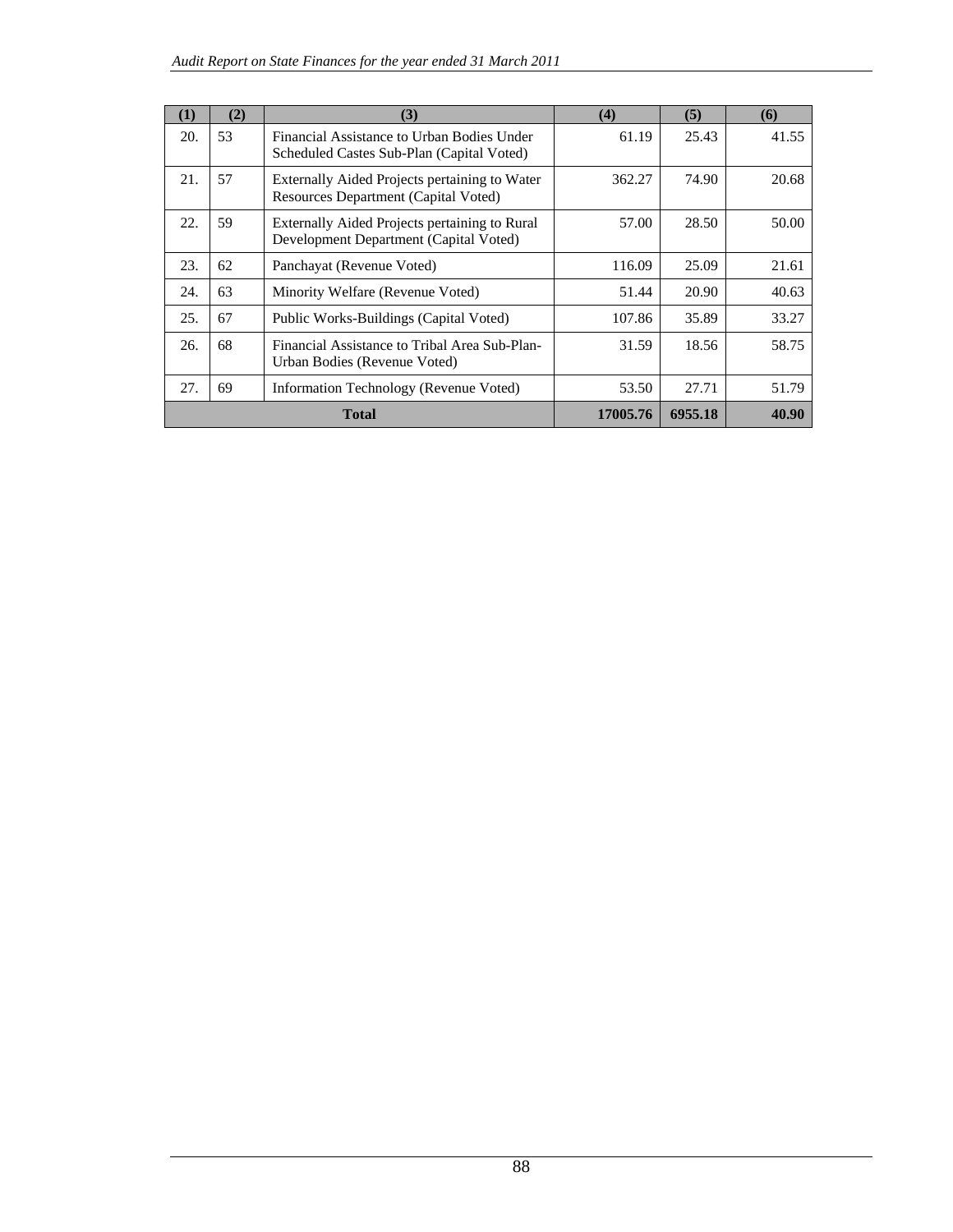# **Appendix-2.2(A)**

# *(Reference: Paragraph 2.3.3; Page 46)*

# **Statement of various schemes under grants/appropriations where expenditure was more than** ` **10 crore each and also more than 20** *per cent* **of the total provision**

|            |                                                      |                                                                                                                        |                                    |                         |               | $(\overline{\mathbf{\mathsf{F}}}$ in crore)   |
|------------|------------------------------------------------------|------------------------------------------------------------------------------------------------------------------------|------------------------------------|-------------------------|---------------|-----------------------------------------------|
| Sl.<br>No. | <b>Grant No</b>                                      | Name of the<br>grant/appropriation                                                                                     | Total grant/<br>appro-<br>priation | <b>Expen-</b><br>diture | <b>Excess</b> | <b>Percentage of</b><br>excess<br>expenditure |
| (1)        | (2)                                                  | (3)                                                                                                                    | (4)                                | (5)                     | (6)           | (7)                                           |
| 1.         | <b>Interest Payments</b><br>and Servicing of<br>Debt | 2049-01-101-1571-8.50%<br>Madhya Pradesh State<br>Development Loan (Auction),<br>2011                                  | 3.66                               | 145.17                  | 141.51        | 3866.39                                       |
| 2.         | <b>Interest Payments</b><br>and Servicing of<br>Debt | 2049-01-101-5025 Madhya<br>Pradesh State Development Loan                                                              | 0.01                               | 49.02                   | 49.01         | 490100                                        |
| 3.         | <b>Interest Payments</b><br>and Servicing of<br>Debt | 2049-01-101-5518-8.49%<br>Madhya Pradesh State<br>Development Loan, 2017                                               | 53.06                              | 74.14                   | 21.08         | 39.73                                         |
| 4.         | <b>Interest Payments</b><br>and Servicing of<br>Debt | 2049-01-101-5519-8.40%<br>Madhya Pradesh State<br>Development Loan, 2017                                               | 63.00                              | 102.48                  | 39.48         | 62.67                                         |
| 5.         | <b>Interest Payments</b><br>and Servicing of<br>Debt | 2049-01-101-6055-8.32%<br>Madhya Pradesh State<br>Development Loan, 2019                                               | 129.79                             | 259.00                  | 129.21        | 99.55                                         |
| 6.         | <b>Interest Payments</b><br>and Servicing of<br>Debt | 2049-01-101-6415-8.30%<br>Madhya Pradesh State<br>Development Loan, 2012                                               | 13.39                              | 65.26                   | 51.87         | 387.38                                        |
| 7.         | <b>Interest Payments</b><br>and Servicing of<br>Debt | 2049-01-101-6764-6.35%<br>Madhya Pradesh State<br>Development Loan, 2013                                               | 12.69                              | 38.14                   | 25.45         | 200.55                                        |
| 8.         | <b>Interest Payments</b><br>and Servicing of<br>Debt | 2049-01-101-6767-5.85%<br>Madhya Pradesh State<br>Development Loan, 2015                                               | 12.87                              | 59.67                   | 46.80         | 363.64                                        |
| 9.         | Public Debt                                          | 6003-111-6835-Special Securities<br>issued to National Small Savings<br>Fund of the Central Government                 | 204.46                             | 456.46                  | 252.00        | 123.25                                        |
| 10.        | Public Debt                                          | 6004-02-105-6983-Consolidated<br>loan recommended by the 12 <sup>th</sup><br><b>Finance Commission</b>                 | Token                              | 363.06                  | 363.06        | Excess against<br>Token<br>Provision          |
| 11.        | 06-Finance                                           | 2071-01-115-9999-Composite<br>State of Madhya Pradesh                                                                  | 89.21                              | 165.47                  | 76.26         | 85.48                                         |
| 12.        | 06-Finance                                           | 2071-01-117-6854-Contributory<br>Pension Scheme                                                                        | 36.00                              | 51.19                   | 15.19         | 42.19                                         |
| 13.        | 07-Commercial<br>Tax                                 | 2030-02-102-2455-Expense on<br>Sale of Non-Judicial Stamps                                                             | 23.00                              | 32.57                   | 9.57          | 41.61                                         |
| 14.        | 12-Energy                                            | 6801-190-0101-State Plan<br>Schemes (Normal)-7900-<br>Strengthening of Sub-<br>transmission and Distribution<br>System | 63.00                              | 101.29                  | 38.29         | 60.78                                         |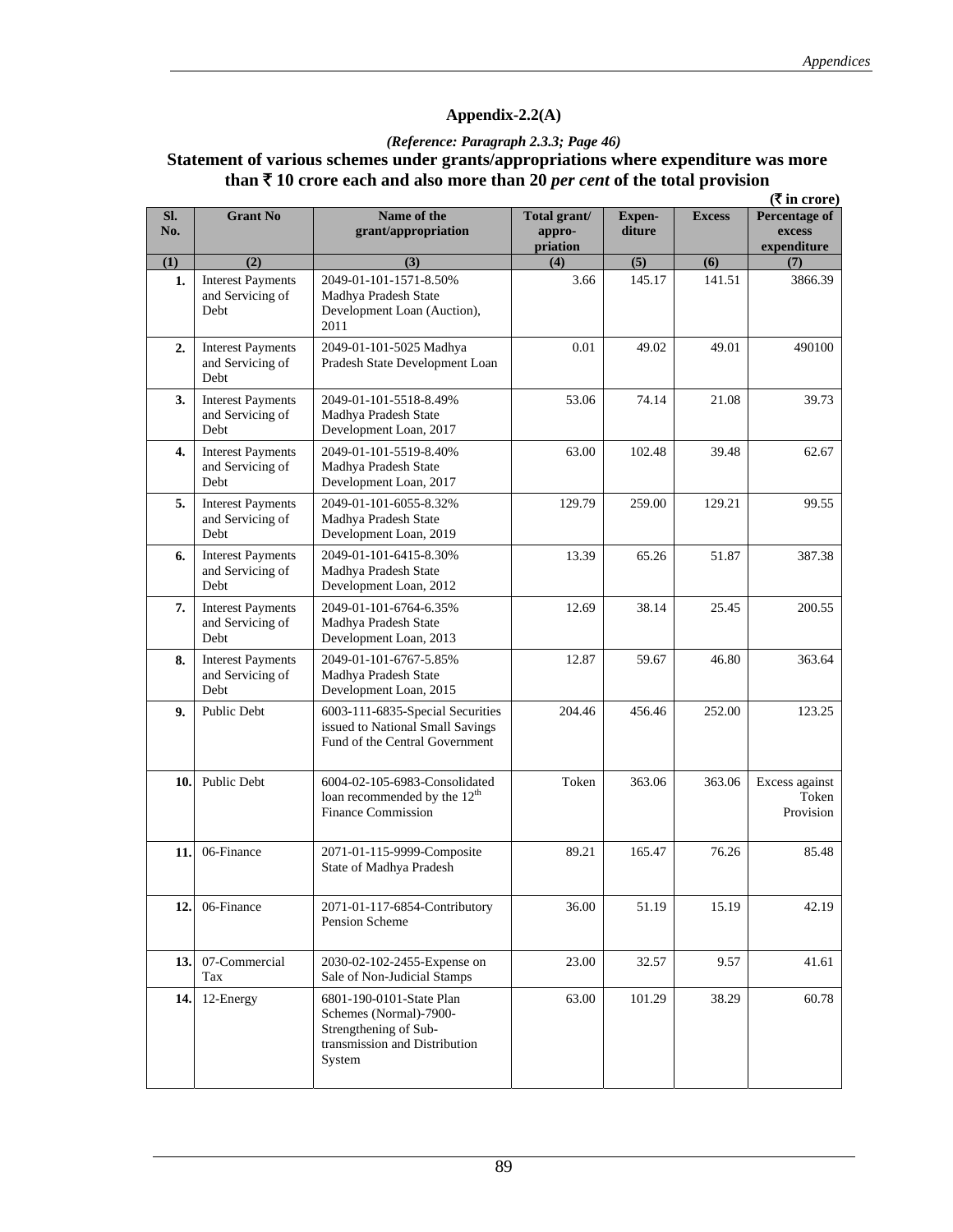| (1)        | (2)                                                                                                                        | (3)                                                                                                                                                    | (4)    | (5)    | (6)   | (7)     |
|------------|----------------------------------------------------------------------------------------------------------------------------|--------------------------------------------------------------------------------------------------------------------------------------------------------|--------|--------|-------|---------|
| 15.        | 15-Financial<br>Assistance to<br>Three Tier<br>Panchayati Raj<br>Institutions under<br><b>Scheduled Castes</b><br>Sub-Plan | 58-Rural Development<br>Department<br>2216-03-789-198-0703-5198-<br>Indira Awas Yojna                                                                  | 23.72  | 41.24  | 17.52 | 73.86   |
| 16.        | 15-Financial<br>Assistance to<br>Three Tier<br>Panchayati Raj<br>Institutions under<br><b>Scheduled Castes</b><br>Sub-Plan | 58-Rural Development<br>Department<br>2501-06-789-198-0103-9249-<br>Backward Region Grand Fund<br>Scheme                                               | 105.95 | 154.45 | 48.50 | 45.78   |
| 17.        | 23-Water<br>Resources<br>Department                                                                                        | 4701-80-001-0101-5595-Upper<br>Kaketo Dam Project                                                                                                      | 7.50   | 24.85  | 17.35 | 231.33  |
| <b>18.</b> | 23-Water<br>Resources<br>Department                                                                                        | 2700-80-800-6360-Arrangement<br>of Funds for elected farmers<br>institutions                                                                           | 7.50   | 23.26  | 15.76 | 210.13  |
| 19.        | 24-Public Works<br>Roads and Bridges                                                                                       | 5054-80-800-0101-State Plan<br>Schemes (Normal)-3115-<br>Compensation for Land<br>Acquisition (Charged)                                                | 8.00   | 23.60  | 15.60 | 195     |
| 20.        | 41-Tribal Area<br>Sub-Plan                                                                                                 | 27-Narmada Valley Development<br>Department<br>4700-65-796-800-1502-<br><b>Additional Central Assistance</b><br>$(T.S.P.)-$<br>5090-Upper Veda Project | 9.21   | 20.19  | 10.98 | 119.22  |
| 21.        | 41-Tribal Area<br>Sub-Plan                                                                                                 | 31-Water Resources Department<br>4701-54-796-800-0102-Tribal<br>Area Sub-Plan<br>3366-Construction Work of<br>Medium Project                           | 1.10   | 12.32  | 11.22 | 1020.00 |
| 22.        | $48\mbox{-} \mathrm{Narmada}$<br>Valley<br>Development                                                                     | 4700-41-800-1501-Additional<br>Central Assistance (Normal)-<br>2872-Bargi Canal Diversion<br>Project                                                   | 107.55 | 168.52 | 60.97 | 56.69   |
| 23.1       | 48-Narmada<br>Valley<br>Development                                                                                        | 4700-45-800-1501-Additional<br>Central Assistance (Normal)-<br>9091-Omkareshwar Project                                                                | 12.20  | 29.61  | 17.41 | 142.70  |
| 24.        | 52-Financial<br>Assistance to<br>Tribal Area Sub-<br>Plan Three Tier<br>Panchayati Raj<br>Institution                      | 58-Rural Development<br>Department<br>2216-03-796-198-0702-Centrally<br>Sponsored Scheme T.S.P.<br>5198-Indira Housing Scheme                          | 28.24  | 48.31  | 20.07 | 71.07   |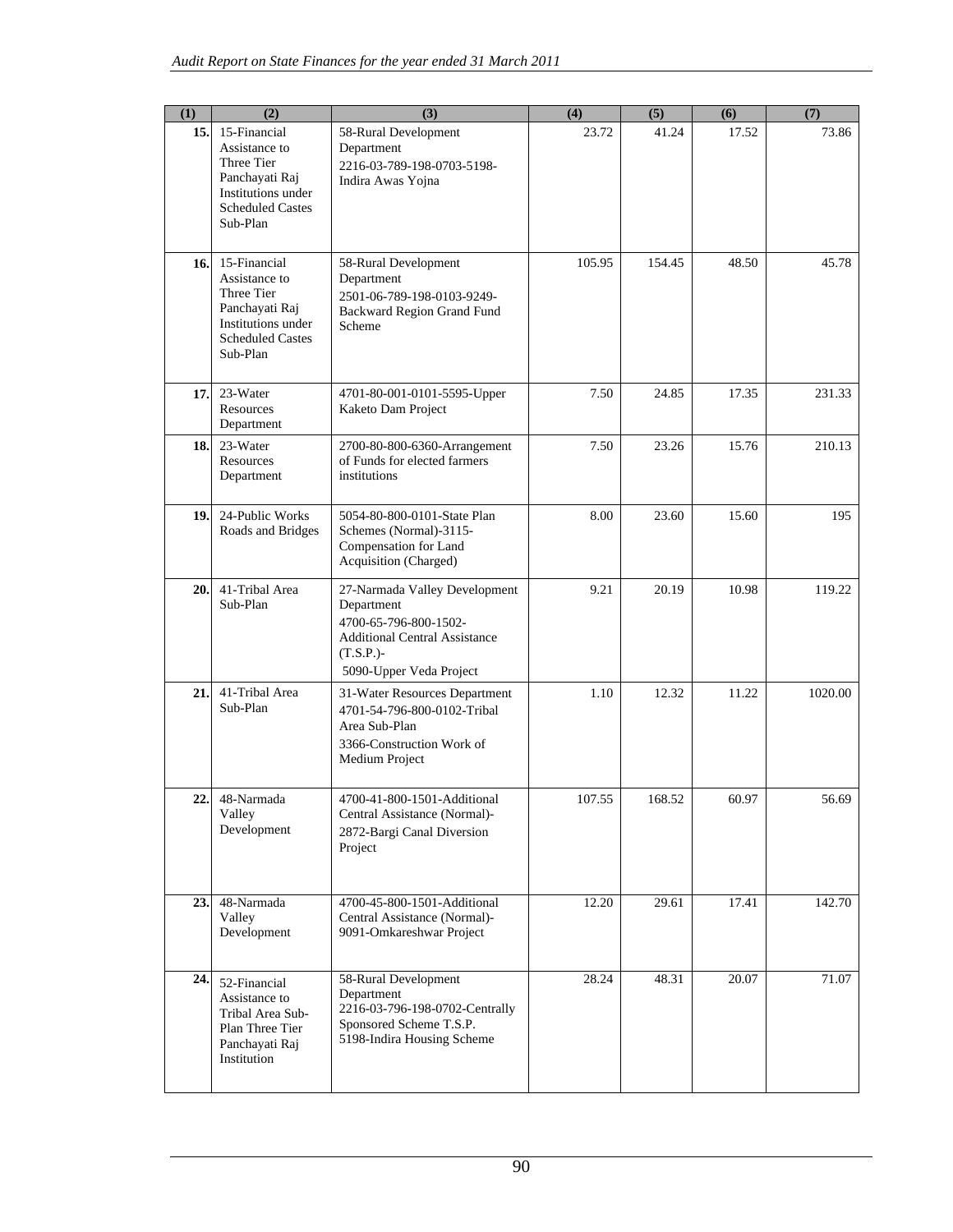| (1) | (2)                                                                                                   | (3)                                                                                                                                   | (4)     | (5)     | (6)     | (7)       |
|-----|-------------------------------------------------------------------------------------------------------|---------------------------------------------------------------------------------------------------------------------------------------|---------|---------|---------|-----------|
| 25. | 52-Financial<br>Assistance to<br>Tribal Area Sub-<br>Plan Three Tier<br>Panchayati Raj<br>Institution | 58-Rural Development<br>Department<br>2501-06-796-198-102-Tribal<br>Area Sub-Plan<br>9249-Backward Region Grand<br><b>Fund Scheme</b> | 194.40  | 267.90  | 73.50   | 37.81     |
| 26. | 58-Expenditure on<br>Relief on Account<br>of Natural<br>Calamities and<br>Scarcity                    | 2245-80-800-8030-Assistance<br>and Other Works for Restoration                                                                        | 255.00  | 921.77  | 666.77  | 261.48    |
| 27. | 61-Expenditure<br>pertaining to<br><b>Bundelkhand</b><br>Package                                      | 4702-101-1501-Additional<br>Central Assistance (Normal)<br>6068-Minor Irrigation Schemes<br>under Construction                        | 71.66   | 94.00   | 22.34   | 31.17     |
| 28. | 64-Scheduled<br>Castes Sub-Plan                                                                       | 15-Co-operation Department<br>2425-789-800-0103-Scheduled<br>Caste Sub-Plan<br>7895-Dam Dupat Yojna                                   | 0.01    | 14.78   | 14.77   | 147700.00 |
| 29. | 74-Financial<br>Assistance to<br>Three Tier<br>Panchayati Raj<br>Institution                          | 2216-03-198-0701-Centrally<br>Sponsored Schemes (Normal)<br>5198-Indira Awas Yojna                                                    | 35.50   | 60.69   | 25.19   | 70.96     |
| 30. | 74-Financial<br>Assistance to<br>Three Tier<br>Panchayati Raj<br>Institution                          | 2501-06-198-0101-State Plan<br>Schemes (Normal) 9249-<br>Backward Region Grand Fund<br>Scheme                                         | 174.67  | 252.67  | 78.00   | 44.66     |
| 31. | 74-Financial<br>Assistance to<br>Three Tier<br>Panchayati Raj<br>Institution                          | 3604-197-4610-Grant Against<br>Collection of Additional Stamp<br>Duty                                                                 | 216.44  | 271.27  | 54.83   | 25.33     |
| 32. | 75-Financial<br>Assistance to<br>Urban Bodies                                                         | 2217-05-192-0101-State Plan<br>Schemes (Normal) 6221-<br><b>Infrastructure Development</b><br>Scheme for Small and Medium<br>Towns    | 0.01    | 17.29   | 17.28   | 172800.00 |
|     |                                                                                                       | <b>Total</b>                                                                                                                          | 1962.80 | 4409.64 | 2446.84 | 124.66    |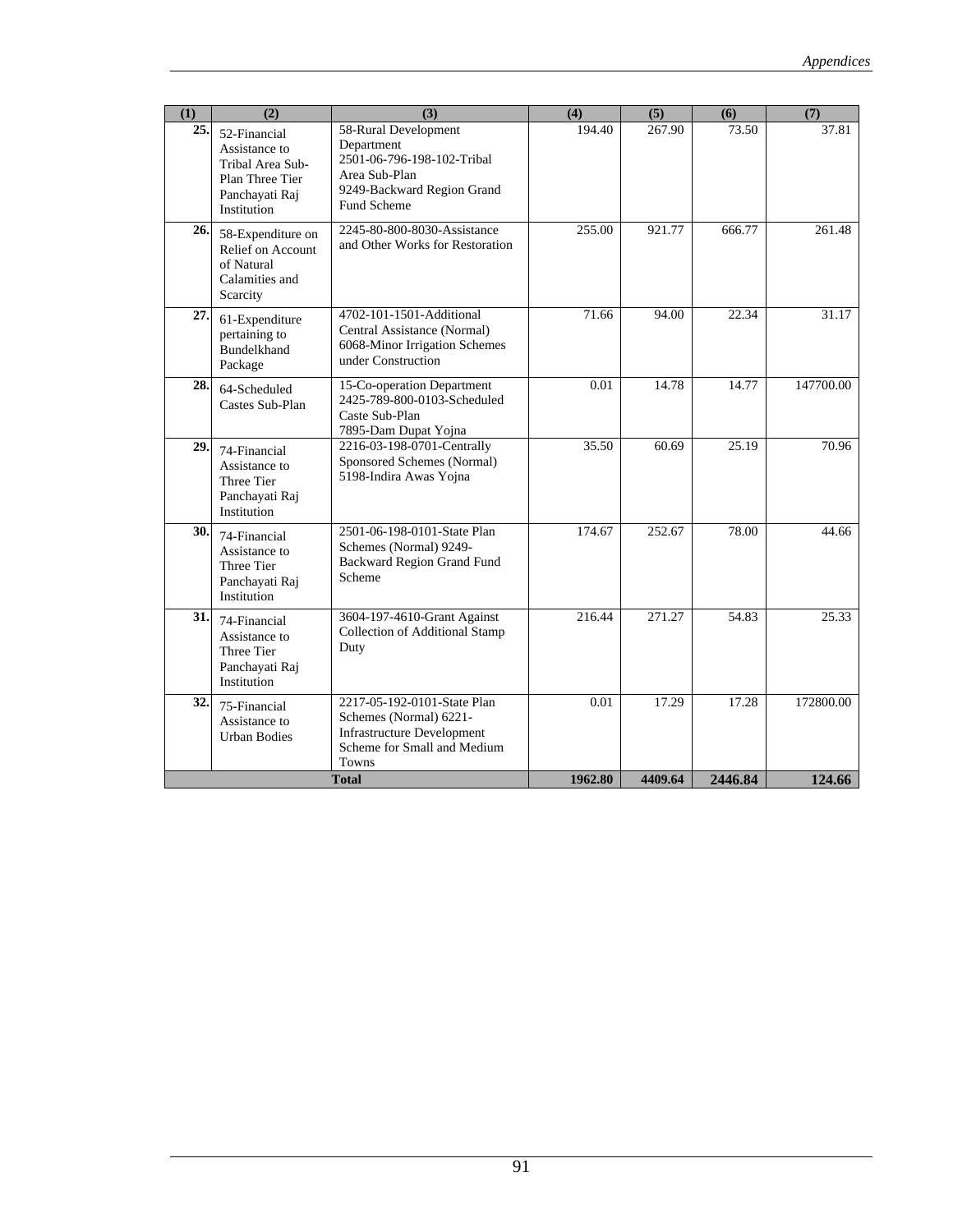# **Appendix-2.2 (B)**

#### *(Reference: Paragraph 2.3.4; Page 46)*  Cases of schemes in which entire provision of ₹ Five crore or more remained unutilized  $(\mathbf{F}$  in crore)

|                  |                         |                                               |                             |                                                           |                    |                                      | (v in crore) |
|------------------|-------------------------|-----------------------------------------------|-----------------------------|-----------------------------------------------------------|--------------------|--------------------------------------|--------------|
| Sl.<br>No.       | Grant<br>No.            | Name of the<br><b>Grant/Appropriat</b><br>ion | Name of the Scheme          | <b>Total Provision</b><br>$(Original +$<br>Supplementary) | <b>Expenditure</b> | <b>Amount</b><br>of<br><b>Saving</b> | Percentage   |
| (1)              | (2)                     | (3)                                           | (4)                         | (5)                                                       | (6)                | (7)                                  | (8)          |
| 1.               | I.P                     | Interest                                      | 2049-01-101-5848-           | 40.00                                                     | NIL                | 40.00                                | 100          |
|                  |                         | Payments and                                  | 6.40% Madhya Pradesh        |                                                           |                    |                                      |              |
|                  |                         | Servicing of Debt                             | <b>State Development</b>    |                                                           |                    |                                      |              |
|                  |                         |                                               | Loan 2018                   |                                                           |                    |                                      |              |
| 2.               | I.P                     | Interest                                      | 2049-01-101-6804-           | 25.45                                                     | NIL                | 25.45                                | 100          |
|                  |                         | Payments and                                  | 6.35% Madhya Pradesh        |                                                           |                    |                                      |              |
|                  |                         | Servicing of Debt                             | <b>State Development</b>    |                                                           |                    |                                      |              |
|                  |                         |                                               | Loan 2013                   |                                                           |                    |                                      |              |
| 3.               | I.P                     | Interest                                      | 2049-01-101-6056-           | 129.05                                                    | <b>NIL</b>         | 129.05                               | 100          |
|                  |                         | Payments and                                  | 8.31% Madhya Pradesh        |                                                           |                    |                                      |              |
|                  |                         | Servicing of Debt                             | <b>State Development</b>    |                                                           |                    |                                      |              |
|                  |                         |                                               | Loan 2020                   |                                                           |                    |                                      |              |
| $\overline{4}$ . | I.P                     | Interest                                      | 2049-01-101-7887-           | 46.80                                                     | <b>NIL</b>         | 46.80                                | 100          |
|                  |                         | Payments and                                  | 5.85% Madhya Pradesh        |                                                           |                    |                                      |              |
|                  |                         | Servicing of Debt                             | <b>State Development</b>    |                                                           |                    |                                      |              |
|                  |                         |                                               | Loan 2017                   |                                                           |                    |                                      |              |
| 5.               | I.P                     | Interest                                      | 2049-01-200-3089-           | 50.00                                                     | <b>NIL</b>         | 50.00                                | 100          |
|                  |                         | Payments and                                  | Interest on Ways and        |                                                           |                    |                                      |              |
|                  |                         | Servicing of Debt                             | Means Advances and          |                                                           |                    |                                      |              |
|                  |                         |                                               | Advances taken to meet      |                                                           |                    |                                      |              |
|                  |                         |                                               | short fall in cash          |                                                           |                    |                                      |              |
|                  |                         |                                               | balance received from       |                                                           |                    |                                      |              |
|                  |                         |                                               | the Reserve Bank of         |                                                           |                    |                                      |              |
|                  |                         |                                               | India                       |                                                           |                    |                                      |              |
| 6.               | I.P                     | Interest                                      | 2049-01-200-7108-           | 141.52                                                    | $\mbox{NIL}$       | 141.52                               | 100          |
|                  |                         | Payments and                                  | Interest on Loans from      |                                                           |                    |                                      |              |
|                  |                         | Servicing of Debt                             | N.T.P.C and other           |                                                           |                    |                                      |              |
|                  |                         |                                               | undertakings of             |                                                           |                    |                                      |              |
|                  |                         |                                               | Government of India         |                                                           |                    |                                      |              |
|                  |                         |                                               | (M.S. Ahluwalia             |                                                           |                    |                                      |              |
|                  |                         |                                               | Committee)                  |                                                           |                    |                                      |              |
| 7.               | $\mathbf{I}.\mathbf{P}$ | Interest                                      | 2049-03-104-4033            | 20.00                                                     | $\mbox{NIL}$       | 20.00                                | 100          |
|                  |                         | Payments and                                  | Interest on                 |                                                           |                    |                                      |              |
|                  |                         | Servicing of Debt                             | Departmental Provident      |                                                           |                    |                                      |              |
|                  |                         |                                               | Fund                        |                                                           |                    |                                      |              |
| 8.               | I.P                     | Interest                                      | 2049-03-104-6854-           | 5.00                                                      | $\mbox{NIL}$       | 5.00                                 | 100          |
|                  |                         | Payments and                                  | <b>Contributory Pension</b> |                                                           |                    |                                      |              |
|                  |                         | Servicing of Debt                             | Scheme                      |                                                           |                    |                                      |              |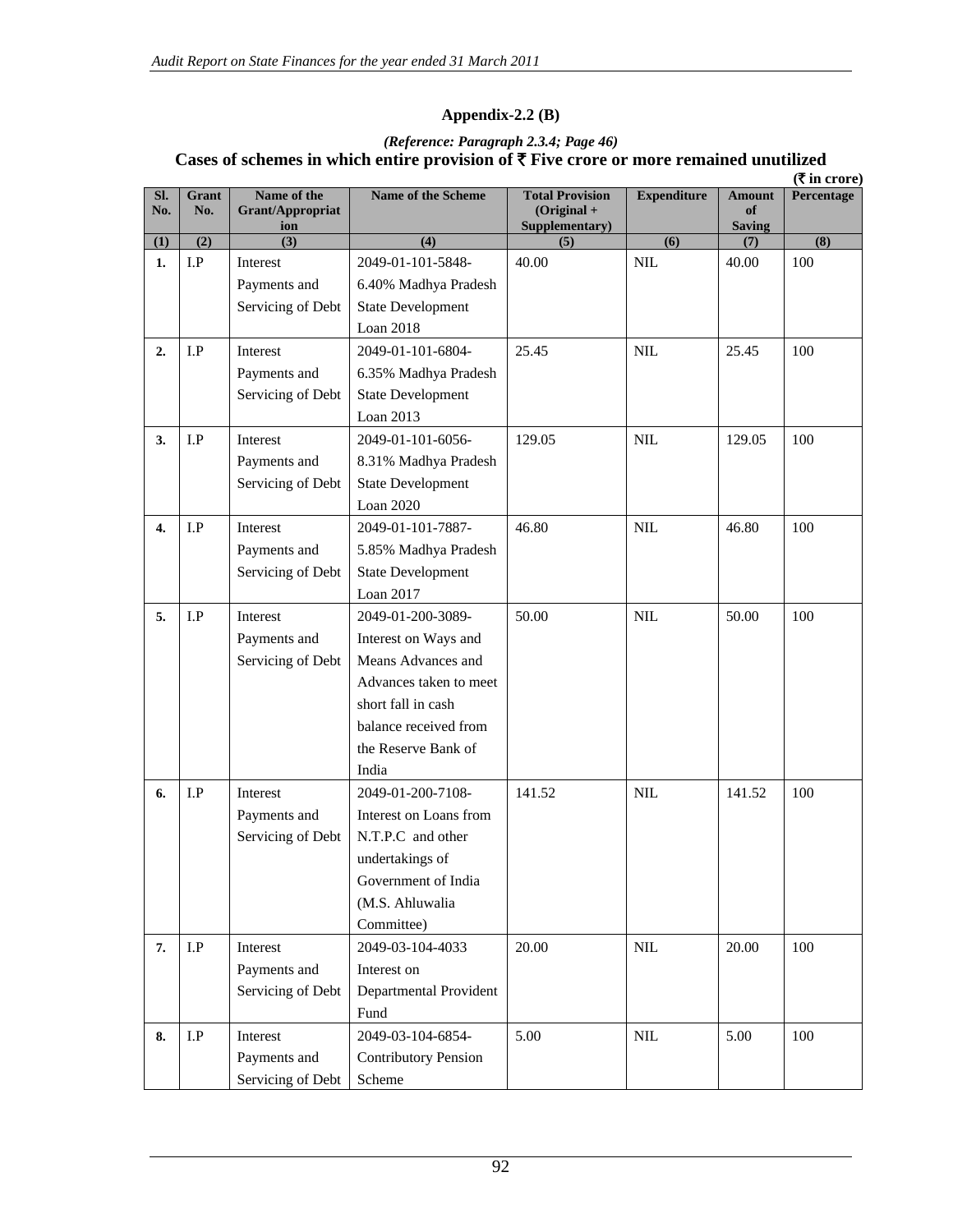| (1) | (2) | (3)                 | $\overline{(4)}$               | (5)     | (6)        | (7)     | (8) |
|-----|-----|---------------------|--------------------------------|---------|------------|---------|-----|
| 9.  | I.P | Interest            | 2049-60-701-4209-              | 32.47   | <b>NIL</b> | 32.47   | 100 |
|     |     | Payments and        | <b>Interest on Government</b>  |         |            |         |     |
|     |     | Servicing of Debt   | <b>Servants Family</b>         |         |            |         |     |
|     |     |                     | <b>Welfare Fund Schemes</b>    |         |            |         |     |
|     |     |                     |                                |         |            |         |     |
| 10. | I.P | Interest            | 2049-03-104-0807-              | 7.00    | NIL        | 7.00    | 100 |
|     |     | Payments and        | Interest on Workmen's          |         |            |         |     |
|     |     | Servicing of Debt   | <b>Contributory Provident</b>  |         |            |         |     |
|     |     |                     | Fund                           |         |            |         |     |
|     |     |                     |                                |         |            |         |     |
| 11. | P.D | Public Debt         | 6003-110-0637-Ways             | 2000.00 | Nil        | 2000.00 | 100 |
|     |     |                     | and Means Advances             |         |            |         |     |
| 12. | P.D | Public Debt         | 6003-110-0779                  | 2000.00 | Nil        | 2000.00 | 100 |
|     |     |                     | Advances to meet               |         |            |         |     |
|     |     |                     | short-fall                     |         |            |         |     |
| 13. | 06  | Finance             | 2070-800-0101- State           | 850.00  | Nil        | 850.00  | 100 |
|     |     |                     | Plan Schemes (Normal)          |         |            |         |     |
|     |     |                     | 0224- Other                    |         |            |         |     |
|     |     |                     | Expenditure                    |         |            |         |     |
| 14. | 06  | Finance             | 2071-01-200-5653-              | 34.00   | Nil        | 34.00   | 100 |
|     |     |                     | Pension Payment to All         |         |            |         |     |
|     |     |                     | <b>India Services Officers</b> |         |            |         |     |
|     |     |                     |                                |         |            |         |     |
| 15. | 06  | Finance             | 2071-01-101-9999-              | 10.24   | Nil        | 10.24   | 100 |
|     |     |                     | Composite State of             |         |            |         |     |
|     |     |                     | Madhya Pradesh                 |         |            |         |     |
|     |     |                     |                                |         |            |         |     |
| 16. | 06  | Finance             | 6075-800-6787-                 | 25.00   | Nil        | 25.00   | 100 |
|     |     |                     | Provision for                  |         |            |         |     |
|     |     |                     | Settlement of                  |         |            |         |     |
|     |     |                     | Guaranteed Loans               |         |            |         |     |
| 17. | 06  | Finance             | 6075-800-6788-                 | 25.00   | Nil        | 25.00   | 100 |
|     |     |                     | Provision for                  |         |            |         |     |
|     |     |                     | Settlement of S.L.R.           |         |            |         |     |
|     |     |                     | Bonds issused by               |         |            |         |     |
|     |     |                     | Undertakings and               |         |            |         |     |
|     |     |                     | Subordinate Institutions       |         |            |         |     |
|     |     |                     | of State Government            |         |            |         |     |
| 18. | 08  | <b>Land Revenue</b> | 2029-800-1301-5193-            | 5.00    | Nil        | 5.00    | 100 |
|     |     | and District        | <b>Training Programme</b>      |         |            |         |     |
|     |     | Administration      | relating to calamity           |         |            |         |     |
|     |     |                     | (13 <sup>th</sup> Finance)     |         |            |         |     |
|     |     |                     | Commission)                    |         |            |         |     |
| 19. | 11  | Commerce,           | 6856-800-0101-7880-            | 100.00  | Nil        | 100.00  | 100 |
|     |     | Industry and        | <b>Industry Investment</b>     |         |            |         |     |
|     |     | Employment          | Promotion Assistance           |         |            |         |     |
|     |     |                     | Scheme                         |         |            |         |     |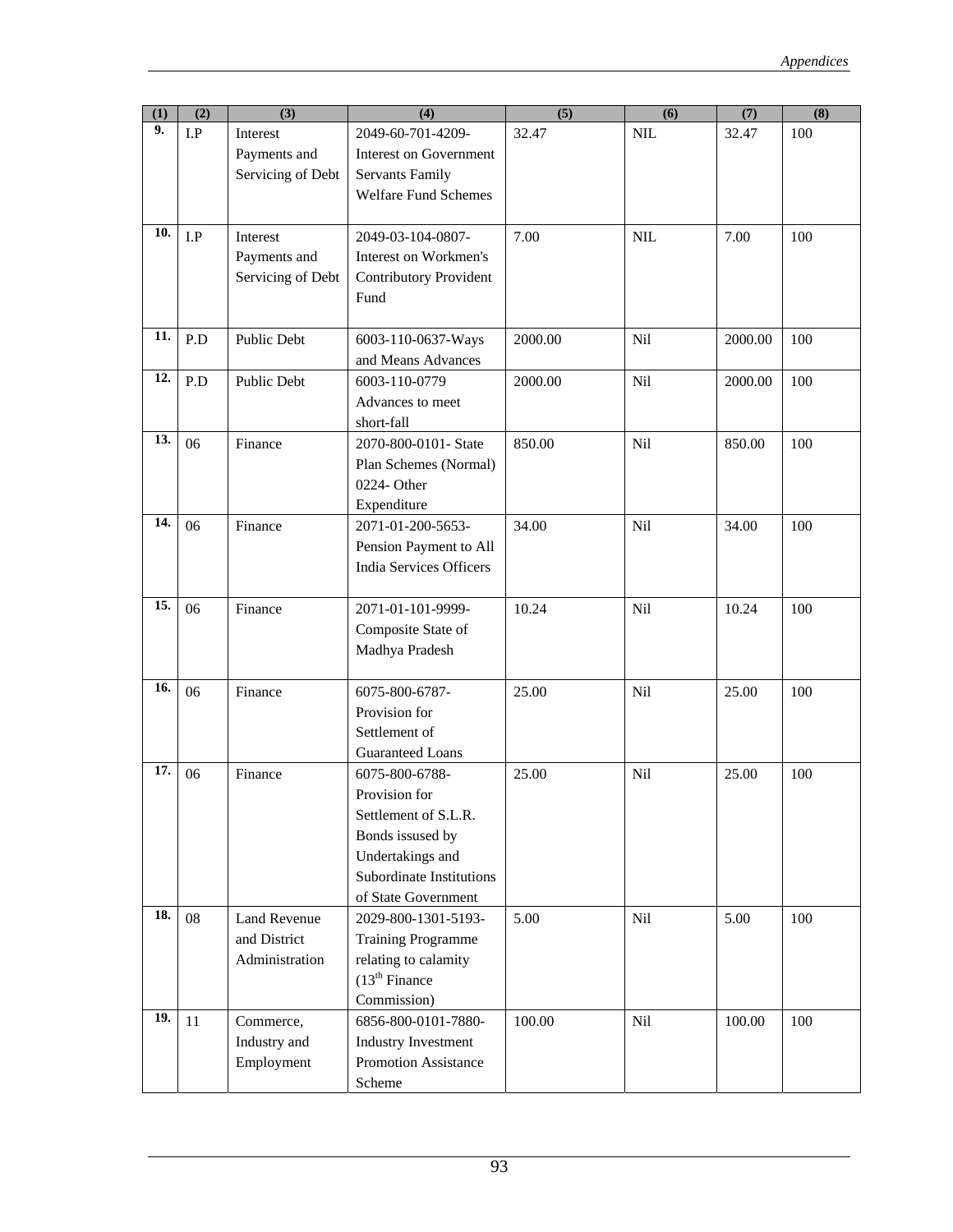| (1) | (2) | $\overline{(3)}$        | $\overline{(4)}$                  | (5)    | $\overline{\mathbf{6}}$ | (7)    | (8) |
|-----|-----|-------------------------|-----------------------------------|--------|-------------------------|--------|-----|
| 20. | 13  | Farmers Welfare         | 2401-102-0701-0921-               | 9.34   | Nil                     | 9.34   | 100 |
|     |     | and Agriculture         | <b>National Pulse</b>             |        |                         |        |     |
|     |     | Development             | Development Scheme                |        |                         |        |     |
|     |     |                         |                                   |        |                         |        |     |
| 21. | 15  | Financial               | 58-Rural Development              | 10.64  | Nil                     | 10.64  | 100 |
|     |     | Assistance to           | Department                        |        |                         |        |     |
|     |     | Three Tier              | 4515-789-198-0703-                |        |                         |        |     |
|     |     | Panchayati Raj          | 6099-Mid-day Meal-                |        |                         |        |     |
|     |     | Institutions under      | <b>Construction of Kitchen</b>    |        |                         |        |     |
|     |     | <b>Scheduled Castes</b> | Shed                              |        |                         |        |     |
|     |     | Sub-Plan.               |                                   |        |                         |        |     |
| 22. | 19  | Public Health           | 2210-01-110-0701-                 | 60.00  | Nil                     | 60.00  | 100 |
|     |     | and Family              | <b>Central Sector Schemes</b>     |        |                         |        |     |
|     |     | Welfare                 | Normal-5613- National             |        |                         |        |     |
|     |     |                         | Health Insurance                  |        |                         |        |     |
|     |     |                         | Scheme                            |        |                         |        |     |
| 23. | 21  | Housing and             | 2217-01-001-0101-                 | 138.17 | <b>Nil</b>              | 138.17 | 100 |
|     |     | Environment             | 6706-Grant to M.P.                |        |                         |        |     |
|     |     |                         | <b>Development Authority</b>      |        |                         |        |     |
|     |     |                         | Federation for Minor              |        |                         |        |     |
|     |     |                         | and Medium Urban                  |        |                         |        |     |
|     |     |                         | Infrastructure                    |        |                         |        |     |
| 24. |     |                         | Development Scheme                |        |                         |        |     |
|     | 23  | <b>Water Resources</b>  | 4700-80-001-0101-                 | 10.11  | Nil                     | 10.11  | 100 |
|     |     | Department              | 2304-Direction and                |        |                         |        |     |
| 25. |     |                         | Administration                    |        |                         |        |     |
|     | 24  | Public Works-           | 5054-80-800-1201-                 | 15.88  | <b>Nil</b>              | 15.88  | 100 |
|     |     | Roads and               | <b>Externally Aided</b>           |        |                         |        |     |
|     |     | <b>Bridges</b>          | Projects (Normal)                 |        |                         |        |     |
|     |     |                         | 3115-Compensation for             |        |                         |        |     |
|     |     |                         | Land Acquisition<br>(Charged)     |        |                         |        |     |
| 26. | 31  | Planning,               | 3451-101-6267-Jila                | 10.00  | Nil                     | 10.00  | 100 |
|     |     | Economics and           | Navachar Kosh (13 <sup>th</sup>   |        |                         |        |     |
|     |     | <b>Statistics</b>       | Finance Commission)               |        |                         |        |     |
| 27. | 31  | Planning,               | 3451-101-0101-6267-               | 10.00  | Nil                     | 10.00  | 100 |
|     |     | Economics and           | Jila Navachar Kosh                |        |                         |        |     |
|     |     | <b>Statistics</b>       | (13 <sup>th</sup> Finance)        |        |                         |        |     |
|     |     |                         | Commission)                       |        |                         |        |     |
| 28. | 31  | Planning,               | 3454-02-001-6264-                 | 10.00  | Nil                     | 10.00  | 100 |
|     |     | Economics and           | Strengthening of State            |        |                         |        |     |
|     |     | <b>Statistics</b>       | <b>Statistical Infrastructure</b> |        |                         |        |     |
|     |     |                         | (13 <sup>th</sup> Finance)        |        |                         |        |     |
|     |     |                         | Commission)                       |        |                         |        |     |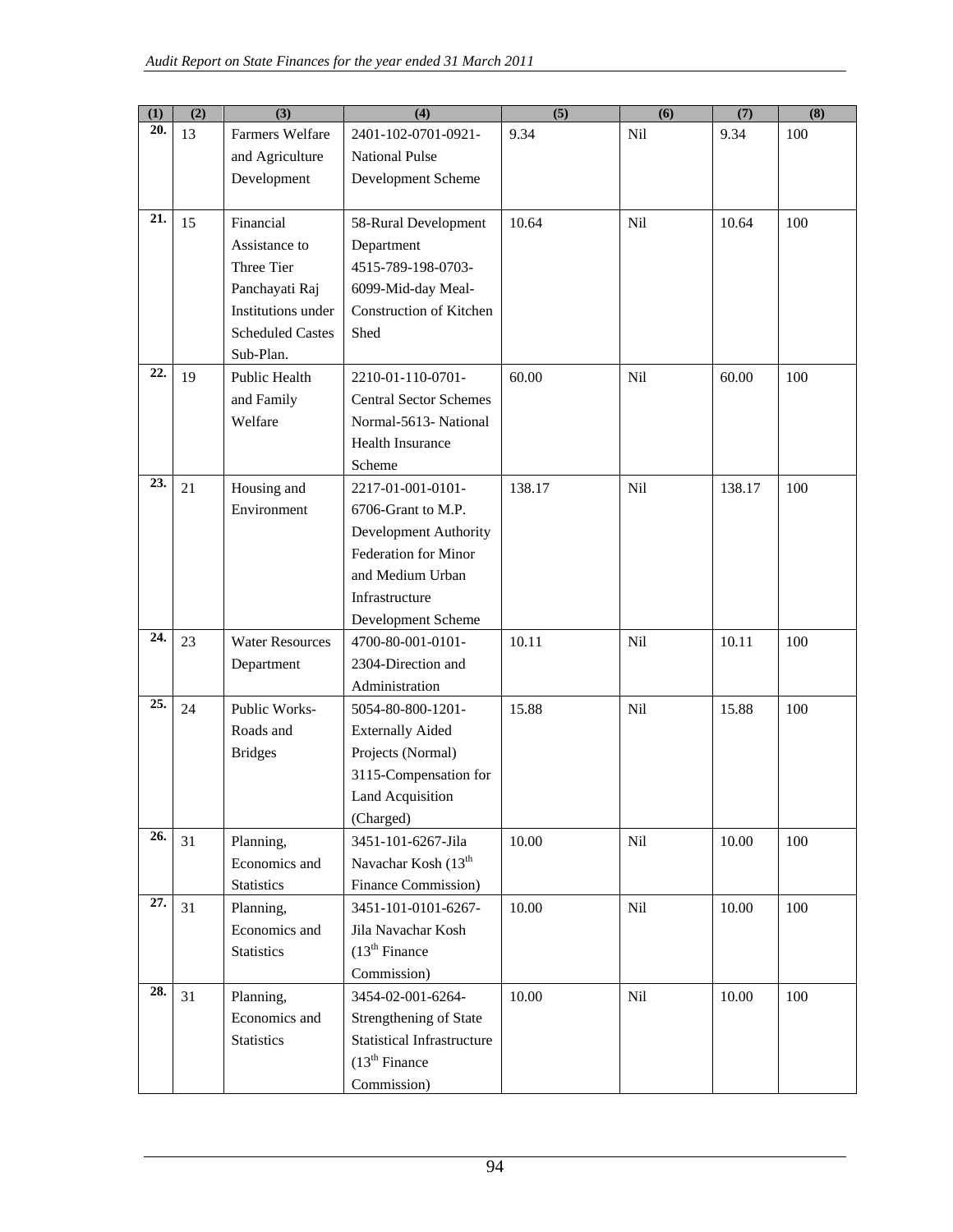| (1) | (2) | (3)                     | (4)                         | (5)   | (6)             | (7)   | (8) |
|-----|-----|-------------------------|-----------------------------|-------|-----------------|-------|-----|
| 29. | 31  | Planning,               | 3454-02-001-0101-           | 10.00 | Nil             | 10.00 | 100 |
|     |     | Economics and           | 6264-Strengthening of       |       |                 |       |     |
|     |     | <b>Statistics</b>       | <b>State Statistical</b>    |       |                 |       |     |
|     |     |                         | Infrastructure $(13th$      |       |                 |       |     |
|     |     |                         | Finance Commission)         |       |                 |       |     |
|     |     |                         |                             |       |                 |       |     |
| 30. | 34  | Social Welfare          | 2235-02-001-0101-           | 24.55 | Nil             | 24.55 | 100 |
|     |     |                         | 5758-Kushabhau              |       |                 |       |     |
|     |     |                         | <b>Contributory Pension</b> |       |                 |       |     |
|     |     |                         | Scheme                      |       |                 |       |     |
| 31. | 41  | <b>Tribal Areas</b>     | 20-School Education         | 20.00 | Nil             | 20.00 | 100 |
|     |     | Sub-Plan                | Department                  |       |                 |       |     |
|     |     |                         | 2202-02-796-109-0702-       |       |                 |       |     |
|     |     |                         | 6918-Information and        |       |                 |       |     |
|     |     |                         | <b>Broadcasting</b>         |       |                 |       |     |
|     |     |                         | <b>Technology College</b>   |       |                 |       |     |
| 32. | 41  | <b>Tribal Areas</b>     | 26-Social Welfare           | 6.00  | N <sub>il</sub> | 6.00  | 100 |
|     |     | Sub-Plan                | Department                  |       |                 |       |     |
|     |     |                         | 2235-60-796-800-0102-       |       |                 |       |     |
|     |     |                         | 5758-Kushabhau              |       |                 |       |     |
|     |     |                         | <b>Contributory Pension</b> |       |                 |       |     |
|     |     |                         | Scheme                      |       |                 |       |     |
| 33. | 41  | <b>Tribal Areas</b>     | 50-Women and Child          | 10.00 | Nil             | 10.00 | 100 |
|     |     | Sub-Plan                | Development                 |       |                 |       |     |
|     |     |                         | Department                  |       |                 |       |     |
|     |     |                         | 2236-02-796-101-0102-       |       |                 |       |     |
|     |     |                         | 5548-Project                |       |                 |       |     |
|     |     |                         | Shaktimaan                  |       |                 |       |     |
| 34. | 42  | Public Works            | 5054-04-796-800-0802-       | 54.00 | Nil             | 54.00 | 100 |
|     |     | Relating to Tribal      | 5904-Roads of Naxulite      |       |                 |       |     |
|     |     | Areas Sub-Plan-         | affected area               |       |                 |       |     |
|     |     | Roads and               |                             |       |                 |       |     |
|     |     | <b>Bridges</b>          |                             |       |                 |       |     |
| 35. | 44  | <b>Higher Education</b> | 2202-03-102-0801-           | 20.00 | Nil             | 20.00 | 100 |
|     |     |                         | 6411-Establishment of       |       |                 |       |     |
|     |     |                         | <b>Bundelkhand</b>          |       |                 |       |     |
|     |     |                         | University                  |       |                 |       |     |
| 36. | 45  | Minor Irrigation        | 4702-101-1401-              | 10.00 | Nil             | 10.00 | 100 |
|     |     | Works                   | <b>NABARD (NORMAL)</b>      |       |                 |       |     |
|     |     |                         | 2304-Dirction and           |       |                 |       |     |
|     |     |                         | Administration              |       |                 |       |     |
| 37. | 48  | Narmada Valley          | 4700-80-800-0101-           | 25.00 | Nil             | 25.00 | 100 |
|     |     | Development             | 6399-Indira Sagar           |       |                 |       |     |
|     |     |                         | Project (Unit-I)            |       |                 |       |     |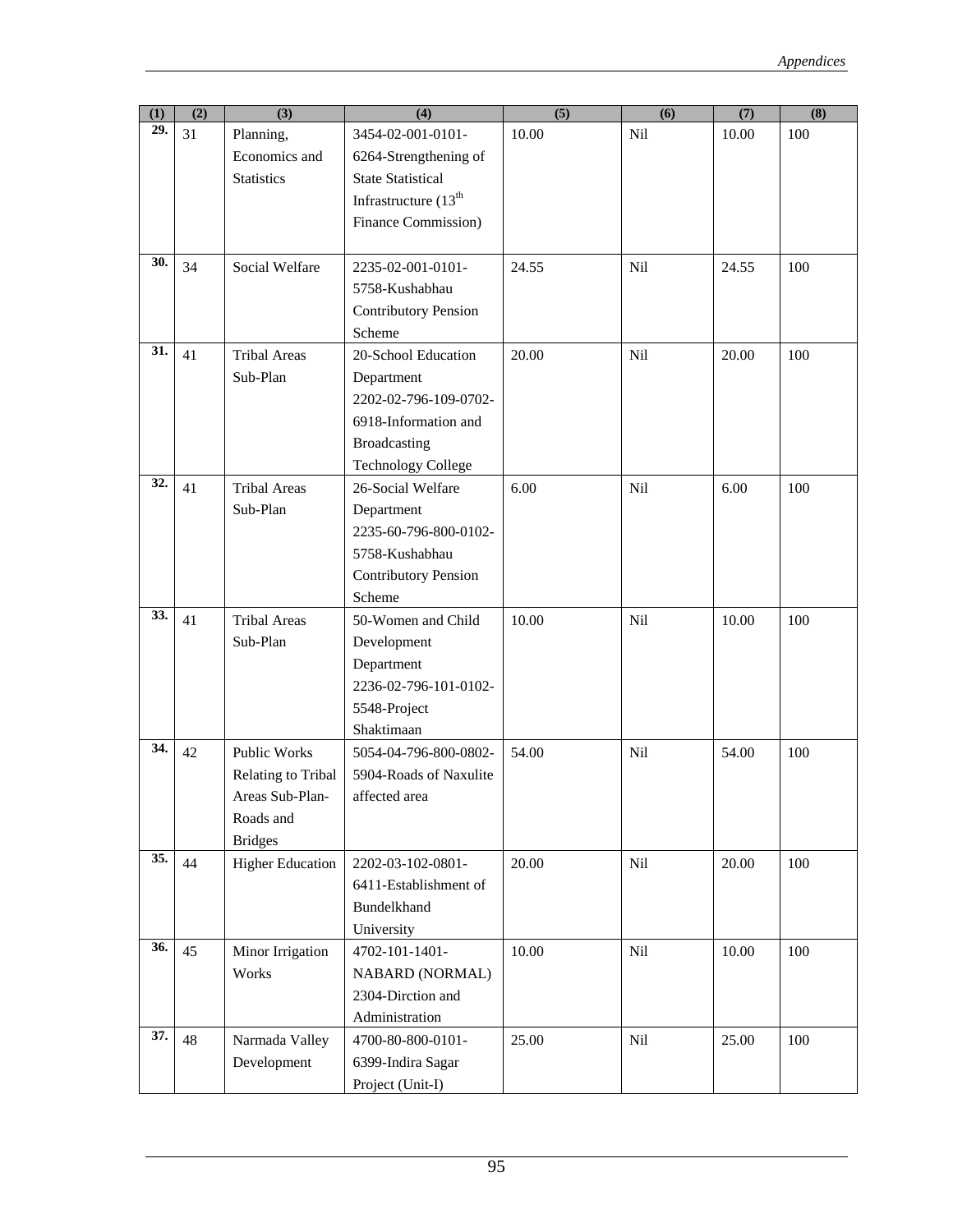| (1) | (2) | (3)                     | (4)                            | (5)   | (6)          | (7)   | (8) |
|-----|-----|-------------------------|--------------------------------|-------|--------------|-------|-----|
| 38. | 52  | Financial               | 58-Rural Development           | 6.08  | Nil          | 6.08  | 100 |
|     |     | Assistance to           | Department                     |       |              |       |     |
|     |     | Tribal Area Sub-        | 4515-796-198-0702-             |       |              |       |     |
|     |     | Plan-Three Tier         | 6099-Mid-Day Meal-             |       |              |       |     |
|     |     | Panchayati Raj          | <b>Construction of Kitchen</b> |       |              |       |     |
|     |     | Institutions            | Shed                           |       |              |       |     |
| 39. | 58  | Expenditure on          | 2245-80-102-5503-              | 10.00 | Nil          | 10.00 | 100 |
|     |     | Relief on account       | Arrangement of                 |       |              |       |     |
|     |     | of Natural              | immediate works and            |       |              |       |     |
|     |     | Calamities and          | arrangement of                 |       |              |       |     |
|     |     | Scarcity                | emergency plans in             |       |              |       |     |
|     |     |                         | calamities affected            |       |              |       |     |
|     |     |                         | areas                          |       |              |       |     |
| 40. | 64  | <b>Scheduled Castes</b> | 26-Social Welfare              | 9.00  | Nil          | 9.00  | 100 |
|     |     | Sub-Plan                | Department                     |       |              |       |     |
|     |     |                         | 2235-60-789-800-0103-          |       |              |       |     |
|     |     |                         | 5758-Kushabhau                 |       |              |       |     |
|     |     |                         | <b>Contributory Pension</b>    |       |              |       |     |
|     |     |                         | Scheme                         |       |              |       |     |
| 41. | 67  | Public Works-           | 4059-01-051-0101-              | 8.00  | <b>NIL</b>   | 8.00  | 100 |
|     |     | <b>Buildings</b>        | 6383-District Office           |       |              |       |     |
|     |     |                         | <b>Building of Geology</b>     |       |              |       |     |
|     |     |                         | and Mining                     |       |              |       |     |
| 42. | 73  | Medical                 | 4210-03-105-0101-              | 6.55  | <b>NIL</b>   | 6.55  | 100 |
|     |     | Education               | <b>State Plan Schemes</b>      |       |              |       |     |
|     |     | Department              | (Normal)                       |       |              |       |     |
|     |     |                         | 6004-Works of                  |       |              |       |     |
|     |     |                         | <b>Transmission System</b>     |       |              |       |     |
|     |     |                         | for AIIMS Under                |       |              |       |     |
|     |     |                         | Construction in Bhopal         |       |              |       |     |
| 43. | 74  | Financial               | 2202-01-192-6967-              | 9.37  | <b>NIL</b>   | 9.37  | 100 |
|     |     | Assistance to           | <b>Upgradation of Middle</b>   |       |              |       |     |
|     |     | Three Tier              | Schools into High              |       |              |       |     |
|     |     | Panchayati Raj          | Schools                        |       |              |       |     |
|     |     | Institutions            |                                |       |              |       |     |
| 44. | 74  | Financial               | 3604-198-0101-State            | 55.48 | $\mbox{NIL}$ | 55.48 | 100 |
|     |     | Assistance to           | Plan Schemes (Normal)          |       |              |       |     |
|     |     | Three Tier              | 6086-Grant for                 |       |              |       |     |
|     |     | Panchayati Raj          | Infrastructure                 |       |              |       |     |
|     |     | Institutions            | Development under              |       |              |       |     |
|     |     |                         | Recommendations of             |       |              |       |     |
|     |     |                         | <b>State Finance</b>           |       |              |       |     |
|     |     |                         | Commission                     |       |              |       |     |
|     |     |                         |                                |       |              |       |     |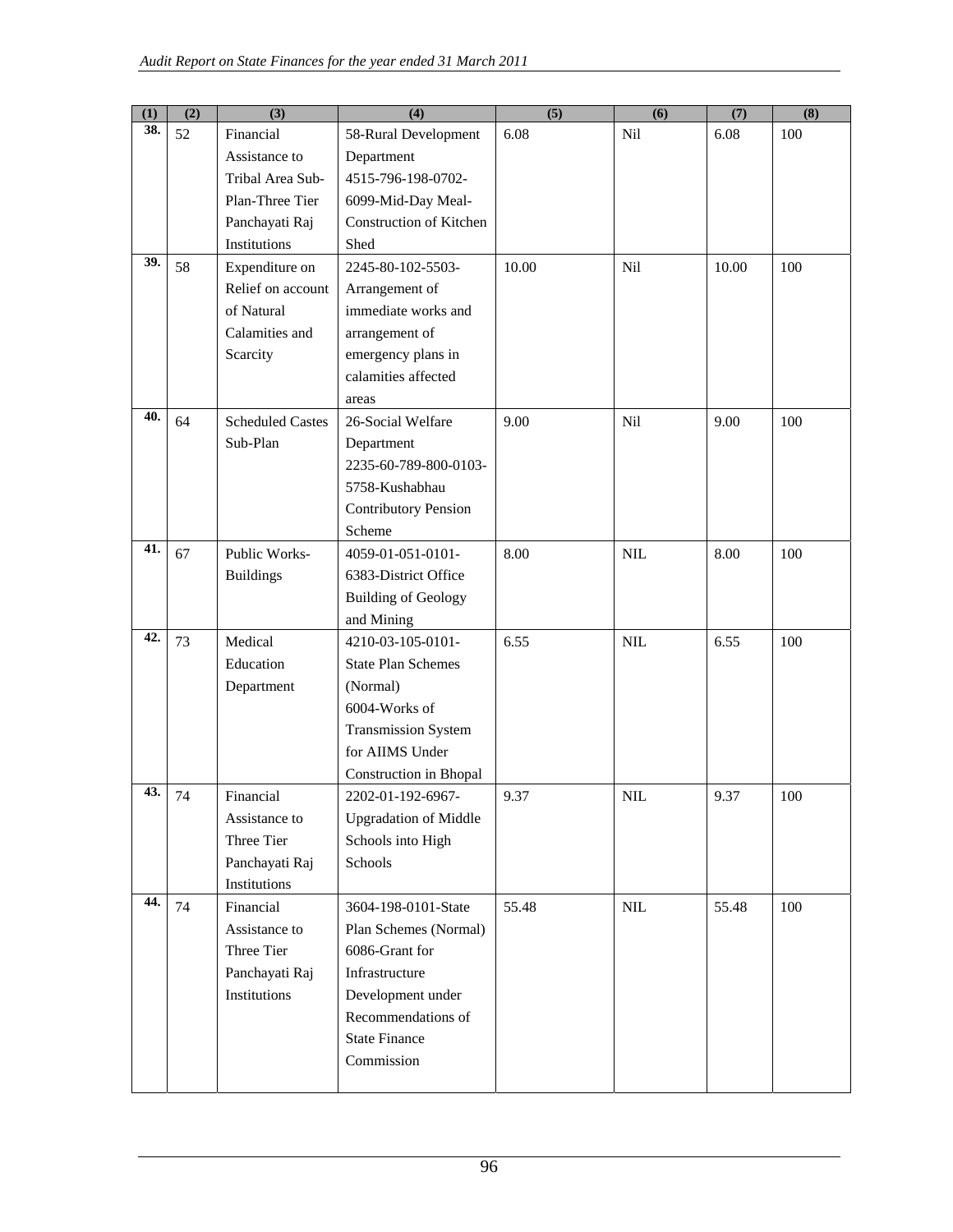| (1) | (2) | (3)                               | (4)                                             | (5)     | (6)        | (7)     | (8) |
|-----|-----|-----------------------------------|-------------------------------------------------|---------|------------|---------|-----|
| 45. | 74  | Financial                         | 4515-198-0701-6099-                             | 13.68   | <b>NIL</b> | 13.68   | 100 |
|     |     | Assistance to<br>Three Tier       | Mid-Day Meal-<br><b>Construction of Kitchen</b> |         |            |         |     |
|     |     | Panchayati Raj                    | Shed                                            |         |            |         |     |
|     |     | Institutions                      |                                                 |         |            |         |     |
| 46. | 75  | Financial                         | 2217-05-191-0101-                               | 10.15   | <b>NIL</b> | 10.15   | 100 |
|     |     | Assistance to                     | 6982-Integrated Urban                           |         |            |         |     |
|     |     | <b>Urban Bodies</b>               | and Slum Area                                   |         |            |         |     |
|     |     |                                   | Development                                     |         |            |         |     |
|     |     |                                   | Programme                                       |         |            |         |     |
| 47. | 77  | Other                             | 2202-02-109-0701-                               | 11.50   | NIL        | 11.50   | 100 |
|     |     | Expenditure                       | 6007-Establishment and                          |         |            |         |     |
|     |     | pertaining to                     | <b>Operation of Model</b>                       |         |            |         |     |
|     |     | School Education                  | <b>Schools</b>                                  |         |            |         |     |
|     |     | Department                        |                                                 |         |            |         |     |
|     |     | (Excluding                        |                                                 |         |            |         |     |
|     |     | Primary                           |                                                 |         |            |         |     |
|     |     | Education)                        |                                                 |         |            |         |     |
| 48. | 77  | Other                             | 2202-02-109-0701-                               | 21.00   | <b>NIL</b> | 21.00   | 100 |
|     |     | Expenditure                       | 6918-Information and                            |         |            |         |     |
|     |     | pertaining to<br>School Education | Communication                                   |         |            |         |     |
|     |     | Department                        | <b>Technology School</b>                        |         |            |         |     |
|     |     | (Excluding                        |                                                 |         |            |         |     |
|     |     | Primary                           |                                                 |         |            |         |     |
|     |     | Education)                        |                                                 |         |            |         |     |
| 49. | 77  | Other                             | 2202-80-001-0101-                               | 10.53   | <b>NIL</b> | 10.53   | 100 |
|     |     | Expenditure                       | 5704-Strengthening of                           |         |            |         |     |
|     |     | pertaining to                     | High Schools under                              |         |            |         |     |
|     |     | School Education                  | Success Scheme and                              |         |            |         |     |
|     |     | Department                        | <b>Upgradation of Middle</b>                    |         |            |         |     |
|     |     | (Excluding                        | Schools into High<br><b>Schools</b>             |         |            |         |     |
|     |     | Primary<br>Education)             |                                                 |         |            |         |     |
|     |     | <b>Total</b>                      |                                                 | 6171.56 |            | 6171.56 |     |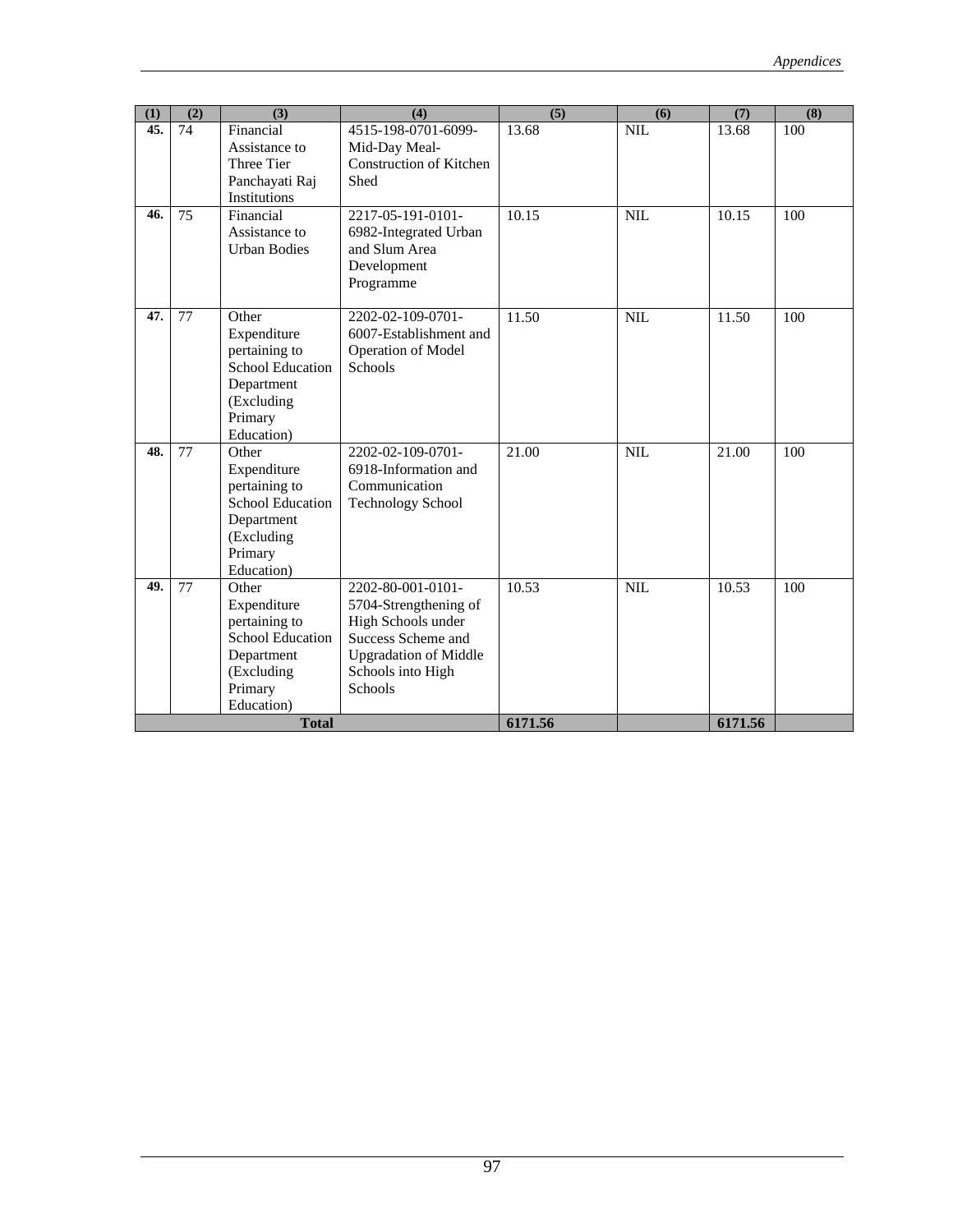# **Appendix-2.3**

| (Reference: Paragraph 2.3.5; Page 46)<br>Excess over provision of previous years requiring regularization |                                     |                            |                                                                               |  |  |  |
|-----------------------------------------------------------------------------------------------------------|-------------------------------------|----------------------------|-------------------------------------------------------------------------------|--|--|--|
| $(\bar{\mathbf{\mathsf{Z}}}$ in crore)                                                                    |                                     |                            |                                                                               |  |  |  |
| Number of grants/<br>appropriations                                                                       | <b>Grant</b> /appropriation numbers | <b>Amount</b><br>of excess | <b>Stage of consideration by</b><br><b>Public Accounts</b><br>Committo (DA C) |  |  |  |
|                                                                                                           |                                     |                            |                                                                               |  |  |  |

| Year      | Number of grants/<br>appropriations | <b>Grant/appropriation numbers</b>                                                                          | <b>Amount</b><br>of excess | <b>Stage of consideration by</b><br><b>Public Accounts</b><br><b>Committee (PAC)</b>                           |
|-----------|-------------------------------------|-------------------------------------------------------------------------------------------------------------|----------------------------|----------------------------------------------------------------------------------------------------------------|
| (1)       | (2)                                 | (3)                                                                                                         | (4)                        | (5)                                                                                                            |
| 1993-94   | 19 Grants                           | Revenue (Voted): 3,8,15,16,20,<br>24, 29, 30, 42, 45, 49, 58, 67,<br>Capital (Voted): 27,44,57,67,70,<br>73 | 258.11                     | <b>Explanatory notes</b><br>submitted. Not yet discussed<br>by PAC                                             |
|           | 02 Appropriations                   | Revenue (Charged): 30,51                                                                                    |                            |                                                                                                                |
| 1994-95   | 14 Grants                           | Revenue (Voted): 8,20, 24, 32,<br>58,63,67                                                                  | 407.46                     | <b>Explanatory notes</b><br>submitted. Not yet discussed<br>by PAC                                             |
|           |                                     | Capital (Voted): 20,30,42,47,60,<br>67,73                                                                   |                            |                                                                                                                |
|           | 01 Appropriations                   | Revenue (Charged): Public Debt                                                                              |                            |                                                                                                                |
| 1997-98   | 10 Grants                           | Revenue (Voted): 7,20,24,<br>27,58, 67,<br>Capital (Voted): 20,21,61,69                                     | 302.79                     | Explanatory notes submitted<br>₹ 2335170 in<br>except<br>reference of grant no. 7. Not<br>yet discussed by PAC |
|           | 03 Appropriations                   | Revenue (Charged): Public<br>Debt, 31,67,                                                                   |                            |                                                                                                                |
| 1998-99   | 12 Grants                           | Revenue (Voted):02,14,20,24,<br>25, 27, 50, 58, 62, 67, 77<br>Capital (Voted):59                            | 1276.46                    | <b>Explanatory notes</b><br>submitted. Not yet discussed<br>by PAC                                             |
|           | 05 Appropriations                   | Revenue (Charged): Public<br>Debt, 03,20,29,81                                                              |                            |                                                                                                                |
| 1999-2000 | 11 Grants                           | Revenue (Voted): 14,27,44,50,<br>59,<br>Capital (Voted):03,23,60,69,75,<br>89                               | 1584.94                    | <b>Explanatory</b> notes<br>submitted. Not yet discussed<br>by PAC                                             |
|           | 06 Appropriations                   | Revenue (Charged): 6,23,24,30<br>Capital (Charged): Public Debt,<br>21                                      |                            |                                                                                                                |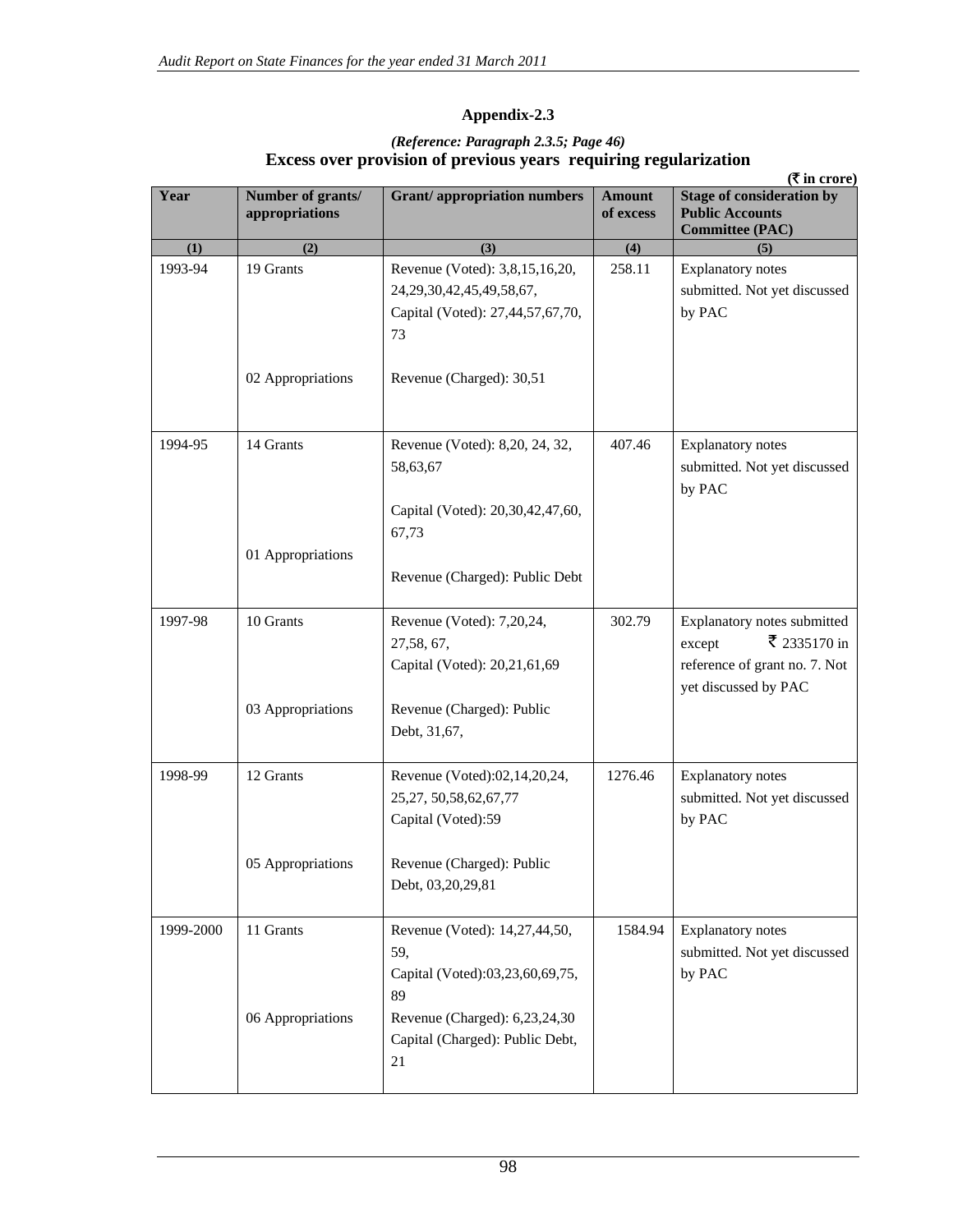| (1)       | (2)               | (3)                                                                            | (4)    | (5)                                                                                                          |
|-----------|-------------------|--------------------------------------------------------------------------------|--------|--------------------------------------------------------------------------------------------------------------|
| 2000-2001 | 03 Grants         | Revenue (Voted): 02,70<br>Capital (Voted): 88                                  | 265.07 | <b>Explanatory</b> notes<br>submitted. Not yet discussed<br>by PAC                                           |
|           | 04 Appropriations | Revenue (Charged):24,<br>Capital (Charged): Public Debt,<br>21,23              |        |                                                                                                              |
| 2001-2002 | 03 Appropriations | Revenue (Charged): 20<br>Capital (Charged): 06,23                              | 6.26   | <b>Explanatory notes</b><br>submitted. Not yet discussed<br>by PAC                                           |
| 2002-2003 | 03 Grants         | Revenue (Voted): 24,53,67                                                      | 424.79 | Explanatory notes submitted<br>₹ 31000 in<br>except for                                                      |
|           | 05 Appropriations | Revenue (Charged): 44,67                                                       |        | difference of grant no. 53.<br>Not yet discussed by PAC                                                      |
|           |                   | Capital (Charged): Public debt,<br>21,23                                       |        |                                                                                                              |
| 2003-2004 | 04 Grants         | Revenue (Voted): 68,84<br>Capital (Voted): 35,94                               | 2.54   | Explanatory notes submitted<br>₹ 12366250<br>except for                                                      |
|           | 03 Appropriations | Revenue (Charged): 20,67                                                       |        | in respect of grant no. 68<br>₹ 26547 in<br>and 84,                                                          |
|           |                   | Capital (Charged):23,                                                          |        | respect of grant no. 20 and<br>₹ 11705217 in reference of<br>grant no. 94.                                   |
| 2004-05   | 13 Grants         | Revenue (Voted):24,59,67,92,94<br>Capital (Voted): 06,19,30,59,66,<br>78,84,86 | 83.66  | Explanatory notes submitted<br>except for ₹ 3557194 in<br>reference of grant no. 94<br>and for ₹ 40887394 in |
|           | 02 Appropriations | Revenue (Charged): 67<br>Capital (Charged): 45                                 |        | reference of grant no. 84<br>and 86. Not yet discussed by<br><b>PAC</b>                                      |
| 2005-2006 | 04 Grants         | Revenue (Voted):24,67<br>Capital (Voted): 06,39                                | 37.58  | Explanatory notes submitted<br>except for ₹ 292285014 in<br>reference of grant no. 06                        |
|           | 02 Appropriations | Capital (Charged): 21,45                                                       |        | and 39.                                                                                                      |
| 2006-2007 | 02 Grants         | Revenue (Voted):24,67                                                          | 35.99  | Explanatory notes not<br>submitted to PAC.                                                                   |
|           | 01 Appropriations | Capital (Charged): 24                                                          |        |                                                                                                              |
| 2007-2008 |                   | No Excess under any Grants                                                     |        |                                                                                                              |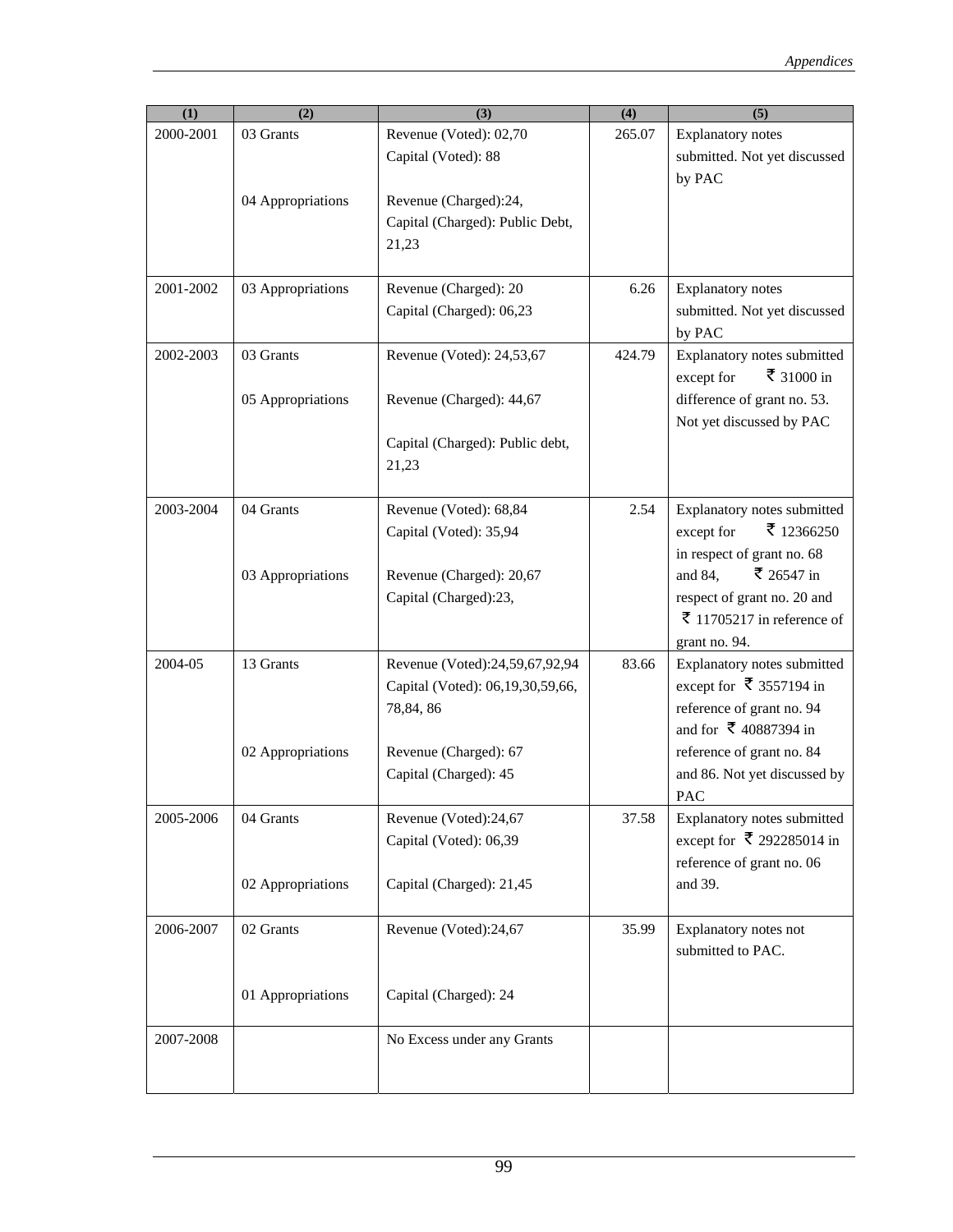| 11           | (2)                                        | (3)                          | (4)     | (5)                                              |
|--------------|--------------------------------------------|------------------------------|---------|--------------------------------------------------|
| 2008-2009    | 02 Grants                                  | Revenue (Voted) : 62         | 5.80    | <b>Explanatory Notes not</b>                     |
|              |                                            | Capital (Voted) : 43         |         | submitted to PAC                                 |
|              | 02 Appropriations                          | Revenue (Charged) : 24       |         |                                                  |
|              |                                            | Capital (Charged) : 24       |         |                                                  |
|              |                                            |                              |         |                                                  |
| 2009-2010    | 04 Grants                                  | Revenue (Voted): 03,27,32,49 | 123.96  | <b>Explanatory Notes not</b><br>submitted to PAC |
| <b>Total</b> | 101 Grants and 39<br><b>Appropriations</b> |                              | 4815.41 |                                                  |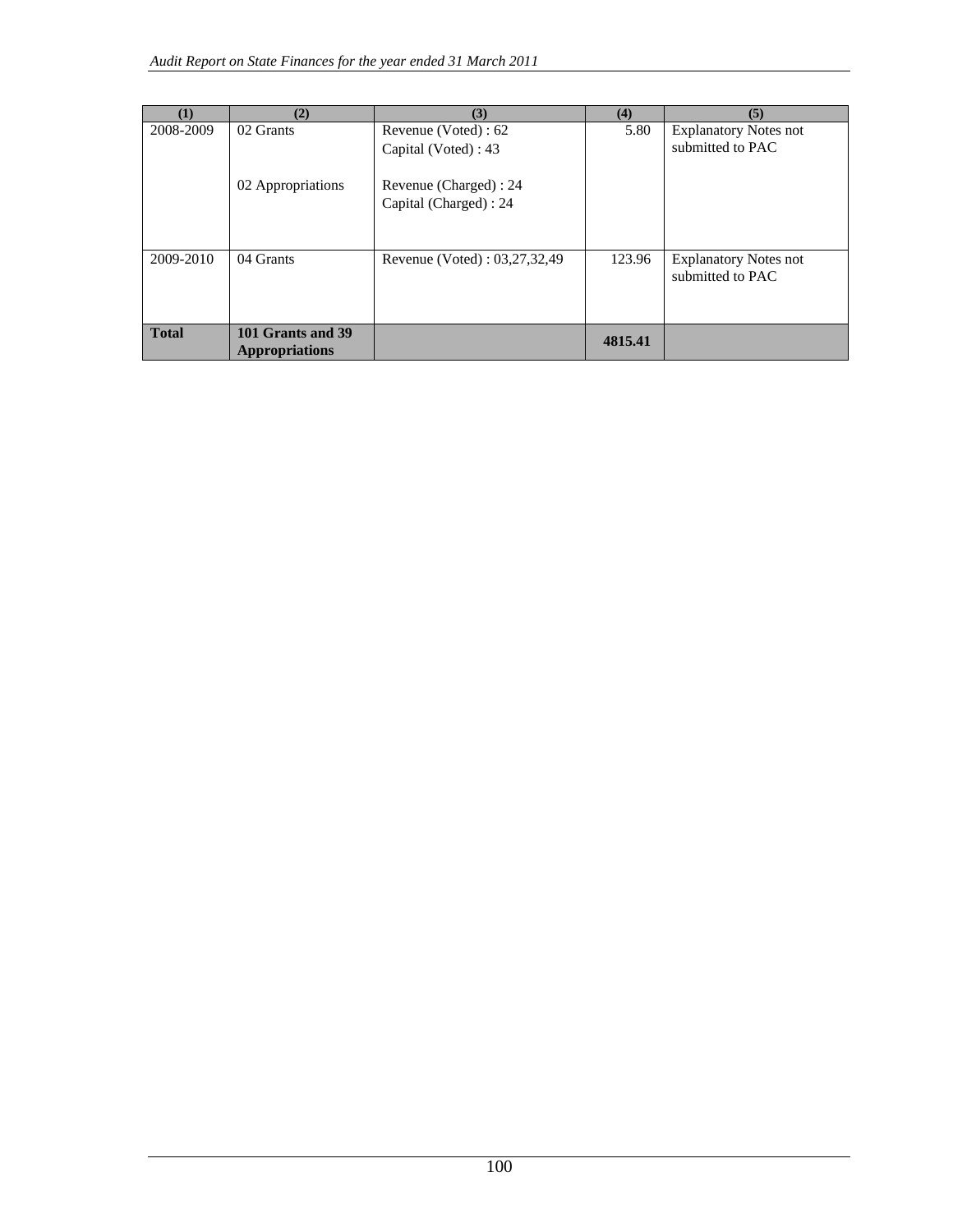## *(Reference: Paragraph 2.3.7; Page 48)*  **Cases where supplementary provision(**` **50 lakh or more in each case) proved unnecessary**

|                    |                                                                                                 |                              |                                     |                                                | ( ₹ in error)                     |
|--------------------|-------------------------------------------------------------------------------------------------|------------------------------|-------------------------------------|------------------------------------------------|-----------------------------------|
| Sl.<br>No.         | Number and name of the<br>grant                                                                 | <b>Original</b><br>provision | <b>Actual</b><br><b>Expenditure</b> | <b>Savings out</b><br>of original<br>provision | <b>Supplementary</b><br>provision |
| (1)                | (2)<br>A Revenue (Voted)                                                                        | (3)                          | (4)                                 | (5)                                            | (6)                               |
| 1.                 | 01-General Administration                                                                       | 183.42                       | 172.67                              | 10.75                                          | 13.83                             |
| 2.                 | 02- Other Expenditure                                                                           | 40.08                        | 28.32                               | 11.76                                          | 1.51                              |
|                    | pertaining to General                                                                           |                              |                                     |                                                |                                   |
|                    | <b>Administration Department</b>                                                                |                              |                                     |                                                |                                   |
| 3.                 | 06-Finance                                                                                      | 4308.55                      | 3895.86                             | 412.69                                         | 1089.16                           |
| $\boldsymbol{4}$ . | 07-Commercial Tax                                                                               | 1196.18                      | 1175.01                             | 21.17                                          | 30.61                             |
| 5.                 | 10-Forest                                                                                       | 997.25                       | 978.08                              | 19.17                                          | 142.51                            |
| 6.                 | 15-Financial Assistance to                                                                      | 1148.54                      | 903.25                              | 245.29                                         | 3.24                              |
|                    | Three Tier Panchayati Raj                                                                       |                              |                                     |                                                |                                   |
|                    | <b>Institutions under Scheduled</b>                                                             |                              |                                     |                                                |                                   |
|                    | Castes Sub-Plan                                                                                 |                              |                                     |                                                |                                   |
| 7.                 | 21-Housing and Environment                                                                      | 221.99                       | 81.94                               | 140.05                                         | 6.01                              |
| 8.                 | 28-State Legislature                                                                            | 41.79                        | 39.89                               | 1.90                                           | 6.30                              |
| 9.                 | 34-Social Welfare                                                                               | 114.18                       | 84.94                               | 29.24                                          | 14.36                             |
| 10.                | 36-Transport                                                                                    | 46.49                        | 41.49                               | 5.00                                           | 4.91                              |
| 11.                | 41-Tribal Areas Sub-Plan                                                                        | 1763.13                      | 1731.18                             | 31.95                                          | 210.76                            |
| 12.                | 43-Sports and Youth Welfare                                                                     | 43.15                        | 26.29                               | 16.86                                          | 2.93                              |
| 13.                | 45-Minor Irrigation Works                                                                       | 79.75                        | 76.75                               | 3.00                                           | 1.00                              |
| 14.                | 52-Financial Assistance to<br>Tribal Area Sub-Plan-Three<br>Tier Panchayati Raj<br>Institutions | 1383.96                      | 1320.86                             | 63.10                                          | 140.54                            |
| 15.                | 63-Minority Welfare                                                                             | 43.21                        | 30.54                               | 12.67                                          | 8.23                              |
| 16.                | 69-Information Technology                                                                       | 41.90                        | 25.79                               | 16.11                                          | 11.60                             |
| 17.                | 75- Financial Assistance to<br><b>Urban Bodies</b>                                              | 2986.39                      | 2831.72                             | 154.67                                         | 282.57                            |
|                    | <b>Total for Revenue voted</b>                                                                  | 14639.96                     | 13444.58                            | 1195.38                                        | 1970.07                           |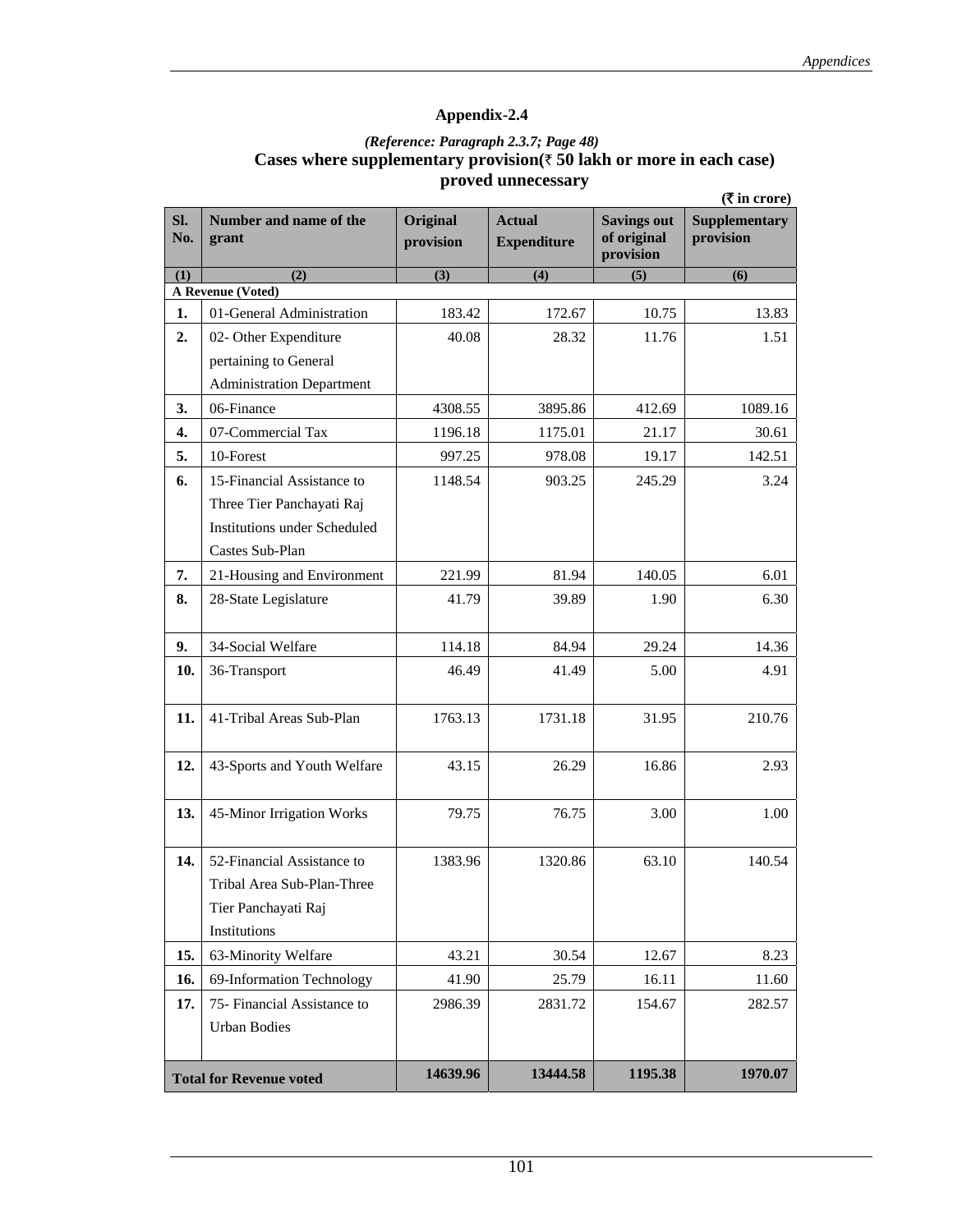|     | (1)                                                                                                             | (2)      | (3)      | (4)              | (5)     |
|-----|-----------------------------------------------------------------------------------------------------------------|----------|----------|------------------|---------|
|     | <b>B</b> Capital (Voted)                                                                                        |          |          |                  |         |
| 18. | 04-Other Expenditure<br>Pertaining to Home<br>Department                                                        | 0.32     | 0.32     | N <sub>i</sub> l | 0.60    |
| 19. | 11-Commercial, Industry and<br>Employment                                                                       | 119.16   | 17.81    | 101.35           | 1.00    |
| 20. | 41-Tribal Areas Sub-Plan                                                                                        | 1363.12  | 1344.46  | 18.66            | 159.62  |
| 21. | 42-Public Works Relating to<br>Tribal Areas Sub-Plan Roads<br>and Bridges                                       | 313.07   | 251.02   | 62.05            | 30.00   |
| 22. | 45-Minor Irrigation Works                                                                                       | 680.18   | 358.51   | 321.67           | 50.00   |
| 23. | 57-Extremally Aided Projects<br>Pertaining to Water Resources<br>Department                                     | 357.27   | 287.37   | 69.90            | 5.00    |
| 24. | 67-Public Works-Buildings                                                                                       | 73.86    | 71.97    | 1.89             | 34.00   |
| 25. | 77-Other Expenditure<br>Pertaining to School<br><b>Education Department</b><br>(Excluding Primary<br>Education) | 13.43    | 11.43    | 2.00             | 5.00    |
|     | <b>Total-capital (Voted)</b>                                                                                    | 2920.41  | 2342.89  | 577.52           | 285.22  |
|     | <b>C</b> Revenue (Charged)                                                                                      |          |          |                  |         |
| 26. | <b>Interest Payments and</b><br>Servicing of Debt                                                               | 5051.83  | 5048.95  | 2.88             | 757.33  |
| 27. | 29-Law and Legislative<br>Affairs                                                                               | 52.57    | 48.04    | 4.53             | 6.40    |
|     | <b>Total for Revenue Charged</b>                                                                                | 5104.40  | 5096.99  | 7.41             | 763.73  |
|     | Grand Total $(A+B+C)$                                                                                           | 22664.77 | 20884.46 | 1780.31          | 3019.02 |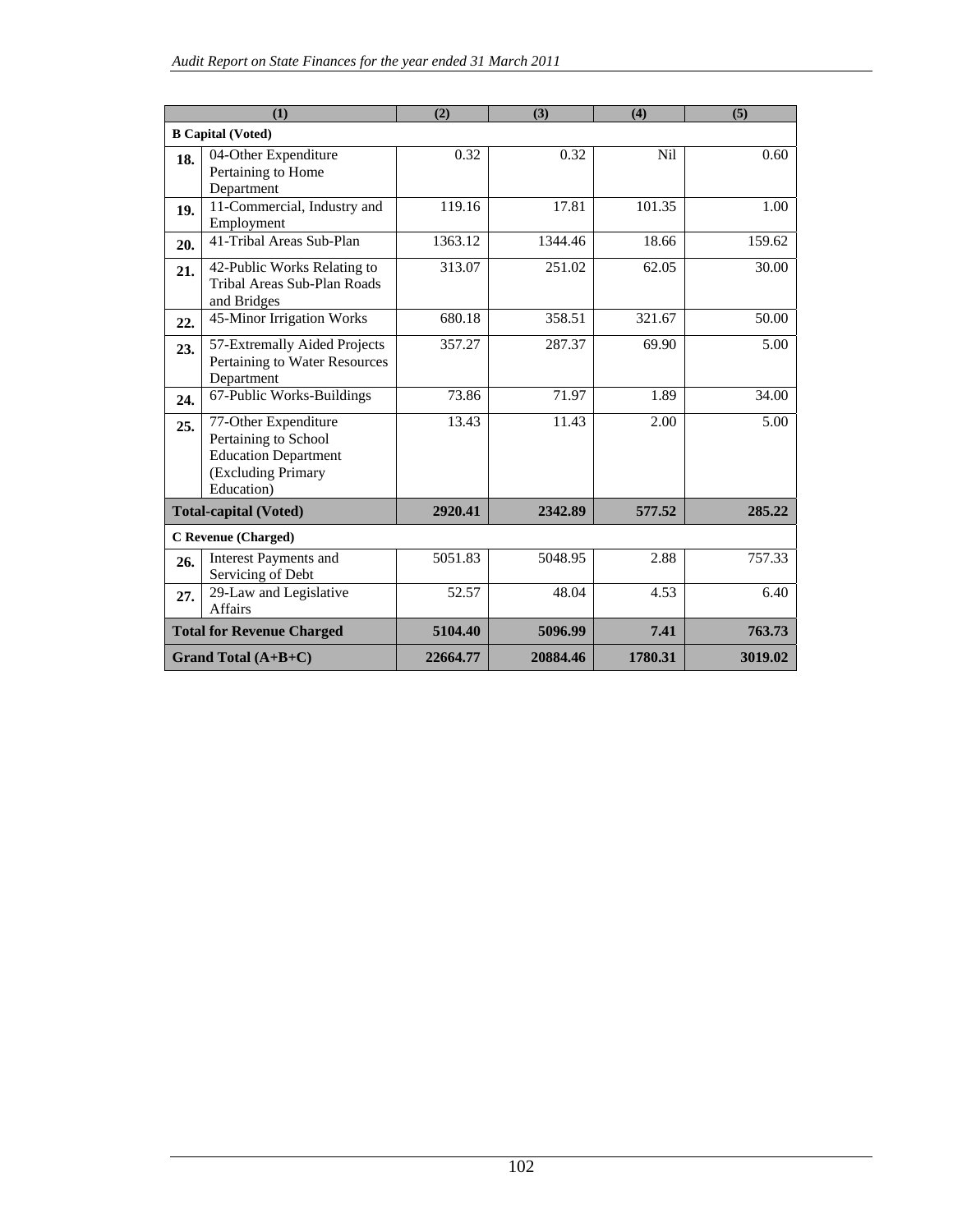#### *(Reference: Paragraph 2.3.7; Page 48)*  **Cases where supplementary provision proved excessive**

|            |                                                          |                                  |                                       |                              | $(\overline{\mathbf{\mathsf{F}}}$ in crore) |
|------------|----------------------------------------------------------|----------------------------------|---------------------------------------|------------------------------|---------------------------------------------|
| Sl.<br>No. | Number and name of grant/<br>appropriation               | Original grant/<br>appropriation | Supplementary grant/<br>appropriation | <b>Actual</b><br>expenditure | <b>Saving</b>                               |
| (1)        | (2)                                                      | (3)                              | (4)                                   | (5)                          | (6)                                         |
|            | A-Revenue-Voted                                          |                                  |                                       |                              |                                             |
| 1.         | 03-Police                                                | 1863.76                          | 402.64                                | 2075.39                      | 191.01                                      |
| 2.         | 04-Other Expenditure<br>Pertaining to Home<br>Department | 15.39                            | 11.35                                 | 21.12                        | 5.62                                        |
| 3.         | 05-Jail                                                  | 133.21                           | 14.43                                 | 138.15                       | 9.49                                        |
| 4.         | 08-Land Revenue and District<br>Administration           | 608.54                           | 150.82                                | 641.44                       | 117.92                                      |
| 5.         | 09-Expenditure Pertaining to<br>Revenue Department       | 37.07                            | 8.05                                  | 38.26                        | 6.86                                        |
| 6.         | 11-Commerce, Industry and<br>Employment                  | 147.17                           | 14.74                                 | 157.16                       | 4.75                                        |
| 7.         | 12-Energy                                                | 1532.21                          | 52.96                                 | 1581.21                      | 3.96                                        |
| 8.         | 13-Farmers Welfare and<br><b>Agriculture Development</b> | 624.19                           | 247.20                                | 787.10                       | 84.29                                       |
| 9.         | 14-Animal Husbandry                                      | 319.35                           | 148.11                                | 411.54                       | 55.92                                       |
| 10.        | 16-Fisheries                                             | 28.65                            | 22.63                                 | 42.62                        | 8.66                                        |
| 11.        | 17-Co-operation                                          | 122.80                           | 80.19                                 | 191.59                       | 11.40                                       |
| 12.        | 18-Labour                                                | 53.70                            | 30.57                                 | 74.97                        | 9.30                                        |
| 13.        | 19-Public Health and Family<br>Welfare                   | 1286.83                          | 308.80                                | 1409.75                      | 185.88                                      |
| 14.        | 20-Public Health Engineering                             | 314.53                           | 102.99                                | 348.93                       | 68.59                                       |
| 15.        | 22-Urban Administration and<br>Development- Urban Bodies | 89.11                            | 57.96                                 | 140.45                       | 6.62                                        |
| 16.        | 23-Water Resources<br>Department                         | 504.53                           | 56.44                                 | 537.82                       | 23.15                                       |
| 17.        | 24-Public Works-Roads and<br><b>Bridges</b>              | 492.13                           | 157.06                                | 602.78                       | 46.41                                       |
| 18.        | 25-Mineral Resources                                     | 16.48                            | 3.90                                  | 17.30                        | 3.08                                        |
| 19.        | 26-Culture                                               | 38.13                            | 20.06                                 | 54.98                        | 3.21                                        |
| 20.        | 27-School Education (Primary<br>Education)               | 2530.06                          | 1017.65                               | 3480.35                      | 67.36                                       |
| 21.        | 29-Law and Legislative<br>Affairs                        | 326.09                           | 306.74                                | 373.13                       | 259.70                                      |
| 22.        | 30-Rural Development                                     | 164.92                           | 35.19                                 | 170.46                       | 29.65                                       |
| 23.        | 31-Planning, Economics and<br><b>Statistics</b>          | 57.84                            | 94.70                                 | 66.67                        | 85.87                                       |
| 24.        | 32-Public Relations                                      | 82.56                            | 22.35                                 | 102.63                       | 2.28                                        |
| 25.        | 33-Tribal Welfare                                        | 737.06                           | 217.91                                | 877.05                       | 77.92                                       |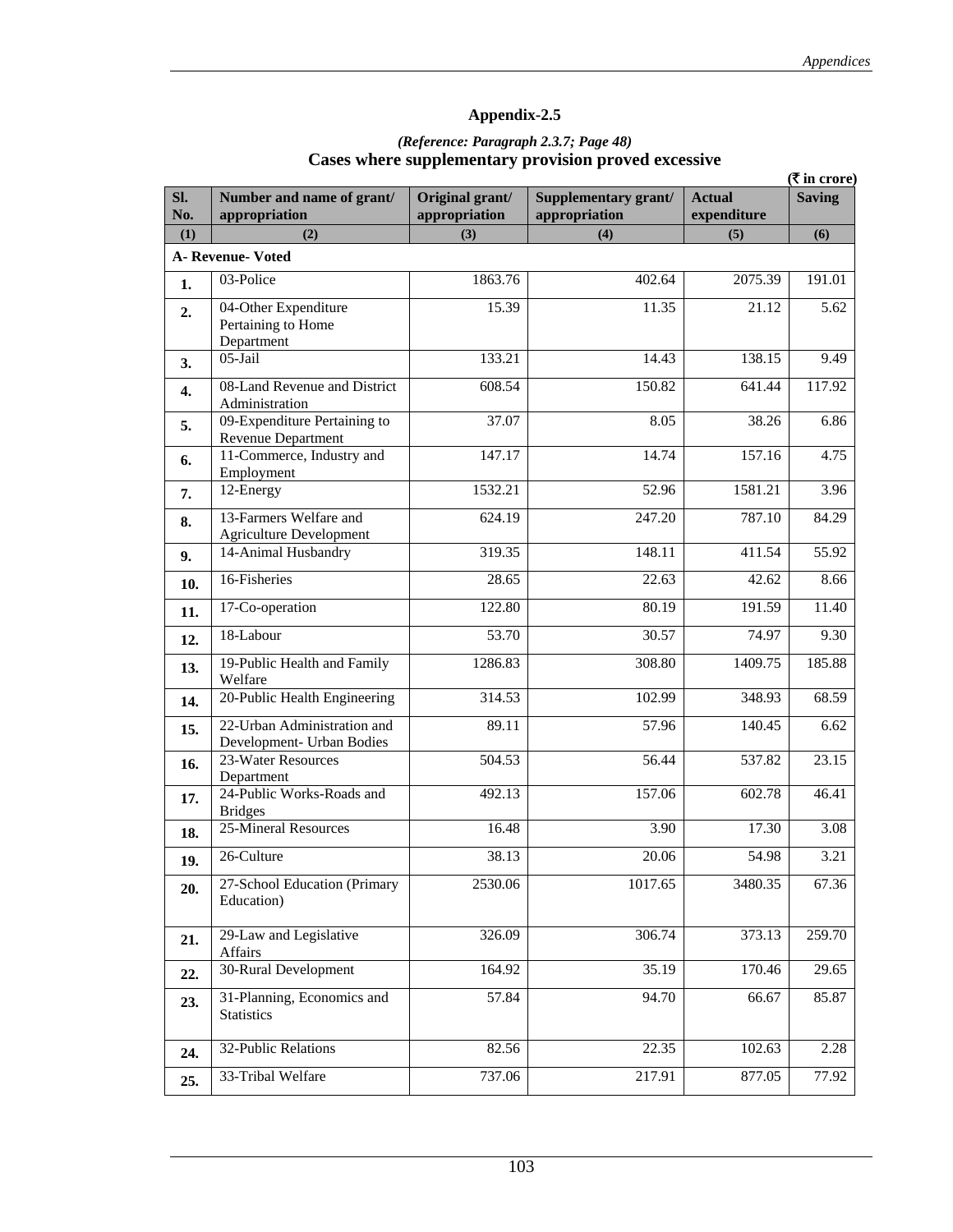| (1)                                                                                                                    | (2)                                                                                                             | (3)      | (4)     | (5)      | (6)     |
|------------------------------------------------------------------------------------------------------------------------|-----------------------------------------------------------------------------------------------------------------|----------|---------|----------|---------|
| 26.                                                                                                                    | 38-Ayoush                                                                                                       | 153.08   | 44.89   | 162.26   | 35.71   |
| 27.                                                                                                                    | 39-Food, Civil Supplies and<br><b>Consumer Protection</b>                                                       | 687.36   | 43.90   | 719.85   | 11.41   |
| 28.                                                                                                                    | 44-Higher Education                                                                                             | 509.67   | 279.65  | 606.61   | 182.71  |
| 29.                                                                                                                    | 47-Technical Education and<br>Training                                                                          | 217.55   | 61.47   | 247.64   | 31.38   |
| 30.                                                                                                                    | 49-Scheduled Caste Welfare                                                                                      | 46.13    | 8.68    | 54.43    | 0.38    |
| 31.                                                                                                                    | 50-20 Point Implementation                                                                                      | 3.03     | 1.46    | 3.55     | 0.94    |
| 32.                                                                                                                    | 55-Women and Child<br>Development                                                                               | 1275.20  | 262.67  | 1399.54  | 138.33  |
| 33.                                                                                                                    | 56-Rural Industry                                                                                               | 69.71    | 5.00    | 70.98    | 3.73    |
| 34.                                                                                                                    | 58-Expenditure on Relief on<br><b>Account of Natural Calamities</b><br>and Scarcity                             | 772.59   | 808.04  | 1535.19  | 45.44   |
| 35.                                                                                                                    | 61-Expenditure Pertaining to<br><b>Bundelkhand Package</b>                                                      | 167.20   | 32.09   | 185.90   | 13.39   |
| 36.                                                                                                                    | 62-Panchayat                                                                                                    | 89.92    | 26.17   | 91.00    | 25.09   |
| 37.                                                                                                                    | 64-Scheduled Castes Sub-Plan                                                                                    | 1118.54  | 223.38  | 1167.51  | 174.41  |
| 38.                                                                                                                    | 65-Aviation                                                                                                     | 15.33    | 5.94    | 18.13    | 3.14    |
| 39.                                                                                                                    | 66-Welfare of Backward<br>Classes                                                                               | 258.75   | 187.12  | 440.06   | 5.81    |
| 40.                                                                                                                    | 67-Public Works -Buildings                                                                                      | 298.06   | 60.99   | 326.50   | 32.55   |
| 41.                                                                                                                    | 72-Bhopal Gas Tragedy Relief<br>and Rehabilitation                                                              | 50.22    | 171.18  | 218.76   | 2.64    |
| 42.                                                                                                                    | 73-Medical Education<br>Department                                                                              | 191.81   | 54.69   | 238.28   | 8.22    |
| 43.                                                                                                                    | 74-Financial Assistance to<br>Three Tier Panchayati Raj<br>Institutions                                         | 3362.40  | 430.94  | 3363.64  | 429.70  |
| 44.                                                                                                                    | 77-Other Expenditure<br>Pertaining to School<br><b>Education Department</b><br>(Excluding Primary<br>Education) | 802.66   | 229.53  | 874.30   | 157.89  |
| 45.                                                                                                                    | 78-Horticulture and Food<br>Processing                                                                          | 115.63   | 34.25   | 139.61   | 10.27   |
| 46.                                                                                                                    | 79-Non Conventional Energy                                                                                      | ----     | 8.76    | 8.18     | 0.58    |
| Total (A)                                                                                                              |                                                                                                                 | 22331.15 | 6566.24 | 26214.77 | 2682.62 |
|                                                                                                                        | <b>B- Revenue Charged</b>                                                                                       |          |         |          |         |
| 47.                                                                                                                    | 01-General Administration                                                                                       | 13.17    | 6.19    | 18.59    | 0.77    |
| 77-Other Expenditure<br>48.<br>Pertaining to School<br><b>Education Department</b><br>(Excluding Primary<br>Education) |                                                                                                                 | 0.15     | 0.60    | 0.34     | 0.41    |
|                                                                                                                        | Total (B)                                                                                                       | 13.32    | 6.79    | 18.93    | 1.18    |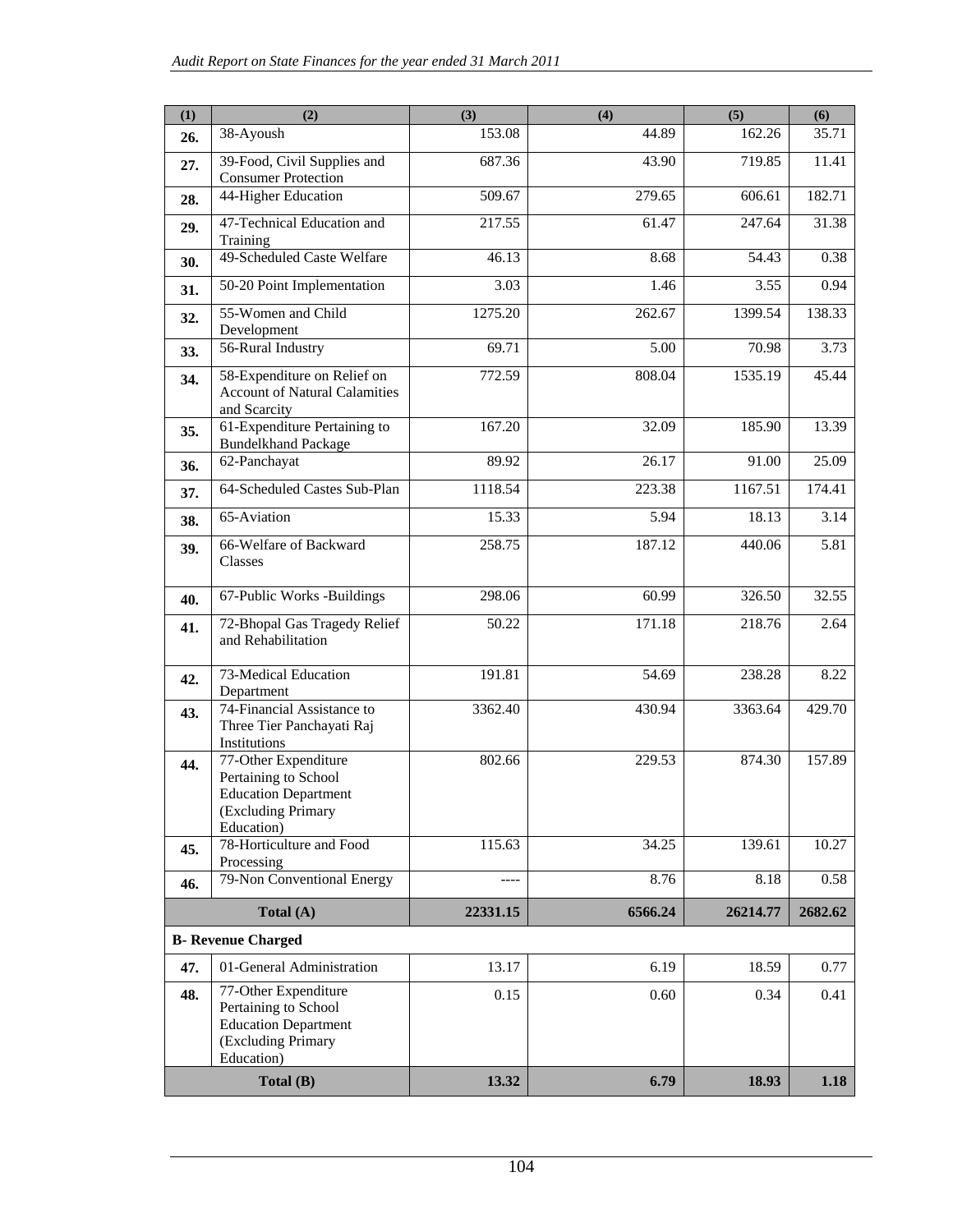| (1) | (2)                                                        | (3)      | (4)      | (5)      | (6)     |
|-----|------------------------------------------------------------|----------|----------|----------|---------|
|     | <b>C-Capital voted</b>                                     |          |          |          |         |
| 49. | 01-General Administration                                  | 8.55     | 9.41     | 14.47    | 3.49    |
| 50. | 08-Land Revenue and District<br>Administration             | 17.83    | 9.24     | 26.00    | 1.07    |
| 51. | 12-Energy                                                  | 1236.04  | 2557.05  | 3606.59  | 186.50  |
| 52. | 19-Public Health and Family<br>Welfare                     | 21.00    | 7.11     | 22.40    | 5.71    |
| 53. | 20-Public Health Engineering                               | 397.68   | 49.47    | 402.12   | 45.03   |
| 54. | 23-Water Resources<br>Department                           | 361.83   | 658.38   | 938.16   | 82.05   |
| 55. | 24-Public Works-Roads and<br><b>Bridges</b>                | 1370.90  | 399.75   | 1482.69  | 287.96  |
| 56. | 27-School Education (Primary<br>Education)                 | 23.93    | 36.81    | 60.46    | 0.28    |
| 57. | 30-Rural Development                                       | 171.87   | 174.55   | 343.92   | 2.50    |
| 58. | 37-Tourism                                                 | 27.01    | 10.00    | 32.86    | 4.15    |
| 59. | 44-Higher Education                                        | 19.58    | 26.43    | 44.09    | 1.92    |
| 60. | 48-Narmada Valley<br>Development                           | 688.66   | 198.90   | 783.67   | 103.89  |
| 61. | 55-Women and Child<br>Development                          | 3.61     | 31.24    | 34.38    | 0.47    |
| 62. | 61-Expenditure Pertaining to<br><b>Bundelkhand Package</b> | 516.42   | 278.46   | 756.40   | 38.48   |
| 63. | 64-Scheduled Castes Sub-Plan                               | 921.10   | 138.63   | 964.24   | 95.49   |
| 64. | $65$ -Aviation                                             | 0.10     | 40.00    | 39.17    | 0.93    |
| 65. | 66-Welfare of Backward<br>Classes                          | 13.70    | 17.89    | 27.94    | 3.65    |
| 66. | 72-Bhopal Gas Tragedy Relief<br>and Rehabilitation         | 5.89     | 104.42   | 106.70   | 3.61    |
| 67. | 73-Medical Education<br>Department                         | 3.32     | 7.55     | 4.32     | 6.55    |
|     | Total $(C)$                                                | 5809.02  | 4755.29  | 9690.58  | 873.73  |
|     | <b>D-Capital charged</b>                                   |          |          |          |         |
| 68. | 23-Water Resources<br>Department                           | 0.50     | 1.84     | 1.05     | 1.29    |
|     | Total (D)                                                  | 0.50     | 1.84     | 1.05     | 1.29    |
|     | Grand Total (A+B+C+D)                                      | 28153.99 | 11330.16 | 35925.33 | 3558.82 |

*Additional requirement: Actual expenditure-Original provision =35925.33-28153.99=7771.34*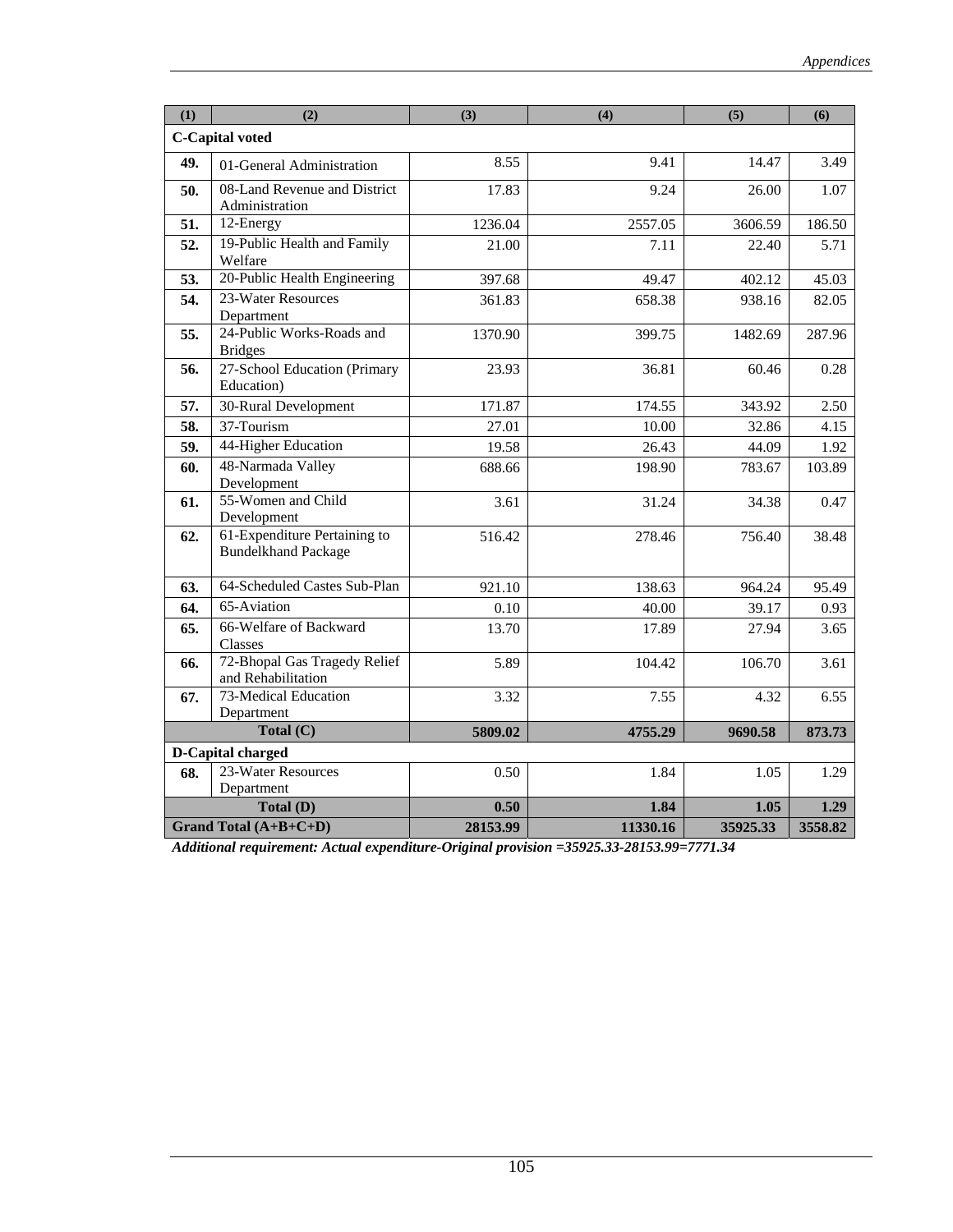### *(Reference: Paragraph 2.3.7; Page 48)*  **Statement of various grants/appropriation where supplementary provision proved insufficient**

|              |                        |                                            |                       |                            |              |                    | $(\overline{\mathbf{\mathsf{F}}}$ in crore) |
|--------------|------------------------|--------------------------------------------|-----------------------|----------------------------|--------------|--------------------|---------------------------------------------|
| Sr.<br>  No. | Grant<br>number        | Name of the<br>grants and<br>appropriation | Original<br>provision | Supplementary<br>provision | <b>Total</b> | <b>Expenditure</b> | <b>Excess</b>                               |
| (1)          | (2)                    | (3)                                        | (4)                   | (5)                        | (6)          | (7)                | (8)                                         |
|              | <b>Capital-Charged</b> |                                            |                       |                            |              |                    |                                             |
| 1.           | 24                     | 24-Public<br>Works-Roads<br>and Bridges    | 8.00                  | 3.00                       | 11.00        | 23.60              | 12.60                                       |
| <b>Total</b> |                        |                                            | 8.00                  | 3.00                       | 11.00        | 23.60              | 12.60                                       |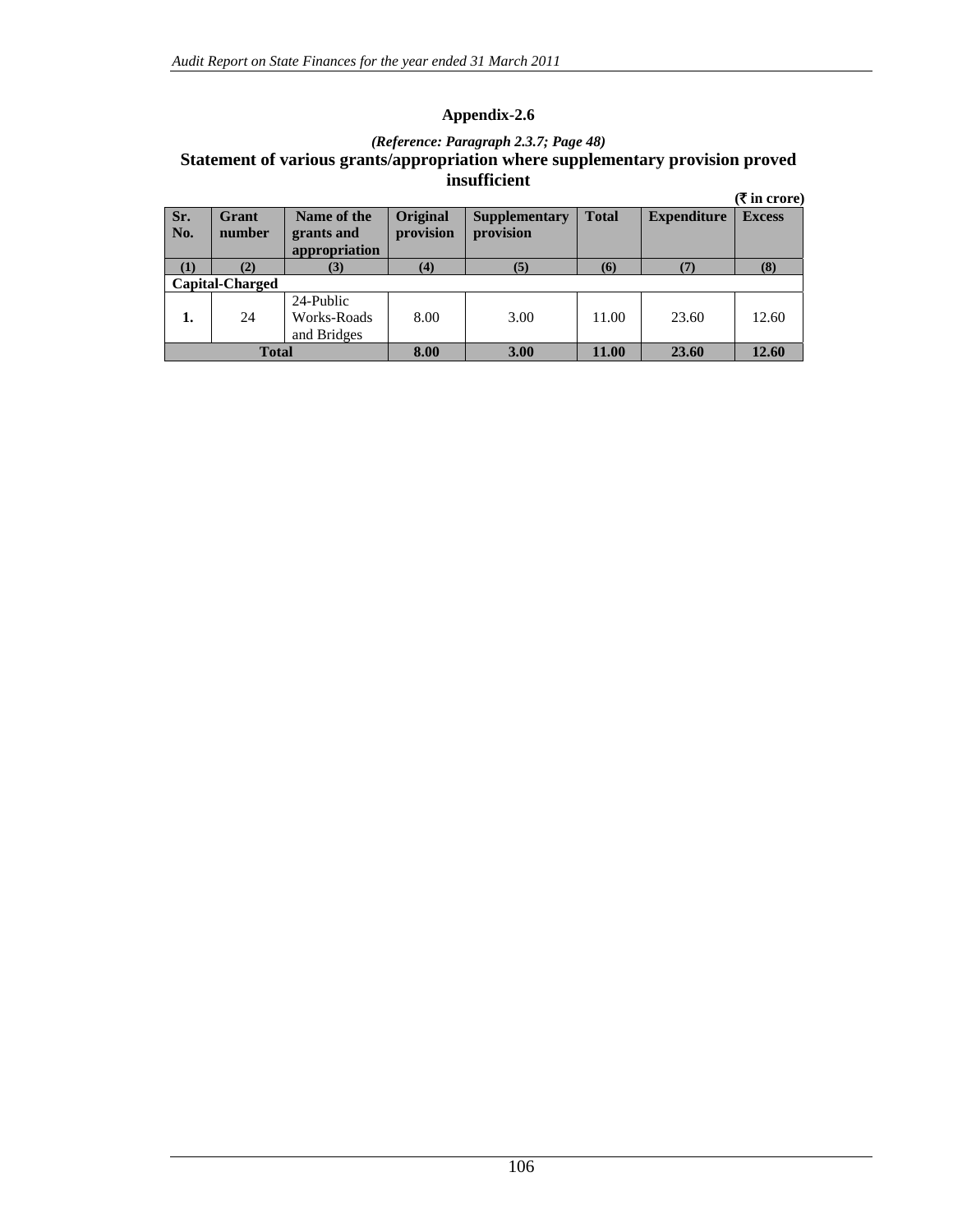## *(Reference: Paragraph 2.3.8; Page 48)*  **Excessive/unnecessary re-appropriation/surrender of funds**

|                         |                     |                                               |                                                                                                                                                 |                                |                                     | $(\overline{\mathbf{\mathsf{F}}}$ in crore) |
|-------------------------|---------------------|-----------------------------------------------|-------------------------------------------------------------------------------------------------------------------------------------------------|--------------------------------|-------------------------------------|---------------------------------------------|
| SI.<br>No.              | <b>Grant</b><br>No. | <b>Description</b>                            | <b>Head of account</b>                                                                                                                          | Re-appropriation<br>/surrender | Final<br>$excess(+)/$<br>saving (-) | Percentage                                  |
| (1)                     | (2)                 | (3)                                           | (4)                                                                                                                                             | (5)                            | (6)                                 | (7)                                         |
| 1                       | 03                  | Police                                        | 2055-109-0109-Expenditure on<br><b>Additional Police Guards</b><br>Recoverable from Private<br><b>Companies and Persons</b>                     | $(-)2.93$                      | $(+)1.36$                           | 46.42                                       |
| $\boldsymbol{2}$        | 06                  | Finance                                       | 2054-097-1026-Treasury<br>Establishment                                                                                                         | $(+)4.07$                      | $(-)1.65$                           | 40.54                                       |
| 3                       | 06                  | Finance                                       | 2054-098-4361-Insurance and<br><b>Local Fund Accounts</b>                                                                                       | $(+)3.11$                      | $(-)1.19$                           | 38.26                                       |
| $\overline{\mathbf{4}}$ | 07                  | Commercial<br>Tax                             | 2030-02-102-2455-Expense on<br>Sale of Non-judicial Stamps                                                                                      | $(-)23.00$                     | $(+)32.57$                          | 100                                         |
| $\overline{5}$          | 19                  | Public Health<br>and Family<br>Welfare        | 2211-003-0801 Central Sector<br>Scheme Normal-0336-Training<br>of Family Welfare to Auxiliary<br>Nurses, Midwives and Health<br><b>Visitors</b> | $(-)5.79$                      | $(+)3.81$                           | 65.80                                       |
| 6                       | 21                  | Housing and<br>Environment                    | 2059-80-001-3296-Expenditure<br>of Circle Establishment (RABSP)                                                                                 | $(+)1.86$                      | $(-)1.45$                           | 77.96                                       |
| 7                       | 23                  | Water<br>Resources<br>Department              | 2700-11-101-2894-Barrage and<br>Canals                                                                                                          | $(-)2.35$                      | $(+)1.21$                           | 51.49                                       |
| 8                       | 23                  | Water<br>Resources<br>Department              | 2700-80-800-6360-<br>Arrangements of Funds for<br><b>Elected Farmers Institutions</b>                                                           | $(-)0.27$                      | $(+)16.03$                          | 100                                         |
| 9                       | 23                  | Water<br>Resources<br>Department              | 4701-80-001-0101-3368-<br>Medium Irrigation Construction<br>work                                                                                | $(+)2.39$                      | $(-)32.04$                          | 100                                         |
| 10                      | 24                  | Public Works-<br>Roads and<br><b>Bridges</b>  | 5053-02-102-0101-State Plan<br>Schemes (Normal)-4727-<br>Construction and Extension of<br>Air Strips                                            | $(-)0.52$                      | $(+)2.52$                           | 100                                         |
| 11                      | 27                  | School<br>Education<br>(Primary<br>Education) | 2202-01-001-3930-<br><b>Establishment of Block</b><br>Development Level Office-For<br><b>Basic Minimum Services</b>                             | $(-)0.10$                      | $(+)3.41$                           | 100                                         |
| 12                      | 28                  | <b>State</b><br>Legislature                   | 2011-02-101-4007-Members of<br>Legislative Assembly/Ministers                                                                                   | $(+)0.85$                      | $(-)4.12$                           | 100                                         |
| 13                      | 29                  | Law and<br>Legislative<br>Affairs             | 2015-102-2409-Electoral<br>Officers                                                                                                             | $(+)1.58$                      | $(-)4.32$                           | 100                                         |
| 14                      | 29                  | Law and<br>Legislative<br>Affairs             | 2015-105-4311-Charges for<br>conduct of elections to<br>parliament                                                                              | $(+)0.52$                      | $(-)3.57$                           | 100                                         |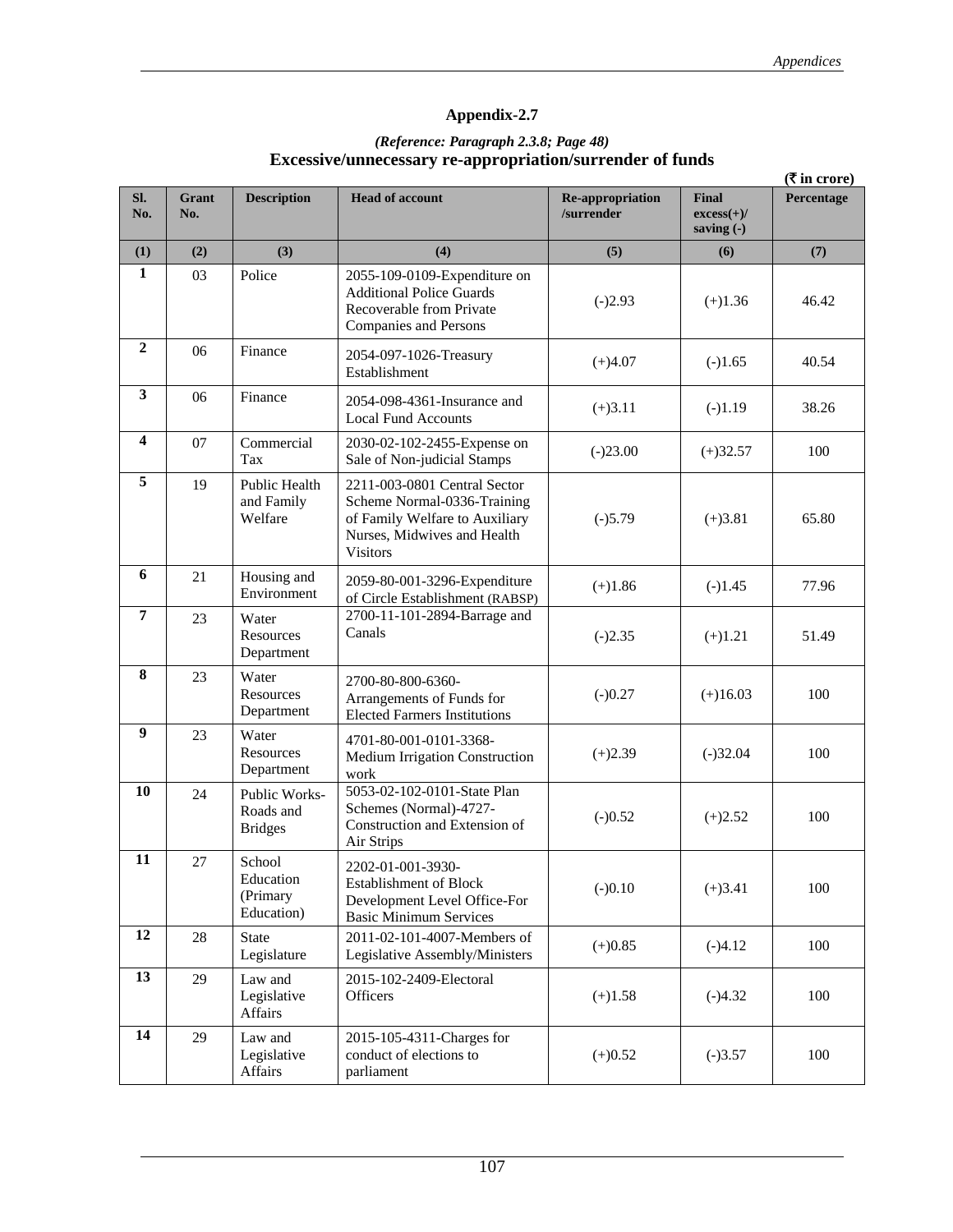| (1) | (2) | (3)                                                    | (4)                                                                                                                                                          | (5)        | (6)        | (7)   |
|-----|-----|--------------------------------------------------------|--------------------------------------------------------------------------------------------------------------------------------------------------------------|------------|------------|-------|
| 15  | 41  | <b>Tribal Areas</b><br>Sub-Plan                        | 10-Forest Department-2406-02-<br>796-110-0702-C.S.S.T.S.P.-<br>3730-Project Tiger                                                                            | $(+)1.15$  | $(-)82.80$ | 100   |
| 16  | 41  | <b>Tribal Areas</b><br>Sub-Plan                        | 26-Social Welfare Department<br>2235-60-796-191-0102-Tribal<br>Area Sub Plan-9142-Social<br>Security and Welfare                                             | $(-)2.06$  | $(+)1.34$  | 65.05 |
| 17  | 41  | <b>Tribal Areas</b><br>Sub-Plan                        | 35-Animal Husbandry<br>Department-2403-796-001-<br>0102-Tribal Area Sub-Plan-<br>9331-Establishment of New<br><b>Intensive Cattle Development</b><br>Project | $(+)1.97$  | $(-)1.21$  | 61.42 |
| 18  | 41  | <b>Tribal Areas</b><br>Sub-Plan                        | 25-Tribal Welfare Department-<br>4225-02-796-277-0102-Tribal<br>Area Sub Plan-8799-<br><b>Construction of Hostel Buildings</b>                               | $(+)4.48$  | $(-)1.40$  | 31.25 |
| 19  | 45  | Minor<br>Irrigation<br>Works                           | 2702-80-800-0207-Other Small<br>Irrigation Construction Works                                                                                                | $(+)1.81$  | $(-)3.08$  | 100   |
| 20  | 47  | Technical<br>Education and<br>Training                 | 2203-104-0101-State Plan<br>Schemes (Normal)-<br>8885-Assistance to Autonomous<br><b>Technical Institutes</b>                                                | $(+)6.21$  | $(-)2.14$  | 34.46 |
| 21  | 48  | Narmada<br>Valley<br>Development                       | 4700-43-001-0101-State Plan<br>Schemes (Normal)-2428-<br>Executive Establishment (Unit I<br>$&$ Unit II)                                                     | $(+)2.44$  | $(-)1.74$  | 71.31 |
| 22  | 55  | Women and<br>Child<br>Development                      | 2235-02-103-0101-5067-Ladli<br>Laxmi Yojna                                                                                                                   | $(+)12.46$ | $(-)6.78$  | 54.41 |
| 23  | 61  | Expenditure<br>Pertaining to<br>Bundelkhand<br>Package | 4702-101-1501-Additional<br>Central Assistance (Normal)<br>6068-Minor Irrigation Schemes<br><b>Under Construction</b>                                        | $(-)0.62$  | $(+)22.96$ | 100   |
| 24  | 61  | Expenditure<br>Pertaining to<br>Bundelkhand<br>Package | 4702-101-1501-Additional<br>Central Assistance (Normal)<br>6077-New Minor Irrigation<br>Schemes                                                              | $(+)39.22$ | $(-)30.01$ | 76.52 |
| 25  | 64  | Scheduled<br>Castes Sub<br>Plan                        | 26-Social Welfare Department<br>2235-60-789-191-0103-<br>Scheduled Castes Sub Plan<br>9142-Social Security and<br>Welfare                                    | $(-)9.30$  | $(+)2.33$  | 25.05 |
| 26  | 73  | Medical<br>Education<br>Department                     | 2210-01-110-0101-State Plan<br>Schemes (Normal)-1353-<br>Medical Colleges and Attached<br>Hospitals                                                          | $(+)2.02$  | $(-)3.46$  | 100   |
| 27  | 73  | Medical<br>Education<br>Department                     | 2210-05-105-0101-State Plan<br>Schemes (Normal)-4968-<br><b>Medical Colleges</b>                                                                             | $(+)1.73$  | $(-)3.94$  | 100   |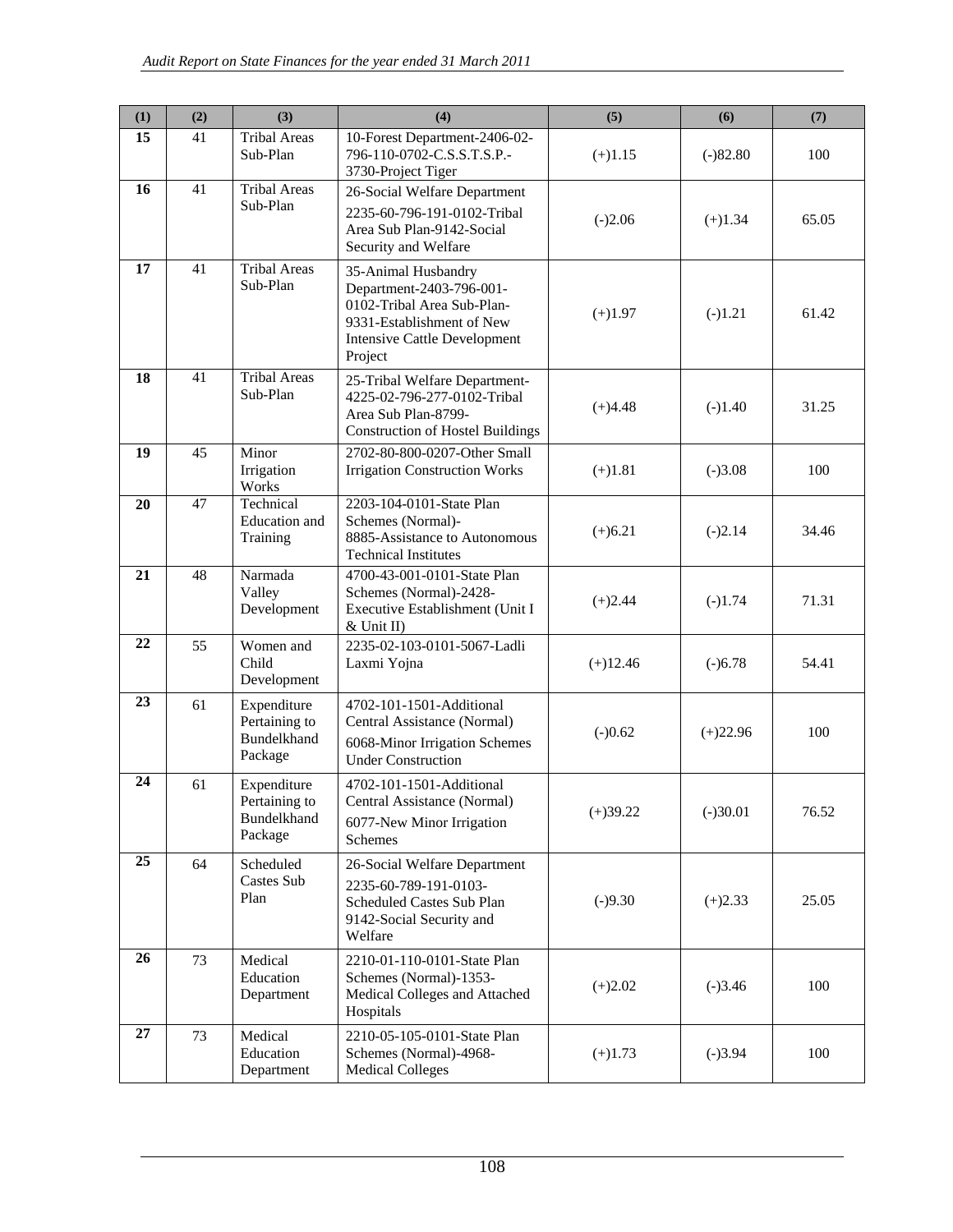| (1) | (2) | (3)                                                                               | (4)                                                                                                  | (5)        | (6)        | (7)   |
|-----|-----|-----------------------------------------------------------------------------------|------------------------------------------------------------------------------------------------------|------------|------------|-------|
| 28  | 74  | Financial<br>Assistance to<br>Three Tier<br>Panchayati Raj<br><b>Institutions</b> | 2235-60-196-0101-State Plan<br>Schemes (Normal)-7084-<br><b>National Family Assistance</b><br>Scheme | $(-)6.57$  | $(+)3.34$  | 50.84 |
| 29  | 74  | Financial<br>Assistance to<br>Three Tier<br>Panchayati Raj<br><b>Institutions</b> | 2202-02-191-8403-Grant for<br>Salary of Shiksha Karmees                                              | $(-)16.44$ | $(+)61.36$ | 100   |
| 30  | 75  | Financial<br>Assistance to<br>Urban Bodies                                        | 2235-02-192-0101-State Plan<br>Schemes (Normal)-8786-Indira<br>Gandhi National Old Age<br>Pension    | $(-)7.04$  | $(+)1.74$  | 24.72 |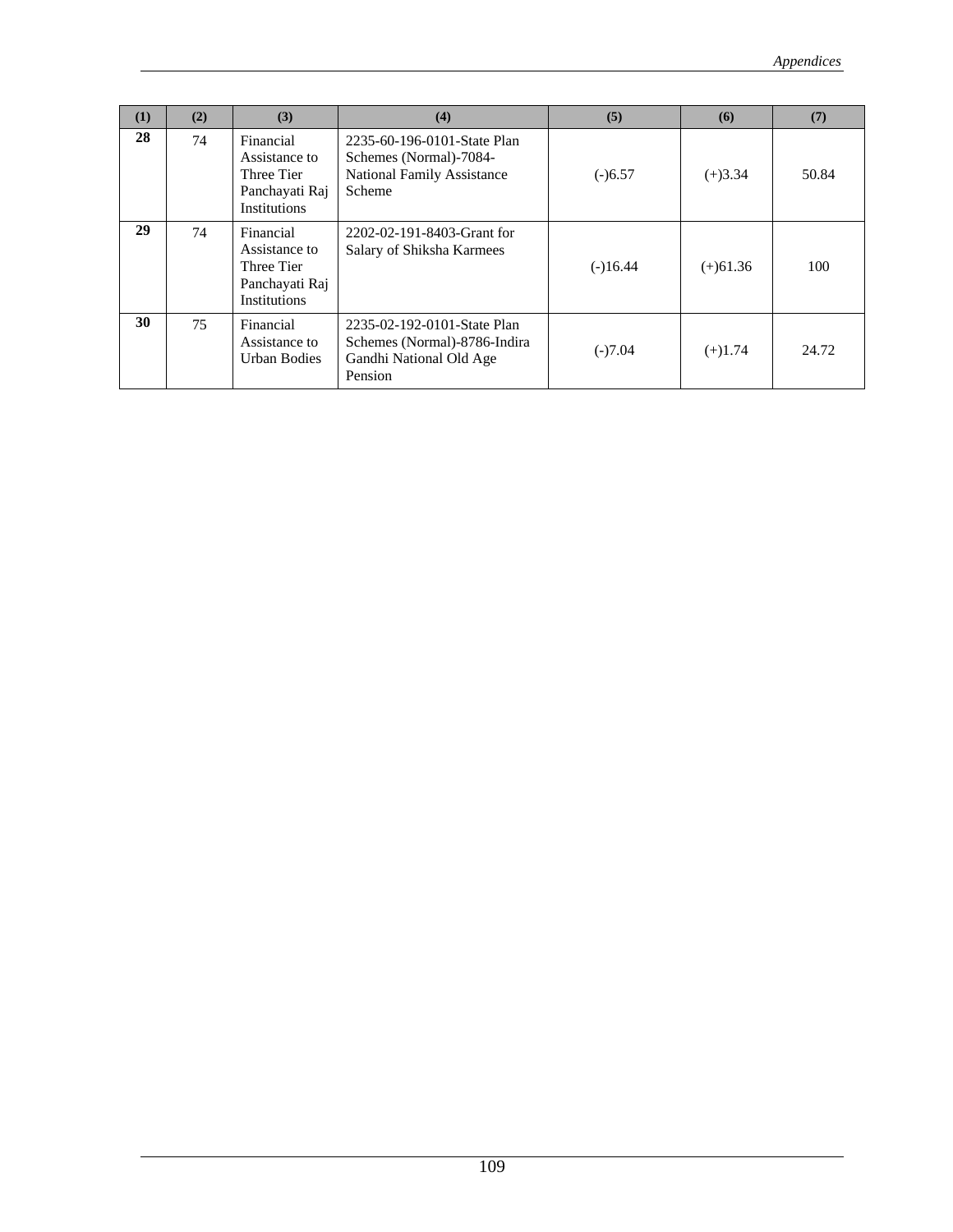|                         |                        |                  |               | Detective sanction to re-appropriations/surrenders<br>(₹ in crore)                                                        |
|-------------------------|------------------------|------------------|---------------|---------------------------------------------------------------------------------------------------------------------------|
| SI.<br>No.              | Number of<br>sanctions | <b>Grant No.</b> | <b>Amount</b> | <b>Particulars of irregularities</b>                                                                                      |
| (1)                     | (2)                    | (3)              | (4)           | (5)                                                                                                                       |
| 1                       | 6                      | 1,3,7,29,31,67   | 97.60         | Non availability of Budget provision in the<br>concerned heads                                                            |
| $\mathbf{2}$            | 4                      | 10,11,58         | 20.39         | Irregular re-appropriation from Capital Head to<br>Revenue head and vice-versa.                                           |
| 3                       | $\mathcal{D}$          | 17,33            | 0.004         | Incorrect totals of surrender/re-appropriation<br>sanction                                                                |
| $\overline{\mathbf{4}}$ | 5                      | 15,36,63         | 3.71          | Delayed receipt of sanction in Accountant<br>General (A&E) office i.e. after closing and<br>finalization of the Accounts. |
| 5                       | 3                      | 29,43,74         | 19.24         | Sanction were issued after closure of financial<br>year 2010-11                                                           |
| 6                       |                        | 47               | 0.04          | Non receipt of complete details of schemes.                                                                               |
| 7                       |                        | 75               | 26.27         | Re-appropriation for new service head in which<br>no budget provision was available.                                      |
| <b>Total</b>            | 22                     | 18               | 167.25        |                                                                                                                           |

### *(Reference: Paragraph 2.3.9; Page 48)*  **Defective sanction to re-appropriations/surrenders**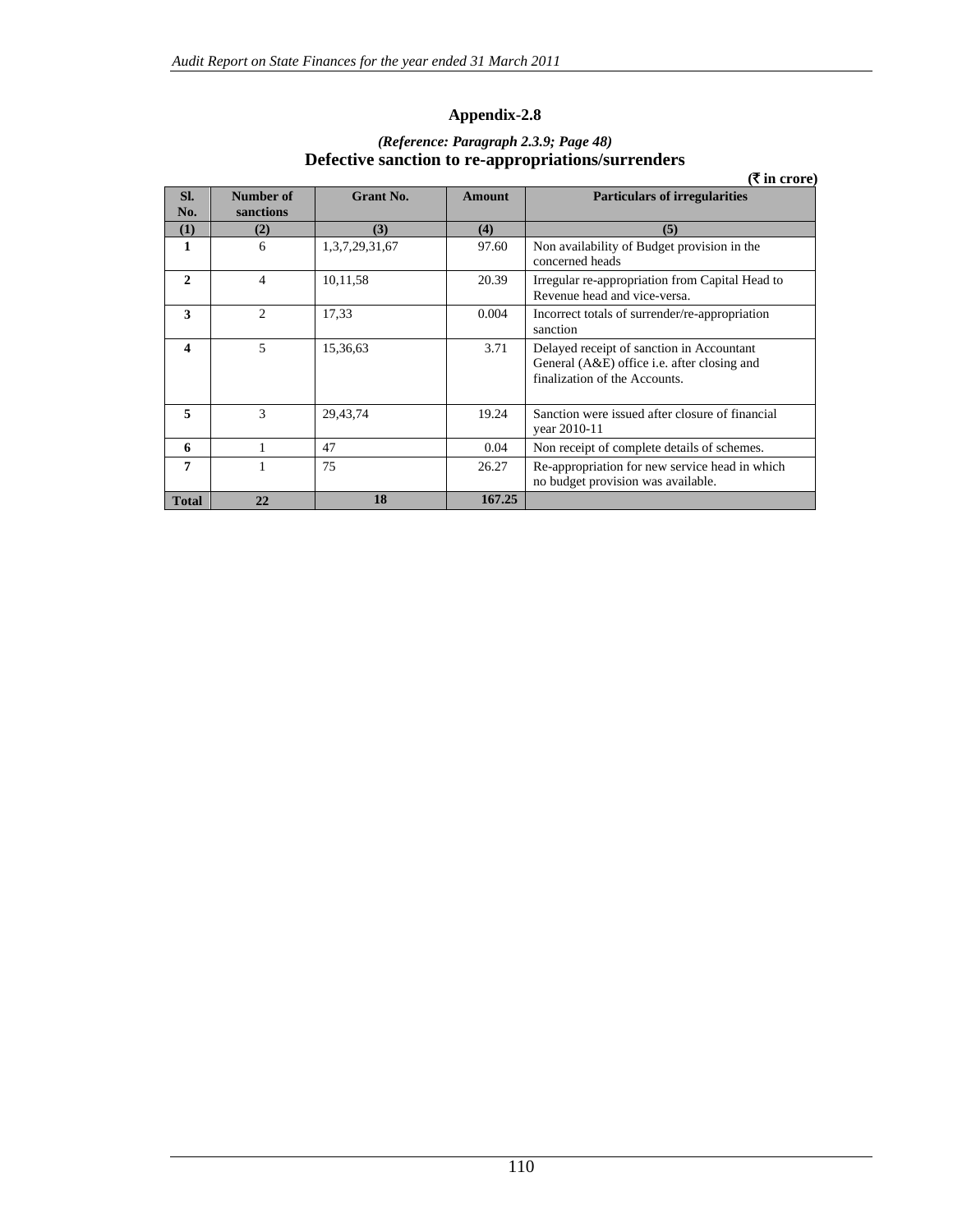#### *(Reference: Paragraph 2.3.10; Page 49)*  **Results of review of substantial surrenders made during the year**

| SI.                     | Number and title of grant                                 | Name of the scheme                                                                                                                                  | <b>Amount</b> of                                  | Percentage of    |
|-------------------------|-----------------------------------------------------------|-----------------------------------------------------------------------------------------------------------------------------------------------------|---------------------------------------------------|------------------|
| N <sub>0</sub>          |                                                           | (Head of Account)                                                                                                                                   | <b>Surrender</b>                                  | <b>Surrender</b> |
|                         |                                                           |                                                                                                                                                     | $(\overline{\mathbf{\overline{\zeta}}}$ in crore) |                  |
| (1)                     | (2)                                                       | (3)                                                                                                                                                 | (4)                                               | (5)              |
| 1                       | 02-Other Expenditure                                      | 4059-01-051-0701-Centrally Sponsored Schemes                                                                                                        | 2.00                                              | 100%             |
|                         | Pertaining to General                                     | Normal-5668-Construction of Building for State                                                                                                      |                                                   |                  |
|                         | Administration                                            | <b>Information Commission</b>                                                                                                                       |                                                   |                  |
|                         | Department                                                |                                                                                                                                                     |                                                   |                  |
|                         | The surrender of Entire Provision of $\bar{\mathfrak{F}}$ | 2 crore was due to non-receipt of funds from the Government of India.                                                                               |                                                   |                  |
| $\mathbf{2}$            | 03-Police                                                 | 2055-110-5714-Insurance Scheme for Members of                                                                                                       | 2.00                                              | 100%             |
|                         |                                                           | Village & City Defence Societies                                                                                                                    |                                                   |                  |
|                         | Reasons for surrender have not been intimated.            |                                                                                                                                                     |                                                   |                  |
| 3                       | 06-Finance                                                | 2052-091-0101-State Plan Schemes (Normal)-                                                                                                          | 3.00                                              | 100%             |
|                         |                                                           | 5631-Infrastructure Development for Financial                                                                                                       |                                                   |                  |
|                         |                                                           | incorporation                                                                                                                                       |                                                   |                  |
|                         | Reasons for surrender have not been intimated.            |                                                                                                                                                     |                                                   |                  |
| $\overline{\mathbf{4}}$ | 06-Finance                                                | 7075-01-800-0101-State Plan Schemes (Normal)-                                                                                                       | 1.00                                              | 100%             |
|                         |                                                           | 5632-Advance for Development of Infrastructure                                                                                                      |                                                   |                  |
|                         |                                                           | Under Public Private Partnership                                                                                                                    |                                                   |                  |
|                         | Reasons for surrender have not been intimated.            |                                                                                                                                                     |                                                   |                  |
| 5                       | 07-Commercial Tax                                         | 2045-101-5886-Disposal of Cinema Units                                                                                                              | 1.35                                              | 100%             |
|                         |                                                           | The surrender of entire provision of $\bar{\mathfrak{F}}$ 1.35 crore was attributed to non-receipt of sanction from the State Government.           |                                                   |                  |
| 6                       | 08-Land Revenue and                                       | 2029-800-1301-Central Finance Commission                                                                                                            | 5.00                                              | 100%             |
|                         | <b>District Administration</b>                            | (Normal)-5193-Training Programme relating to                                                                                                        |                                                   |                  |
|                         |                                                           | calamity (13 <sup>th</sup> Finance Commission)                                                                                                      |                                                   |                  |
|                         |                                                           |                                                                                                                                                     |                                                   |                  |
|                         |                                                           | The surrender of entire provision of $\bar{\zeta}$ 5 crore was attributed to making provision under supplementary budget for the Relief             |                                                   |                  |
|                         |                                                           | Commissioner under grant no.58 for training to the officer engaged in calamity management as per recommendation of 13 <sup>th</sup> Finance         |                                                   |                  |
|                         | Commission.                                               |                                                                                                                                                     |                                                   |                  |
| 7                       | 08-Land Revenue and                                       | 6401-800-0862-Farmers Loan Act.                                                                                                                     | 1.00                                              | 100%             |
|                         | <b>District Administration</b>                            |                                                                                                                                                     |                                                   |                  |
|                         | The surrender of entire provision of $\bar{\zeta}$        | 1 crore was attributed to non-receipt of demand for loans from districts saving has occurred.                                                       |                                                   |                  |
| 8                       | 11-Commerce, Industry and                                 | 2852-80-800-0101-State Plan Schemes (Normal)-                                                                                                       | 1.59                                              | 100%             |
|                         | Employment                                                | 6819-Reimbursement of Electricity Bills                                                                                                             |                                                   |                  |
|                         |                                                           | The Surrender of entire Provision of $\bar{\mathfrak{F}}$ 1.59 crore was attributed mainly to non-receipt of demand for arrangement of festival and |                                                   |                  |
|                         | exhibition.                                               |                                                                                                                                                     |                                                   |                  |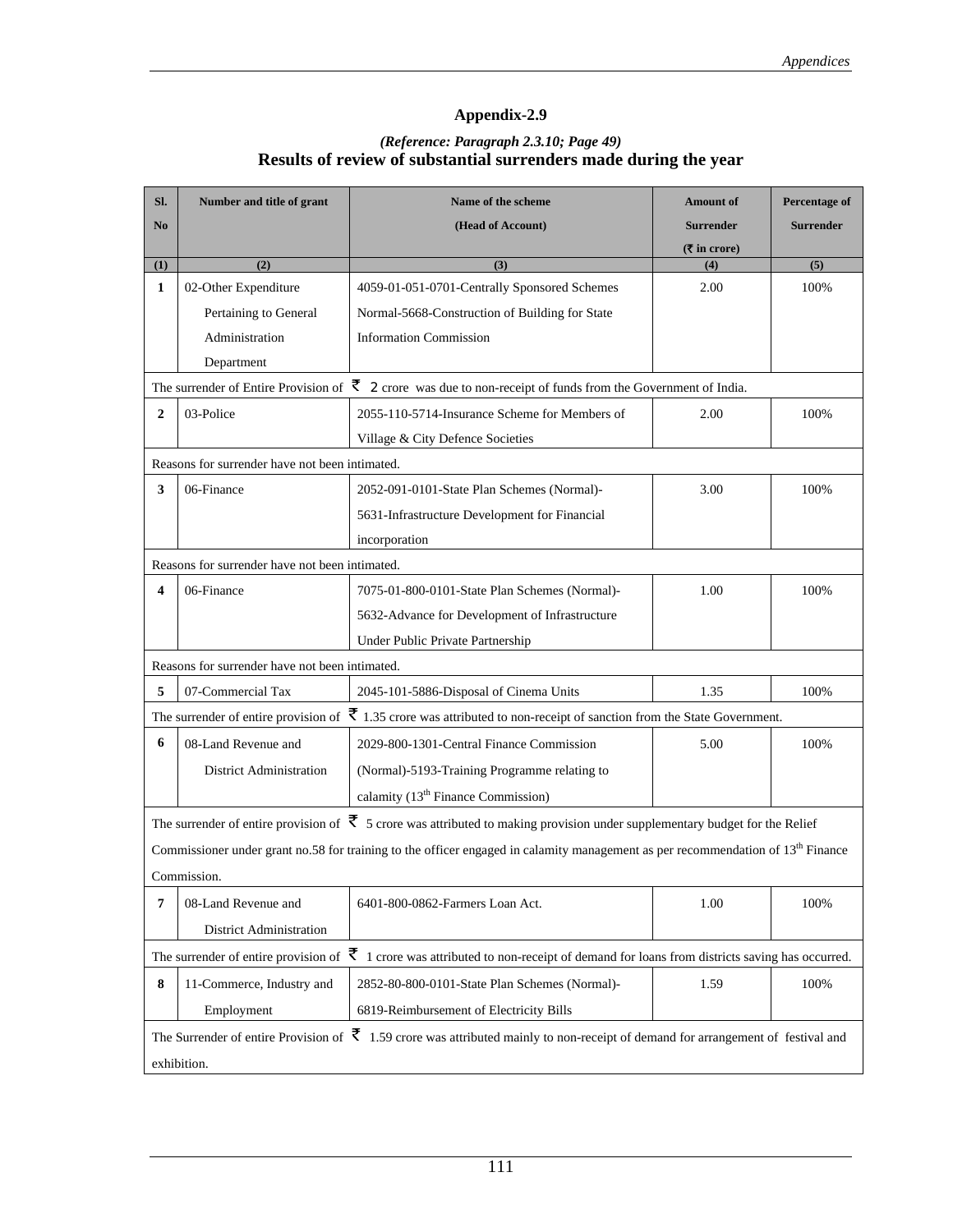| (1) | (2)                                                                                                                                                                      | (3)                                                                                                                                                                            | (4)    | (5)  |  |  |
|-----|--------------------------------------------------------------------------------------------------------------------------------------------------------------------------|--------------------------------------------------------------------------------------------------------------------------------------------------------------------------------|--------|------|--|--|
| 9   | 11-Commerce, Industry and<br>Employment                                                                                                                                  | 6860-60-600-0101-State Plan Schemes (Normal)-<br>6396-Land Acquisition Compensation Loan to<br>TRIFAC for D.M.I.C. Project                                                     | 1.00   | 100% |  |  |
|     | The Surrender of entire Provision of                                                                                                                                     | $\overline{\xi}$ 1 crore was attributed to non-receipt of loan by (TRIFAC) Corporation.                                                                                        |        |      |  |  |
| 10  | 15-Financial Assistance to<br>Three Tier Panchayati Raj<br><b>Institutions under Scheduled</b><br>Castes Sub-Plan                                                        | 58--Rural Development Department 2501-06-789-<br>198-1503-Additional Central Assistance (S.C.S.P.)-<br>6079-Reforms, Re-enforcement, Re-establishment<br>(R.R.R.)              | 1.55   | 100% |  |  |
|     | The Surrender of entire Provision of                                                                                                                                     | $\bar{z}$ 1.55 crore was attributed to non-receipt of central share.                                                                                                           |        |      |  |  |
| 11  | 15-Financial Assistance to<br>Three Tier Panchayati Raj<br><b>Institution under Scheduled</b><br>Castes Sub-Plan                                                         | 58-Rural Development Department 4515-789-198-<br>0703-Centrally Sponsored Schemes S.C.S.P. -6099-<br>Mid-Day Meal-Construction of Kitchen Shed                                 | 10.64  | 100% |  |  |
|     |                                                                                                                                                                          | The Surrender of entire Provision of $\bar{\mathfrak{F}}$ 10.64 crore was attributed to non-receipt of central share.                                                          |        |      |  |  |
| 12  | 21-Housing and Environment                                                                                                                                               | 2217-01-001-0101-State Plan Schemes (Normal)-<br>6706-Grant to M.P. Development Authority<br>Federation for Minor and Medium Urban<br><b>Infrastructure Development Scheme</b> | 138.17 | 100% |  |  |
|     |                                                                                                                                                                          | The Surrender of entire Provision of $\bar{\mathfrak{F}}$ 138.17 crore was attributed to change in Nodal Agency for implementation of Minor and                                |        |      |  |  |
|     | Medium Development Scheme.                                                                                                                                               |                                                                                                                                                                                |        |      |  |  |
| 13  | 22-Urban Administration and<br>Development-Urban<br><b>Bodies</b>                                                                                                        | 4217-01-191-0101-State Plan Schemes (Normal)-<br>6008-Diversion of Drains in AIIMS Area                                                                                        | 4.00   | 100% |  |  |
|     |                                                                                                                                                                          | The Surrender of entire provision of $\bar{\mathfrak{F}}$ 4 crore was due to revision of limit of plan expenditure for the financial year 2010-11 by                           |        |      |  |  |
|     | the State Planning Commission.                                                                                                                                           |                                                                                                                                                                                |        |      |  |  |
| 14  | 31-Planning, Economics and<br><b>Statistics</b>                                                                                                                          | 3451-101-6267-Jila Navachaar Kosh (13 <sup>th</sup> Finance<br>Commission)                                                                                                     | 10.00  | 100% |  |  |
|     | The Surrender of entire Provision of $\bar{\xi}$ 10 crore was attributed to non release of amount by Finance Department and transfer of<br>amount from Non-plan to Plan. |                                                                                                                                                                                |        |      |  |  |
| 15  | 31-Planning, Economics and<br><b>Statistics</b>                                                                                                                          | 3451-101-0101-State Plan Schemes (Normal)-6267-<br>Jila Navachaar Kosh (13 <sup>th</sup> Finance Commission)                                                                   | 10.00  | 100% |  |  |
|     | Commission.                                                                                                                                                              | The Surrender of entire Provision of $\bar{\mathfrak{F}}$ 10 crore was attributed to non release of amount in 2010-11 Provisioned by 13 <sup>th</sup> Finance                  |        |      |  |  |
| 16  | 31-Planning, Economics and<br><b>Statistics</b>                                                                                                                          | 3454-02-001-6264-Strengthening of State Statistical<br>Infrastructure (13 <sup>th</sup> Finance Commission)                                                                    | 10.00  | 100% |  |  |
|     | Reasons for surrender have not been intimated.                                                                                                                           |                                                                                                                                                                                |        |      |  |  |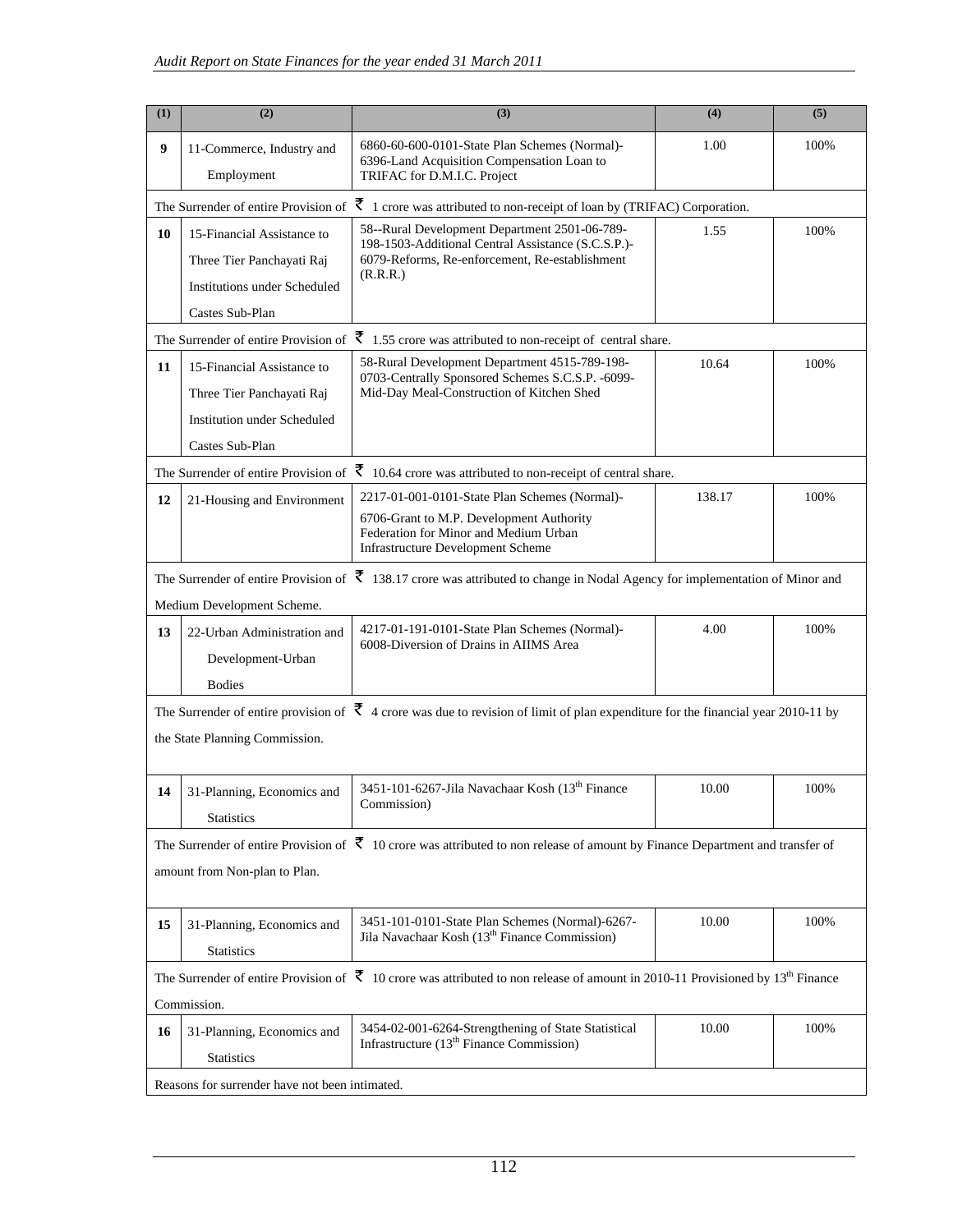| (1) | (2)                                                 | (3)                                                                                                                                              | (4)   | (5)  |  |  |  |
|-----|-----------------------------------------------------|--------------------------------------------------------------------------------------------------------------------------------------------------|-------|------|--|--|--|
| 17  | 31-Planning, Economics and                          | 3454-02-001-0101-State Plan Schemes (Normal)-                                                                                                    | 10.00 | 100% |  |  |  |
|     | <b>Statistics</b>                                   | 6264-Strengthening of State Statistical Infrastructure                                                                                           |       |      |  |  |  |
|     |                                                     | $(13th$ Finance Commission)                                                                                                                      |       |      |  |  |  |
|     | Reasons for surrender have not been intimated.      |                                                                                                                                                  |       |      |  |  |  |
| 18  | 31-Planning, Economics and                          | 3454-02-111-0101-State Plan Schemes (Normal)-                                                                                                    | 1.00  | 100% |  |  |  |
|     | <b>Statistics</b>                                   | 6562-Effective Implementation of Vital Statistics                                                                                                |       |      |  |  |  |
|     |                                                     | Registration Act 1969                                                                                                                            |       |      |  |  |  |
|     |                                                     | The Saving of entire Provision of $\vec{\xi}$ one crore was surrendered due to non receipt of bills from Government Central Press.               |       |      |  |  |  |
| 19  | 41-Tribal Areas Sub-Plan                            | 20-School Education Department                                                                                                                   | 3.60  | 100% |  |  |  |
|     |                                                     | 2202-02-796-109-0702-Centrally Sponsored                                                                                                         |       |      |  |  |  |
|     |                                                     | Schemes T.S.P.- 6007-Establishment and Operation                                                                                                 |       |      |  |  |  |
|     |                                                     | of Model Schools                                                                                                                                 |       |      |  |  |  |
|     |                                                     | The saving of entire provision of $\bar{\mathfrak{F}}$ 3.60 crore was surrendered to non-receipt of central share.                               |       |      |  |  |  |
| 20  | 41-Tribal Areas Sub-Plan                            | 20-School Education Department                                                                                                                   | 20.00 | 100% |  |  |  |
|     |                                                     | 2202-02-796-109-0702-Centrally Sponsored Schemes                                                                                                 |       |      |  |  |  |
|     |                                                     | T.S.P.-6918- Information and Broadcasting                                                                                                        |       |      |  |  |  |
|     |                                                     | <b>Technology College</b>                                                                                                                        |       |      |  |  |  |
|     |                                                     | The saving of entire provision of $\bar{\mathfrak{F}}$ 20 crore was surrendered to non-receipt of central share.                                 |       |      |  |  |  |
| 21  | 41-Tribal Areas Sub-Plan                            | 25-Tribal Welfare Department                                                                                                                     | 1.32  | 100% |  |  |  |
|     |                                                     | 2225-02-796-001-0802-Central Sector Scheme T.S.P.-                                                                                               |       |      |  |  |  |
|     |                                                     | 5155-Monitoring and Evaluation of Schemes Article                                                                                                |       |      |  |  |  |
|     |                                                     | 275(1)                                                                                                                                           |       |      |  |  |  |
|     | Reason for surrender have not been intimated.       |                                                                                                                                                  |       |      |  |  |  |
| 22  | 41-Tribal Areas Sub-Plan                            | 25-Tribal Welfare Department                                                                                                                     | 2.00  | 100% |  |  |  |
|     |                                                     | 2225-02-796-800-0802-Central Sector Scheme T.S.P.-                                                                                               |       |      |  |  |  |
|     |                                                     | 6902-Janshri Life Insurance Scheme                                                                                                               |       |      |  |  |  |
|     | Reasons for surrender have not been intimated.      |                                                                                                                                                  |       |      |  |  |  |
| 23  | 41-Tribal Areas Sub-Plan                            | 26-Social Welfare Department                                                                                                                     | 6.00  | 100% |  |  |  |
|     |                                                     | 2235-60-796-800-0102-Tribal Area Sub Plan-5758-                                                                                                  |       |      |  |  |  |
|     |                                                     | Kushabhau Contributory Pension Scheme                                                                                                            |       |      |  |  |  |
|     | Reasons for surrender have not been intimated.      |                                                                                                                                                  |       |      |  |  |  |
| 24  | 42-Public Works Relating to                         | 5054-04-796-800-0802-Central Sector Schemes                                                                                                      | 54.00 | 100% |  |  |  |
|     | Tribal Areas Sub-Plan-                              | T.S.P.-5904-Roads of Naxulite affected area                                                                                                      |       |      |  |  |  |
|     | Roads and Bridges                                   |                                                                                                                                                  |       |      |  |  |  |
|     |                                                     | The Surrender of entire provision of $\bar{\mathfrak{F}}$ 54 crore was due to payment made directly by Ministry of Surface Transport, Government |       |      |  |  |  |
|     | of India for the work sanctioned under this scheme. |                                                                                                                                                  |       |      |  |  |  |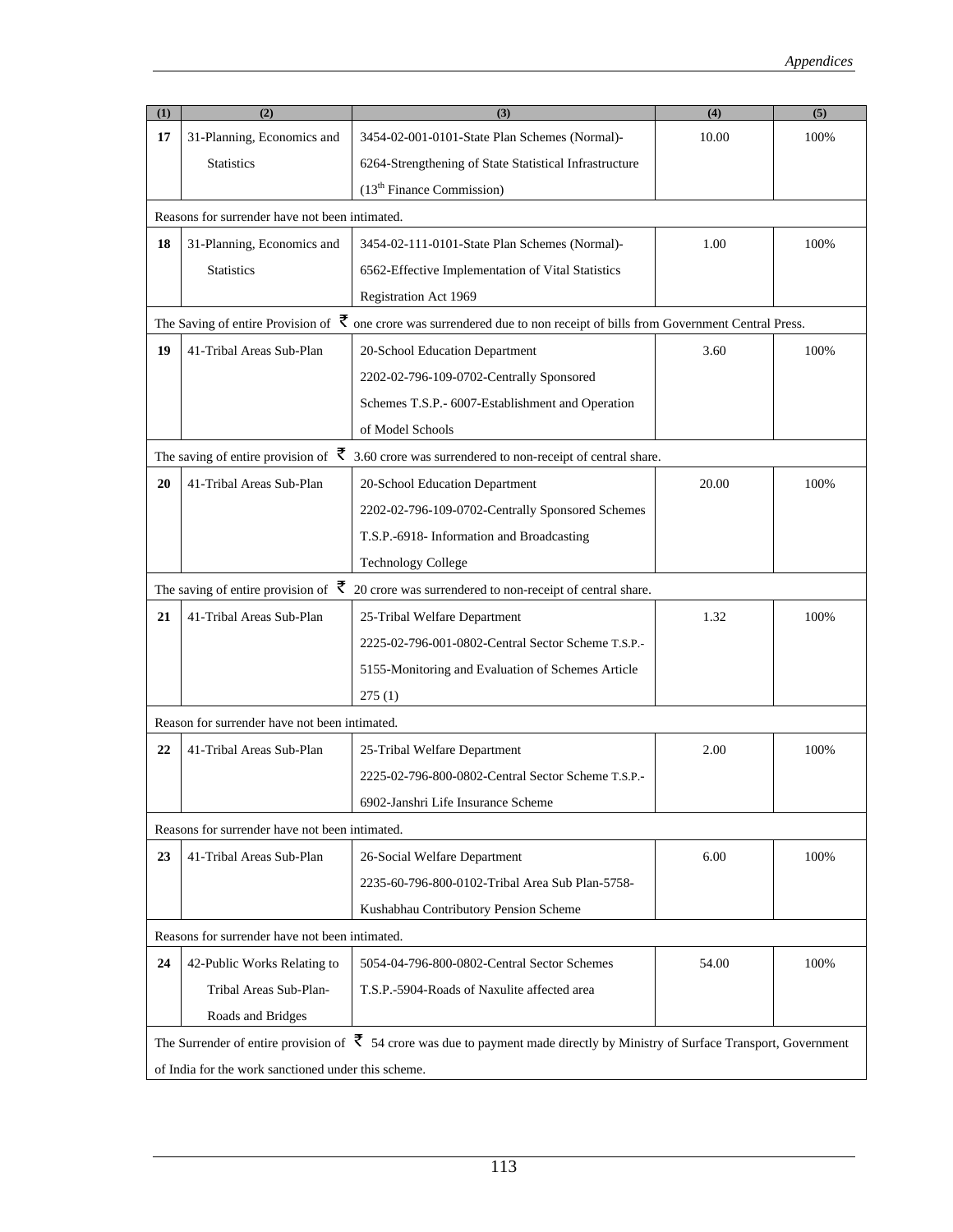| (1) | (2)                                                                                                                        | (3)                                                                                                                                     | (4)   | (5)  |  |  |  |
|-----|----------------------------------------------------------------------------------------------------------------------------|-----------------------------------------------------------------------------------------------------------------------------------------|-------|------|--|--|--|
| 25  | 44-Higher Education                                                                                                        | 2202-03-102-0801-Central Sector Schemes Normal-                                                                                         | 20.00 | 100% |  |  |  |
|     |                                                                                                                            | 6411-Establishment of Bundelkhand University                                                                                            |       |      |  |  |  |
|     | The Surrender of entire provision of                                                                                       | $\bar{\xi}$ 20 crore was due to non-sanctioning of amount by the Government of India.                                                   |       |      |  |  |  |
| 26  | 52-Financial Assistance to                                                                                                 | 58-Rural Development Department 2501-06-796-198-                                                                                        | 2.85  | 100% |  |  |  |
|     | Tribal Area Sub-Plan-Three                                                                                                 | 1502-Additional Central Assistance (T.S.P.)-6079-                                                                                       |       |      |  |  |  |
|     | Tier Panchayati Raj                                                                                                        | Reforms, Restructuring, Re-establishment (R.R.R.)                                                                                       |       |      |  |  |  |
|     | Institutions                                                                                                               |                                                                                                                                         |       |      |  |  |  |
|     | The Surrender of entire provision of                                                                                       | $\bar{\xi}$ 2.85 crore was attributed to non-receipt of central share.                                                                  |       |      |  |  |  |
| 27  | 52-Financial Assistance to                                                                                                 | 58-Rural Development Department 4515-796-198-                                                                                           | 6.08  | 100% |  |  |  |
|     | Tribal Area Sub-Plan-Three                                                                                                 | 0702-Centrally Sponsored Schemes (T.S.P.)-6099-                                                                                         |       |      |  |  |  |
|     | Tier Panchayati Raj                                                                                                        | Mid-day Meal Construction of Kitchen Shed                                                                                               |       |      |  |  |  |
|     | Institutions                                                                                                               |                                                                                                                                         |       |      |  |  |  |
|     |                                                                                                                            | The Surrender of entire provision of $\bar{\mathfrak{F}}$ 6.08 crore was attributed to receipt of less amount central share.            |       |      |  |  |  |
| 28  | 55-Women and Child                                                                                                         | 2210-80-800-0101-State Plan Schemes (Normal)-                                                                                           | 1.24  | 100% |  |  |  |
|     | Development                                                                                                                | 6955-Bal Sanjeewani Abhiyan, Yojna                                                                                                      |       |      |  |  |  |
|     | Reason for surrender have not been intimated.                                                                              |                                                                                                                                         |       |      |  |  |  |
| 29  | 55-Women and Child                                                                                                         | 2236-02-101-0101-State Plan Schemes (Normal)-                                                                                           | 3.76  | 100% |  |  |  |
|     | Development                                                                                                                | 7098-National Supplementary Nutrition Mission                                                                                           |       |      |  |  |  |
|     | Reason for surrender have not been intimated.                                                                              |                                                                                                                                         |       |      |  |  |  |
| 30  | 58-Expenditure on Relief on                                                                                                | 2245-80-102-5503-Arrangement of immediate works                                                                                         | 10.00 | 100% |  |  |  |
|     | <b>Account of Natural</b>                                                                                                  | and arrangement of emergency plans in calamities                                                                                        |       |      |  |  |  |
|     | Calamities and Scarcity                                                                                                    | affected areas                                                                                                                          |       |      |  |  |  |
|     |                                                                                                                            | The Surrender of entire provision of $\bar{\xi}$ 10 crore was due to non-filling of vacant posts and non pre-estimates of provision for |       |      |  |  |  |
|     | calamities of casual nature.                                                                                               |                                                                                                                                         |       |      |  |  |  |
| 31  | 60-Expenditure pertaining to                                                                                               | 4515-800-0101-State Plan Schemes (Normal)-5775-                                                                                         | 1.35  | 100% |  |  |  |
|     | District Plan Schemes                                                                                                      | Vindhya Development Authority                                                                                                           |       |      |  |  |  |
|     | Reason for surrender have not been intimated.                                                                              |                                                                                                                                         |       |      |  |  |  |
| 32  | 64-Scheduled Castes Sub                                                                                                    | 20-School Education Department                                                                                                          | 2.90  | 100% |  |  |  |
|     | Plan                                                                                                                       | 2202-02-789-109-0703-Centrally Sponsored Schemes                                                                                        |       |      |  |  |  |
|     |                                                                                                                            | Scheduled Caste Sub Plan-6007-Establishment and                                                                                         |       |      |  |  |  |
|     |                                                                                                                            | operation of Model Schools                                                                                                              |       |      |  |  |  |
|     | The Surrender of entire provision of                                                                                       | $\bar{\xi}$ 2.90 crore was attributed to non-receipt of central share from The Government of India.                                     |       |      |  |  |  |
| 33  | 64-Scheduled Castes Sub                                                                                                    | 55-Scheduled Caste Welfare Department                                                                                                   | 1.00  | 100% |  |  |  |
|     | Plan                                                                                                                       | 2055-789-109-0803-Central Sector Schemes                                                                                                |       |      |  |  |  |
|     |                                                                                                                            | Scheduled Caste Sub Plan-                                                                                                               |       |      |  |  |  |
|     |                                                                                                                            | 5861-Social Justice and Strengthening Centre                                                                                            |       |      |  |  |  |
|     | The Surrender of entire provision of $\bar{\tau}$ 1 crore was attributed to non-receipt of funds from Government of India. |                                                                                                                                         |       |      |  |  |  |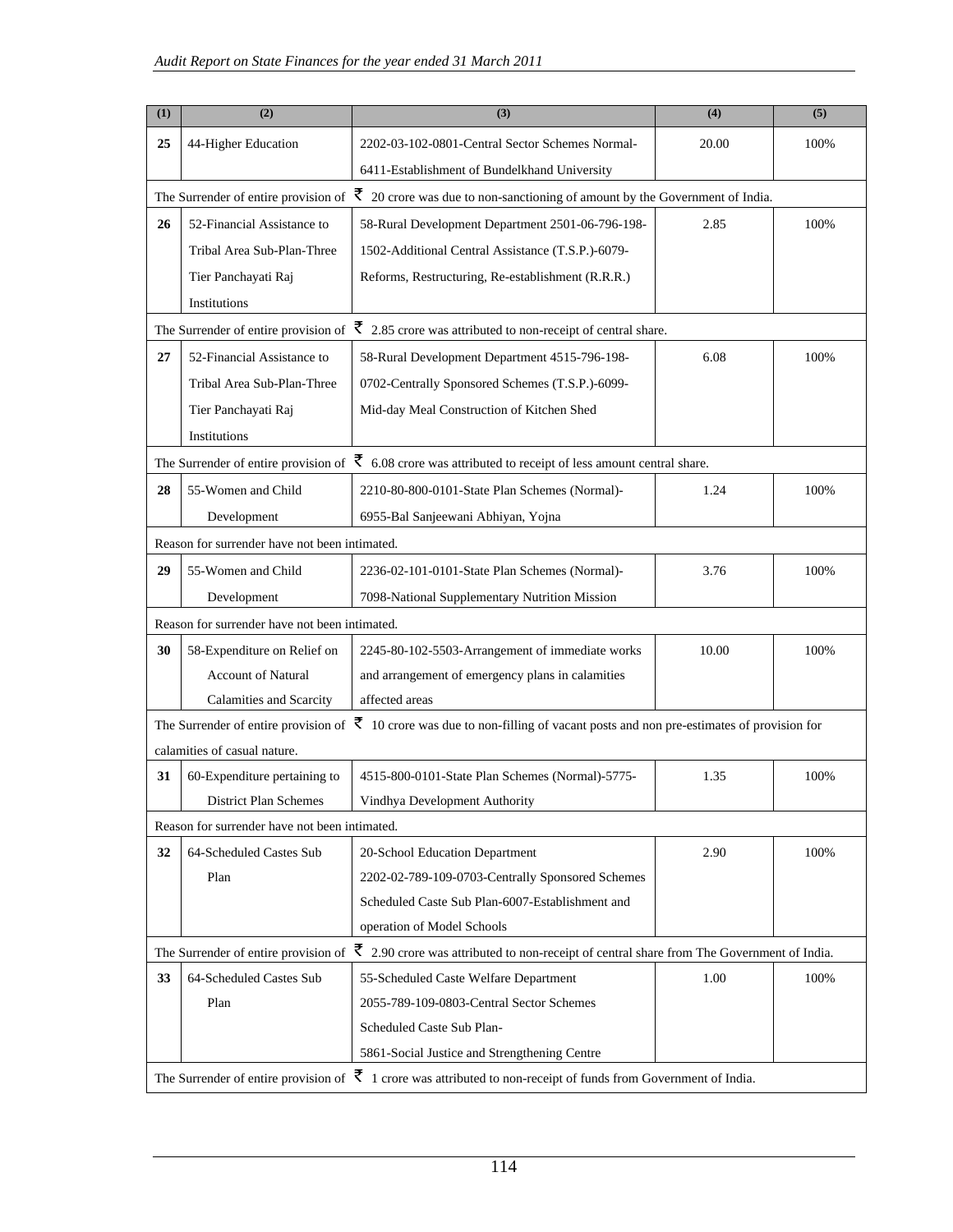| (1) | (2)                                           | (3)                                                                                                                                                   | (4)   | (5)  |
|-----|-----------------------------------------------|-------------------------------------------------------------------------------------------------------------------------------------------------------|-------|------|
| 34  | 64-Scheduled Castes Sub                       | 55-Scheduled Caste Welfare Department                                                                                                                 | 1.00  | 100% |
|     | Plan                                          | 2225-01-789-800-0103-Scheduled Caste Sub Plan-<br>4986 Grant to Special Authority for Denotified<br><b>Nomadic Castes</b>                             |       |      |
|     |                                               | The Surrender of entire provision of $\bar{\mathfrak{F}}$ 1 crore was attributed to non-receipt of utilisation of certificate of previous amount.     |       |      |
| 35  | 64-Scheduled Castes sub                       | 55-Scheduled Caste Welfare Department                                                                                                                 | 1.00  | 100% |
|     | plan                                          | 2225-01-789-800-0103-Scheduled Caste Sub Plan-                                                                                                        |       |      |
|     |                                               | 7560-Lump-Sum Provision for Scheduled Caste Sub                                                                                                       |       |      |
|     |                                               | Plan                                                                                                                                                  |       |      |
|     |                                               | The Surrender of entire provision of $\bar{\mathfrak{F}}$ 1 crore was attributed to non-receipt of proposals from districts.                          |       |      |
| 36  | 67-Public Works-Buildings                     | 4059-80-800-0101-State Plan Schemes (Normal)-                                                                                                         | 3.92  | 100% |
|     |                                               | 5534-Transportation                                                                                                                                   |       |      |
|     |                                               | The Surrender of entire provision of $\bar{\mathfrak{F}}$ 3.92 crore was due to non-sanctioning of work by the concerned department and non-          |       |      |
|     | requirement of fund for prorata charges.      |                                                                                                                                                       |       |      |
| 37  | 68-Financial Assistance to                    | 2217-05-796-192-0102-Tribal Area Sub- Plan-6982-                                                                                                      | 2.21  | 100% |
|     | Tribal Area Sub-Plan-                         | Integrated Urban and Slum Area Development                                                                                                            |       |      |
|     | <b>Urban Bodies</b>                           | Programme                                                                                                                                             |       |      |
|     |                                               | The Surrender of entire provision of $\bar{\mathfrak{F}}$ 2.21 crore was attributed to non-sanctioning of projects of Urban Bodies situated in Tribal |       |      |
|     | Areas by the Government of India.             |                                                                                                                                                       |       |      |
| 38  | 74-Financial Assistance to                    | 2202-01-192-6967-Upgradation of Middle Schools                                                                                                        | 9.37  | 100% |
|     | Three Tier Panchayati                         | into High Schools                                                                                                                                     |       |      |
|     | Raj Institutions                              |                                                                                                                                                       |       |      |
|     | Reason for surrender have not been intimated. |                                                                                                                                                       |       |      |
| 39  | 74-Financial Assistance to                    | 4515-198-0701-Centrally Sponsored Schemes                                                                                                             | 13.68 | 100% |
|     | Three Tier Panchayati                         | (Normal)-6099-Mid-day Meal- Construction of                                                                                                           |       |      |
|     | Raj Institutions                              | Kitchen Shed                                                                                                                                          |       |      |
|     |                                               | The Surrender of entire provision of $\bar{\mathfrak{F}}$ 13.68 crore was attributed to non-receipt of central share from Government of India.        |       |      |
| 40  | 75-Financial Assistance to                    | 2217-05-191-0101-State Plan Schemes (Normal)-                                                                                                         | 10.15 | 100% |
|     | <b>Urban Bodies</b>                           | 6982-Integrated Urban and Slum Area Development                                                                                                       |       |      |
|     |                                               | Programme                                                                                                                                             |       |      |
|     |                                               | The Surrender of entire provision of $\bar{\mathfrak{F}}$ 10.15 crore was attributed to non-receipt of sanction of projects from Government of India. |       |      |
| 41  | 77-Other Expenditure                          | 2202-02-109-0701-Centrally Sponsored Schemes                                                                                                          | 11.50 | 100% |
|     | Pertaining to School                          | (Normal)-6007-Establishment and Operation of                                                                                                          |       |      |
|     | <b>Education Department</b>                   | Model Schools                                                                                                                                         |       |      |
|     | (Excluding Primary                            |                                                                                                                                                       |       |      |
|     | Education)                                    |                                                                                                                                                       |       |      |
|     |                                               | The Surrender of entire provision of $\bar{\mathfrak{F}}$ 11.50 crore was attributed to non-receipt of central share.                                 |       |      |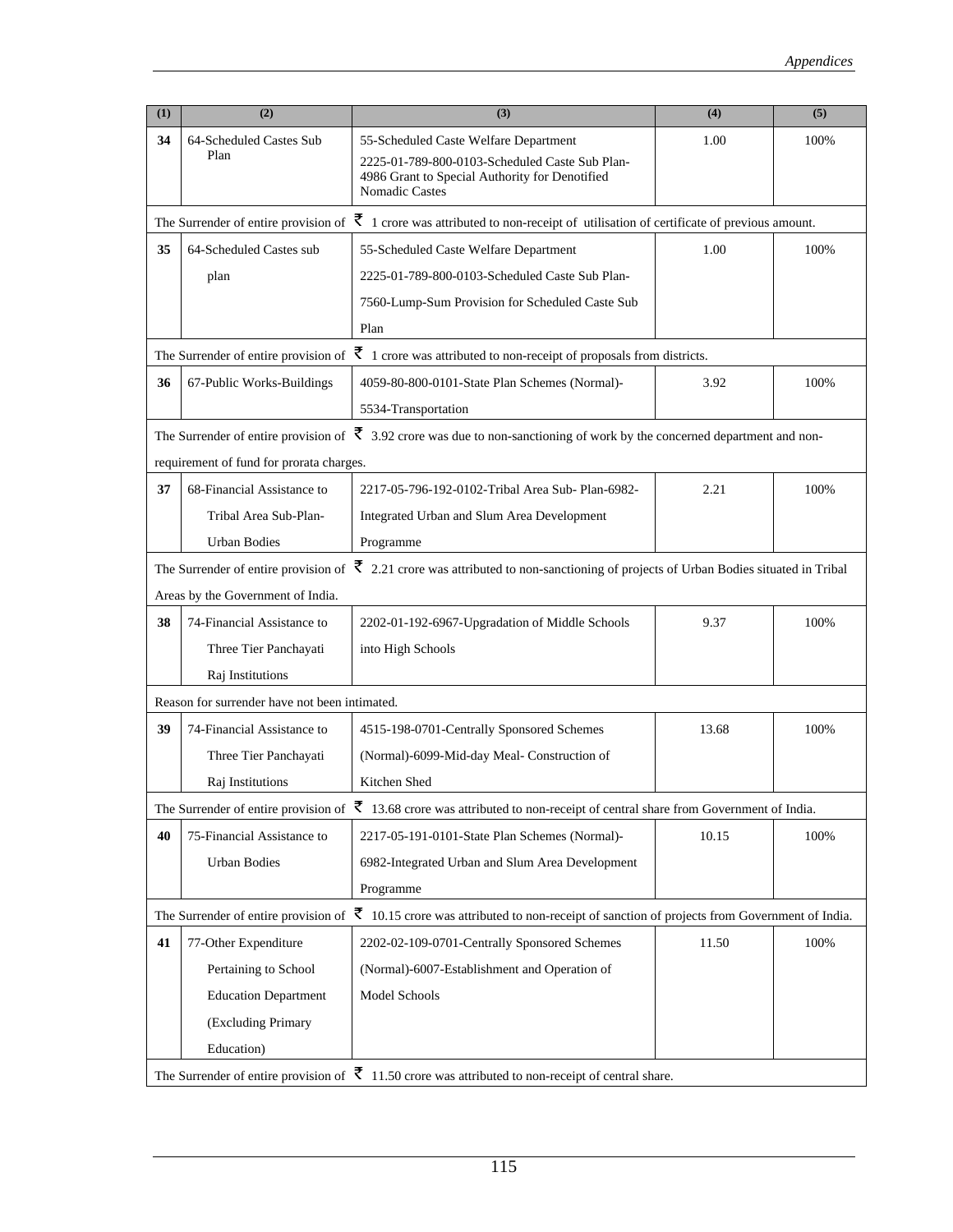| (1) | (2)                                                                                                                                                                                                                                   | (3)                                                                                                                                                                       | (4)    | (5)  |  |  |  |
|-----|---------------------------------------------------------------------------------------------------------------------------------------------------------------------------------------------------------------------------------------|---------------------------------------------------------------------------------------------------------------------------------------------------------------------------|--------|------|--|--|--|
| 42. | 77-Other Expenditure<br>Pertaining to school<br><b>Education Department</b><br>(Excluding Primary<br>Education)                                                                                                                       | 2202-02-109-0701-Centrally Sponsored Schemes<br>(Normal)-6918-Information and Communication<br><b>Technology School</b>                                                   | 21.00  | 100% |  |  |  |
|     | The Surrender of entire provision of $\vec{\xi}$ 21 crore was attributed to non-receipt of central share.                                                                                                                             |                                                                                                                                                                           |        |      |  |  |  |
| 43  | 77-Other Expenditure<br>Pertaining to school<br><b>Education Department</b><br>(Excluding Primary<br>Education)                                                                                                                       | 2202-80-001-0101-State Plan Schemes (Normal)-<br>5704-Strengthening of High Schools under Success<br>Scheme and Upgradation of Middle Schools into<br><b>High Schools</b> | 10.53  | 100% |  |  |  |
|     |                                                                                                                                                                                                                                       | The Surrender of entire provision of $\bar{\xi}$ 10.53 crore was attributed to posts remaining vacant.                                                                    |        |      |  |  |  |
| 44  | 77-Other Expenditure<br>2202-80-001-0101-State Plan Schemes (Normal)-<br>Pertaining to school<br>6968-Upgradation of High Schools into Higher<br><b>Education Department</b><br>Secondary Schools<br>(Excluding Primary<br>Education) |                                                                                                                                                                           | 1.08   | 100% |  |  |  |
|     | The Surrender of entire provision of $\bar{\mathfrak{F}}$ 1.08 crore was attributed to posts remaining vacant.                                                                                                                        |                                                                                                                                                                           |        |      |  |  |  |
|     |                                                                                                                                                                                                                                       | <b>Total</b>                                                                                                                                                              | 434.84 |      |  |  |  |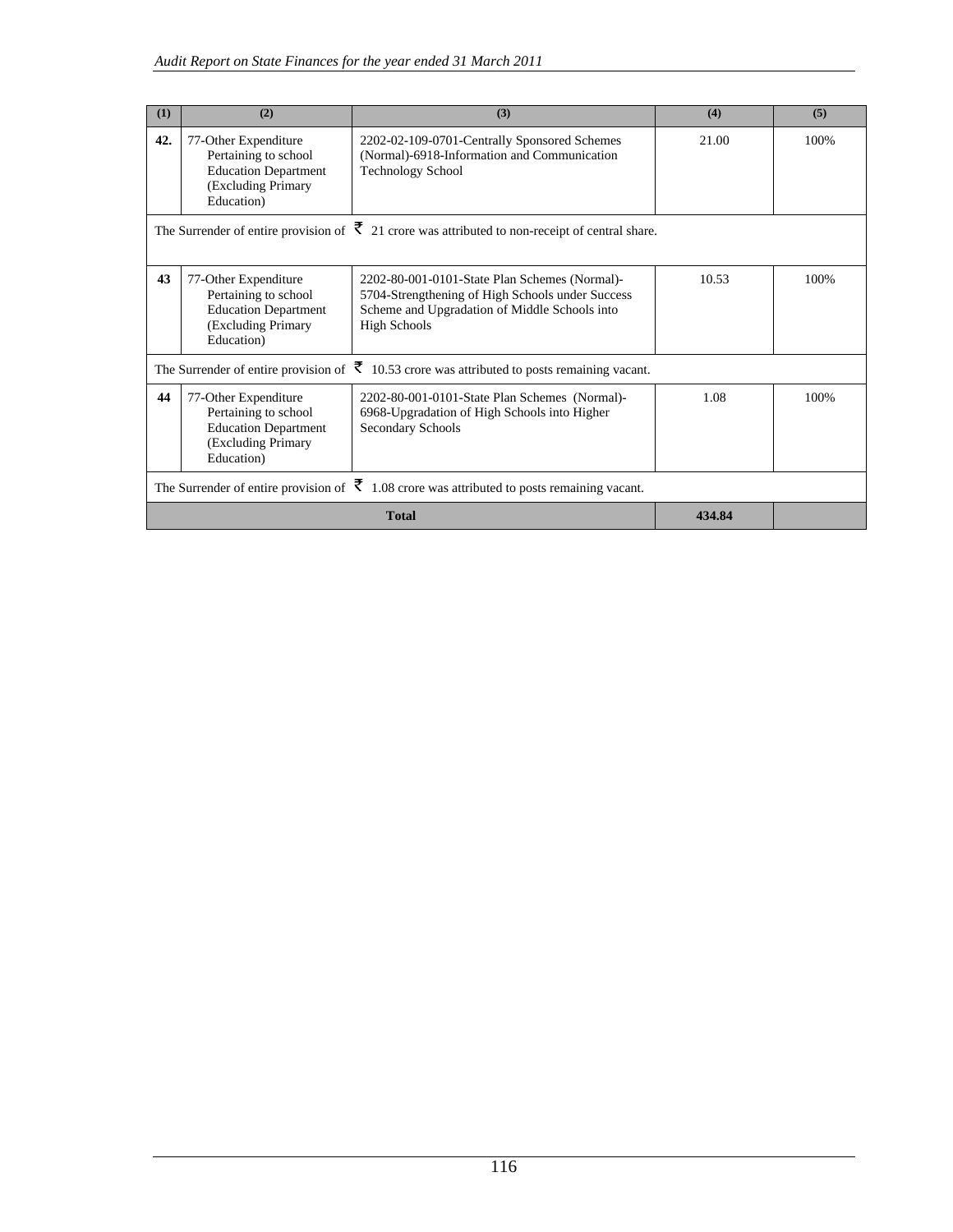#### *(Reference: Paragraph 2.3.11; Page 49)*  **Surrender in excess of actual savings (**` **50 lakh or more)**

|                         |                                                          |                               |               |                       | $(\bar{\mathbf{\mathsf{I}}})$ in crore)   |  |
|-------------------------|----------------------------------------------------------|-------------------------------|---------------|-----------------------|-------------------------------------------|--|
| Sl.<br>No.              | Number and name of the<br>grant/appropriation            | Total grant/<br>appropriation | <b>Saving</b> | Amount<br>surrendered | <b>Amount</b><br>surrendered<br>in excess |  |
| (1)                     | (2)                                                      | (3)                           | (4)           | (5)                   | (6)                                       |  |
| <b>Revenue - Voted</b>  |                                                          |                               |               |                       |                                           |  |
| 1                       | 03-Police                                                | 2266.40                       | 191.00        | 194.74                | 3.74                                      |  |
| $\mathbf{2}$            | 07-Commercial Tax                                        | 1226.80                       | 51.78         | 72.64                 | 20.86                                     |  |
| 3                       | 11-Commerce, Industry and<br>Employment                  | 161.91                        | 4.75          | 5.29                  | 0.54                                      |  |
| $\overline{\mathbf{4}}$ | 13-Farmers Welfare and<br><b>Agriculture Development</b> | 871.38                        | 84.28         | 90.31                 | 6.03                                      |  |
| 5                       | 19-Public Health and Family<br>Welfare                   | 1595.63                       | 185.89        | 187.11                | 1.22                                      |  |
| 6                       | 31-Planning, Economics and<br><b>Statistics</b>          | 152.54                        | 85.87         | 86.52                 | 0.65                                      |  |
|                         | Capital - Voted                                          |                               |               |                       |                                           |  |
| 7                       | 12-Energy                                                | 3793.09                       | 186.50        | 225.67                | 39.17                                     |  |
| 8                       | 67-Public Works-Buildings                                | 107.86                        | 35.89         | 36.77                 | 0.88                                      |  |
|                         | <b>Total</b>                                             | 10175.61                      | 825.96        | 899.05                | 73.09                                     |  |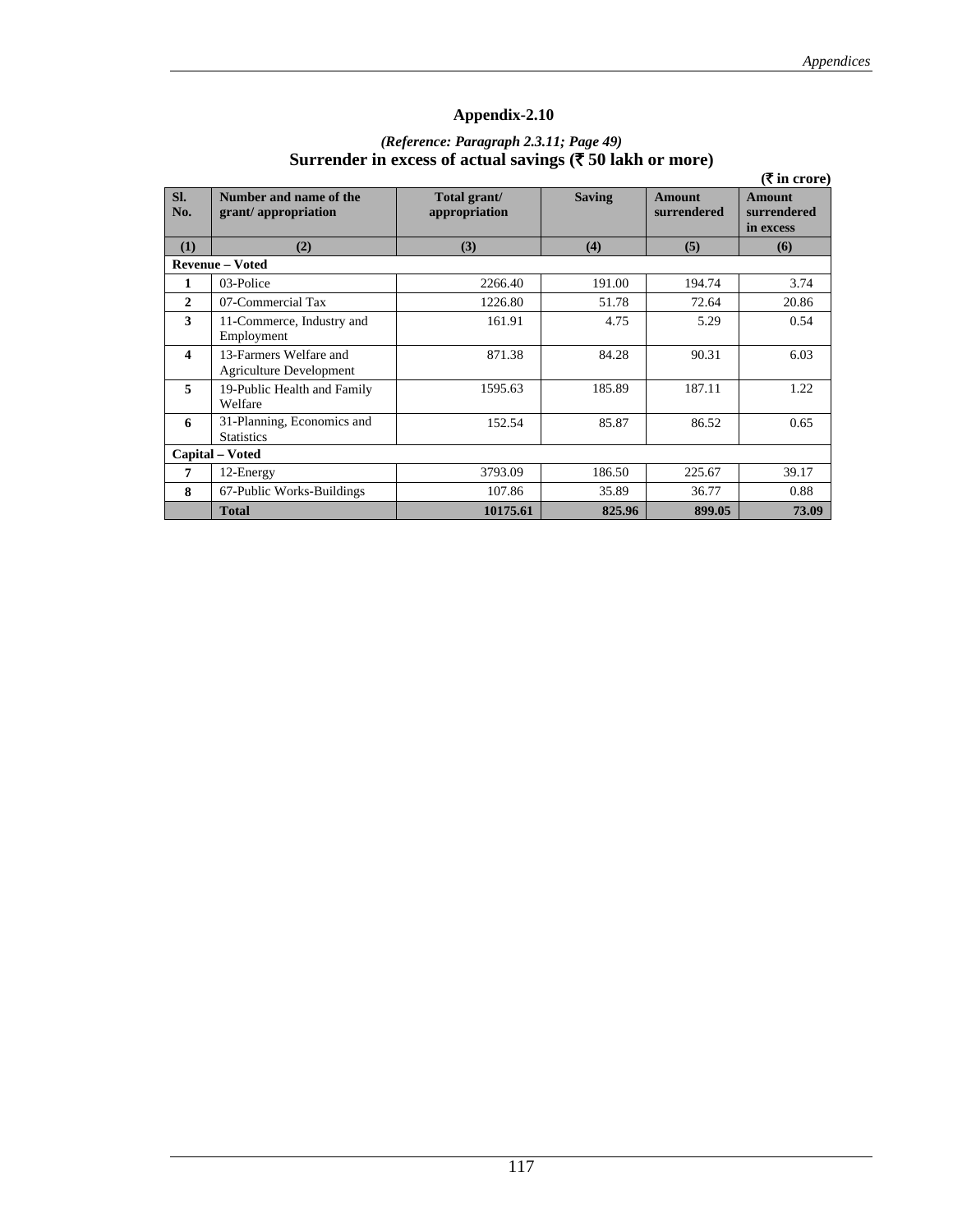#### *(Reference: Paragraph 2.3.12; Page 49)*

#### **Statement of various grants/appropriations in which savings occurred but no part of which had been surrendered (**` **in crore)**

| I - Grant                 |                  |                                                        |                   |
|---------------------------|------------------|--------------------------------------------------------|-------------------|
| Sl.No.                    | <b>Grant No.</b> | Number and name of grant/appropriation                 | <b>Saving</b>     |
| <b>Revenue Voted</b>      |                  |                                                        |                   |
| 1.                        | 14               | Animal Husbandry                                       | 55.91             |
| $\overline{2}$ .          | $\overline{16}$  | Fisheries                                              | 8.67              |
| 3.                        | 20               | Public Health Engineering                              | 68.60             |
| 4.                        | 24               | Public Works-Roads and Bridges                         | 46.42             |
| $\overline{5}$ .          | $\overline{38}$  | Ayoush                                                 | 35.71             |
| 6.                        | 39               | Food, Civil Supplies and Consumer Protection           | 11.41             |
| 7.                        | 43               | Sports and Youth Welfare                               | 19.78             |
| 8.                        | 50               | 20 Point Implementation                                | 0.95              |
| 9.                        | 51               | Religious Trusts and Endowments                        | 3.26              |
| 10.                       | 60               | <b>Expenditure Pertaining to District Plan Schemes</b> | 0.08              |
| 11.                       | $\overline{61}$  | <b>Expenditure Pertaining to Bundelkhand Package</b>   | 13.38             |
| 12.                       | 62               | Panchayat                                              | 25.09             |
| 13.                       | 67               | <b>Public Works-Buildings</b>                          | 32.55             |
| 14.                       | 73               | <b>Medical Education Department</b>                    | 8.22              |
| <b>Capital Voted</b>      |                  |                                                        |                   |
| $\overline{15}$ .         | 10               | Forest                                                 | 13.63             |
| $\overline{16}$ .         | $\overline{20}$  | Public Health Engineering                              | 45.04             |
| 17.                       | 27               | School Education (Primary Education)                   | 0.28              |
| 18.                       | 29               | Law and Legislative Affairs                            | 0.50              |
| 19.                       | 36               | Transport                                              | 1.20              |
| 20.                       | 38               | Ayoush                                                 | 0.08              |
| 21.                       | $\overline{39}$  | Food, Civil Supplies and Consumer Protection           | 8.60              |
| 22.                       | $\overline{43}$  | Sports and Youth Welfare                               | 0.13              |
| 23.                       | 47               | <b>Technical Education and Training</b>                | 0.02              |
| 24.                       | $\overline{73}$  | <b>Medical Education Department</b>                    | 6.55              |
| <b>II</b> - Appropriation |                  |                                                        |                   |
| <b>Revenue Charged</b>    |                  |                                                        |                   |
| 25.                       | 11               | Commerce, Industry and Employment                      | 0.05              |
| 26.                       | 16               | Fisheries                                              | 0.02              |
| $\overline{27}$ .         | $\overline{20}$  | <b>Public Health Engineering</b>                       | 0.11              |
| 28.                       | $\overline{21}$  | Housing and Environment                                | $\overline{0.01}$ |
| 29.                       | $\overline{24}$  | Public Works-Roads and Bridges                         | 1.98              |
| 30.                       | $\overline{27}$  | School Education (Primary Education)                   | 0.24              |
| 31.                       | 34               | Social Welfare                                         | 0.03              |
| 32.                       | 39               | Food, Civil Supplies and Consumer Protection           | 0.02              |
| 33.                       | 62               | Panchayat                                              | 0.02              |
| 34.                       | 67               | <b>Public Works-Buildings</b>                          | 1.52              |
| <b>Capital Charged</b>    |                  |                                                        |                   |
| 35.                       | PD               | <b>Public Debt</b>                                     | 3392.77           |
| 36.                       | 11               | Commerce, Industry and Employment                      | 0.02              |
| 37.                       | 21               | Housing and Environment                                | 0.02              |
|                           |                  | <b>Total</b>                                           | 3802.87           |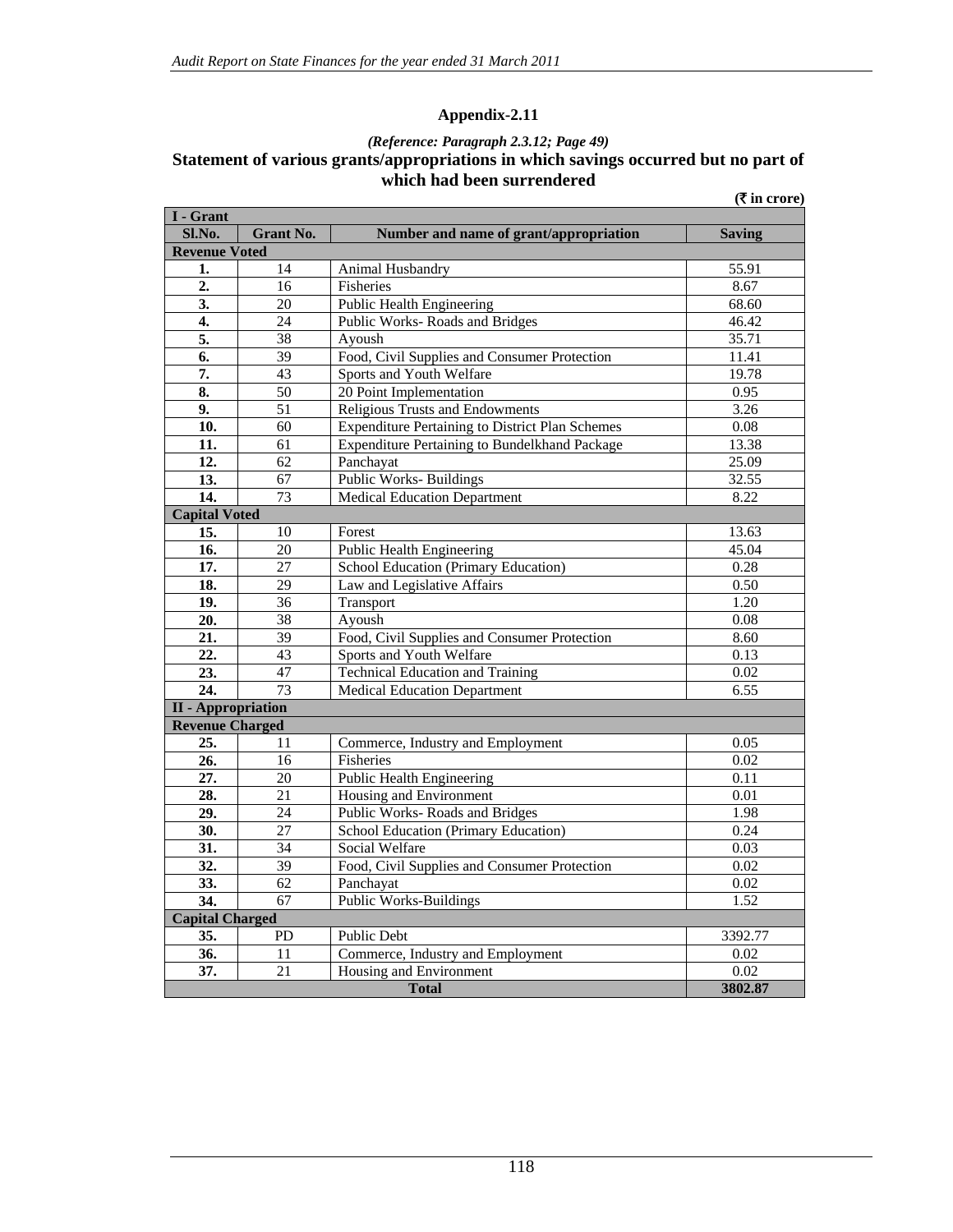## *(Reference: Paragraph 2.3.12; Page 49)*  Details of savings of ₹ One crore and above not surrendered **(Excluding the cases given in Appendix 2.11)**

|            |                                                                       |               |                  | $(\overline{\tau}$ in crore)                      |
|------------|-----------------------------------------------------------------------|---------------|------------------|---------------------------------------------------|
| Sl.<br>No. | Number and name of grants/appropriation                               | <b>Saving</b> | <b>Surrender</b> | <b>Saving which remained</b><br>to be surrendered |
| (1)        | $\overline{(2)}$                                                      | (3)           | $\overline{(4)}$ | (5)                                               |
| 1.         | <b>Revenue Charged</b><br>IP-Interest Payments and Servicing of Debts | 760.21        | 53.60            | 706.61                                            |
|            |                                                                       |               |                  |                                                   |
| 2.         | 06-Finance                                                            | 12.41         | token            | 12.41                                             |
|            | <b>Revenue Voted</b>                                                  |               |                  |                                                   |
| 3.         | 01-General Administration                                             | 24.57         | 18.20            | 6.37                                              |
| 4.         | 02-Other expenditure pertaining to General                            | 13.27         | 1.47             | 11.80                                             |
|            | <b>Administration Department</b>                                      |               |                  |                                                   |
| 5.         | 04- Other expenditure pertaining to Home                              | 5.62          | 2.53             | 3.09                                              |
|            | Department                                                            |               |                  |                                                   |
| 6.         | 06-Finance                                                            | 1501.85       | 710.26           | 791.59                                            |
| 7.         | 08-Land Revenue and District Administration                           | 117.92        | 69.11            | 48.81                                             |
| 8.         | 10-Forest                                                             | 161.68        | 35.54            | 126.14                                            |
| 9.         | 12-Energy                                                             | 3.96          | 2.60             | 1.36                                              |
| 10.        | 15-Financial Assistance to Three Tier Panchayati                      | 248.53        | 244.75           | 3.78                                              |
|            | Raj Institutions under Scheduled Castes Sub-Plan                      |               |                  |                                                   |
| 11.        | 18-Labour                                                             | 9.30          | 5.64             | 3.66                                              |
| 12.        | 21- Housing and Environment                                           | 146.07        | 139.66           | 6.41                                              |
| 13.        | 23-Water Resources Department                                         | 23.15         | 2.91             | 20.24                                             |
| 14.        | 25-Mineral Resources                                                  | 3.09          | 1.73             | 1.36                                              |
| 15.        | 26-Culture                                                            | 3.20          | 1.12             | 2.08                                              |
| 16.        | 27-School Education (Primary Education)                               | 67.35         | 21.81            | 45.54                                             |
| 17.        | 28-State Legislature                                                  | 8.20          | 0.78             | 7.42                                              |
| 18.        | 29-Law and Legislative Affairs                                        | 259.71        | 166.90           | 92.81                                             |
| 19.        | 30-Rural Development                                                  | 29.65         | 0.37             | 29.28                                             |
| 20.        | 33-Tribal Welfare                                                     | 77.92         | 14.77            | 63.15                                             |
| 21.        | 41-Tribal Areas Sub-Plan                                              | 242.71        | 130.15           | 112.56                                            |
| 22.        | 44-Higher Education                                                   | 182.71        | 132.58           | 50.13                                             |
| 23.        | 45-Minor Irrigation Works                                             | 4.00          | 0.49             | 3.51                                              |
| 24.        | 47-Technical Education and Training                                   | 31.39         | 14.80            | 16.59                                             |
| 25.        | 52-Financial Assistance to Tribal Area Sub-Plan-                      | 203.64        | 183.54           | 20.10                                             |
|            | Three Tier Panchayati Raj Institutions                                |               |                  |                                                   |
| 26.        | 55-Women and Child Development                                        | 138.33        | 122.36           | 15.97                                             |
| 27.        | 58-Expenditure on Relief on account of Natural                        | 45.44         | 11.80            | 33.64                                             |
|            | Calamities and Scarcity                                               |               |                  |                                                   |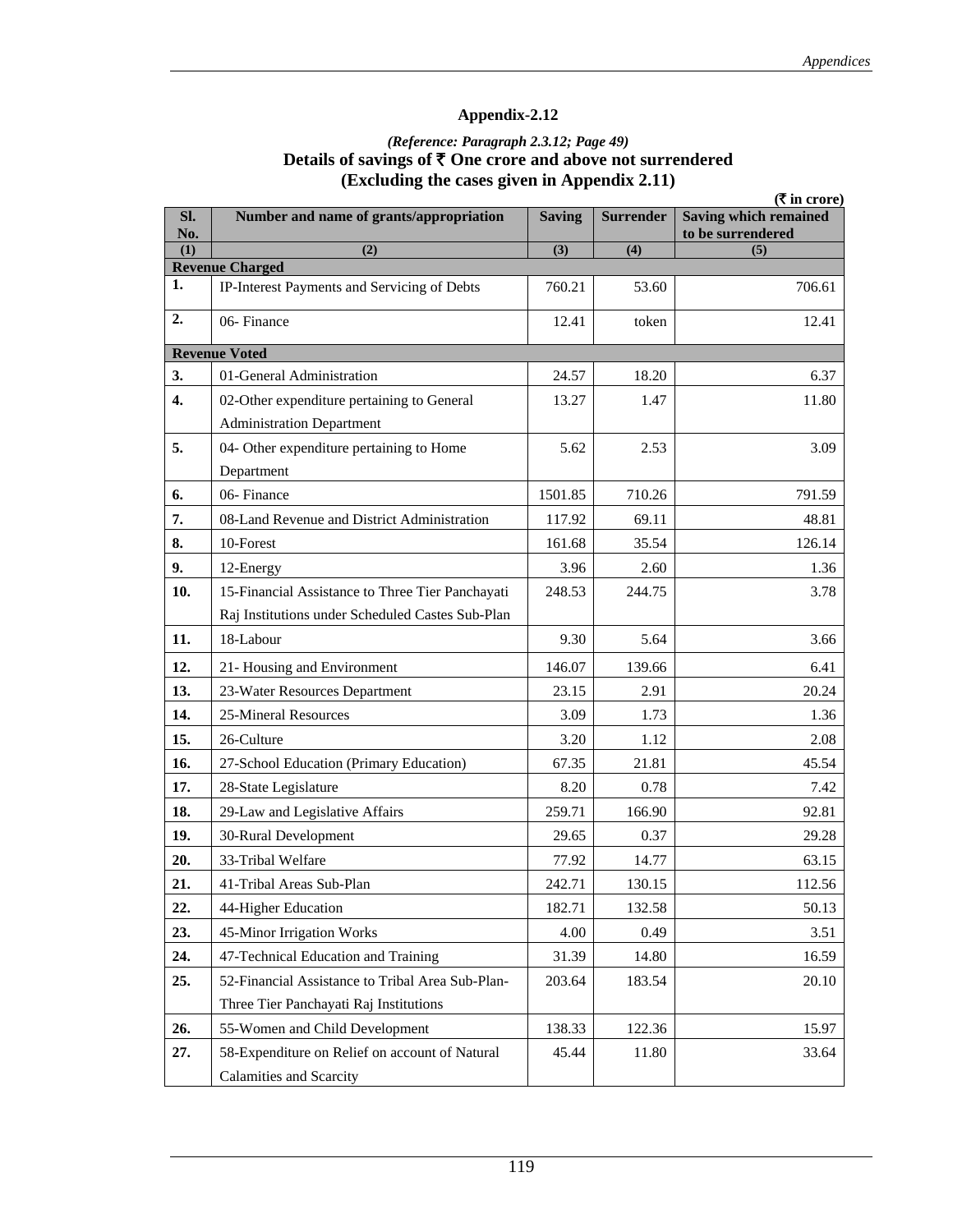| (1) | (2)                                              | (3)     | (4)     | (5)     |
|-----|--------------------------------------------------|---------|---------|---------|
| 28. | 64-Scheduled Castes Sub-Plan                     | 174.41  | 167.24  | 7.17    |
| 29. | 66-Welfare of Backward Classes                   | 5.81    | 4.75    | 1.06    |
| 30. | 74-Financial Assistance to Three Tier Panchayati | 429.71  | 341.40  | 88.31   |
|     | Raj Institutions                                 |         |         |         |
| 31. | 75-Financial Assistance to Urban Bodies          | 437.24  | 434.96  | 2.28    |
| 32. | 77-Other Expenditure Pertaining to School        | 157.88  | 128.30  | 29.58   |
|     | <b>Education Department (Excluding Primary</b>   |         |         |         |
|     | Education)                                       |         |         |         |
| 33. | 78-Horticulture and Food Processing              | 10.27   | 6.94    | 3.33    |
|     | <b>Capital Voted</b>                             |         |         |         |
| 34. | 01-General Administration                        | 3.48    | 1.84    | 1.64    |
| 35. | 06-Finance                                       | 74.94   | 1.00    | 73.94   |
| 36. | 11-Commerce, Industry and Employment             | 102.34  | 98.35   | 3.99    |
| 37. | 19-Public Health and Family Welfare              | 5.71    | 4.57    | 1.14    |
| 38. | 23-Water Resources Department                    | 82.05   | 7.93    | 74.12   |
| 39. | 24-Public Works-Roads and Bridges                | 287.96  | 272.76  | 15.20   |
| 40. | 41-Tribal Areas Sub-Plan                         | 178.28  | 101.64  | 76.64   |
| 41. | 42-Public Works relating to Tribal Areas Sub-    | 92.05   | 84.17   | 7.88    |
|     | Plan-Roads and Bridges                           |         |         |         |
| 42. | 44-Higher Education                              | 1.92    | 0.19    | 1.73    |
| 43. | 45-Minor Irrigation Works                        | 371.67  | 95.77   | 275.90  |
| 44. | 48-Narmada Valley Development                    | 103.90  | 96.57   | 7.33    |
| 45. | 57-Externally Aided Projects Pertaining to Water | 74.90   | 11.46   | 63.44   |
|     | <b>Resources Department</b>                      |         |         |         |
| 46. | 58-Expenditure on Relief on Account of Natural   | 2.93    | 0.43    | 2.50    |
|     | Calamities and Scarcity                          |         |         |         |
| 47. | 61-Expenditure Pertaining to Bundelkhand         | 38.48   | 2.51    | 35.97   |
|     | Package                                          |         |         |         |
| 48. | 64-Scheduled Caste Sub-Plan                      | 95.49   | 60.05   | 35.44   |
| 49. | 74-Financial Assistance to Three Tier Panchayati | 15.88   | 13.68   | 2.20    |
|     | Raj Institutions                                 |         |         |         |
| 50. | 77-Other Expenditure Pertaining to School        | 7.00    | 5.00    | 2.00    |
|     | <b>Education Department (Excluding Primary</b>   |         |         |         |
|     | Education)                                       |         |         |         |
|     | <b>Capital Charged</b>                           |         |         |         |
| 51. | 23-Water Resources Department                    | 1.28    | 0.09    | 1.19    |
|     | <b>Total</b>                                     | 7081.46 | 4031.07 | 3050.39 |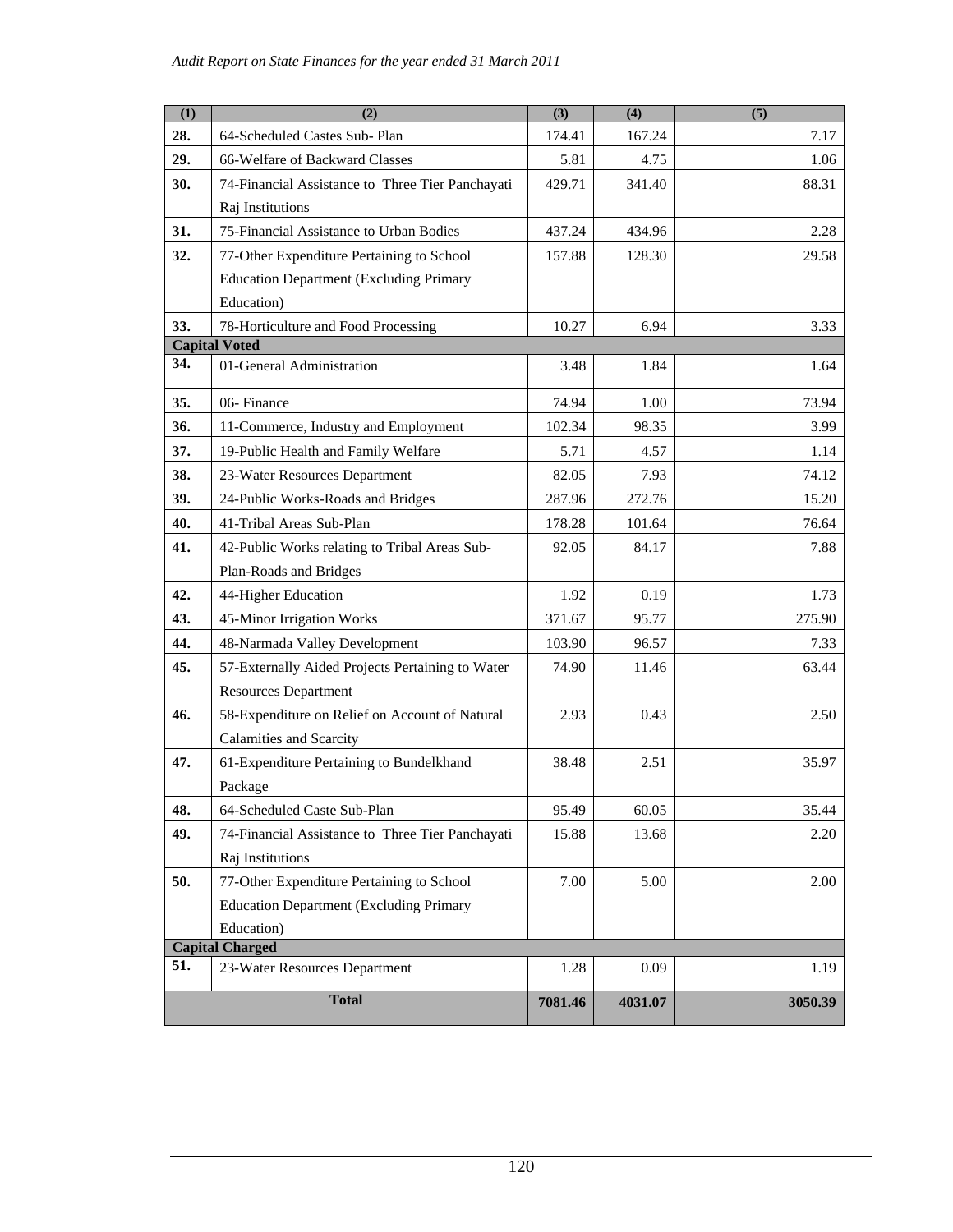| Sl. No. | <b>Grant No.</b> | <b>Major Head</b> | <b>Budget Provision</b> | <b>Amount of Surrender</b> | $(\overline{\mathbf{\mathsf{F}}}$ in crore)<br><b>Percentage of</b><br><b>Total Provision</b> |
|---------|------------------|-------------------|-------------------------|----------------------------|-----------------------------------------------------------------------------------------------|
| (1)     | (2)              | (3)               | (4)                     | (5)                        | (6)                                                                                           |
| 1.      | I.P.             | 2049              | 5809.16                 | 53.60                      | 0.92                                                                                          |
| 2.      | 03               | 2055              | 2143.08                 | 186.50                     | 8.70                                                                                          |
| 3.      | 07               | 2030              | 287.88                  | 35.05                      | 12.18                                                                                         |
| 4.      | 07               | 2039              | 986.52                  | 22.66                      | 2.39                                                                                          |
| 5.      | 07               | 2040              | 112.96                  | 13.15                      | 11.64                                                                                         |
| 6.      | 08               | 2029              | 430.00                  | 63.99                      | 14.88                                                                                         |
| 7.      | 10               | 2406              | 1128.47                 | 33.92                      | 3.01                                                                                          |
| 8.      | 11               | 6856              | 100.00                  | 97.25                      | 97.25                                                                                         |
| 9.      | 12               | 2045              | 583.22                  | 88.82                      | 15.23                                                                                         |
| 10.     | 12               | 6801              | 3415.50                 | 225.67                     | 6.60                                                                                          |
| 11.     | 13               | 2401              | 822.56                  | 90.37                      | 10.99                                                                                         |
| 12.     | 15               | 2505              | 142.38                  | 18.59                      | 13.06                                                                                         |
| 13.     | 15               | 2515              | 449.33                  | 199.47                     | 44.39                                                                                         |
| 14.     | 15               | 4515              | 23.64                   | 10.64                      | 45.01                                                                                         |
| 15.     | 15               | 2235              | 107.31                  | 11.92                      | 11.11                                                                                         |
| 16.     | 17               | 2425              | 203.00                  | 11.80                      | 5.81                                                                                          |
| 17.     | 19               | 2210              | 1324.94                 | 160.07                     | 12.08                                                                                         |
| 18.     | 19               | 2211              | 265.24                  | 27.08                      | 10.21                                                                                         |
| 19.     | 24               | 5054              | 1774.34                 | 272.24                     | 15.34                                                                                         |
| 20.     | 27               | 2202              | 3547.94                 | 21.81                      | 0.61                                                                                          |
| 21.     | 29               | 2014              | 626.87                  | 177.33                     | 28.29                                                                                         |
| 22.     | 31               | 3451              | 28.09                   | 15.91                      | 56.65                                                                                         |
| 23.     | 31               | 3454              | 124.45                  | 50.61                      | 40.67                                                                                         |
| 24.     | 33               | 2202              | 733.29                  | 11.16                      | 1.52                                                                                          |
| 25.     | 34               | 2235              | 128.57                  | 43.27                      | 33.65                                                                                         |
| 26.     | 41               | 2202              | 628.84                  | 43.12                      | 6.86                                                                                          |
| 27.     | 41               | 2225              | 321.32                  | 20.24                      | 6.30                                                                                          |
| 28.     | 41               | 2235              | 213.56                  | 27.39                      | 12.83                                                                                         |
| 29.     | 41               | 2236              | 144.30                  | 10.74                      | 7.44                                                                                          |
| 30.     | 41               | 2401              | 197.29                  | 14.44                      | 7.32                                                                                          |
| 31.     | 41               | 4225              | 280.01                  | 41.90                      | 14.96                                                                                         |
| 32.     | 41               | 4515              | 130.91                  | 14.47                      | 11.05                                                                                         |
| 33.     | 42               | 5054              | 343.07                  | 84.17                      | 24.53                                                                                         |
| 34.     | 44               | 2202              | 789.62                  | 132.60                     | 16.79                                                                                         |

#### *(Reference: Paragraph 2.3.12; Page 50)*  **Cases of surrender of funds in excess of** ` **10 crore on 31 March 2011**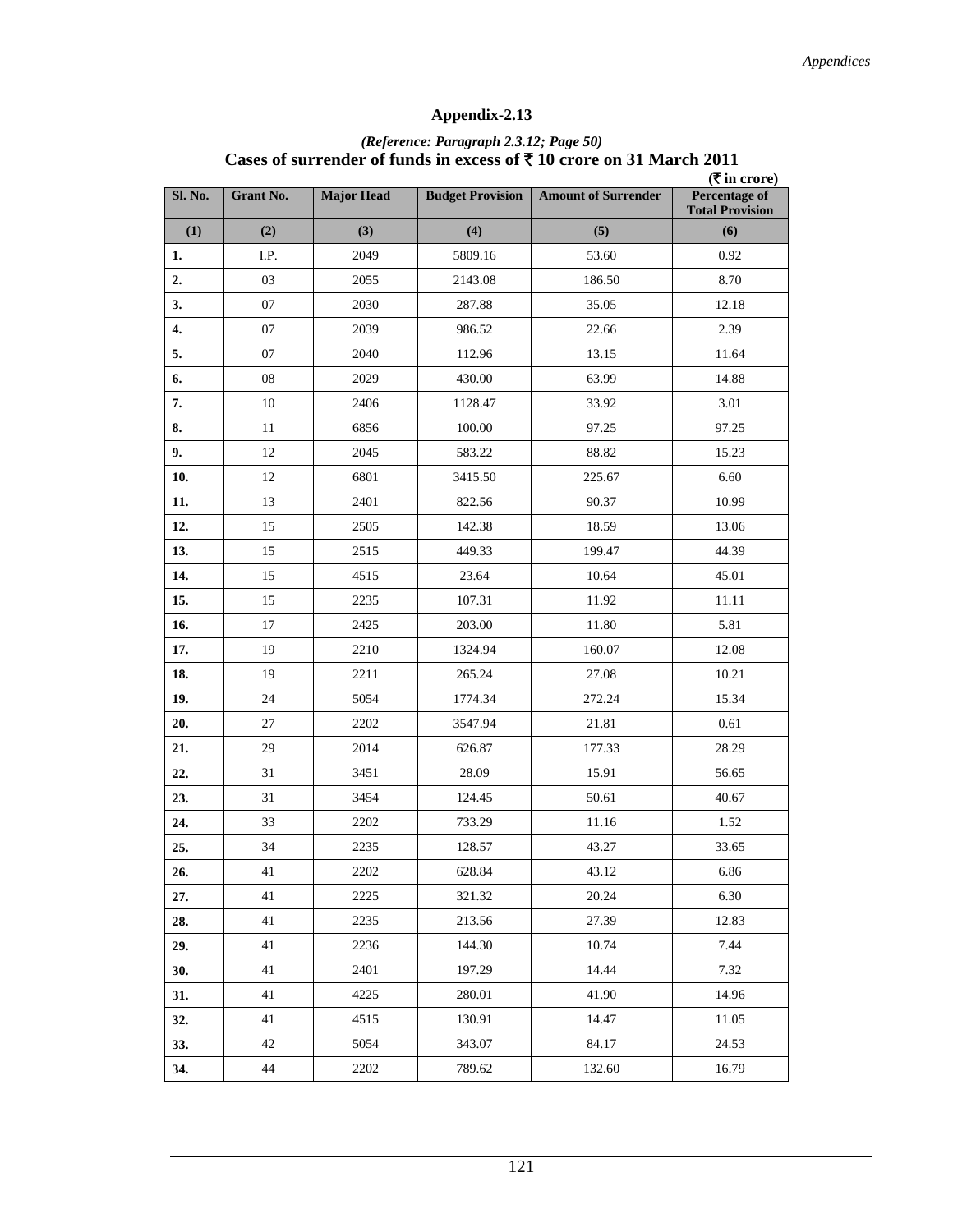| (1)          | (2) | (3)      | (4)     | (5)    | (6)   |
|--------------|-----|----------|---------|--------|-------|
| 35.          | 47  | 2203     | 164.80  | 14.80  | 8.98  |
| 36.          | 52  | 2505     | 214.92  | 30.12  | 14.01 |
| 37.          | 52  | 2515     | 259.38  | 113.98 | 43.94 |
| 38.          | 53  | 2217     | 64.91   | 30.69  | 47.28 |
| 39.          | 55  | 2235     | 799.45  | 111.61 | 13.96 |
| 40.          | 58  | 2245     | 1580.64 | 11.80  | 0.75  |
| 41.          | 59  | 4515     | 57.00   | 28.50  | 50.00 |
| 42.          | 64  | 2236     | 111.10  | 13.11  | 11.80 |
| 43.          | 64  | 2425     | 38.12   | 11.35  | 29.77 |
| 44.          | 64  | 5054     | 241.19  | 26.38  | 10.94 |
| 45.          | 64  | 2225     | 334.07  | 31.73  | 9.50  |
| 46.          | 64  | 2202     | 251.35  | 19.69  | 7.83  |
| 47.          | 64  | 2235     | 254.09  | 62.52  | 24.61 |
| 48.          | 67  | 4059     | 80.32   | 20.67  | 25.73 |
| 49.          | 68  | 2217     | 31.59   | 18.56  | 58.75 |
| 50.          | 74  | 2202     | 1099.83 | 42.07  | 3.83  |
| 51.          | 74  | 2235     | 236.82  | 10.29  | 4.35  |
| 52.          | 74  | 2501     | 240.21  | 10.00  | 4.16  |
| 53.          | 74  | 2505     | 227.24  | 32.86  | 14.46 |
| 54.          | 74  | 2515     | 1053.19 | 210.05 | 19.94 |
| 55.          | 74  | 4515     | 181.68  | 13.68  | 7.53  |
| 56.          | 75  | 2202     | 235.56  | 15.74  | 6.68  |
| 57.          | 75  | 2217     | 765.97  | 176.76 | 23.08 |
| 58.          | 75  | 2235     | 131.02  | 10.91  | 8.33  |
| 59.          | 75  | 3604     | 2177.22 | 162.33 | 7.46  |
| 60.          | 77  | 2202     | 1001.07 | 85.88  | 8.58  |
| <b>Total</b> |     | 40180.40 | 3648.03 | 9.08   |       |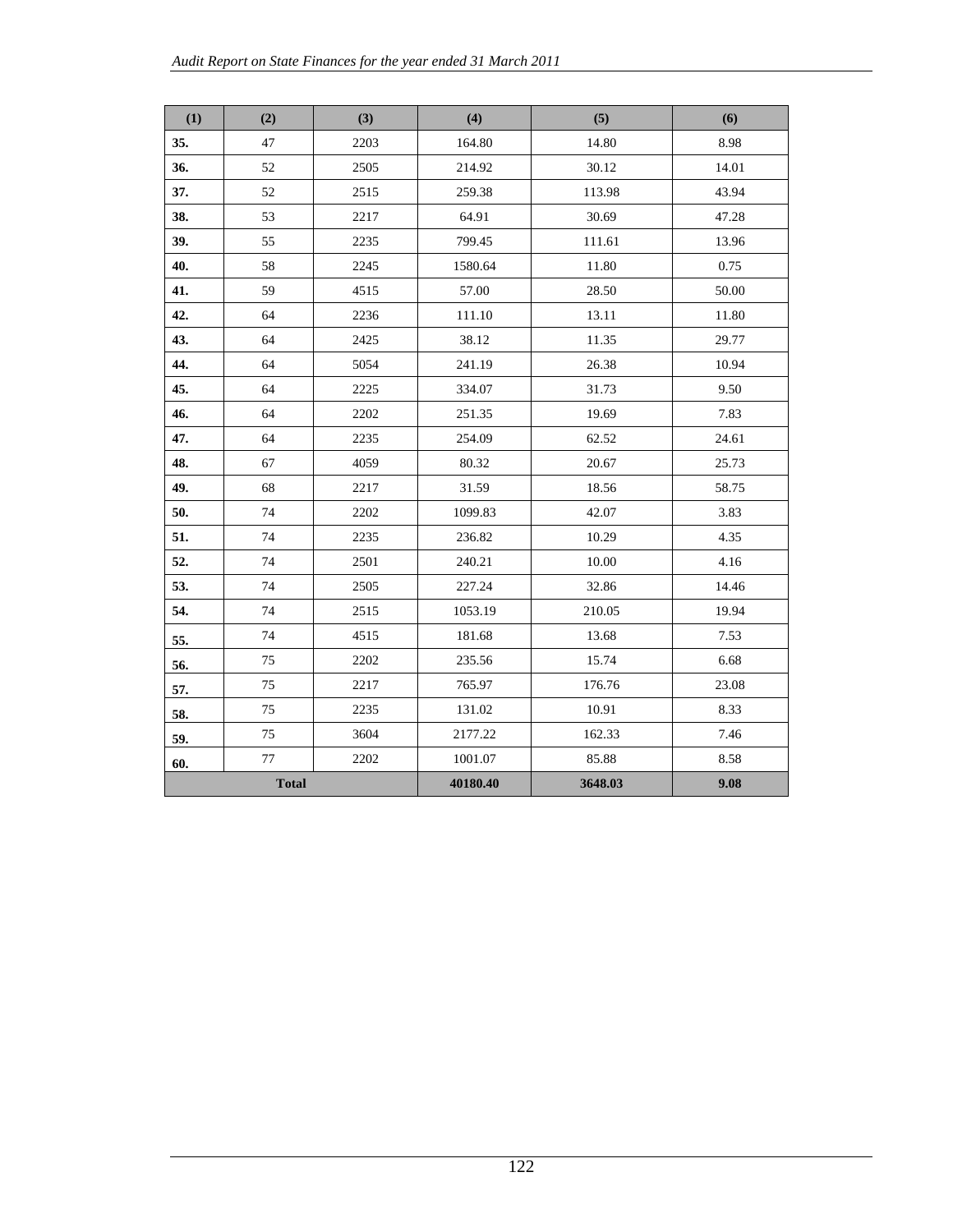#### *(Reference: Paragraph 2.3.13; Page 50)*  **Rush of Expenditure**

|            |                                                                                                                                  |                      |                                               |                                                        | $(\overline{\mathbf{\mathsf{F}}}$ in crore) |                              |                                                    |
|------------|----------------------------------------------------------------------------------------------------------------------------------|----------------------|-----------------------------------------------|--------------------------------------------------------|---------------------------------------------|------------------------------|----------------------------------------------------|
| SI.<br>No. | <b>Grant number, Name</b><br>and Major Head                                                                                      | <b>Scheme</b><br>No. | <b>Expenditure</b><br>incurred<br>during Jan- | <b>Expenditure</b><br>incurred in<br><b>March 2011</b> | <b>Total</b><br>expenditure                 | during                       | <b>Percentage of total</b><br>expenditure incurred |
|            |                                                                                                                                  |                      | <b>March 2011</b>                             |                                                        |                                             | Jan-<br><b>March</b><br>2011 | <b>March</b><br>2011                               |
| (1)        | (2)                                                                                                                              | (3)                  | (4)                                           | (5)                                                    | (6)                                         | (7)                          | (8)                                                |
| 1.         | 03-Police<br>(M.H.2055,4055)                                                                                                     | 2643                 | 70.02                                         | 63.43                                                  | 70.68                                       | 99.07                        | 89.74                                              |
| 2.         | 06-Finance<br>(M.H.2052)                                                                                                         | 5614                 | 16.11                                         | 16.11                                                  | 27.64                                       | 58.29                        | 58.29                                              |
| 3.         | 07-Commercial Tax<br>(M.H.2030, 2039, 2040)                                                                                      | 8808                 | 11.82                                         | 10.75                                                  | 12.56                                       | 94.11                        | 85.59                                              |
| 4.         | 08-Land Revenue and<br><b>District</b><br>Administration<br>(M.H.2029)                                                           | 6337                 | 52.45                                         | 52.45                                                  | 52.45                                       | 100                          | 100                                                |
| 5.         | 12-Energy (M.H.2801)                                                                                                             | 5114                 | 15.00                                         | 15.00                                                  | 20.00                                       | 75.00                        | 75.00                                              |
| 6.         | 12-Energy (M.H.6801)                                                                                                             | 5488                 | 1981.37                                       | 1636.37                                                | 2681.37                                     | 73.89                        | 61.03                                              |
| 7.         | 12-Energy (M.H.4801)                                                                                                             | 5523                 | 62.47                                         | 62.47                                                  | 69.97                                       | 89.28                        | 89.28                                              |
| 8.         | 12-Energy (M.H.6801)                                                                                                             | 6869                 | 23.71                                         | 23.71                                                  | 23.71                                       | 100                          | 100                                                |
| 9.         | 13-Farmers Welfare<br>and Agriculture<br>Development<br>(M.H.2401)                                                               | 5626                 | 215.91                                        | 196.82                                                 | 265.03                                      | 81.47                        | 74.26                                              |
| 10.        | 13-Farmers Welfare<br>and Agriculture<br>Development<br>(M.H.2401)                                                               | 6366                 | 25.00                                         | 25.00                                                  | 25.00                                       | 100                          | 100                                                |
| 11.        | 15-Finance Assistance<br>to Three Tier<br>Panchayati Raj<br>Institutions under<br>Scheduled Castes Sub<br>Plan (M.H.2216)        | 5198                 | 26.17                                         | 21.70                                                  | 41.24                                       | 63.46                        | 52.62                                              |
| 12.        | 15-Finance Assistance<br>to Three Tier<br>Panchayati Raj<br>Institutions under<br><b>Scheduled Castes Sub</b><br>Plan (M.H.2215) | 5206                 | 10.02                                         | 10.08                                                  | 18.47                                       | 54.25                        | 54.57                                              |
| 13.        | 16-Fisheries<br>(M.H.2405)                                                                                                       | 5626                 | 11.15                                         | 10.86                                                  | 16.90                                       | 65.98                        | 64.26                                              |
| 14.        | 17-Co-operation<br>(M.H.2425)                                                                                                    | 6934                 | 16.89                                         | 16.89                                                  | 16.89                                       | 100                          | 100                                                |
| 15.        | 17-Co-operation<br>(M.H.2425)                                                                                                    | 9254                 | 76.70                                         | 61.55                                                  | 109.55                                      | 70.01                        | 56.18                                              |
| 16.        | 19-Public Health and<br>Family Welfare<br>(M.H.2210)                                                                             | 6229                 | 19.44                                         | 16.06                                                  | 23.94                                       | 81.20                        | 67.08                                              |
| 17.        | 20-Public Health<br>Engineering<br>(M.H.4215, 2215)                                                                              | 0693                 | 13.39                                         | 12.77                                                  | 16.07                                       | 83.32                        | 79.46                                              |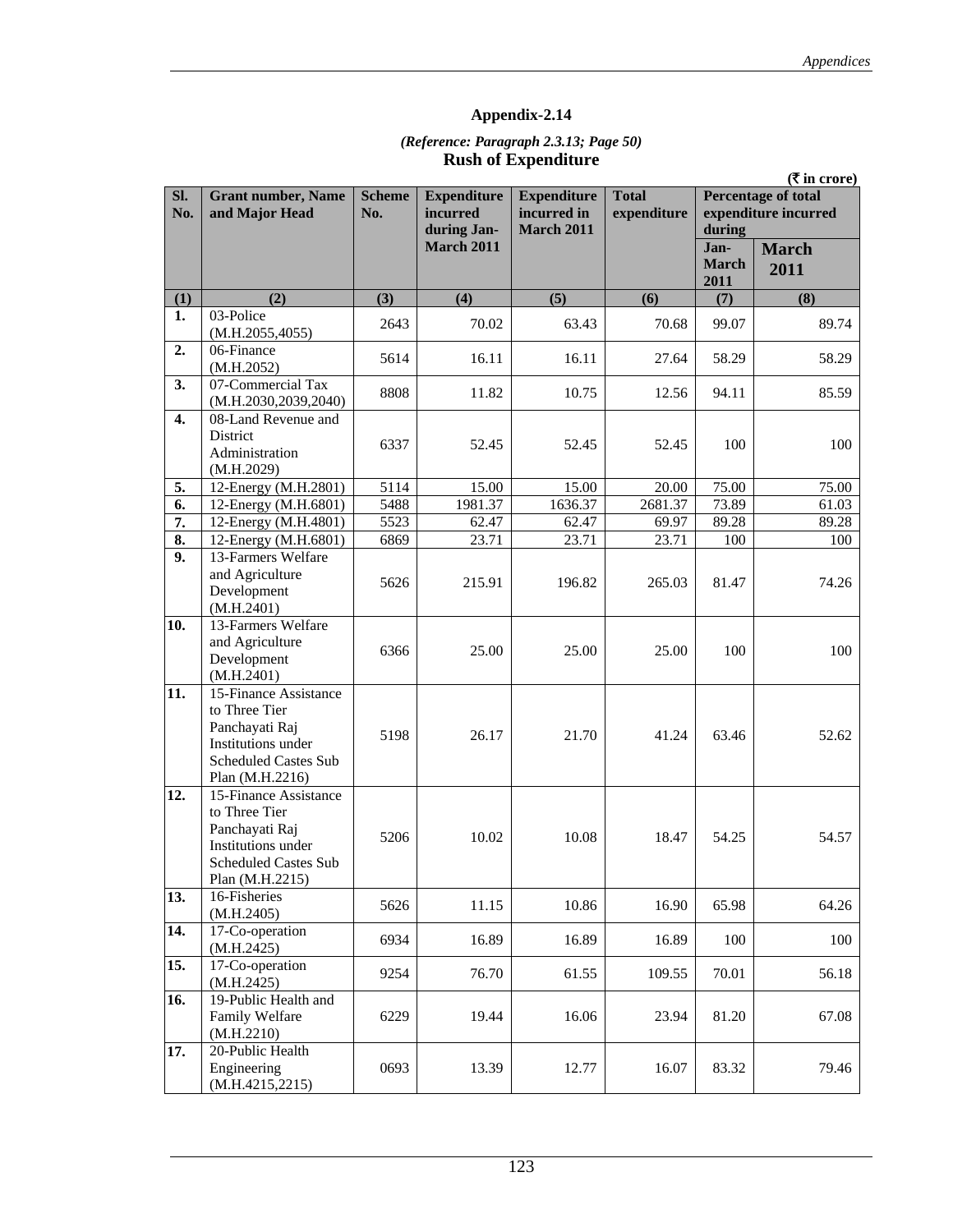| (1)                                                         | (2)                                                                                                                                                                                                                                                                                                                                                                                                                                                   | (3)                                          | (4)                                       | (5)                                                | (6)                                                 | (7)                                                | (8)                                             |
|-------------------------------------------------------------|-------------------------------------------------------------------------------------------------------------------------------------------------------------------------------------------------------------------------------------------------------------------------------------------------------------------------------------------------------------------------------------------------------------------------------------------------------|----------------------------------------------|-------------------------------------------|----------------------------------------------------|-----------------------------------------------------|----------------------------------------------------|-------------------------------------------------|
| 18.                                                         | 22-Urban                                                                                                                                                                                                                                                                                                                                                                                                                                              |                                              |                                           |                                                    |                                                     |                                                    |                                                 |
|                                                             | Administration and                                                                                                                                                                                                                                                                                                                                                                                                                                    |                                              |                                           |                                                    |                                                     |                                                    |                                                 |
|                                                             | Development-Urban                                                                                                                                                                                                                                                                                                                                                                                                                                     | 7400                                         | 51.00                                     | 51.00                                              | 51.10                                               | 99.80                                              | 99.80                                           |
|                                                             | Bodies (M.H.2217)                                                                                                                                                                                                                                                                                                                                                                                                                                     |                                              |                                           |                                                    |                                                     |                                                    |                                                 |
|                                                             |                                                                                                                                                                                                                                                                                                                                                                                                                                                       |                                              |                                           |                                                    |                                                     |                                                    |                                                 |
| 19.                                                         | 23-Water Resources                                                                                                                                                                                                                                                                                                                                                                                                                                    |                                              |                                           |                                                    |                                                     |                                                    |                                                 |
|                                                             | Department                                                                                                                                                                                                                                                                                                                                                                                                                                            | 2897                                         | 142.28                                    | 120.95                                             | 206.97                                              | 68.74                                              | 58.44                                           |
|                                                             | (M.H.4700, 4701)                                                                                                                                                                                                                                                                                                                                                                                                                                      |                                              |                                           |                                                    |                                                     |                                                    |                                                 |
| 20.                                                         | 27-School Education                                                                                                                                                                                                                                                                                                                                                                                                                                   |                                              |                                           |                                                    |                                                     |                                                    |                                                 |
|                                                             | (Primary Education)                                                                                                                                                                                                                                                                                                                                                                                                                                   | 6809                                         | 36.81                                     | 36.81                                              | 40.87                                               | 90.06                                              | 90.06                                           |
|                                                             | (M.H.2202, 4202)                                                                                                                                                                                                                                                                                                                                                                                                                                      |                                              |                                           |                                                    |                                                     |                                                    |                                                 |
| 21.                                                         | 27-School Education                                                                                                                                                                                                                                                                                                                                                                                                                                   |                                              |                                           |                                                    |                                                     |                                                    |                                                 |
|                                                             | (Primary Education)                                                                                                                                                                                                                                                                                                                                                                                                                                   | 8810                                         | 506.61                                    | 463.77                                             | 896.14                                              | 56.53                                              | 51.75                                           |
|                                                             | (M.H.2202)                                                                                                                                                                                                                                                                                                                                                                                                                                            |                                              |                                           |                                                    |                                                     |                                                    |                                                 |
| 22.                                                         | 31-Planning,                                                                                                                                                                                                                                                                                                                                                                                                                                          |                                              |                                           |                                                    |                                                     |                                                    |                                                 |
|                                                             | Economics and                                                                                                                                                                                                                                                                                                                                                                                                                                         | 6268                                         | 24.97                                     | 24.97                                              | 24.97                                               | 100                                                | 100                                             |
|                                                             | Statistics (M.H.3454)                                                                                                                                                                                                                                                                                                                                                                                                                                 |                                              |                                           |                                                    |                                                     |                                                    |                                                 |
|                                                             |                                                                                                                                                                                                                                                                                                                                                                                                                                                       |                                              | 19.60                                     |                                                    |                                                     |                                                    |                                                 |
|                                                             |                                                                                                                                                                                                                                                                                                                                                                                                                                                       |                                              |                                           |                                                    |                                                     |                                                    |                                                 |
|                                                             |                                                                                                                                                                                                                                                                                                                                                                                                                                                       |                                              |                                           |                                                    |                                                     |                                                    |                                                 |
|                                                             |                                                                                                                                                                                                                                                                                                                                                                                                                                                       | 0570                                         | 14.91                                     | 14.91                                              | 14.91                                               | 100                                                | 100                                             |
|                                                             |                                                                                                                                                                                                                                                                                                                                                                                                                                                       |                                              |                                           |                                                    |                                                     |                                                    |                                                 |
|                                                             |                                                                                                                                                                                                                                                                                                                                                                                                                                                       |                                              |                                           |                                                    |                                                     |                                                    |                                                 |
|                                                             |                                                                                                                                                                                                                                                                                                                                                                                                                                                       |                                              |                                           |                                                    |                                                     |                                                    |                                                 |
|                                                             |                                                                                                                                                                                                                                                                                                                                                                                                                                                       | 5623                                         | 152.72                                    | 152.72                                             | 290.00                                              | 52.66                                              | 52.66                                           |
|                                                             |                                                                                                                                                                                                                                                                                                                                                                                                                                                       |                                              |                                           |                                                    |                                                     |                                                    |                                                 |
| 26.                                                         | 41-Tribal Areas Sub-                                                                                                                                                                                                                                                                                                                                                                                                                                  |                                              |                                           |                                                    |                                                     |                                                    |                                                 |
|                                                             | Plan (M.H.4701)                                                                                                                                                                                                                                                                                                                                                                                                                                       |                                              |                                           |                                                    |                                                     |                                                    |                                                 |
| 27.                                                         | 41-Tribal Areas Sub-                                                                                                                                                                                                                                                                                                                                                                                                                                  |                                              |                                           |                                                    |                                                     |                                                    |                                                 |
|                                                             | Plan (M.H.4801)                                                                                                                                                                                                                                                                                                                                                                                                                                       |                                              |                                           |                                                    |                                                     |                                                    |                                                 |
|                                                             |                                                                                                                                                                                                                                                                                                                                                                                                                                                       |                                              |                                           |                                                    |                                                     |                                                    |                                                 |
|                                                             |                                                                                                                                                                                                                                                                                                                                                                                                                                                       |                                              |                                           |                                                    |                                                     |                                                    |                                                 |
|                                                             |                                                                                                                                                                                                                                                                                                                                                                                                                                                       | 7900                                         | 75.78                                     | 75.78                                              | 120.83                                              | 62.72                                              | 62.72                                           |
|                                                             |                                                                                                                                                                                                                                                                                                                                                                                                                                                       |                                              |                                           |                                                    |                                                     |                                                    |                                                 |
|                                                             |                                                                                                                                                                                                                                                                                                                                                                                                                                                       | 8786                                         | 13.94                                     | 13.94                                              | 25.87                                               | 53.88                                              | 53.88                                           |
|                                                             |                                                                                                                                                                                                                                                                                                                                                                                                                                                       |                                              |                                           |                                                    |                                                     |                                                    |                                                 |
|                                                             |                                                                                                                                                                                                                                                                                                                                                                                                                                                       | 9252                                         | 12.00                                     | 12.00                                              | 14.00                                               | 85.71                                              | 85.71                                           |
|                                                             |                                                                                                                                                                                                                                                                                                                                                                                                                                                       |                                              |                                           |                                                    |                                                     |                                                    |                                                 |
|                                                             |                                                                                                                                                                                                                                                                                                                                                                                                                                                       |                                              |                                           |                                                    |                                                     |                                                    |                                                 |
|                                                             |                                                                                                                                                                                                                                                                                                                                                                                                                                                       |                                              |                                           |                                                    |                                                     |                                                    |                                                 |
|                                                             |                                                                                                                                                                                                                                                                                                                                                                                                                                                       |                                              |                                           |                                                    |                                                     |                                                    |                                                 |
|                                                             |                                                                                                                                                                                                                                                                                                                                                                                                                                                       |                                              |                                           |                                                    |                                                     |                                                    |                                                 |
|                                                             |                                                                                                                                                                                                                                                                                                                                                                                                                                                       |                                              |                                           |                                                    |                                                     |                                                    |                                                 |
| 23.<br>24.<br>25.<br>28.<br>29.<br>30.<br>31.<br>32.<br>33. | 37-Tourism<br>(M.H.5452)<br>39-Food, Civil<br>Supplies and<br><b>Consumer Protection</b><br>(M.H.2408)<br>39-Food, Civil<br>Supplies and<br><b>Consumer Protection</b><br>(M.H.2408)<br>41-Tribal Areas Sub-<br>Plan (M.H.4225)<br>41-Tribal Areas Sub-<br>Plan (M.H.4801,6801)<br>41-Tribal Areas Sub-<br>Plan (M.H.2235)<br>41-Tribal Areas Sub-<br>Plan (M.H.4801)<br>41-Tribal Areas Sub-<br>Plan (M.H.2425)<br>44-Higher Education<br>(M.H.4202) | 7630<br>5152<br>6929<br>7881<br>9254<br>7643 | 26.33<br>24.50<br>62.02<br>19.47<br>30.95 | 17.99<br>14.34<br>21.00<br>60.55<br>19.47<br>30.95 | 30.89<br>26.45<br>30.00<br>116.39<br>32.36<br>39.28 | 63.45<br>99.55<br>81.67<br>53.29<br>60.17<br>78.79 | 58.24<br>54.22<br>70<br>52.02<br>60.17<br>78.79 |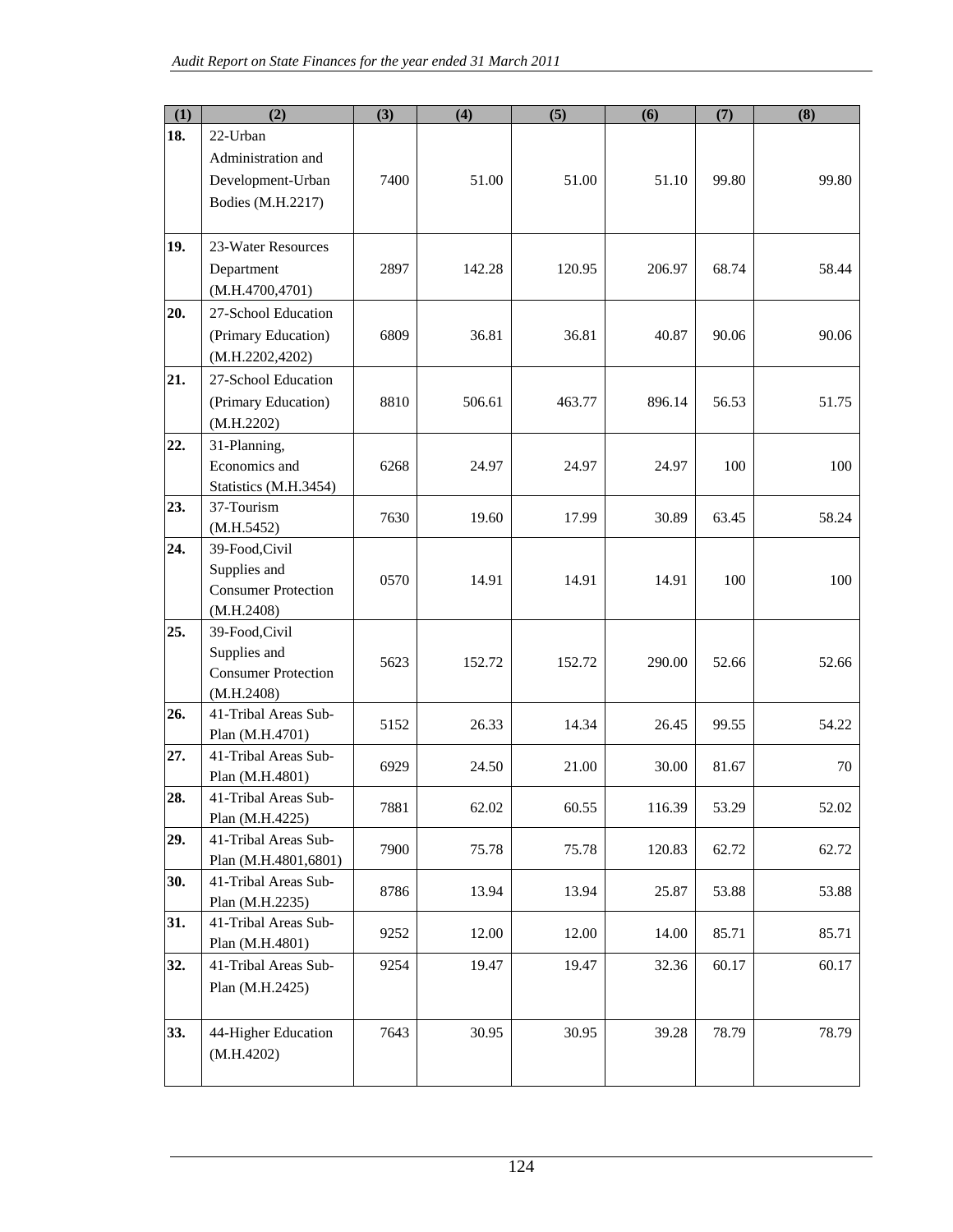| (1) | (2)                                         | (3)  | (4)    | (5)    | (6)    | (7)   | (8)   |
|-----|---------------------------------------------|------|--------|--------|--------|-------|-------|
| 34. | 47-Technical                                | 2667 | 77.76  | 69.11  | 125.22 | 62.10 | 55.19 |
|     | Education and                               |      |        |        |        |       |       |
|     | Training                                    |      |        |        |        |       |       |
|     | (M.H.2203,4202)                             |      |        |        |        |       |       |
| 35. | 47-Technical                                | 6951 | 16.77  | 16.75  | 22.88  | 73.30 | 73.21 |
|     | Education and                               |      |        |        |        |       |       |
| 36. | Training (M.H.2230)<br>47-Technical         | 6952 | 16.00  | 16.00  | 17.06  | 93.79 | 93.79 |
|     | Education and                               |      |        |        |        |       |       |
|     | Training (M.H.4202)                         |      |        |        |        |       |       |
| 37. | 48-Narmada Valley                           | 9091 | 38.51  | 36.94  | 39.81  | 96.73 | 92.79 |
|     | Development                                 |      |        |        |        |       |       |
|     | (M.H.4700, 4801)                            |      |        |        |        |       |       |
| 38. | 52-Financial                                | 5169 | 32.18  | 29.41  | 51.25  | 62.79 | 57.39 |
|     | assistance to Tribal                        |      |        |        |        |       |       |
|     | Area Sub-Plan Three                         |      |        |        |        |       |       |
|     | Tier Panchayati Raj                         |      |        |        |        |       |       |
|     | Institutions                                |      |        |        |        |       |       |
|     | (M.H.2236)                                  |      |        |        |        |       |       |
| 39. | 52-Financial<br>assistance to Tribal        | 5198 | 30.35  | 25.03  | 48.31  | 62.82 | 51.81 |
|     | Area Sub-Plan Three                         |      |        |        |        |       |       |
|     | Tier Panchayati Raj                         |      |        |        |        |       |       |
|     | Institutions                                |      |        |        |        |       |       |
|     | (M.H.2216)                                  |      |        |        |        |       |       |
| 40. | $\overline{52}$ -Financial                  | 5206 | 11.75  | 11.81  | 20.59  | 57.07 | 57.36 |
|     | assistance to Tribal                        |      |        |        |        |       |       |
|     | Area Sub-Plan Three                         |      |        |        |        |       |       |
|     | Tier Panchayati Raj                         |      |        |        |        |       |       |
|     | Institutions                                |      |        |        |        |       |       |
|     | (M.H.2215)                                  |      |        |        |        |       |       |
| 41. | 52-Financial                                | 6086 | 16.64  | 16.64  | 33.28  | 50    | 50    |
|     | assistance to Tribal<br>Area Sub-Plan Three |      |        |        |        |       |       |
|     | Tier Panchayati Raj                         |      |        |        |        |       |       |
|     | Institutions                                |      |        |        |        |       |       |
|     | (M.H.3604)                                  |      |        |        |        |       |       |
| 42. | 58-Expenditure on                           | 0475 | 495.85 | 495.85 | 495.85 | 100   | 100   |
|     | Relief on account of                        |      |        |        |        |       |       |
|     | Natural Calamities and                      |      |        |        |        |       |       |
|     | Scarcity (M.H.2245)                         |      |        |        |        |       |       |
|     |                                             |      |        |        |        |       |       |
| 43. | 61-Expenditure<br>Pertaining to             | 2884 | 112.18 | 105.79 | 136.84 | 81.98 | 77.31 |
|     | <b>Bundelkhand Package</b>                  |      |        |        |        |       |       |
|     | (M.H.4700)                                  |      |        |        |        |       |       |
|     |                                             |      |        |        |        |       |       |
| 44. | 61-Expenditure                              | 6067 | 83.42  | 83.06  | 87.96  | 94.84 | 94.43 |
|     | Pertaining to                               |      |        |        |        |       |       |
|     | <b>Bundelkhand Package</b>                  |      |        |        |        |       |       |
|     | (M.H.4705)                                  |      |        |        |        |       |       |
|     |                                             |      |        |        |        |       |       |
| 45. | 61-Expenditure                              | 6068 | 60.35  | 53.29  | 94.00  | 64.20 | 56.69 |
|     | Pertaining to                               |      |        |        |        |       |       |
|     | <b>Bundelkhand Package</b>                  |      |        |        |        |       |       |
|     | (M.H.4702)                                  |      |        |        |        |       |       |
|     |                                             |      |        |        |        |       |       |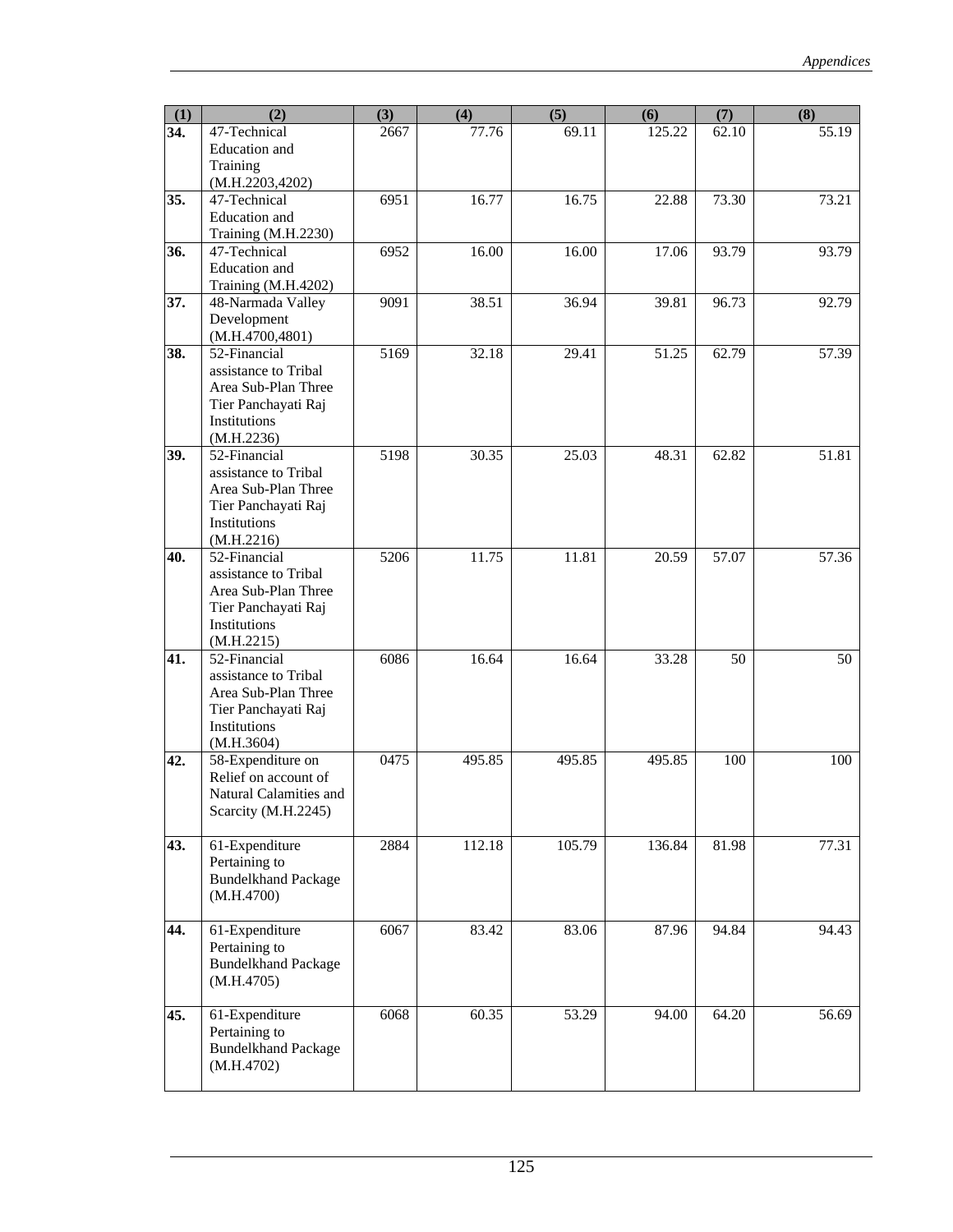| (1)               | (2)                                         | (3)  | (4)    | (5)    | (6)    | (7)   | (8)   |
|-------------------|---------------------------------------------|------|--------|--------|--------|-------|-------|
| 46.               | 61-Expenditure                              | 6069 | 40.04  | 38.98  | 43.59  | 91.86 | 89.42 |
|                   | Pertaining to                               |      |        |        |        |       |       |
|                   | <b>Bundelkhand Package</b>                  |      |        |        |        |       |       |
|                   | (M.H.4702)                                  |      |        |        |        |       |       |
| 47.               | 61-Expenditure                              | 6074 | 18.59  | 18.48  | 19.02  | 97.74 | 97.16 |
|                   | Pertaining to<br><b>Bundelkhand Package</b> |      |        |        |        |       |       |
|                   | (M.H.4702)                                  |      |        |        |        |       |       |
| 48.               | 61-Expenditure                              | 6077 | 119.85 | 115.74 | 161.31 | 74.30 | 71.75 |
|                   | Pertaining to                               |      |        |        |        |       |       |
|                   | <b>Bundelkhand Package</b>                  |      |        |        |        |       |       |
|                   | (M.H.4702)                                  |      |        |        |        |       |       |
| 49.               | 64-Scheduled Castes                         | 4722 | 18.86  | 18.15  | 32.75  | 57.59 | 55.42 |
|                   | Sub-Plan (M.H.2225)                         |      |        |        |        |       |       |
| 50.               | 64-Scheduled Castes                         | 5086 | 11.60  | 11.60  | 11.60  | 100   | 100   |
| 51.               | Sub-Plan (M.H.4202)<br>64-Scheduled Castes  | 5626 | 48.98  | 45.65  | 75.31  | 65.04 | 60.62 |
|                   | Sub-Plan                                    |      |        |        |        |       |       |
|                   | (M.H.2401, 2405)                            |      |        |        |        |       |       |
| 52.               | 64-Scheduled Castes                         | 6929 | 39.25  | 31.00  | 45.00  | 87.22 | 68.89 |
|                   | Sub-Plan (M.H.4801)                         |      |        |        |        |       |       |
| 53.               | 64-Scheduled Castes                         | 6974 | 38.83  | 38.57  | 63.27  | 61.37 | 60.96 |
|                   | Sub-Plan                                    |      |        |        |        |       |       |
|                   | (M.H.2210,4210)                             |      |        |        |        |       |       |
| 54.               | 64-Scheduled Castes                         | 7895 | 14.78  | 14.78  | 14.78  | 100   | 100   |
|                   | Sub-Plan                                    |      |        |        |        |       |       |
|                   | (M.H.2425)                                  |      |        |        |        |       |       |
| 55.               | 64-Scheduled Castes                         | 7900 | 92.42  | 92.42  | 165.16 | 55.96 | 55.96 |
|                   | Sub-Plan                                    |      |        |        |        |       |       |
|                   | (M.H. 4801, 6801)                           |      |        |        |        |       |       |
| 56.               | 72-Bhopal Gas                               |      |        |        |        |       |       |
|                   | Tragedy Relief and                          | 0775 | 35.58  | 34.59  | 40.28  | 88.33 | 85.87 |
|                   | Rehabilitation                              |      |        |        |        |       |       |
| 57.               | (M.H. 2210, 4210)<br>72-Bhopal Gas          | 3757 | 33.81  | 33.80  | 34.43  | 98.20 | 98.17 |
|                   | Tragedy Relief and                          |      |        |        |        |       |       |
|                   | Rehabilitation                              |      |        |        |        |       |       |
|                   | (M.H.2235)                                  |      |        |        |        |       |       |
|                   |                                             |      |        |        |        |       |       |
| $\overline{58}$ . | 72-Bhopal Gas                               | 4889 | 51.83  | 51.83  | 52.00  | 99.67 | 99.67 |
|                   | Tragedy Relief and                          |      |        |        |        |       |       |
|                   | Rehabilitation<br>(M.H.4235)                |      |        |        |        |       |       |
|                   |                                             |      |        |        |        |       |       |
| 59.               | 72-Bhopal Gas                               | 6280 | 104.00 | 104.00 | 104.00 | 100   | 100   |
|                   | Tragedy Relief and                          |      |        |        |        |       |       |
|                   | Rehabilitation                              |      |        |        |        |       |       |
|                   | (M.H.2202)                                  |      |        |        |        |       |       |
|                   |                                             |      |        |        |        |       |       |
| 60.               | 72-Bhopal Gas                               | 6281 | 47.60  | 47.60  | 52.52  | 90.63 | 90.63 |
|                   | Tragedy Relief and<br>Rehabilitation        |      |        |        |        |       |       |
|                   | (M.H.4235)                                  |      |        |        |        |       |       |
|                   |                                             |      |        |        |        |       |       |
|                   |                                             |      |        |        |        |       |       |
|                   |                                             |      |        |        |        |       |       |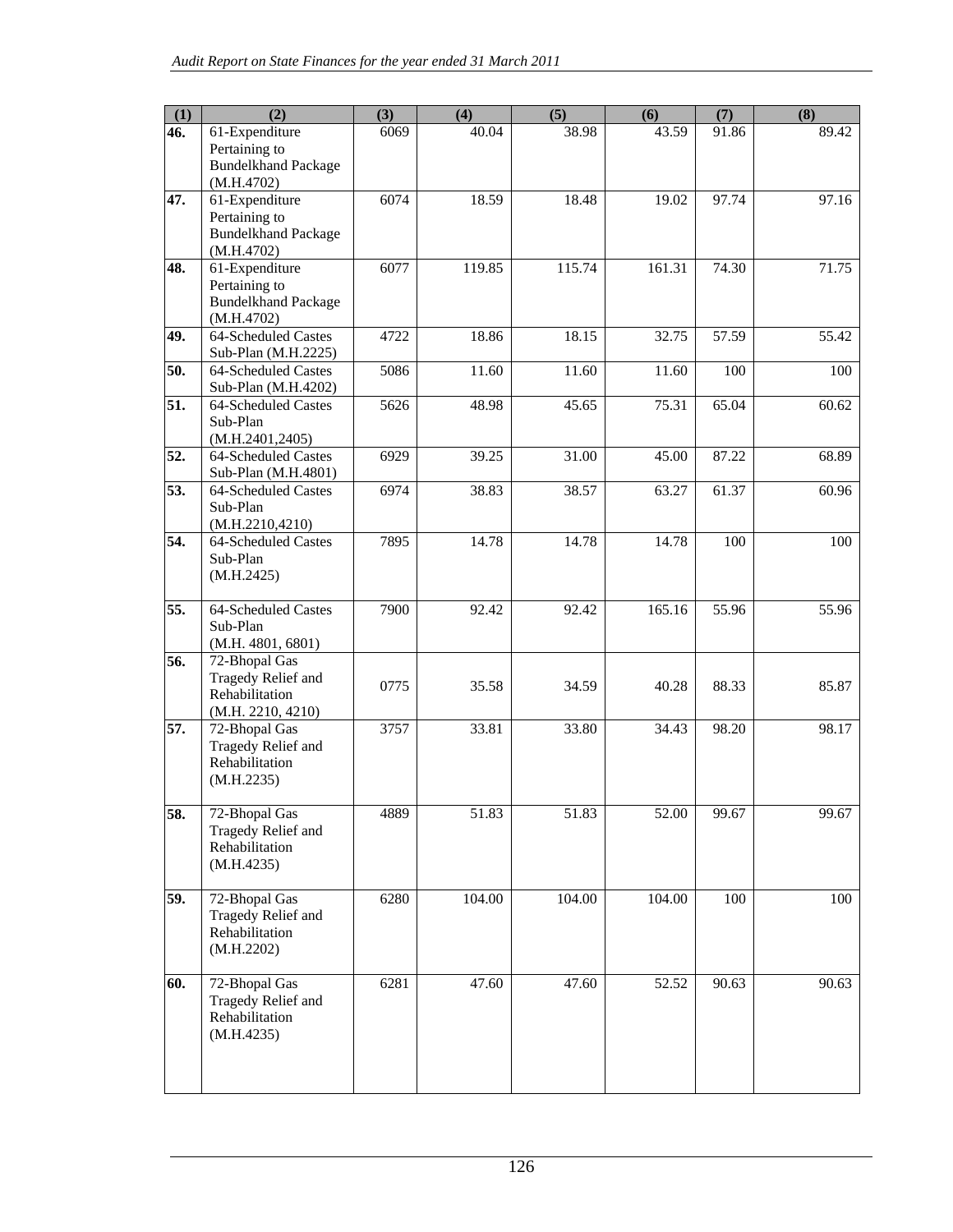| (1) | (2)                                      | (3)  | (4)     | (5)     | (6)     | (7)   | (8)   |
|-----|------------------------------------------|------|---------|---------|---------|-------|-------|
| 61. | 74-Financial                             | 5198 | 38.36   | 31.67   | 60.69   | 63.21 | 52.18 |
|     | Assistance to Three                      |      |         |         |         |       |       |
|     | Tier Panchayati Raj                      |      |         |         |         |       |       |
|     | Institutions                             |      |         |         |         |       |       |
|     | (M.H.2216)<br>$\overline{74}$ -Financial |      | 14.52   | 14.59   |         |       |       |
| 62. | Assistance to Three                      | 5206 |         |         | 25.66   | 56.59 | 56.86 |
|     | Tier Panchayati Raj                      |      |         |         |         |       |       |
|     | Institutions                             |      |         |         |         |       |       |
|     | (M.H.2215)                               |      |         |         |         |       |       |
| 63. | 75-Financial                             | 5728 | 15.00   | 15.00   | 15.00   | 100   | 100   |
|     | Assistance to Urban                      |      |         |         |         |       |       |
|     | Bodies (M.H.6217)                        |      |         |         |         |       |       |
| 64. | 75-Financial                             | 6981 | 116.60  | 116.60  | 169.61  | 68.75 | 68.75 |
|     | Assistance to Urban                      |      |         |         |         |       |       |
|     | Bodies (M.H.2217)                        |      |         |         |         |       |       |
|     |                                          |      |         |         |         |       |       |
| 65. | 76-Externally Aided                      | 7085 | 12.96   | 12.96   | 14.46   | 89.63 | 89.63 |
|     | Projects pertaining to                   |      |         |         |         |       |       |
|     | Public Works<br>Department               |      |         |         |         |       |       |
|     | (M.H.5054)                               |      |         |         |         |       |       |
| 66. | 77-Other Expenditure                     | 6005 | 50.03   | 50.03   | 50.03   | 100   | 100   |
|     | pertaining to School                     |      |         |         |         |       |       |
|     | <b>Education Department</b>              |      |         |         |         |       |       |
|     | (excluding Primary                       |      |         |         |         |       |       |
|     | Education)                               |      |         |         |         |       |       |
|     | (M.H.2202)                               |      |         |         |         |       |       |
| 67. | 77-Other Expenditure                     | 6970 | 11.63   | 11.63   | 11.63   | 100   | 100   |
|     | pertaining to School                     |      |         |         |         |       |       |
|     | <b>Education Department</b>              |      |         |         |         |       |       |
|     | (excluding Primary                       |      |         |         |         |       |       |
|     | Education)                               |      |         |         |         |       |       |
|     | (M.H.4202, 2202)                         |      |         |         |         |       |       |
| 68. | 78-Horticulture and                      | 5626 | 16.87   | 16.33   | 23.06   | 73.16 | 70.82 |
|     | Food Processing                          |      |         |         |         |       |       |
|     | (M.H.2401)                               |      |         |         |         |       |       |
|     |                                          |      |         |         |         |       |       |
| 69. | CH1/Charged                              | 2199 | 105.00  | 105.00  | 105.00  | 100   | 100   |
|     | Appropriation-Public                     |      |         |         |         |       |       |
|     | Debt (M.H.6003)                          |      |         |         |         |       |       |
| 70. | CH2/Interest                             | 5691 | 384.78  | 307.83  | 384.78  | 100   | 80    |
|     | Payments and                             |      |         |         |         |       |       |
|     | Servicing (M.H.2049)<br>CH2/Interest     |      |         |         |         |       |       |
| 71. | Payments and                             | 6237 | 49.02   | 49.02   | 49.02   | 100   | 100   |
|     | Servicing (M.H.2049)                     |      |         |         |         |       |       |
|     |                                          |      |         |         |         |       |       |
|     | <b>Total</b>                             |      | 6383.86 | 5770.88 | 8449.50 | 75.55 | 68.30 |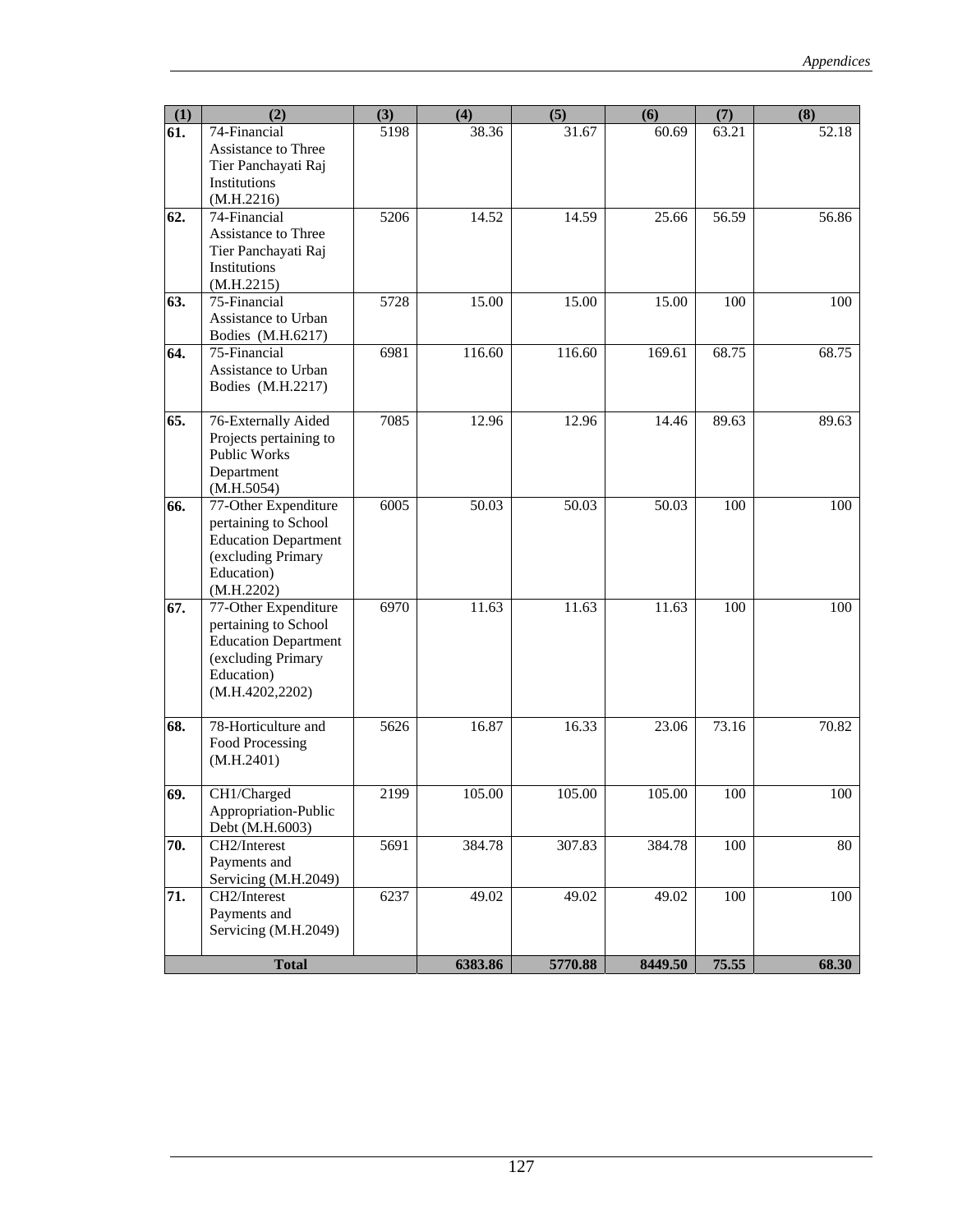### *(Reference: Paragraph 2.3.13; Page 50)*  **Statement showing transfer of funds to 8443-Civil Deposit-800-Other Deposit in respect of Central Scheme**

|                  |                                                          |                                                                                                                                              |                                                                             |                                       | $(\overline{\mathbf{\mathsf{F}}}$ in crore)                                                          |
|------------------|----------------------------------------------------------|----------------------------------------------------------------------------------------------------------------------------------------------|-----------------------------------------------------------------------------|---------------------------------------|------------------------------------------------------------------------------------------------------|
| Sr. No.          | <b>Grant No. and</b><br><b>Name</b>                      | <b>Head of Accounts upto detailed</b><br><b>Head and Name of Scheme</b>                                                                      | <b>Total Budget</b><br><b>Provision</b><br>Original +<br>Supple-<br>mentary | <b>Expenditure</b><br><b>Incurred</b> | <b>Amount</b><br><b>Transferred to</b><br><b>8443-Civil</b><br>Deposits-800<br><b>Other Deposits</b> |
| (1)              | (2)                                                      | (3)                                                                                                                                          | (4)                                                                         | $\overline{(5)}$                      | (6)                                                                                                  |
| $\mathbf{1}$     | 20-Public Health<br>Engineering                          | 4215-01-102-0701-Centrally<br>Sponsored Schemes (Normal)-2580-<br>Rural Piped Water Supply Scheme                                            | 147.01                                                                      | 152.05                                | 5.67                                                                                                 |
| $\boldsymbol{2}$ | 20-Public Health<br>Engineering                          | 4215-01-102-0701-Centrally<br>Sponsored Schemes (Normal)-9489-<br>Flurosis Control Programme in State                                        | 73.22                                                                       | 45.45                                 | 1.00                                                                                                 |
| $\mathbf{3}$     | 39-Food, Civil<br>Supplies and<br>Consumer<br>Protection | 3475-106-0801-Central Sector<br>Scheme (Normal)-6113-<br>Strengthening of Divisional Office                                                  | 2.00                                                                        | 2.00                                  | 2.00                                                                                                 |
| 4                | 41-Tribal Area<br>Sub-Plan (Tribal<br>Welfare)           | 2225-02-796-800-0802-Central<br>Sector Scheme T.S.P.<br>6500-Development of Special<br><b>Backward Tribes</b>                                | 54.28                                                                       | 50.44                                 | 13.00                                                                                                |
| 5                | 41-Tribal Area<br>Sub-Plan (Tribal<br>Welfare)           | 4225-02-796-102-0802-Central<br>Sector Scheme T.S.P.<br>7881-Miscellaneous Development<br>Works in Tribal Area Sub Plan,<br>Article $275(1)$ | 135.13                                                                      | 116.39                                | 40.00                                                                                                |
| 6                | 47-Technical<br>Education and<br>Training                | 2203-105-0701-Centrally Sponsored<br>Schemes (Normal)<br>2667-Polytechnic Institutes                                                         | 16.56                                                                       | 11.20                                 | 11.20                                                                                                |
| 7                | 47-Technical<br><b>Education</b> and<br>Training         | 2230-03-003-0701-Centrally<br>Sponsored Schemes (Normal)<br>6369-Establishment of State<br><b>Implementation Cell</b>                        | 0.24                                                                        | 0.18                                  | 0.18                                                                                                 |
| 8                | 47-Technical<br>Education and<br>Training                | 4202-02-104-0701-Centrally<br>Sponsored Schemes (Normal)<br>2667-Polytechnic Institutes                                                      | 45.80                                                                       | 45.80                                 | 45.20                                                                                                |
| $\boldsymbol{9}$ | 55-Women<br>and<br>Child Development                     | 2235-02-102-0701-Centrally<br>Sponsored Schemes (Normal)<br>0658-Integrated Child Development<br>Service Scheme                              | 445.27                                                                      | 367.12                                | 5.20                                                                                                 |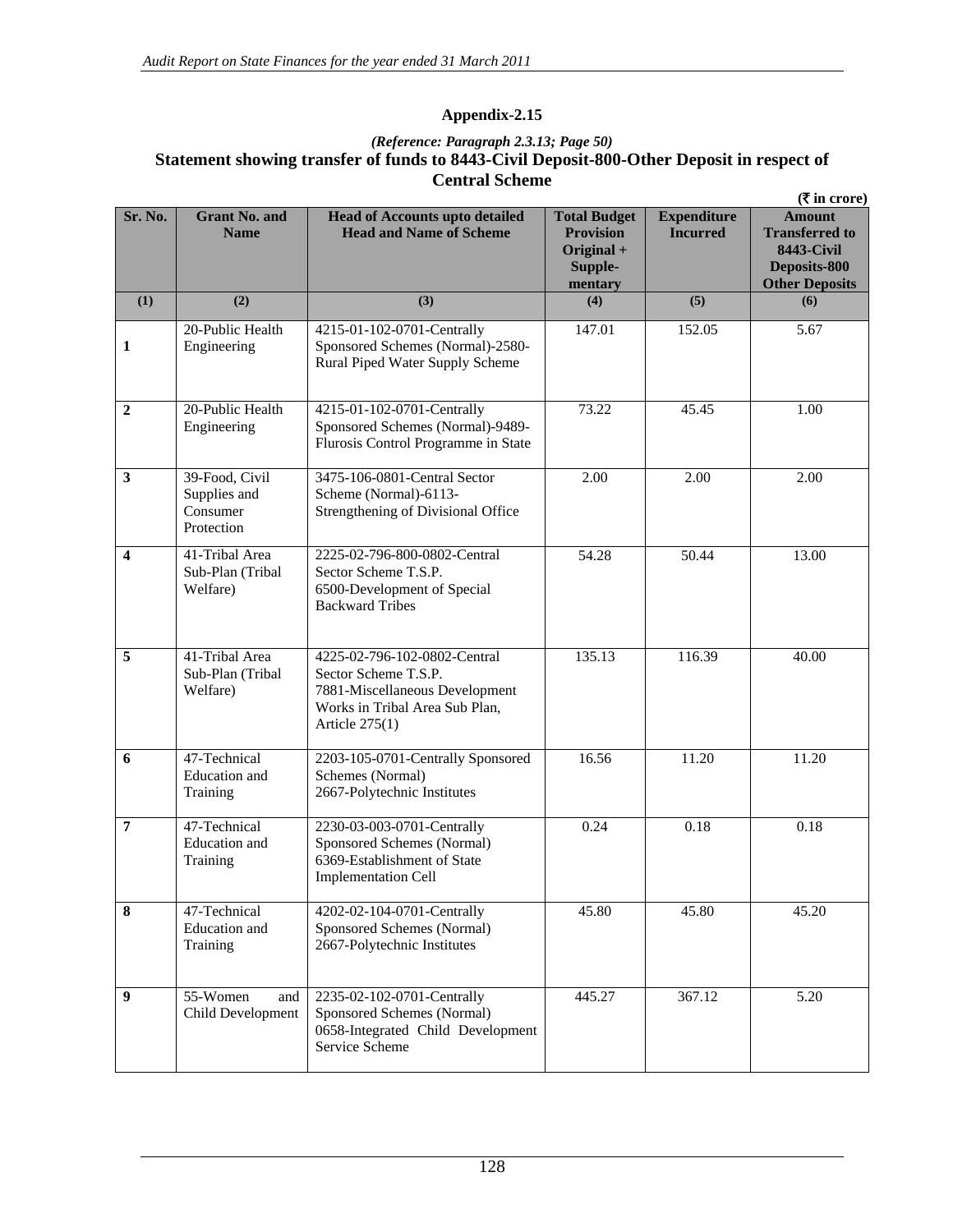| (1) | (2)                                                                           | (3)                                                                                                                                      | (4)    | (5)    | (6)    |
|-----|-------------------------------------------------------------------------------|------------------------------------------------------------------------------------------------------------------------------------------|--------|--------|--------|
| 10  | 58-Expenditure on<br>relief on account of<br>Natural Calamity<br>and Scarcity | 2245-80-800-1301-Central<br>Finance<br>Commission-6370-Capacity<br>Construction under $13th$<br>Finance<br>Commission                    | 5.00   | 5.00   | 5.00   |
| 11  | 61-Expenditure<br>Pertaining<br>to<br><b>Bundelkhand</b><br>Package           | 4401-102-1501-Additional<br>Central<br>Assistance (Normal)-6080-Store and<br>Marketing                                                   | 110.97 | 110.97 | 110.97 |
| 12  | 61-Expenditure<br>Pertaining<br>to<br><b>Bundelkhand</b><br>Package           | 4401-102-1503-Additional<br>Central<br>Assistance (S.C.S.P.)-6080-Store and<br>Marketing                                                 | 27.74  | 27.74  | 27.74  |
| 13  | 61-Expenditure<br>Pertaining<br>to<br><b>Bundelkhand</b><br>Package           | 4700-22-800-1501-Additional<br>Central Assistance (Normal)-2884-<br>Canal and Appurtenant Construction<br>Works                          | 138.43 | 136.84 | 104.12 |
| 14  | 61-Expenditure<br>Pertaining<br>to<br>Bundelkhand<br>Package                  | 4702-101-1501-Additional<br>Central<br>(Normal)-6068-Minor<br>Assistance<br>Irrigation Scheme under Construction                         | 71.66  | 94.00  | 20.34  |
| 15  | 61-Expenditure<br>Pertaining<br>to<br><b>Bundelkhand</b><br>Package           | 4702-101-1501-Additional<br>Central<br>(Normal)-6069-<br>Assistance<br>Strengthening,<br>Improvment,<br>Re-<br>establishment (Tank/Pond) | 47.23  | 43.59  | 35.17  |
| 16  | 61-Expenditure<br>Pertaining<br>to<br>Bundelkhand<br>Package                  | 4702-101-1501-Additional<br>Central<br>Assistance<br>(Normal)-6071-<br>Improvment<br>of<br>Lift<br>Irrigation<br><b>Schemes</b>          | 5.46   | 5.43   | 5.43   |
| 17  | 61-Expenditure<br>Pertaining<br>to<br><b>Bundelkhand</b><br>Package           | 4702-101-1501-Additional<br>Central<br>(Normal)-6074-<br>Assistance<br><b>Restoration of Canal Capacity</b>                              | 64.00  | 19.02  | 17.44  |
| 18  | 61-Expenditure<br>Pertaining<br>to<br>Bundelkhand<br>Package                  | 4702-101-1501-Additional<br>Central<br>(Normal)-6077-New<br>Assistance<br>Minor Irrigation Scheme                                        | 152.10 | 161.31 | 83.13  |
| 19  | 61-Expenditure<br>Pertaining to<br>Bundelkhand<br>Package                     | 4705-211-1501-Additional Central<br>Assistance (Normal)-6067-Command<br>Area Development - Rajghat Project                               | 87.94  | 87.96  | 80.99  |
| 20  | 64-Scheduled<br>Castes Sub-Plan<br>(Public Health<br>Engineering))            | 4215-01-789-102-0703-Centrally<br>Sponsored Schemes (S.C.S.P.)-2580-<br>Rural Piped Water Supply Scheme                                  | 40.88  | 34.30  | 0.34   |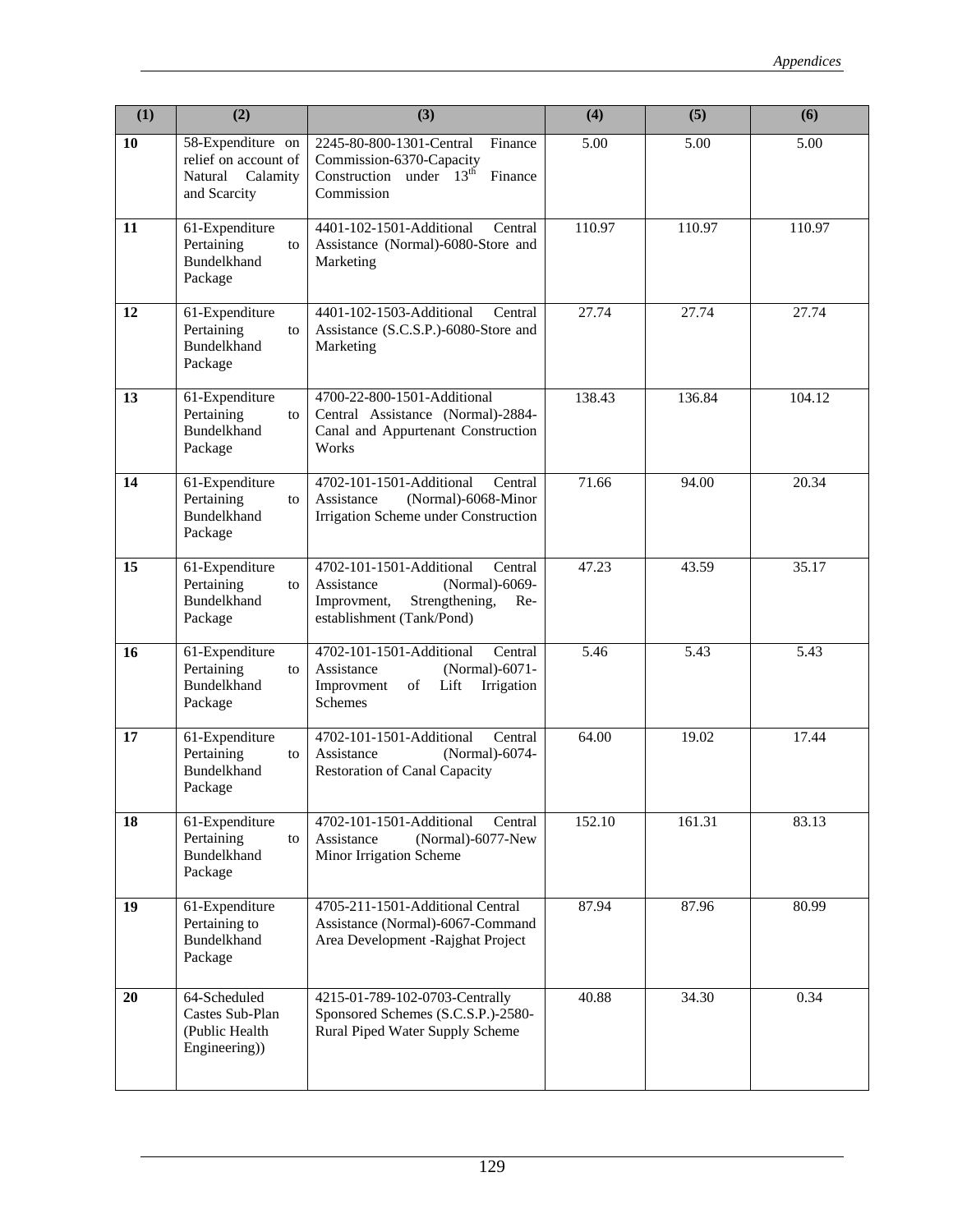|    | (2)                | (3)                                | (4)     | (5)     | (6)    |
|----|--------------------|------------------------------------|---------|---------|--------|
| 21 | 64-Scheduled       | 4215-01-789-102-0703-Centrally     | 37.97   | 30.97   | 1.33   |
|    | Castes Sub-Plan    | Sponsored Schemes (S.C.S.P.)-9489- |         |         |        |
|    | (Public Health)    | Fluorosis Control Programme in the |         |         |        |
|    | Engineering)       | state                              |         |         |        |
| 22 | 72-Bhopal Gas      | 2202-01-800-0701-Centrally         | 104.00  | 104.00  | 104.00 |
|    | Tragedy Relief and | Sponsored Schemes (Normal)-6280-   |         |         |        |
|    | Rehabilitation     | <b>Economic Rehabilitation</b>     |         |         |        |
|    |                    | <b>Total</b>                       | 1812.89 | 1651.76 | 719.45 |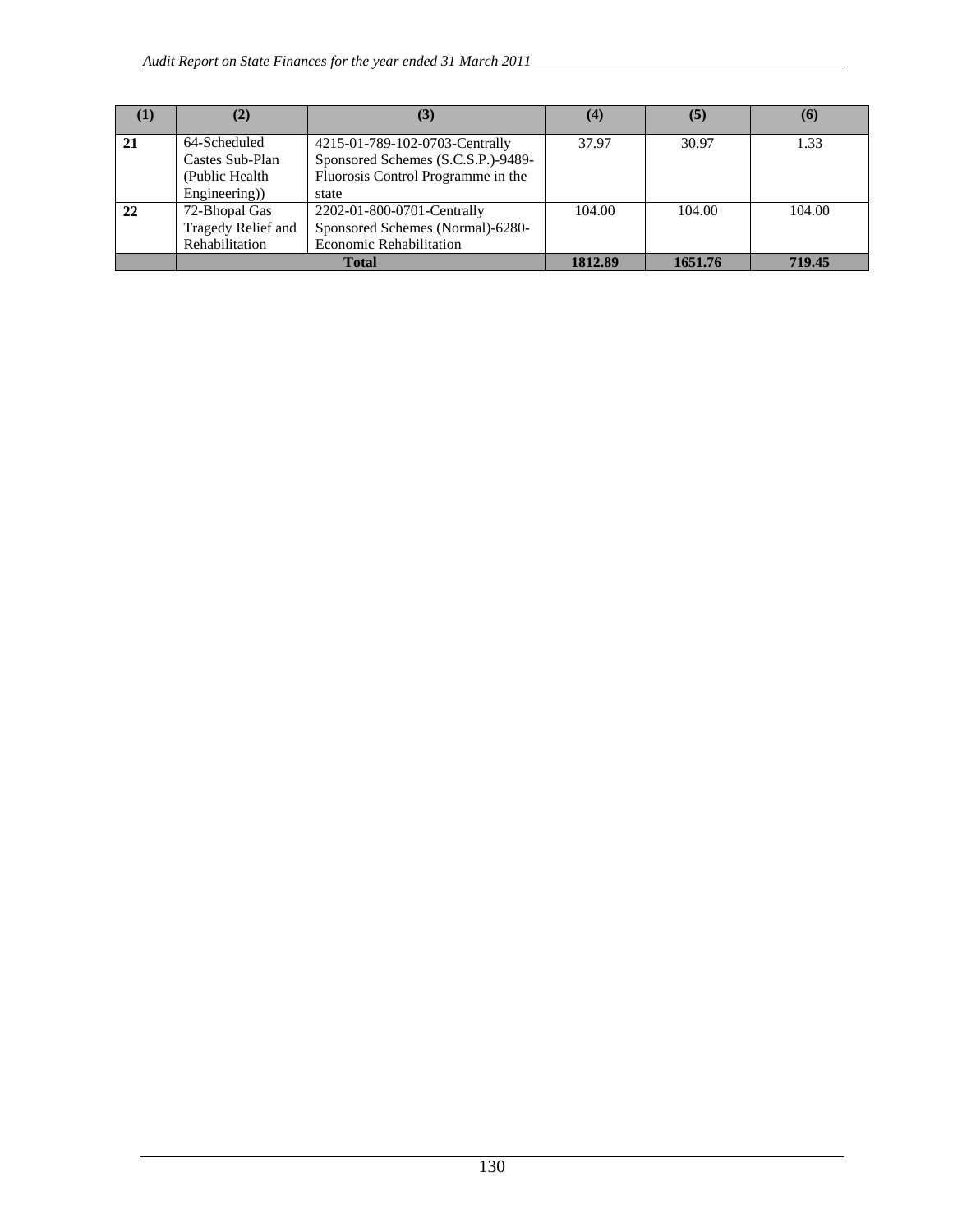# *(Reference: Paragraph 2.3.14; Page 51)*  **(A)Statement showing provision under 63-Machines and 64-Major Construction Works relating to capital section classified in revenue section**  $(\overline{\tau}$  **in crore)**

|                               |                                                    |                                                                                                                          |                  | $(1 \text{ m} \cup \text{ m})$             |
|-------------------------------|----------------------------------------------------|--------------------------------------------------------------------------------------------------------------------------|------------------|--------------------------------------------|
| Sl.<br>$\mathbf{N}\mathbf{o}$ | <b>Grant No. and Name</b>                          | <b>Name of Scheme</b>                                                                                                    | <b>Amount</b>    | <b>Classified</b> in<br><b>Object Head</b> |
| $\overline{1}$                | $\overline{(2)}$                                   | $\overline{(3)}$                                                                                                         | $\overline{(4)}$ | $\overline{(5)}$                           |
| $\mathbf{1}$                  | 03-Police                                          | 2055-114-4155-Wireless Office Bhopal<br>and Gwalior                                                                      | 6.25             | 63                                         |
| $\overline{2}$                | 19-Public Health and<br>Family Welfare             | 2210-01-110-6050-Establishment of<br>District level Blood Bank and Limited<br><b>Blood Storage Unit</b>                  | 2.01             | 63                                         |
| $\overline{\mathbf{3}}$       | 19-Public Health and<br>Family Welfare             | 2210-01-110-6051-Generator for Hospitals                                                                                 | 9.00             | 63                                         |
| $\overline{4}$                | 19-Public Health and<br>Family Welfare             | 2210-01-110-0101-8798-Upgradation of<br>Hospitals                                                                        | 1.45             | 63                                         |
| $\overline{5}$                | 19-Public Health and<br>Family Welfare             | 2210-01-196-1473-District Hospitals                                                                                      | 3.80             | 63                                         |
| 6                             | 19-Public Health and<br>Family Welfare             | 2210-03-103-2777-Primary health centers                                                                                  | 5.35             | 63                                         |
| 7                             | 19-Public Health and<br>Family Welfare             | 2210-03-103-0101-7317-Upgradation of<br><b>Rural Medical Institutions</b>                                                | 1.50             | 63                                         |
| $\overline{\mathbf{8}}$       | 19-Public Health and<br>Family Welfare             | 2211-003-0801-0336-Training of Family<br>Welfare to Auxillary Nurses, Midwife and<br><b>Health Visitors</b>              | 1.00             | 63                                         |
| $\overline{9}$                | 19-Public Health and<br>Family Welfare             | 2211-102-0801-2703-Direct expenditure                                                                                    | 1.00             | 63                                         |
| 10                            | 39-Food, Civil Supplies<br>and Consumer Protection | 3475-106-0801-6113-Strengthing of<br>Divisional Office                                                                   | 2.00             | 64                                         |
| 11                            | 41-Tribal Areas Sub-Plan                           | 2215-01-796-102-0702-1201-Rural Piped<br>Water Supply Scheme                                                             | 41.69            | 64                                         |
| 12                            | 47-Technical Education<br>and Training             | 2203-105-0101-2667-Polytechnic Institutes                                                                                | 1.68             | 63                                         |
| 13                            | 47-Technical Education<br>and Training             | 2203-105-0701-2667-Polytechnic Institutes                                                                                | 1.01             | 63                                         |
| 14                            | 47-Technical Education<br>and Training             | 2230-03-003-0101-0717-Industrial<br><b>Training Institutes</b>                                                           | 3.24             | 63                                         |
| 15                            | 47-Technical Education<br>and Training             | 2230-03-003-0701-6951-Development of<br>Government Industrial Training Institute<br>into Excellent Institute             | 21.00            | 63                                         |
| 16                            | 47-Technical Education<br>and Training             | 2230-03-003-0701-6951-Development of<br>Government Industrial Training Institute<br>into Excellent Institute             | 1.00             | 64                                         |
| 17                            | 64-Scheduled Castes Sub-<br>Plan                   | 2210-01-800-0103-6974-Sagar Medical<br>College                                                                           | 10.00            | 63                                         |
| 18                            | 73-Medical Education<br>Department                 | 2210-01-110-0101-1353-Medical Colleges<br>and attached Hospitals                                                         | 2.50             | 63                                         |
| 19                            | 73-Medical Education<br>Department                 | 2210-05-105-0101-6988-Upgradation of<br>Casual Medical Services in Hospitals<br>attached to Medical Colleges-Trauma Unit | 1.50             | 63                                         |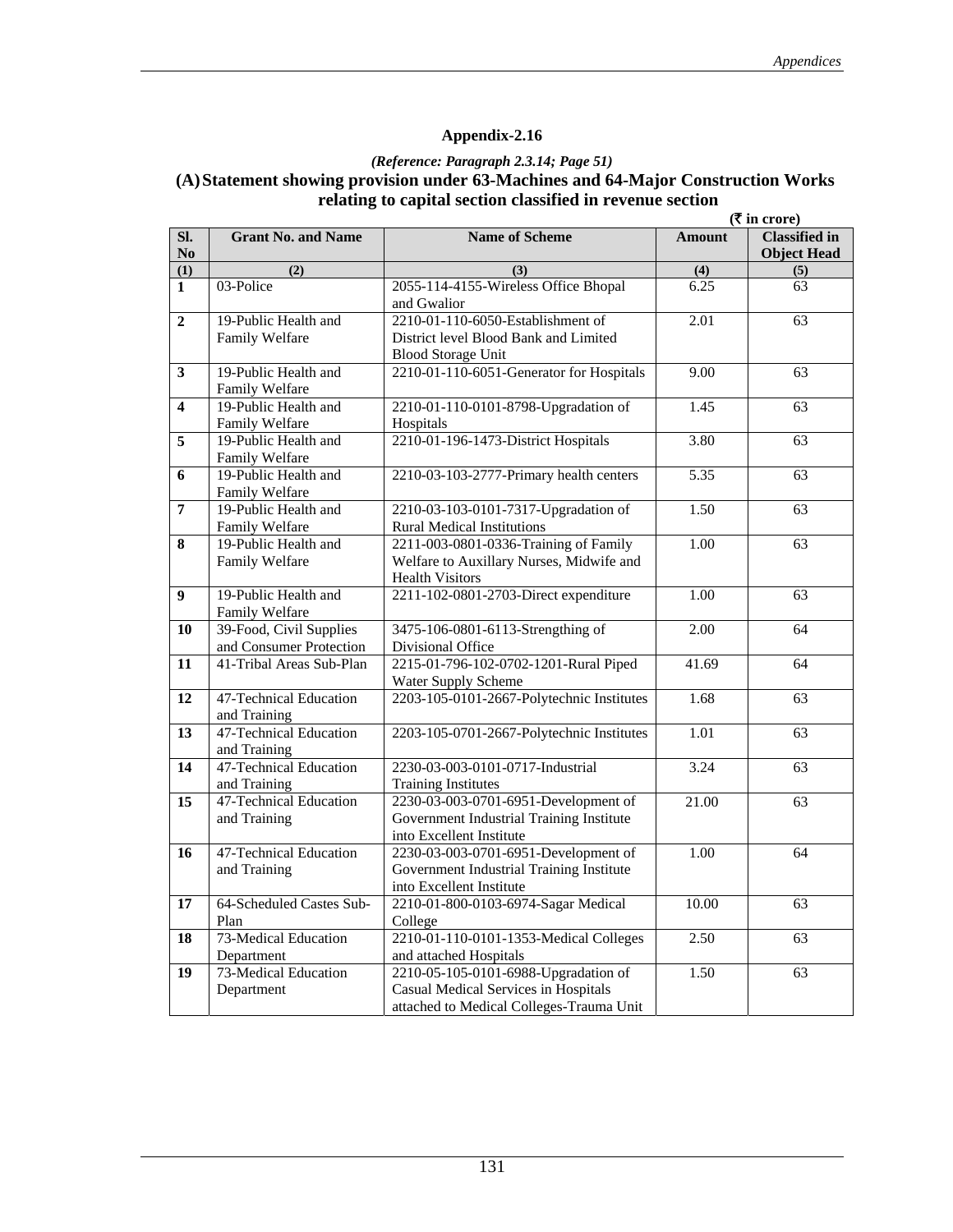| (1) | (2)                  | (3)                              | (4)    | (5) |
|-----|----------------------|----------------------------------|--------|-----|
| 20  | 06-Finance           | 2054-095-8808-Works related to   | 30.00  | 63  |
|     |                      | <b>Information Technology</b>    |        |     |
| 21  | 10-Forest            | 2406-01-001-0101-2723-           | 1.93   | 63  |
|     |                      | Strengthening of Administration  |        |     |
| 22  | 10-Forest            | 2406-01-102-0701-5317-Intensive  | 4.14   | 63  |
|     |                      | <b>Forest Management</b>         |        |     |
| 23  | 48-Narmada Valley    | 2402-102-0701-1580-Macro         | 11.01  | 64  |
|     | Development          | <b>Management Scheme</b>         |        |     |
| 24  | 28-State Legislature | 2011-02-103-4009-Vidhan Sabha    | 1.00   | 63  |
|     |                      | Secretariat                      |        |     |
| 25  | 43-Sports and Youth  | 2204-800-0101-5159-Establishment | 1.60   | 63  |
|     | Welfare              | of Sports Academies              |        |     |
|     |                      | <b>Total</b>                     | 166.66 |     |
|     |                      |                                  |        |     |

#### **(B) Statement showing provision under 42-Grant in aid relating to Revenue Section classified in Capital Section (**` **in crore)**

| SI.            | <b>Grant No. and Name</b> | <b>Name of Scheme</b>                      | <b>Amount</b> | <b>Classified</b> |
|----------------|---------------------------|--------------------------------------------|---------------|-------------------|
| No             |                           |                                            |               | in Object         |
|                |                           |                                            |               | <b>Head</b>       |
| (1)            | (2)                       | (3)                                        | (4)           | (5)               |
|                | 27-School Education       | 4202-01-800-0701-6809-Kasturba             | 36.81         | 42                |
|                | (Primary Education)       | Gandhi Village Girls School                |               |                   |
| 2              | 27-School Education       | 4202-01-201-0101-5776-Completion of        | 1.03          | 42                |
|                | (Primary Education)       | Incomplete School Buildings under Sarva    |               |                   |
|                |                           | Shiksha Abhiyan                            |               |                   |
| 3              | 30-Rural Development      | 4515-800-0701-6655-Grant to Madhya         | 70.00         | 42                |
|                |                           | <b>Pradesh Rural Development Authority</b> |               |                   |
| $\overline{4}$ | 30-Rural Development      | 4515-800-0101-5129-State Rural Roads       | 1.87          | 42                |
|                |                           | Connectivity                               |               |                   |
| 5              | 30-Rural Development      | 4515-800-0101-5853-D.P.I.P. Schemes        | 5.00          | 42                |
|                |                           | <b>Total</b>                               | 114.71        |                   |
|                |                           |                                            |               |                   |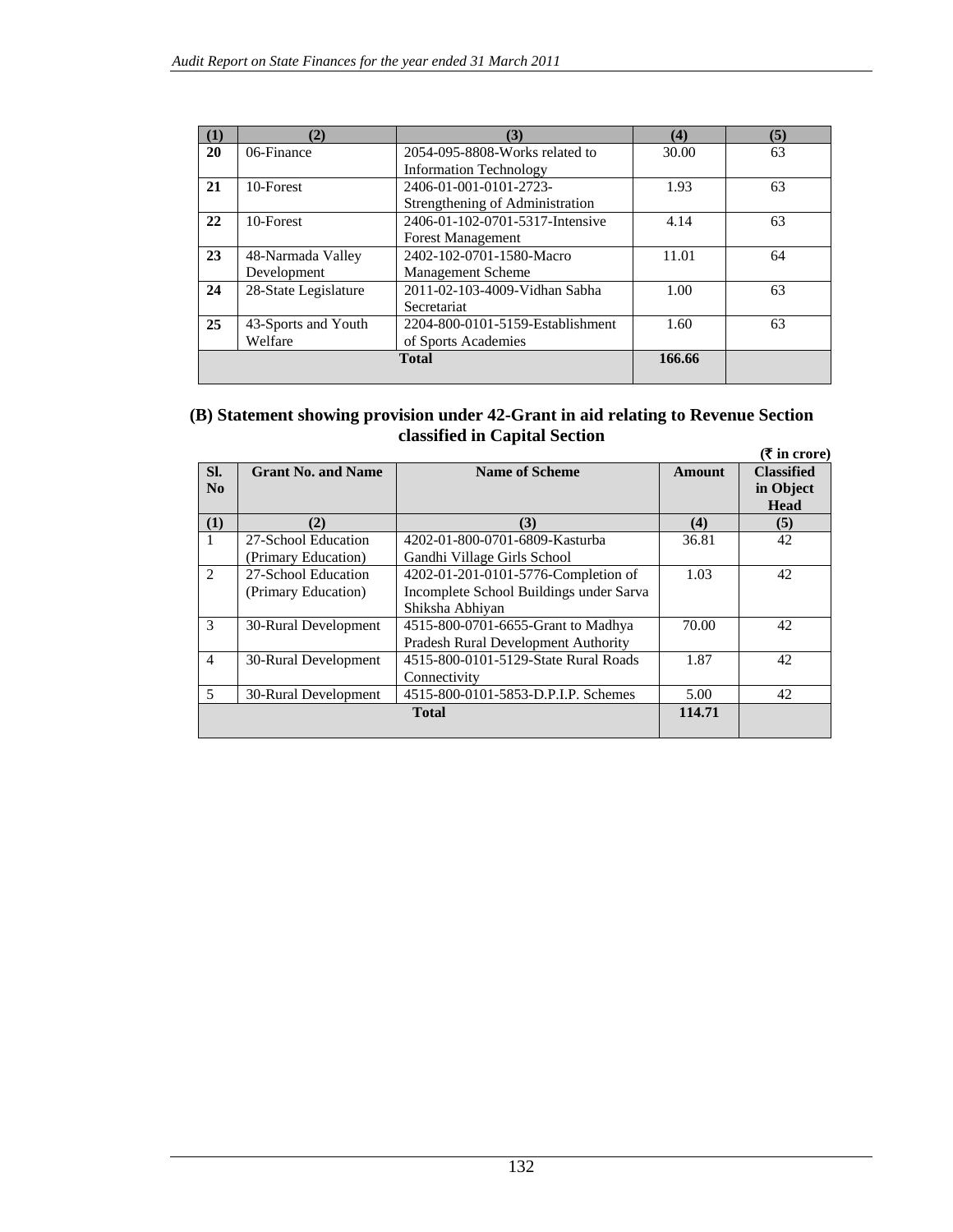### *(Reference: Paragraph 2.4.1; Page 51)*  **Substantial savings of more than** ` **two crore and more than 20 per cent of provision under schemes of selected grants**

|                |                                                                                                               | $(\bar{\tau}$ in crore)                  |
|----------------|---------------------------------------------------------------------------------------------------------------|------------------------------------------|
| Sl.<br>No.     | <b>Grant number and name of scheme</b>                                                                        | <b>Saving</b><br>(Percentage)<br>2010-11 |
| $\mathbf{1}$   | $\overline{2}$                                                                                                | 3                                        |
|                | 13-Farmers Welfare and Agriculture Development                                                                |                                          |
| $\mathbf{1}$   | 2401-102-0701-Centrally Sponsored Scheme Normal-0921-National Pulse<br>Development Scheme.                    | 9.34<br>(100)                            |
| 2              | 2401-103-0801-Central Sector Schemes Normal-9185-Beej Gram Yojna                                              | 6.06<br>(21.03)                          |
| 3              | 2401-108-0701-Centrally Sponsored Scheme Normal-4325-Intensive Cotton<br>Development Programme                | 4.33<br>(95.16)                          |
| $\overline{4}$ | 2401-109-0101-State Plan scheme (Normal)-6891-State Level Agriculture                                         | 4.36                                     |
| 5              | <b>Extension and Training Institute</b><br>2401-113-0101-State Plan scheme (Normal)-5626-National Agriculture | (66.46)<br>36.00                         |
|                | Development Scheme                                                                                            | (50)                                     |
| 6              | 2401-113-0701-Centrally Sponsored Scheme Normal-1580-Macro Management<br>Scheme                               | 4.43<br>(49.72)                          |
| 7              | 2401-800-0701-Centrally Sponsored Scheme Normal-1580-Macro Management<br>Scheme                               | 24.59<br>(37.29)                         |
|                | <b>48-Narmada Valley Development</b>                                                                          |                                          |
| 8              | 2055-104-0101-State Plan Scheme (Normal)-4492-Normal Expenditure (Special                                     | 2.72                                     |
|                | Police)                                                                                                       | (38.20)                                  |
| 9              | 2402-102-0701-Centrally Sponsored Scheme Normal-1580-Macro Management                                         | 5.57                                     |
|                | Scheme<br>74-Financial Assistance to Three Tier Panchayati Raj Institutions                                   | (50.59)                                  |
| 10             | 2202-01-192-0101-State Plan Scheme (Normal)-6967-Upgradation of Middle                                        | 9.37                                     |
|                | Schools into High Schools                                                                                     | (100)                                    |
| 11             | 2202-02-192-0101-6968-Upgradation of High School into Higher Secondary<br>School                              | 2.86<br>(20.43)                          |
| 12             | 2235-60-196-0101-State Plan Scheme (Normal)-8786-Indira Gandhi National Old                                   | 5.99                                     |
|                | Age Pension                                                                                                   | (32.79)                                  |
| 13             | 2235-60-197-0101-State Plan Scheme (Normal)-8786-Indira Gandhi National Old<br>Age Pension                    | 6.05<br>(33.11)                          |
|                | 2401-196-0701-Centrally Sponsored Scheme Normal-0921-National Pulses                                          | 4.00                                     |
| 14             | Development Scheme                                                                                            | (100)                                    |
| 15             | 2401-196-0701-Centrally Sponsored Scheme Normal-1580-Macro Management<br>Scheme                               | 3.66<br>(86.94)                          |
| 16             | 2401-196-0701-Centrally Sponsored Scheme Normal-4325-Intensive Cotton<br>Development Programme                | 2.60<br>(64.68)                          |
|                | 2501-06-198-0101-State Plan Scheme (Normal)-6079-Reform, Re-enforcement,                                      | 5.01                                     |
| 17             | Re-establishment (R.R.R.)                                                                                     | (89.46)                                  |
| 18             | 2505-01-198-0701-Centrally Sponsored Scheme Normal-6923-National Rural                                        | 138.86                                   |
|                | <b>Employment Guarantee Scheme</b>                                                                            | (61.11)                                  |
| 19             | 2515-198-0801-Central Sector Scheme Normal-7886-Transportation of Mid-day                                     | 209.53                                   |
|                | Meal Material                                                                                                 | (77.60)                                  |
| 20             | 3604-198-0101-State Plan Scheme (Normal)-6086-Grant for Infrastructure                                        | 55.47                                    |
|                | Development Under Recommendation of State Finance Commission                                                  | (100)                                    |
|                | <b>Total</b>                                                                                                  | 540.80                                   |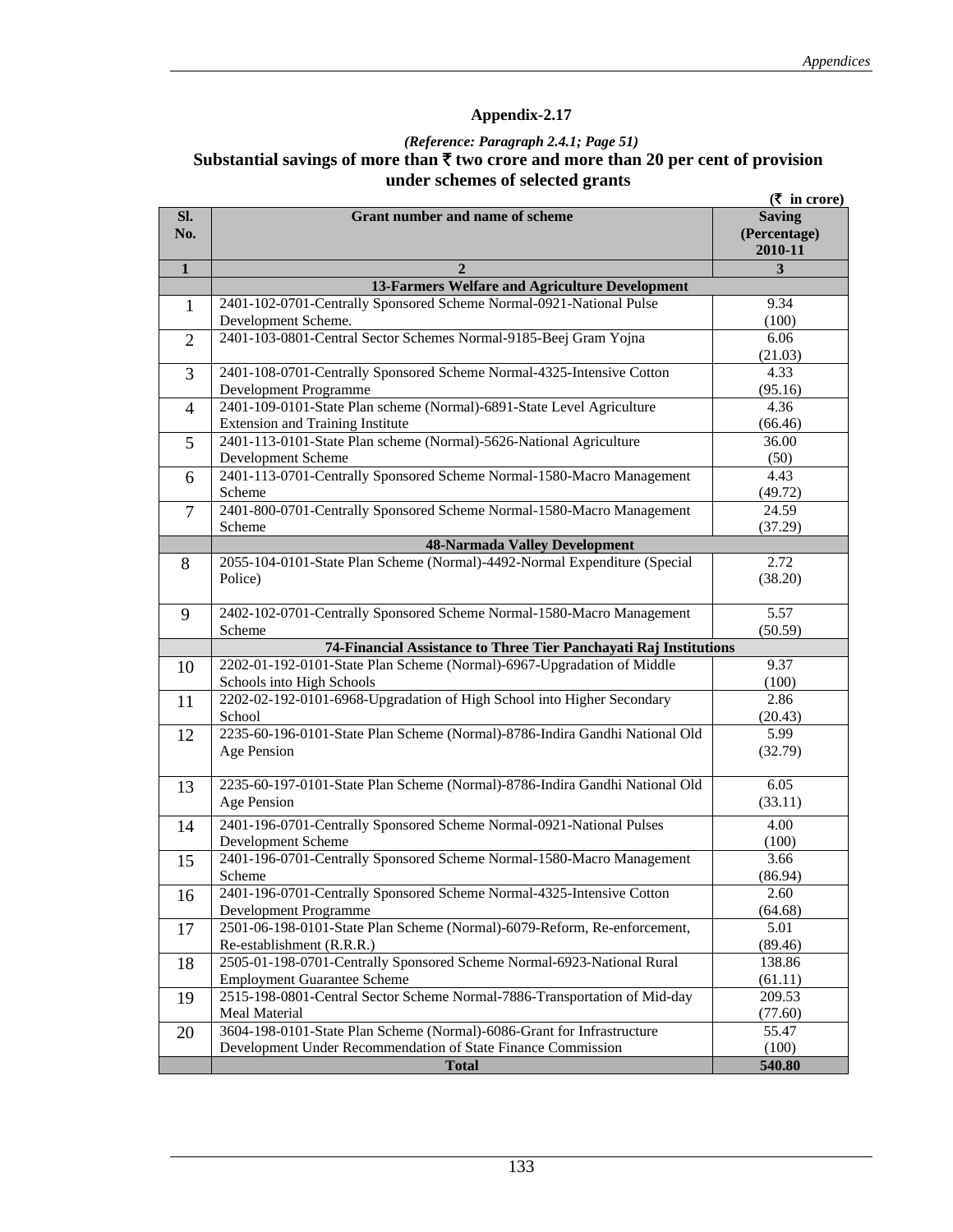## *(Reference: Paragraph 2.4.1; Page 51)*  Substantial excess of  $\bar{\tau}$  one crore or more under schemes of selected grants

|                  |                                                                                                                      | ( ₹ in error)                  |  |  |  |  |  |
|------------------|----------------------------------------------------------------------------------------------------------------------|--------------------------------|--|--|--|--|--|
| Sl.<br>No.       | <b>Grant number and name of scheme</b>                                                                               | Excess (percentage)<br>2010-11 |  |  |  |  |  |
| (1)              | (2)                                                                                                                  | (3)                            |  |  |  |  |  |
|                  | 13-Farmers Welfare and Agriculture Development                                                                       |                                |  |  |  |  |  |
| 1.               | 2401-001-0119-Subordinate and Expert Staff (District and Subordinate level<br>Staff)                                 | 12.47<br>(7.75)                |  |  |  |  |  |
| 2.               | 2401-102-0101-State Plan Scheme Normal-5647-Special Assistance Top-<br>Up-Grant to Farmers for Irrigation Equipments | 3.85<br>(32.11)                |  |  |  |  |  |
| 3.               | 2401-108-0701-Centrally Sponsored Scheme Normal-0927-National Oil<br>Seed Development Scheme                         | 6.80<br>(25.34)                |  |  |  |  |  |
| $\overline{4}$ . | 2401-110-0101-State Plan Scheme Normal-8768-National Agriculture<br><b>Insurance Scheme</b>                          | 3.74<br>(15.07)                |  |  |  |  |  |
|                  | <b>48-Narmada Valley Development</b>                                                                                 |                                |  |  |  |  |  |
| 5.               | 2801-01-001-0101-State Plan Scheme (Normal) 6818-Operating and                                                       | 1.00                           |  |  |  |  |  |
|                  | Maintenance Expenditure of Sardar Sarovar Project                                                                    | (11.11)                        |  |  |  |  |  |
|                  | 74-Financial Assistance to Three Tier Panchayati Raj Institutions                                                    |                                |  |  |  |  |  |
| 6.               | 2202-02-191-8403-Grant for Salary of Shiksha Karmees                                                                 | 44.92<br>(15.65)               |  |  |  |  |  |
| 7.               | 2216-03-198-0701-Centrally Sponsored Scheme Normal-5198-Indira Awas<br>Yojna                                         | 25.18<br>(70.93)               |  |  |  |  |  |
| 8.               | 2401-196-0701-Centrally Sponsored Scheme Normal-0927-National Oilseed<br>Development Scheme                          | 4.72<br>(41.29)                |  |  |  |  |  |
| 9.               | 2501-06-198-0101-State Plan Scheme (Normal) 9249-Backward Region<br><b>Grand Fund Scheme</b>                         | 78.00<br>(44.66)               |  |  |  |  |  |
| 10.              | 3604-197-4610-Grant against Collection of Additional Stamp Duty                                                      | 54.83                          |  |  |  |  |  |
|                  | <b>Total</b>                                                                                                         | (25.33)<br>235.51              |  |  |  |  |  |
|                  |                                                                                                                      |                                |  |  |  |  |  |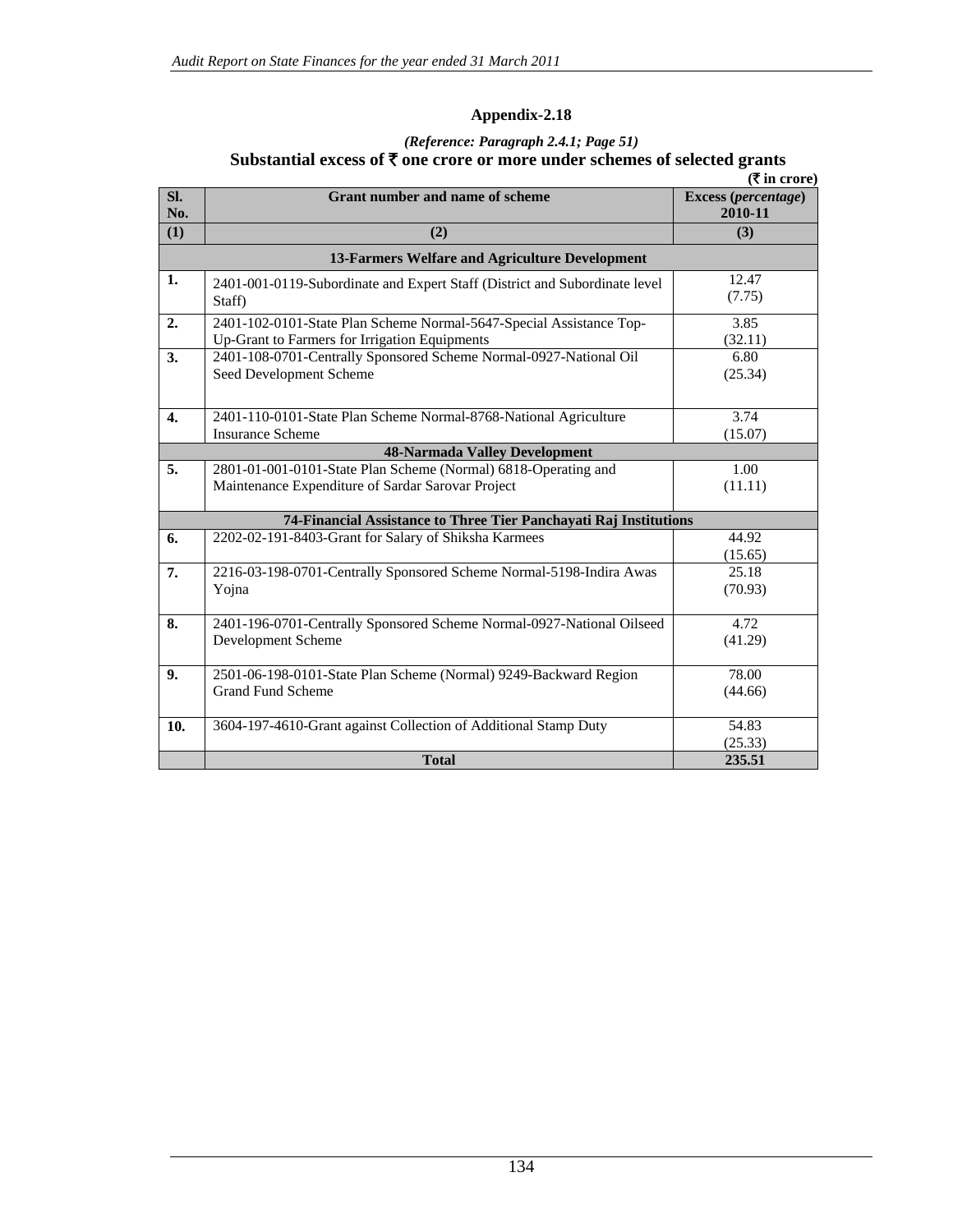#### *(Reference: Paragraph 2.4.1; Page 51)*

### **(A) Cases where supplementary provision under schemes proved unnecessary in respect of selected grants**

|                                                |                                                                                                                | $($ ₹ in crore)                                        |  |  |  |  |
|------------------------------------------------|----------------------------------------------------------------------------------------------------------------|--------------------------------------------------------|--|--|--|--|
| Sl. No.                                        | Description of grant and scheme                                                                                | <b>Amount of unutilized</b><br>supplementary provision |  |  |  |  |
|                                                | (2)                                                                                                            |                                                        |  |  |  |  |
| 13-Farmers Welfare and Agriculture Development |                                                                                                                |                                                        |  |  |  |  |
|                                                | 2401-113-0101-State Plan Schemes (Normal)-0903-<br>Establishment of The Directorate of Agriculture Engineering | 0.64                                                   |  |  |  |  |
|                                                | 2202-01-192-6967-Upgradation of Middle Schools into High<br><b>Schools</b>                                     | 9.37                                                   |  |  |  |  |
|                                                | <b>Total</b>                                                                                                   | 10.01                                                  |  |  |  |  |

### **(B) Cases where supplementary provision proved excessive under schemes of selected grants**

|                                                                   |                                                                                                                                           |          |                    |                    | $(\bar{\mathbf{\mathsf{F}}}$ in crore) |  |  |  |
|-------------------------------------------------------------------|-------------------------------------------------------------------------------------------------------------------------------------------|----------|--------------------|--------------------|----------------------------------------|--|--|--|
| SI.<br>No.                                                        | Description of grants and schemes.                                                                                                        | Original | Supple-<br>mentary | <b>Expenditure</b> | <b>Saving</b><br>$(-)$                 |  |  |  |
| $\bf(1)$                                                          | (2)                                                                                                                                       | (3)      | (4)                | (5)                | (6)                                    |  |  |  |
| 13-Farmers Welfare and Agriculture Development                    |                                                                                                                                           |          |                    |                    |                                        |  |  |  |
| 1.                                                                | 2401-103-0801-Central Sector Scheme<br>(Normal)-9185-Beej Gram Yojna                                                                      | 15.56    | 13.26              | 22.76              | 6.06                                   |  |  |  |
| 2.                                                                | 2401-113-0101-State Plan Schemes<br>(Normal)-5626-National Agriculture<br>Development Scheme                                              |          | 72.00              | 36.00              | 36.00                                  |  |  |  |
| 74-Financial Assistance to Three Tier Panchavati Raj Institutions |                                                                                                                                           |          |                    |                    |                                        |  |  |  |
| <b>3.</b>                                                         | 2515-198-6226-Special Area Grant to<br>Panchayati Raj Institutions Under the<br>Recommendations of 13 <sup>th</sup> Finance<br>Commission |          | 22.57              | 19.91              | 2.66                                   |  |  |  |

### **(C) Cases where supplementary provision proved inadequate under schemes of selected grants**

**15.56** 107.83 78.67 **44.72 15.56** 107.83 78.67 **44.72** 

|                                                |                                                                          |                 |         |                    | $(\bar{\bar{\mathbf{x}}}$ in crore) |  |  |
|------------------------------------------------|--------------------------------------------------------------------------|-----------------|---------|--------------------|-------------------------------------|--|--|
| SI.                                            | Description of grants and schemes.                                       | <b>Original</b> | Supple- | <b>Expenditure</b> | <b>Excess</b>                       |  |  |
| No                                             |                                                                          |                 | mentary |                    | $(+)$                               |  |  |
| (1)                                            |                                                                          | (3)             | (4)     | (5)                | (6)                                 |  |  |
| 13-Farmers Welfare and Agriculture Development |                                                                          |                 |         |                    |                                     |  |  |
| 1.                                             | 2401-001-0119-Subordinate and Expert Staff<br>(District and Subordinate) | 154.11          | 6.80    | 173.38             | 12.47                               |  |  |
| <b>Total</b>                                   |                                                                          | 154.11          | 6.80    | 173.38             | 12.47                               |  |  |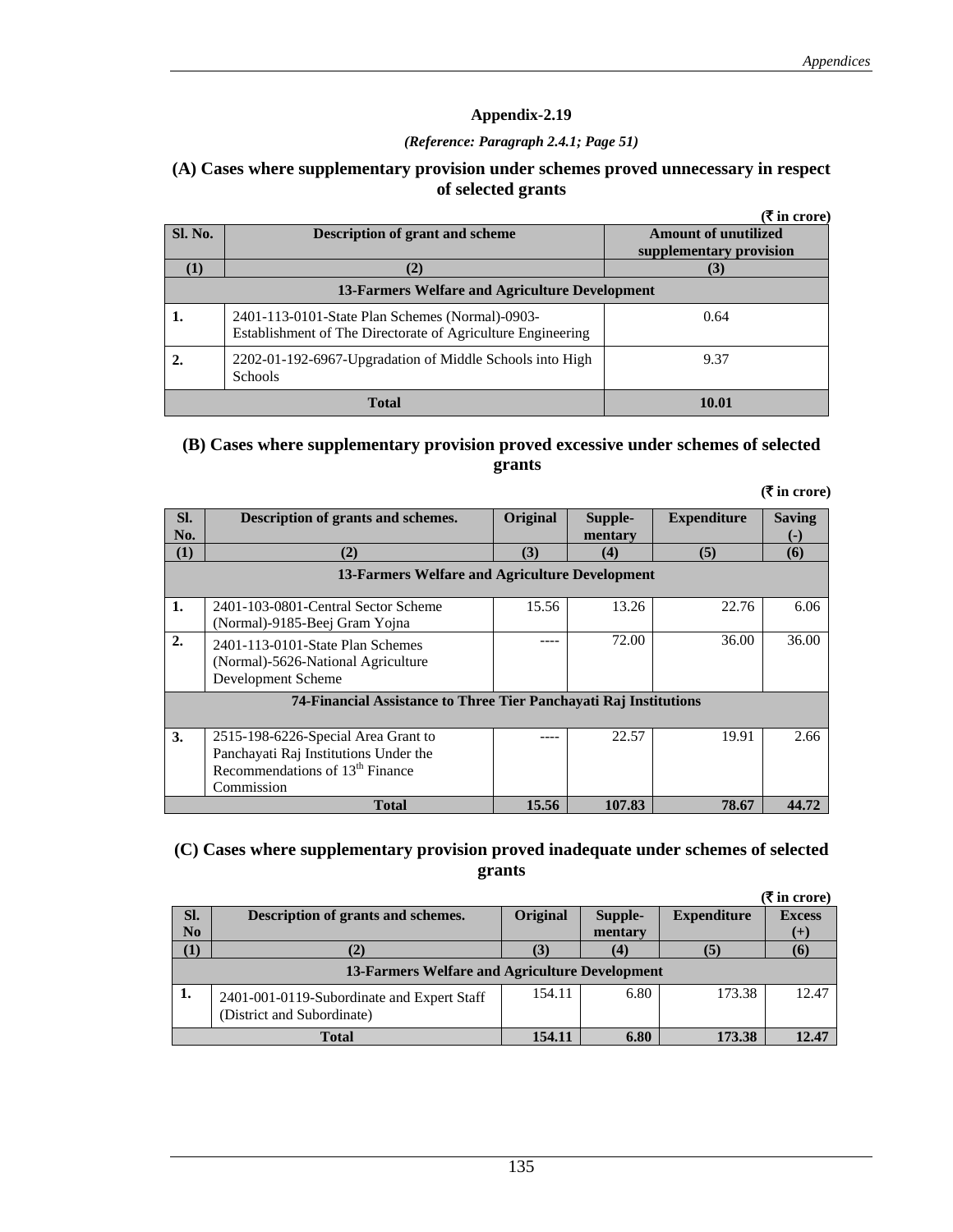### **Appendix-2.20**

#### *(Reference: Paragraph 2.4.3; Page 52)*

# **Cases of Rush of expenditure in March 2011 noticed in Review of Selected Grant**

| in March 2011<br>No.<br>No.<br><b>Expenditure</b><br>13<br>2401-105-(manures and fertilizers)-<br>25.00<br>100<br>25.00<br>1.<br>6366-Interest on capital for<br>arrangement of manures and<br>fertilizers<br>13<br>2401-105-0101-SPS (Normal)-9197-<br>0.25<br>2.<br>0.19<br>76<br>Formation and Operation of State Bio<br><b>Certification Institute</b><br>3.<br>13<br>2401-108-0701-CSS (Normal)-4325-<br>0.22<br>0.11<br>50<br><b>Intensive Cotton Development</b><br>Programme<br>13<br>2401-108-0701-CSS (Normal)-0927-<br>4.<br>33.64<br>16.29<br>48.43<br>National Oilseed Development<br>Scheme<br>2401-109-0101-SPS (Normal)-8173-<br>0.20<br>5.<br>13<br>0.10<br>50<br><b>Establishment of Farmers Training</b><br>Center at Ujjain<br>2401-109-0101-SPS (Normal)-8808-<br>6.<br>13<br>2.38<br>1.33<br>55.88<br>Work Related to Information<br>Technology<br>7.<br>13<br>2401-113-0101-SPS (Normal)-5626-<br>36.00<br>36.00<br>100<br>National Agriculture Development<br>Scheme<br>2401-800-0701-CSS (Normal)-1580-<br>16.15<br>13<br>41.35<br>39.06<br>8.<br>Macro Management Scheme<br>0.42<br>0.17<br>9.<br>13<br>2401-113-0801-CSS (Normal)-5907-<br>40.48<br>Post Harvest Technology<br>Management<br>13<br>2401-103-0801-CSS (Normal)-9185-<br>22.76<br>10.<br>10.45<br>45.92<br>Beej Gram Yojna<br>2401-102-0101-SPS (Normal)-5647-<br>$\overline{13}$<br>6.97<br>15.84<br>44.01<br>11.<br>Special Assistance Top Up Grant to<br>Farmers for Irrigation Equipments<br>2216-03-198-0701-CSS (Normal)-<br>12<br>74<br>60.69<br>31.67<br>52.18<br>5198-Indira Awas Yojna<br>74<br>2215-02-198-0701-CSS (Normal)-<br>25.66<br>14.59<br>56.85<br>13.<br>5206-Total Cleanliness Campaign<br>14.<br>2401-196-0701-CSS (Normal)-0927-<br>16.15<br>51.76<br>74<br>8.36<br>National Oilseed Development<br>Project<br>15.<br>74<br>3604-197-Assistance to Janpad<br>17.97<br>9.81<br>54.59<br>Panchayats-6107-Grant to Janpad<br>Panchayats for General Purpose under<br>Recommendation of State Finance<br>Commission |     |              |                           |              |                    | $(\overline{\mathbf{\overline{z}}}$ in crore)                               |
|----------------------------------------------------------------------------------------------------------------------------------------------------------------------------------------------------------------------------------------------------------------------------------------------------------------------------------------------------------------------------------------------------------------------------------------------------------------------------------------------------------------------------------------------------------------------------------------------------------------------------------------------------------------------------------------------------------------------------------------------------------------------------------------------------------------------------------------------------------------------------------------------------------------------------------------------------------------------------------------------------------------------------------------------------------------------------------------------------------------------------------------------------------------------------------------------------------------------------------------------------------------------------------------------------------------------------------------------------------------------------------------------------------------------------------------------------------------------------------------------------------------------------------------------------------------------------------------------------------------------------------------------------------------------------------------------------------------------------------------------------------------------------------------------------------------------------------------------------------------------------------------------------------------------------------------------------------------------------------------------------------------------------------|-----|--------------|---------------------------|--------------|--------------------|-----------------------------------------------------------------------------|
|                                                                                                                                                                                                                                                                                                                                                                                                                                                                                                                                                                                                                                                                                                                                                                                                                                                                                                                                                                                                                                                                                                                                                                                                                                                                                                                                                                                                                                                                                                                                                                                                                                                                                                                                                                                                                                                                                                                                                                                                                                  | SI. | <b>Grant</b> | <b>Name of the Scheme</b> | <b>Total</b> | <b>Expenditure</b> | <b>Percentage of</b><br><b>Expenditure in March</b><br>to Total Expenditure |
|                                                                                                                                                                                                                                                                                                                                                                                                                                                                                                                                                                                                                                                                                                                                                                                                                                                                                                                                                                                                                                                                                                                                                                                                                                                                                                                                                                                                                                                                                                                                                                                                                                                                                                                                                                                                                                                                                                                                                                                                                                  |     |              |                           |              |                    |                                                                             |
|                                                                                                                                                                                                                                                                                                                                                                                                                                                                                                                                                                                                                                                                                                                                                                                                                                                                                                                                                                                                                                                                                                                                                                                                                                                                                                                                                                                                                                                                                                                                                                                                                                                                                                                                                                                                                                                                                                                                                                                                                                  |     |              |                           |              |                    |                                                                             |
|                                                                                                                                                                                                                                                                                                                                                                                                                                                                                                                                                                                                                                                                                                                                                                                                                                                                                                                                                                                                                                                                                                                                                                                                                                                                                                                                                                                                                                                                                                                                                                                                                                                                                                                                                                                                                                                                                                                                                                                                                                  |     |              |                           |              |                    |                                                                             |
|                                                                                                                                                                                                                                                                                                                                                                                                                                                                                                                                                                                                                                                                                                                                                                                                                                                                                                                                                                                                                                                                                                                                                                                                                                                                                                                                                                                                                                                                                                                                                                                                                                                                                                                                                                                                                                                                                                                                                                                                                                  |     |              |                           |              |                    |                                                                             |
|                                                                                                                                                                                                                                                                                                                                                                                                                                                                                                                                                                                                                                                                                                                                                                                                                                                                                                                                                                                                                                                                                                                                                                                                                                                                                                                                                                                                                                                                                                                                                                                                                                                                                                                                                                                                                                                                                                                                                                                                                                  |     |              |                           |              |                    |                                                                             |
|                                                                                                                                                                                                                                                                                                                                                                                                                                                                                                                                                                                                                                                                                                                                                                                                                                                                                                                                                                                                                                                                                                                                                                                                                                                                                                                                                                                                                                                                                                                                                                                                                                                                                                                                                                                                                                                                                                                                                                                                                                  |     |              |                           |              |                    |                                                                             |
|                                                                                                                                                                                                                                                                                                                                                                                                                                                                                                                                                                                                                                                                                                                                                                                                                                                                                                                                                                                                                                                                                                                                                                                                                                                                                                                                                                                                                                                                                                                                                                                                                                                                                                                                                                                                                                                                                                                                                                                                                                  |     |              |                           |              |                    |                                                                             |
|                                                                                                                                                                                                                                                                                                                                                                                                                                                                                                                                                                                                                                                                                                                                                                                                                                                                                                                                                                                                                                                                                                                                                                                                                                                                                                                                                                                                                                                                                                                                                                                                                                                                                                                                                                                                                                                                                                                                                                                                                                  |     |              |                           |              |                    |                                                                             |
|                                                                                                                                                                                                                                                                                                                                                                                                                                                                                                                                                                                                                                                                                                                                                                                                                                                                                                                                                                                                                                                                                                                                                                                                                                                                                                                                                                                                                                                                                                                                                                                                                                                                                                                                                                                                                                                                                                                                                                                                                                  |     |              |                           |              |                    |                                                                             |
|                                                                                                                                                                                                                                                                                                                                                                                                                                                                                                                                                                                                                                                                                                                                                                                                                                                                                                                                                                                                                                                                                                                                                                                                                                                                                                                                                                                                                                                                                                                                                                                                                                                                                                                                                                                                                                                                                                                                                                                                                                  |     |              |                           |              |                    |                                                                             |
|                                                                                                                                                                                                                                                                                                                                                                                                                                                                                                                                                                                                                                                                                                                                                                                                                                                                                                                                                                                                                                                                                                                                                                                                                                                                                                                                                                                                                                                                                                                                                                                                                                                                                                                                                                                                                                                                                                                                                                                                                                  |     |              |                           |              |                    |                                                                             |
|                                                                                                                                                                                                                                                                                                                                                                                                                                                                                                                                                                                                                                                                                                                                                                                                                                                                                                                                                                                                                                                                                                                                                                                                                                                                                                                                                                                                                                                                                                                                                                                                                                                                                                                                                                                                                                                                                                                                                                                                                                  |     |              |                           |              |                    |                                                                             |
|                                                                                                                                                                                                                                                                                                                                                                                                                                                                                                                                                                                                                                                                                                                                                                                                                                                                                                                                                                                                                                                                                                                                                                                                                                                                                                                                                                                                                                                                                                                                                                                                                                                                                                                                                                                                                                                                                                                                                                                                                                  |     |              |                           |              |                    |                                                                             |
|                                                                                                                                                                                                                                                                                                                                                                                                                                                                                                                                                                                                                                                                                                                                                                                                                                                                                                                                                                                                                                                                                                                                                                                                                                                                                                                                                                                                                                                                                                                                                                                                                                                                                                                                                                                                                                                                                                                                                                                                                                  |     |              |                           |              |                    |                                                                             |
|                                                                                                                                                                                                                                                                                                                                                                                                                                                                                                                                                                                                                                                                                                                                                                                                                                                                                                                                                                                                                                                                                                                                                                                                                                                                                                                                                                                                                                                                                                                                                                                                                                                                                                                                                                                                                                                                                                                                                                                                                                  |     |              | <b>Total</b>              | 298.53       | 177.19             | 59.36                                                                       |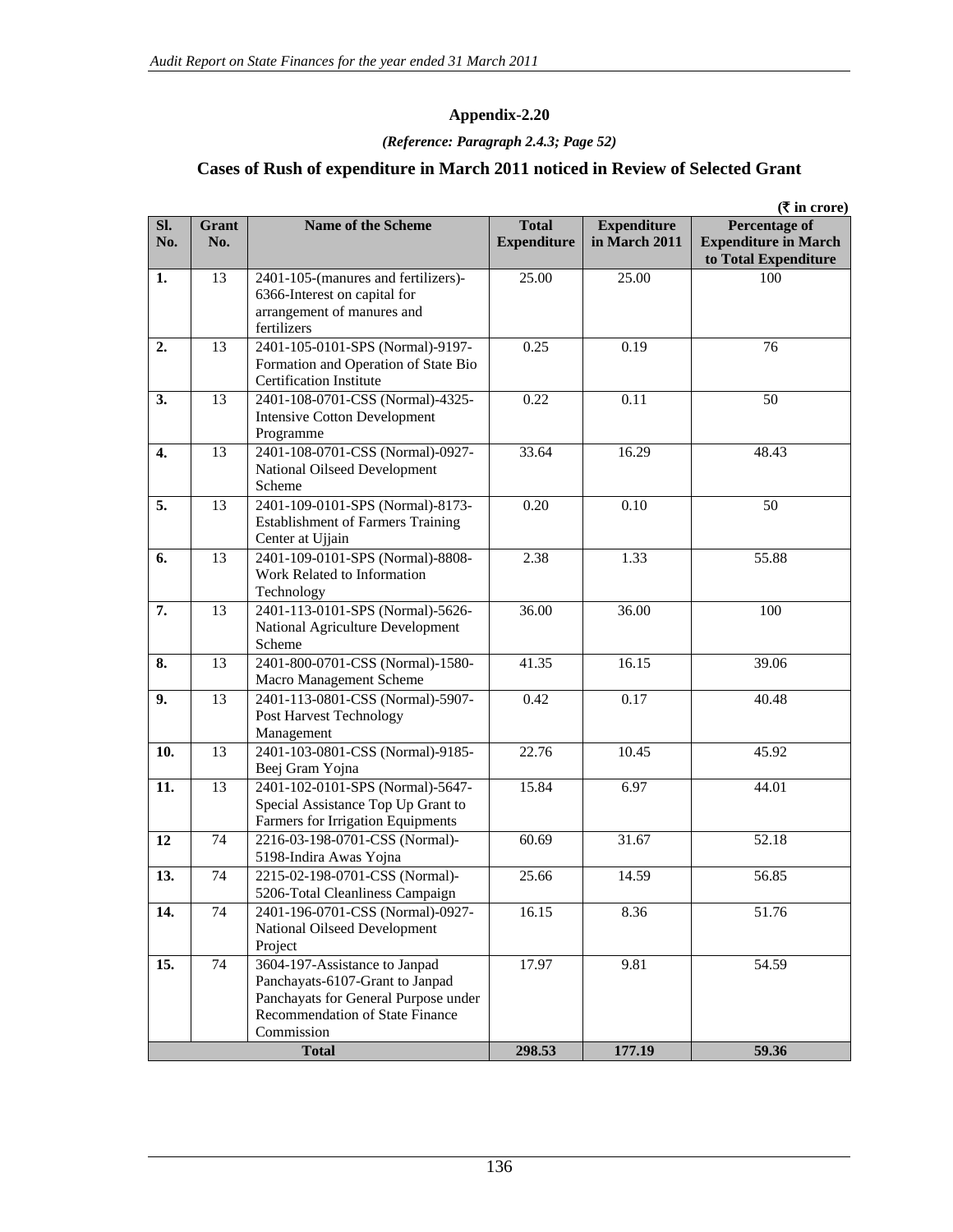### **Appendix-3.1** *(Reference: Paragraph 3.2; Page 55)*

## **Statement showing status of accounts of the autonomous bodies**

| SL.<br>No.       | Name of body                       | <b>Period of</b><br>entrustment | Year up to<br>which            | Period up to<br>which             | <b>Placement</b><br>of SAR in | Delay in<br>submi-        | <b>Period of</b><br>delay           |
|------------------|------------------------------------|---------------------------------|--------------------------------|-----------------------------------|-------------------------------|---------------------------|-------------------------------------|
|                  |                                    |                                 | accounts were                  | <b>Separate</b>                   | the                           | ssion                     | (Months)                            |
|                  |                                    |                                 | rendered                       | <b>Audit</b><br><b>Report was</b> | Legislature                   | accounts                  |                                     |
|                  |                                    |                                 |                                | issued                            |                               |                           |                                     |
| (1)              | (2)                                | (3)                             | (4)                            | (5)                               | (6)                           | (7)                       | (8)                                 |
| $\mathbf{1}$     | <b>MP</b> Housing<br>Board, Bhopal | Up to 2006-07                   | 2006-07                        | Up to 2006-<br>07                 | 2003-04                       |                           |                                     |
| $\overline{2}$ . | MP Khadi and                       | Up to 2009-10                   | $2005 - 06$                    | 2005-06                           | 2004-05                       | $\mathbb{L}^{\mathbb{L}}$ | $2006-07:$ (48)                     |
|                  | Village                            |                                 |                                |                                   |                               |                           | 2007-08: (36)                       |
|                  | Industries                         |                                 |                                |                                   |                               |                           | 2008-09: (24)                       |
|                  | Board, Bhopal                      |                                 |                                |                                   |                               |                           | $2009-10$ : (12)                    |
| 3.               | MP Human<br>Right                  | Entrustment<br>vide Act of      | 2008-09                        | 2008-09                           | 2007-08                       | ц.                        | $2009-10$ : $(12)$<br>2010-11 (nil) |
|                  | Commission,                        | parliament                      |                                |                                   |                               |                           |                                     |
|                  | Bhopal                             |                                 |                                |                                   |                               |                           |                                     |
| 4.               | <b>MP</b> Building                 | $-do-$                          | Accounts not                   | Ш,                                | $\sim$                        | $\bar{\phantom{a}}$       | 84                                  |
|                  | and                                |                                 | rendered since                 |                                   |                               |                           |                                     |
|                  | Construction                       |                                 | inception                      |                                   |                               |                           |                                     |
|                  | Workers                            |                                 | $(2003-04)$                    |                                   |                               |                           |                                     |
|                  | Welfare Board,                     |                                 |                                |                                   |                               |                           |                                     |
|                  | Bhopal                             |                                 |                                |                                   |                               |                           |                                     |
| 5.               | <b>MP</b> State Legal              | $-do-$                          | Accounts not                   | Ξ.                                | Ξ.                            | $\overline{a}$            | 156                                 |
|                  | <b>Services</b>                    |                                 | rendered since                 |                                   |                               |                           |                                     |
|                  | Authority,<br>(DLSA),              |                                 | inception<br>$(1997-98)$       |                                   |                               |                           |                                     |
|                  | Jabalpur                           |                                 |                                |                                   |                               |                           |                                     |
| 6                | DLSA, Jabalpur                     | $-do-$                          | Accounts not                   |                                   |                               |                           | 144                                 |
|                  |                                    |                                 | rendered since                 |                                   |                               |                           |                                     |
|                  |                                    |                                 | inception                      |                                   |                               |                           |                                     |
|                  |                                    |                                 | $(1998-99)$                    |                                   |                               |                           |                                     |
| 7.               | DLSA, Badwani                      | $-do$                           | Accounts not                   | Ш,                                | $\overline{\phantom{a}}$      | $\mathbb{L}^2$            | 48                                  |
|                  |                                    |                                 | rendered since                 |                                   |                               |                           |                                     |
|                  |                                    |                                 | inception                      |                                   |                               |                           |                                     |
|                  |                                    |                                 | 2006-07                        |                                   |                               |                           |                                     |
| 8.               | DLSA, Harda                        | $-do-$                          | $-do-$                         | --                                | $\overline{\phantom{a}}$      | $\bar{\phantom{a}}$       | 48                                  |
| 9.               | DLSA,                              | $-do-$                          | $-do-$                         | Ξ.                                | u.                            | $\overline{a}$            | 48                                  |
|                  | Neemuch                            |                                 |                                |                                   |                               |                           |                                     |
| 10.              | DLSA, Sheopur                      | $-do-$                          | $-do-$                         | Ξ.                                | $\overline{\phantom{a}}$      | $\mathbb{L}^{\mathbb{L}}$ | 48                                  |
| 11.              | DLSA, Balaghat                     | $-do-$                          | Accounts not<br>rendered since | --                                | Ξ.                            | $\overline{a}$            | 144                                 |
|                  |                                    |                                 | inception                      |                                   |                               |                           |                                     |
|                  |                                    |                                 | $(1998-99)$                    |                                   |                               |                           |                                     |
| 12.              | DLSA, Betul                        | $-do-$                          | $-do-$                         | $\overline{a}$                    | $\overline{\phantom{a}}$      | $\bar{\omega}$            | $-do-$                              |
| 13.              | DLSA, Bhind                        | $-do-$                          | $-do-$                         | $\overline{\phantom{a}}$          | $\overline{\phantom{a}}$      | ÷.                        | $-do-$                              |
| 14.              | DLSA, Bhopal                       | $-$ do--                        | $-do-$                         | $\overline{a}$                    | $\overline{\phantom{a}}$      | $\overline{a}$            | $-do-$                              |
| 15.              | DLSA,                              | $-do-$                          | $-do-$                         | 44                                | ц.                            | u.                        | $-do-$                              |
|                  | Chhatarpur                         |                                 |                                |                                   |                               |                           |                                     |
| 16.              | DLSA,                              | $-do-$                          | $-do-$                         | Ξ.                                | Ξ.                            | $\overline{a}$            | $-do-$                              |
|                  | Chhindwara                         |                                 |                                |                                   |                               |                           |                                     |
| 17.              | DLSA, Damoh                        | $-do-$                          | $-do-$                         | $\sim$                            | $\sim$                        | $\mathbb{L}^{\mathbb{L}}$ | $-do-$                              |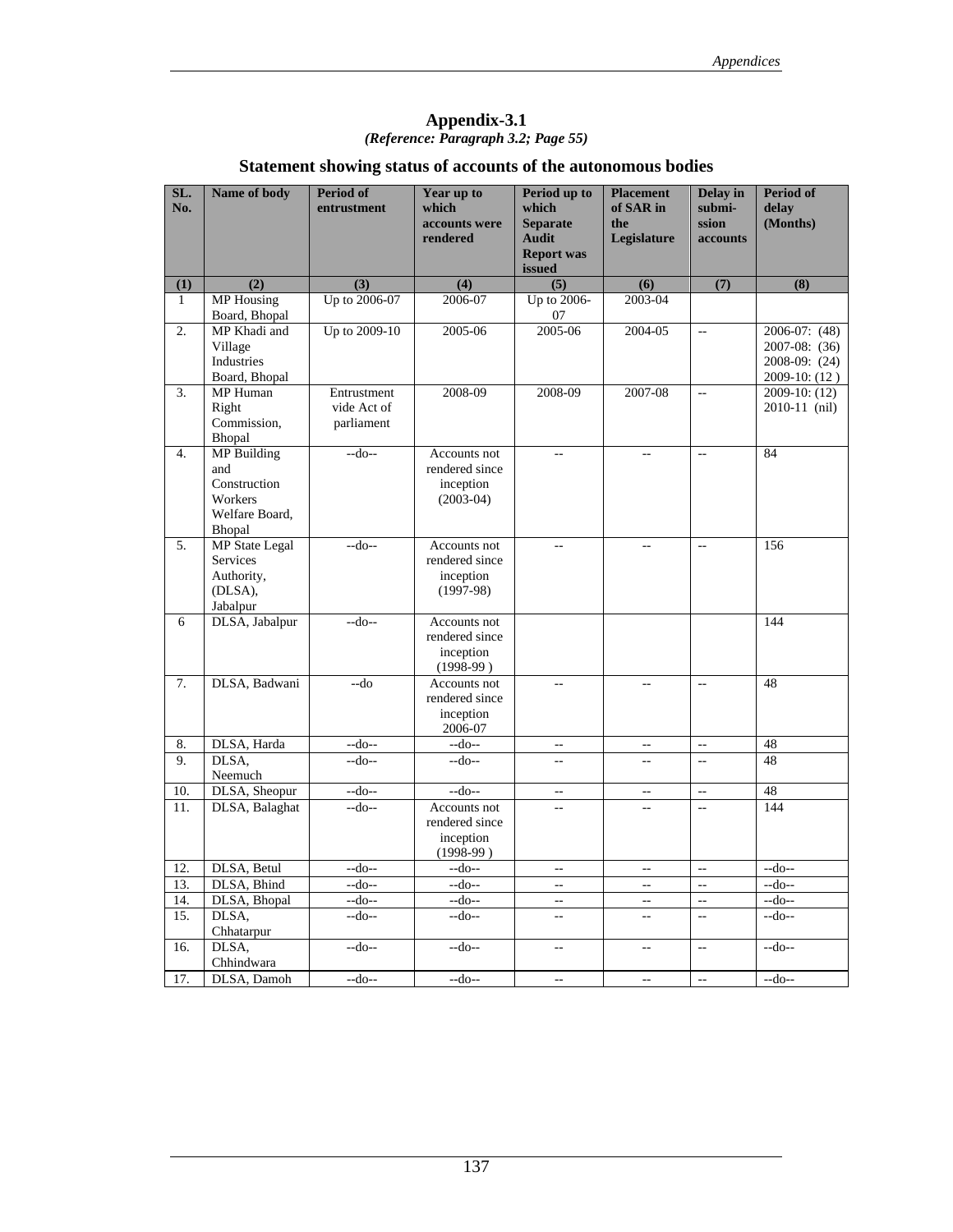| (1) | $\overline{(2)}$ | $\overline{(3)}$ | (4)                            | (5)                                           | (6)                                           | (7)                                           | (8)    |
|-----|------------------|------------------|--------------------------------|-----------------------------------------------|-----------------------------------------------|-----------------------------------------------|--------|
| 18. | DLSA, Datia      | Entrustment      | Accounts not                   |                                               | $\sim$                                        | $\overline{a}$                                | 144    |
|     |                  | vide Act of      | rendered since                 |                                               |                                               |                                               |        |
|     |                  | parliament       | 1998-99                        |                                               |                                               |                                               |        |
| 19. | DLSA, Dewas      | $-do-$           | $-do-$                         | $\overline{\phantom{a}}$                      | $\overline{\phantom{m}}$                      | $\mathbf{u}$                                  | $-do-$ |
| 20. | DLSA, Dhar       | $-do-$           | $-do-$                         | $\overline{\phantom{a}}$                      | $\overline{\phantom{m}}$                      | $\mathbf{u}$                                  | $-do-$ |
| 21. | DLSA, Guna       | $-do-$           | $-do-$                         | $\overline{a}$                                | $\overline{\phantom{m}}$                      | $\mathbb{L}^{\mathbb{L}}$                     | $-do-$ |
| 22. | DLSA, Gwalior    | $-do-$           | $-do-$                         | $\overline{\phantom{a}}$                      | $\overline{\phantom{m}}$                      | $\overline{a}$                                | $-do-$ |
| 23. | DLSA.            | $-do-$           | $-do-$                         | $-1$                                          | $=$                                           | $\overline{a}$                                | $-do-$ |
|     | Hoshangabad      |                  |                                |                                               |                                               |                                               |        |
| 24. | DLSA, Indore     | $-do-$           | $-do-$                         | $\overline{\phantom{a}}$                      | $\mathord{\hspace{1pt}\text{--}\hspace{1pt}}$ | $\overline{\phantom{a}}$                      | $-do-$ |
| 25. | DLSA, Jhabua     | $-do-$           | $-do-$                         | $\overline{a}$                                | $\overline{\phantom{a}}$                      | $\overline{\phantom{a}}$                      | $-do-$ |
| 26. | DLSA, Katni      | $-do-$           | Accounts not                   | $\overline{a}$                                | Ξ.                                            | ÷.                                            | 96     |
|     |                  |                  | rendered since                 |                                               |                                               |                                               |        |
|     |                  | $-cd$ o--        | 2002-03                        |                                               |                                               |                                               | 144    |
| 27. | DLSA,<br>Khandwa |                  | Accounts not<br>rendered since | $\overline{\phantom{a}}$                      | $\overline{\phantom{a}}$                      | $\overline{\phantom{a}}$                      |        |
|     |                  |                  | 1998-99                        |                                               |                                               |                                               |        |
| 28. | DLSA, Mandla     | $-do-$           | $-do-$                         | $\overline{\phantom{a}}$                      | $\overline{\phantom{m}}$                      | $\overline{\phantom{a}}$                      | $-do-$ |
| 29. | DLSA.            | $-do-$           | $-do-$                         | $\sim$ $\sim$                                 | $\mathbf{u}$                                  | $\overline{a}$                                | $-do-$ |
|     | Mandsaur         |                  |                                |                                               |                                               |                                               |        |
| 30. | DLSA, Morena     | $-do-$           | $-do-$                         | $\overline{\phantom{a}}$                      | $\overline{\phantom{a}}$                      | $\mathbb{L}^{\mathbb{L}}$                     | $-do-$ |
| 31. | DLSA.            | $-do-$           | $-do-$                         | $-$                                           | $\sim$                                        | $\sim$ $\sim$                                 | $-do-$ |
|     | Narsinghpur      |                  |                                |                                               |                                               |                                               |        |
| 32. | DLSA, Panna      | $-do-$           | $-do-$                         | $\overline{\phantom{a}}$                      | $\overline{\phantom{m}}$                      | $\overline{\phantom{a}}$                      | $-do-$ |
| 33. | DLSA, Raisen     | $-do-$           | $-do-$                         | $\overline{\phantom{a}}$                      | $\overline{\phantom{a}}$                      | $\mathbb{Z}^{\mathbb{Z}}$                     | $-do-$ |
| 34. | DLSA, Rajgarh    | $-do-$           | $-do-$                         | $-$                                           | $\overline{\phantom{a}}$                      | $\overline{\phantom{a}}$                      | $-do-$ |
| 35. | DLSA, Ratlam     | $-do-$           | $-do-$                         | $\overline{\phantom{a}}$                      | $\overline{\phantom{m}}$                      | $\overline{\phantom{a}}$                      | $-do-$ |
| 36. | DLSA, Rewa       | $-do-$           | $-do-$                         | $\overline{\phantom{a}}$                      | $\overline{\phantom{a}}$                      | $\overline{\phantom{a}}$                      | $-do-$ |
| 37. | DLSA, Sagar      | $-do-$           | $-do-$                         | $\overline{\phantom{a}}$                      | $\sim$ $\sim$                                 | $\mathbb{Z}^{\mathbb{Z}}$                     | $-do-$ |
| 38. | DLSA, Sehore     | $-do-$           | $-do-$                         | $-$                                           | $\overline{\phantom{a}}$                      | $\overline{\phantom{a}}$                      | $-do-$ |
| 39. | DLSA, Seoni      | $-do-$           | $-do-$                         | $\overline{\phantom{a}}$                      | $\mathord{\hspace{1pt}\text{--}\hspace{1pt}}$ | $\mathbb{L}^{\mathbb{L}}$                     | $-do-$ |
| 40. | DLSA, Shahdol    | $-do-$           | $-do-$                         | $\overline{\phantom{a}}$                      | $\overline{\phantom{a}}$                      | $\overline{\phantom{a}}$                      | $-do-$ |
| 41. | DLSA, Shajapur   | $-do-$           | $-do-$                         | $\overline{\phantom{a}}$                      | $\sim$ $\sim$                                 | $\mathbb{L}^{\mathbb{L}}$                     | $-do-$ |
| 42. | DLSA, Shivpuri   | $-do-$           | $-do-$                         | $\mathcal{L} =$                               | $\mathord{\hspace{1pt}\text{--}\hspace{1pt}}$ | $\sim$                                        | $-do-$ |
| 43. | DLSA, Sidhi      | $-do-$           | $-do-$                         | $\overline{\phantom{a}}$                      | $\overline{\phantom{a}}$                      | $\overline{\phantom{a}}$                      | $-do-$ |
| 44. | DLSA,            | $-do-$           | $-do-$                         | $\mathord{\hspace{1pt}\text{--}\hspace{1pt}}$ | $\mathbf{u}$                                  | $\mathbf{u}$                                  | $-do-$ |
|     | Tikamgarh        |                  |                                |                                               |                                               |                                               |        |
| 45. | DLSA, Ujjain     | $-do-$           | $-do-$                         | $\overline{\phantom{a}}$                      | $\mathbf{u}$                                  | $\overline{\phantom{a}}$                      | $-do-$ |
| 46. | DLSA, Vidisha    | $-do-$           | $-do-$                         | $\overline{\phantom{a}}$                      | $\overline{\phantom{m}}$                      | $\overline{\phantom{a}}$                      | $-do-$ |
| 47. | DLSA,            | $-do-$           | $-do-$                         | $\mathcal{L} =$                               | $\mathbf{u}$                                  | $\mathord{\hspace{1pt}\text{--}\hspace{1pt}}$ | $-do-$ |
|     | Mandleshwar      |                  |                                |                                               |                                               |                                               |        |
| 48. | DLSA, Satna      | $-do-$           | $-$ do--                       | $\overline{\phantom{a}}$                      | $\overline{\phantom{m}}$                      | $\mathcal{L}_{\mathcal{F}}$                   | $-do-$ |

*1. Delays calculated from the financial year in which unit was established. 2. Delays calculated taking of 30th June as date for the submission of Annual Accounts for prior financial year* 

3. Figures in brackets represent delay in months from the month of issue of letter for submission of their accounts.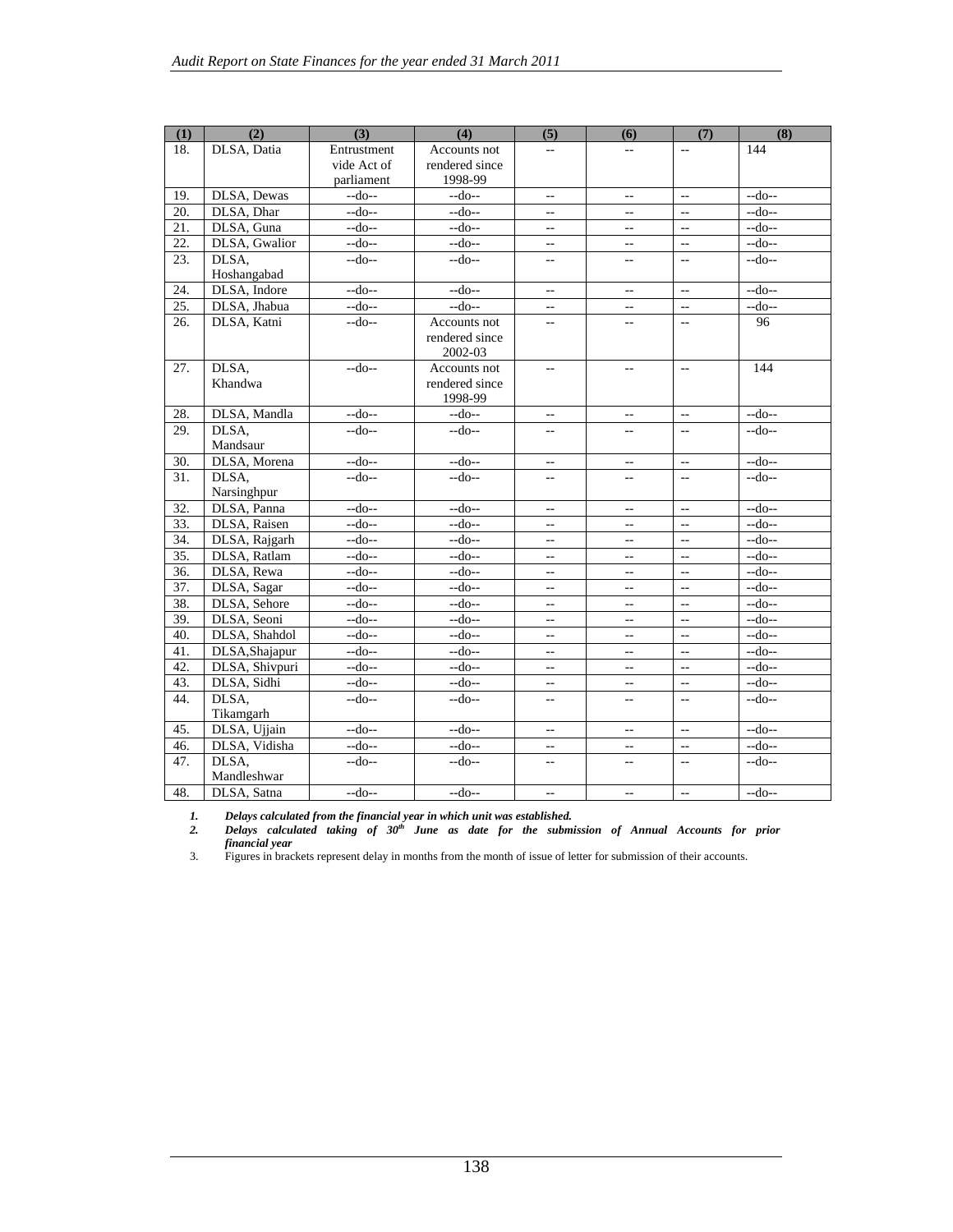*Appendices*

#### **Appendix-3.2** *(Reference: Paragraph 3.3, Page 56)*  **Department-wise/duration-wise break-up of the cases of misappropriation, defalcation, etc,**

|                |                                                    |                    |                        |                                 |                                             |                 |                     |                  |                                 |                   |                            |                           |                                 |                 | (₹ in lakh)                     |
|----------------|----------------------------------------------------|--------------------|------------------------|---------------------------------|---------------------------------------------|-----------------|---------------------|------------------|---------------------------------|-------------------|----------------------------|---------------------------|---------------------------------|-----------------|---------------------------------|
| Sl.            | <b>Name of the Department</b>                      | Up to 5 years      |                        | 5 to 10 years<br>10 to 15 years |                                             |                 | 15 to 20 years      |                  | 20 to 25 years                  | 25 years and more |                            | <b>Total no. of cases</b> |                                 |                 |                                 |
| No.            |                                                    | No. of<br>cases    | $(in$ lakh $)  $       |                                 | Amount No. of Amount<br>cases $ $ (in lakh) | No. of<br>cases | Amount<br>(in lakh) | No. of<br>cases  | <b>Amount</b><br>$(in$ lakh $)$ | No. of<br>cases   | <b>Amount</b><br>(in lakh) | No. of<br>cases           | <b>Amount</b><br>$(in$ lakh $)$ | No. of<br>cases | <b>Amount</b><br>$(in$ lakh $)$ |
| 1              | $\overline{\phantom{a}}$                           | 3                  | $\boldsymbol{\Lambda}$ | 5                               | 6                                           | $\mathbf{r}$    | 8                   | $\boldsymbol{q}$ | 10                              | 11                | 12                         | 13                        | 14                              | 15              | 16                              |
|                | 2210-Medical and Public Health<br>Department       | $\mathbf{\hat{z}}$ | 6.62                   | 3                               | 6.06                                        |                 | 27.80               | $-0$             |                                 | 20                | 18.35                      | 20                        | 9.85                            | 51              | 68.68                           |
| $\overline{c}$ | 2211-Family Welfare                                | Nil                | Nil                    | Nil                             |                                             |                 |                     |                  |                                 |                   | 0.34                       | 11                        | 5.10                            | 13              | 5.44                            |
| 3              | 2245- Natural Calamities                           |                    |                        |                                 |                                             |                 |                     |                  |                                 |                   |                            |                           |                                 |                 |                                 |
| $\overline{4}$ | 2051- Public Service Commission                    |                    |                        |                                 |                                             |                 |                     |                  |                                 |                   |                            |                           |                                 |                 |                                 |
| 5              | 2029-Land Revenue                                  |                    |                        |                                 | 0.80                                        |                 | 0.00                | $\Omega$         | 0.00                            |                   | 2.40                       | 5                         | 0.84                            | 12              | 4.04                            |
| 6              | 2058- Stationery and Printing                      | $\Omega$           | 0.00                   | $\Omega$                        | 0.00                                        |                 | 0.00                |                  | 0.67                            |                   |                            |                           |                                 |                 | 0.67                            |
| $\overline{7}$ | 2053-District Administration                       |                    | 0.01                   |                                 | 0.00                                        |                 |                     |                  |                                 |                   | 0.40                       |                           | 0.40                            |                 | 0.81                            |
| 8              | 2014-Administration of Justice                     | 3                  | 5.65                   |                                 | 3.70                                        |                 |                     | $\overline{c}$   | 1.73                            |                   |                            | $\overline{2}$            | 0.29                            |                 | 11.37                           |
| $\mathbf{Q}$   | 2054-Treasury and Accounts<br>(Finance Department) | $\mathcal{D}$      | 15.00                  |                                 |                                             |                 | 19.78               |                  |                                 |                   | 1.16                       |                           | 12.10                           | 12              | 48.04                           |
| 10             | 2039-State Excise                                  |                    | 0.35                   | $\overline{c}$                  | 0.30                                        |                 | 0.29                |                  |                                 |                   |                            | 3                         | 3.50                            |                 | 4.44                            |
| 11             | 2230-Labour and Employment                         |                    | 4.03                   |                                 | 7.38                                        |                 | 0.00                |                  |                                 |                   |                            |                           |                                 | 10              | 11.41                           |
| 12             | 2401-Agriculture Department                        |                    | 9.16                   |                                 | 4.36                                        |                 |                     | $\overline{c}$   | 1.52                            |                   | 0.33                       |                           | 0.32                            | 14              | 15.69                           |
| 13             | 2402-Agriculture Department                        |                    | 0.40                   |                                 | 0.95                                        |                 |                     |                  |                                 |                   |                            |                           | 0.71                            |                 | 2.06                            |
| 14             | 2406-Forestry & Wild Life                          | 167                | 423.51                 | 237                             | 214.44                                      | 433             | 415.64              | 379              | 125.19                          | 634               | 139.03                     | 438                       | 67.75                           | 2288            | 1385.56                         |
| 15             | 2408-Food and Civil Supply                         |                    | 0.00                   |                                 | 0.01                                        |                 |                     |                  |                                 |                   |                            |                           | 0.52                            |                 | 0.53                            |
| 16             | 2425-Co-operative                                  |                    | 4.60                   |                                 | 1.12                                        |                 |                     |                  |                                 |                   |                            |                           |                                 |                 | 5.72                            |
| 17             | 2851-Village Industry                              |                    | 0.80                   |                                 | 2.75                                        |                 |                     |                  |                                 |                   |                            |                           | 0.07                            |                 | 3.62                            |
| 18             | 2852-Village Industry                              |                    | 0.00                   |                                 | 1.03                                        |                 |                     |                  |                                 |                   |                            |                           |                                 |                 | 1.03                            |

139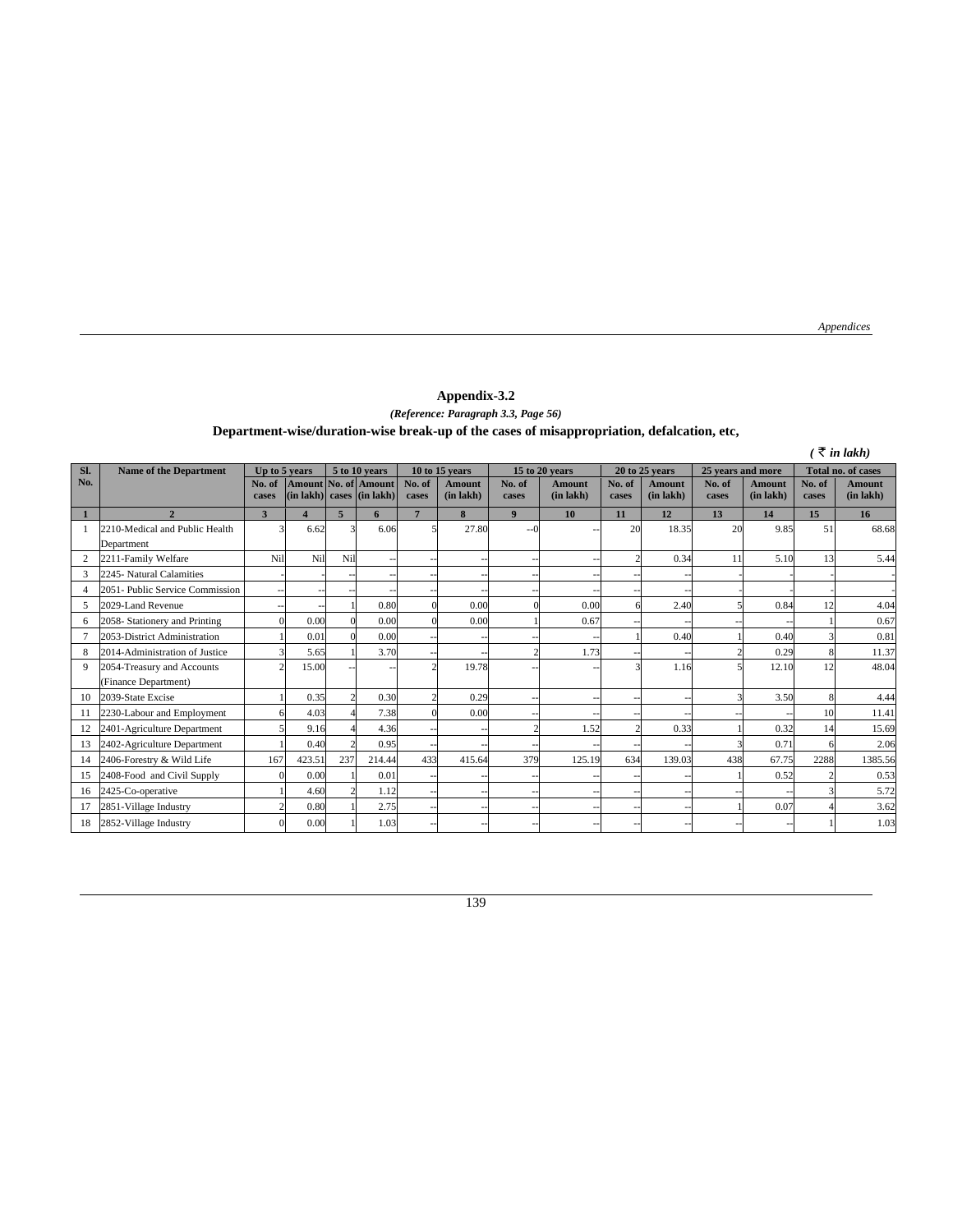| Audit Report on State Finances for the year ended 31 March 2011 |  |  |  |
|-----------------------------------------------------------------|--|--|--|
|                                                                 |  |  |  |

| $\mathbf{1}$ | $\overline{2}$                                  | 3   | $\boldsymbol{4}$ | 5   | 6              | $7\phantom{.0}$ | 8      | 9   | 10             | 11  | 12     | 13  | 14         | 15   | 16      |
|--------------|-------------------------------------------------|-----|------------------|-----|----------------|-----------------|--------|-----|----------------|-----|--------|-----|------------|------|---------|
| 19           | 2202-School Education                           | 62  | 2680.78          | 13  | 18.65          | 12              | 6.23   | 15  | 8.39           | 21  | 12.35  | 31  | 13.93      | 154  | 2740.33 |
| 20           | 2203-Technical Education                        | 14  | 18.30            |     | 8.60           | -               |        |     | $\sim$         |     |        |     |            | 19   | 26.90   |
| 21           | 2205-Art and Culture                            |     | 0.00             |     | 0.25           | $\sim$          |        |     | 13.12          |     | $\sim$ | $-$ |            |      | 13.37   |
| 22           | 2501Special programmes for<br>Rural Development | っ   | 43.56            |     | 1.33           |                 | 1.54   |     | 2.99           |     | 0.37   |     |            | 11   | 49.79   |
| 23           | 2505-Rural Employment                           |     | 0.00             |     |                |                 |        |     |                |     |        |     |            |      | 0.00    |
| 24           | 2515-Other Rural Development<br>Programmes      |     | 1.47             |     |                |                 |        |     |                |     |        |     |            |      | 1.47    |
| 25           | 2225-Welfare of SC/ST/OBC                       |     | $\sim$           |     |                |                 | 1.78   | 16  | 10.21          |     | 6.53   | 12  | 2.54       | 38   | 21.06   |
| 26           | $2853$ -Mining                                  |     | 0.99             |     | 0.54           | $\sim$          |        |     | $\sim$         |     |        |     |            |      | 1.53    |
| 27           | 2030-Stamp and Registration                     |     | 0.00             |     | 0.34           |                 |        |     | $\overline{a}$ |     | 0.96   |     |            |      | 1.30    |
| 28           | 2041-Transport                                  |     | $-$              |     |                |                 |        |     | $\sim$         |     | 5.64   |     |            |      | 5.64    |
| 29           | 2235-Rehabilitation Department                  |     |                  |     | 0.00           |                 | 0.00   |     | 0.00           |     | 0.00   |     | 0.19       |      | 0.19    |
| 30           | 2235-Panchayat                                  |     | 0.00             |     | 0 <sup>0</sup> |                 | 4.04   |     | 0.14           |     | 0.10   |     | 2.83       |      | 7.11    |
| 31           | 2235-Women and Child Welfare                    |     | 0.00             |     | 1.31           |                 | 0.00   |     | 1.20           |     | 1.06   |     | 0.00       |      | 3.57    |
| 32           | 2403-Veterinary Services                        |     | 0.00             |     | 1.82           |                 | 4.35   |     | 0.24           |     | 0.92   |     | 5.63       | 18   | 12.96   |
| 33           | 2055-Police                                     | 180 | 47.07            | 211 | 72.82          | 40              | 29.86  | 17  | 9.54           |     | 1.08   |     | $\sim$ $-$ | 452  | 160.37  |
| 34           | <b>WRD</b>                                      |     | 6.73             |     |                |                 |        |     |                |     |        |     |            |      | 6.73    |
|              | Total                                           | 468 | 3269.03          | 501 | 348.56         | 506             | 511.31 | 439 | 174.94         | 710 | 191.02 | 540 | 126.57     | 3164 | 4621.43 |

140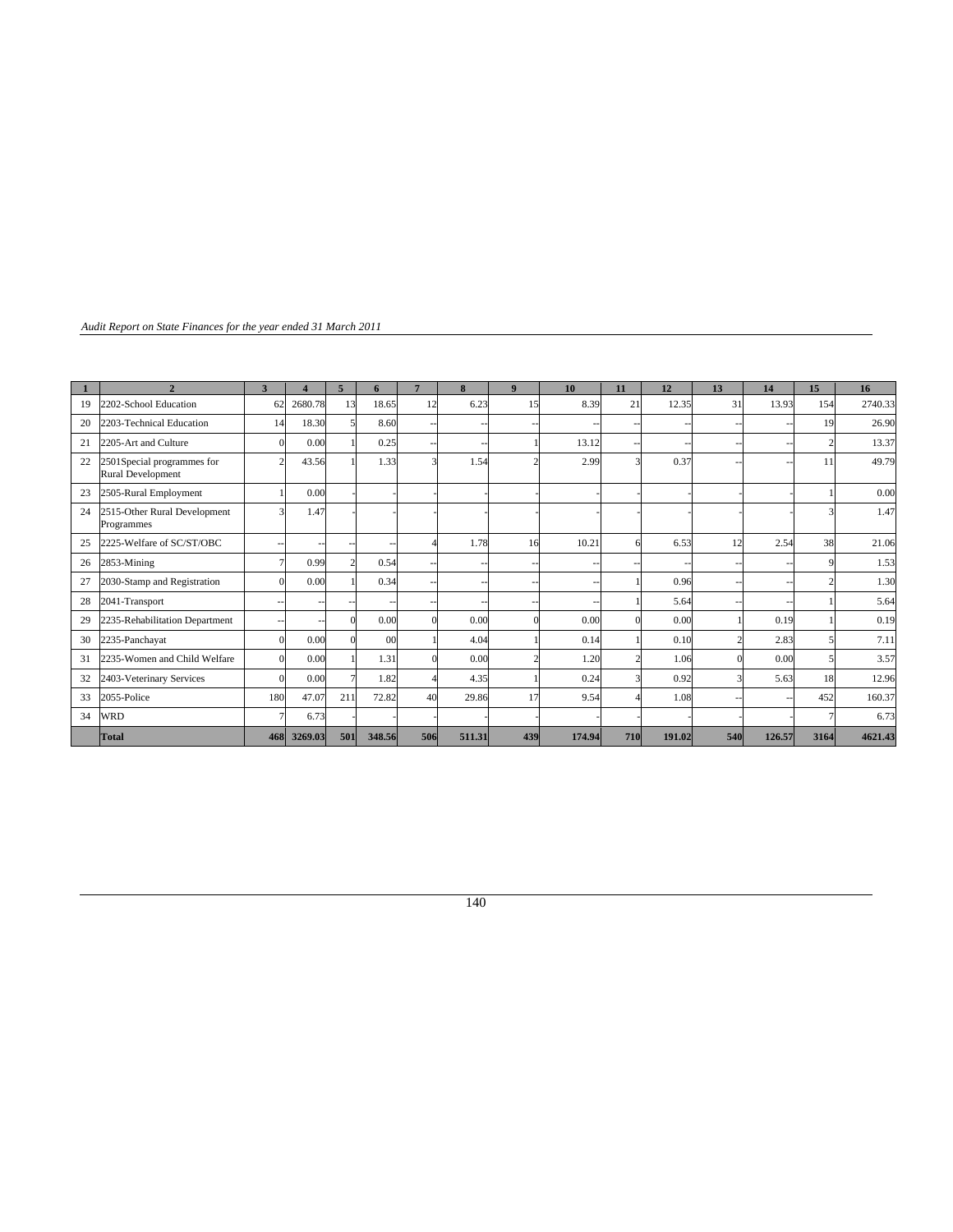# **Appendix-3.3**

# *(Reference: Paragraph 3.3, Page 56)*  **Department-wise details of cases of write offs for 2010-11**

| Sl.No.<br><b>Department</b> |                                                                                  | <b>Authority</b>                                                                                                          | <b>Brief particulars</b>                                                       | No. of         | <b>Amount</b>                      |
|-----------------------------|----------------------------------------------------------------------------------|---------------------------------------------------------------------------------------------------------------------------|--------------------------------------------------------------------------------|----------------|------------------------------------|
|                             |                                                                                  | sanctioning write off                                                                                                     |                                                                                | cases          | $(\text{In}\,\bar{\mathbf{\tau}})$ |
| 1.                          | 2245-Natural<br>Calamities                                                       | Director, Gas Tragedy<br>Relief and<br>Rehabilitation, Bhopal.                                                            | Theft at Gas<br>Tragedy Relief and<br>Rehabilitation<br>Bhopal on 11-06-<br>08 | 1              | 2679.00                            |
| $\overline{2}$ .            | 2055-Police                                                                      | Police Department                                                                                                         | Vehicle accident<br>etc.                                                       | 10             | 272467.00                          |
| 3.                          | 2225- Welfare of<br>SC/ST/OBC                                                    | Commissioner, Tribal<br>Development Bhopal.                                                                               | Loss due to theft of<br>Material ,Fall of<br>Building etc.                     | $\overline{7}$ | 21992.00                           |
| $\overline{4}$ .            | 2235 Rehabilitation Rehabilitation                                               | Department                                                                                                                | Loss of Tin shed<br>due to storm in<br>Harda Unit                              | $\mathbf{1}$   | 28681.00                           |
| 5.                          | 2853- Non-Ferrous Office of the main<br>Mining &<br>Metallurgical<br>Industries. | Regional Directorate,<br>Mining &<br>Metallurgical, Rewa.                                                                 | Loss due to<br>deposit of Bedhan<br>material in Bore<br>Hole.                  | 3              | 27373.00                           |
| 6.                          | 2415-Agriculture                                                                 | Director Agriculture,<br>M.P.                                                                                             | Loss due to theft.                                                             | $\mathbf{1}$   | 8683.83                            |
| 7.                          | wild life                                                                        | 2406- Forestry and Add. Principal Chief<br><b>Conservator Forest</b><br>(Finance and Budget)<br>M.P. Bhopal and<br>Sr.DAG | Due to non<br>recovery loss                                                    | $\overline{4}$ | 7905.00                            |
| 8.                          | --do--                                                                           | --do--                                                                                                                    | Due to court orders                                                            | $\mathbf{1}$   | 5800.00                            |
| 9.                          | $-do-$                                                                           | $-do-$                                                                                                                    | Due to fire accident                                                           | $\mathbf{1}$   | 550.00                             |
| 10.                         | <b>Water Resources</b><br>Department                                             | Senior Geologist Dir.<br>Ground Survey Unit I,<br>Ujjain                                                                  | Theft of prepaid<br>meter of water<br>supply                                   | $\mathbf{1}$   | 33348.00                           |
|                             | <b>Total</b>                                                                     |                                                                                                                           |                                                                                | 30             | 409478.83                          |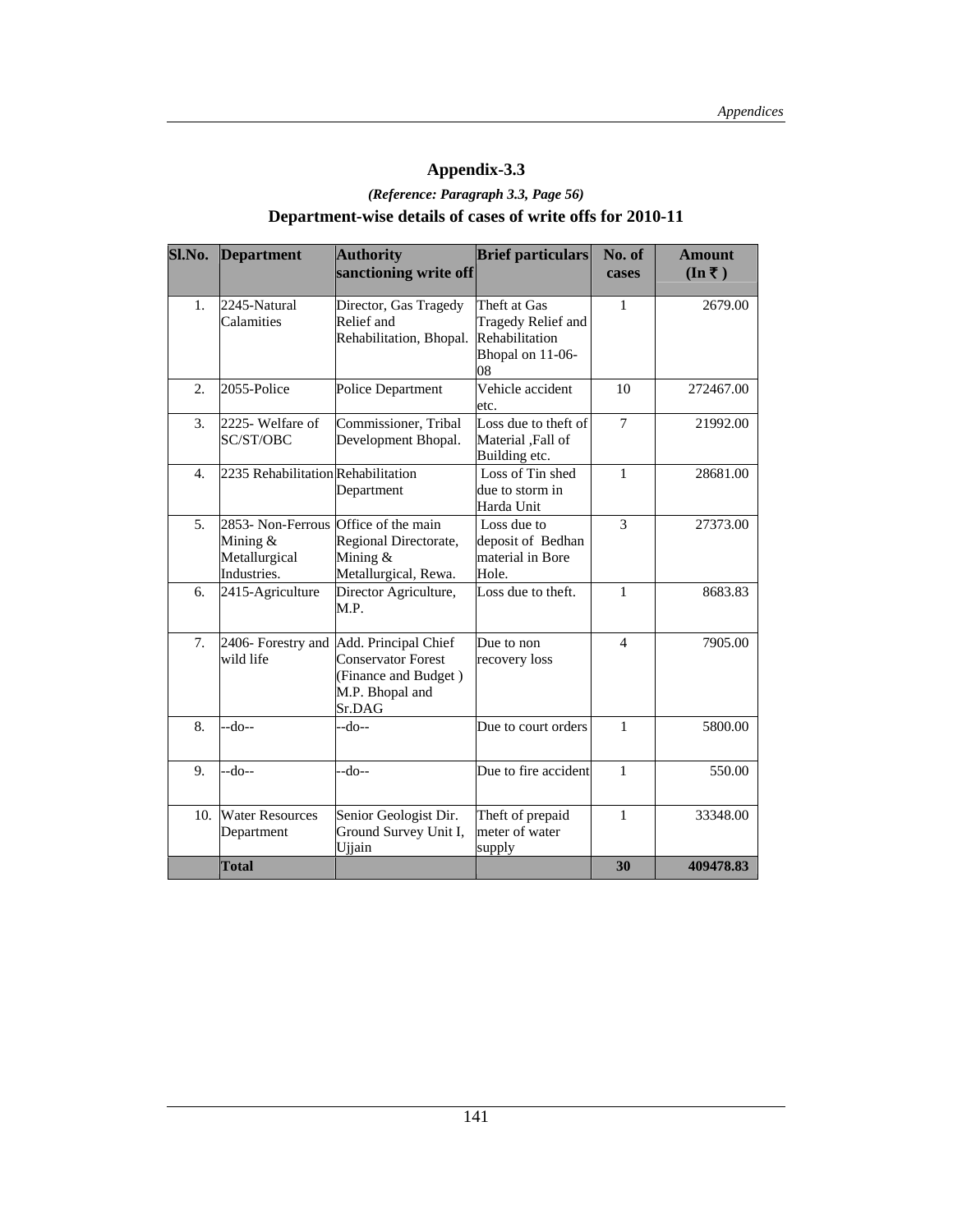## **Appendix- 3.4**

#### *(Reference : Paragraph 3.3, Page 56)*

### **Department/category-wise details in respect of cases of loss to Government due to theft, misappropriation/loss of Government material**

| <b>Name of Department</b>                                    |                           | <b>Theft Cases</b>            | Misappropriation/<br><b>Total</b><br><b>Loss of Government</b><br><b>Material</b> |                                                   |                           |                                                                   |
|--------------------------------------------------------------|---------------------------|-------------------------------|-----------------------------------------------------------------------------------|---------------------------------------------------|---------------------------|-------------------------------------------------------------------|
|                                                              | <b>Number</b><br>of Cases | <b>Amount</b><br>( ₹ in 1akh) | <b>Number</b><br>of Cases                                                         | <b>Amount</b><br>$\sqrt{\overline{\xi}}$ in lakh) | Number of<br><b>Cases</b> | <b>Amount</b><br>$(\overline{\mathbf{\overline{\zeta}}}$ in lakh) |
| $\mathbf{1}$                                                 | $\overline{2}$            | 3                             | $\overline{\mathbf{4}}$                                                           | 5                                                 | 6                         | $\overline{7}$                                                    |
| 2210-Medical and Public                                      | 22                        | 16.28                         | 29                                                                                | 52.40                                             | 51                        | 68.68                                                             |
| <b>Health Department</b>                                     |                           |                               |                                                                                   |                                                   |                           |                                                                   |
| 2211-Family Welfare                                          | $\boldsymbol{0}$          | 0.00                          | 13                                                                                | 5.44                                              | 13                        | 5.44                                                              |
| 2029-Land Revenue                                            | $\boldsymbol{0}$          | 0.00                          | 12                                                                                | 4.04                                              | 12                        | 4.04                                                              |
| 2054-Treasury and<br>Accounts                                | $\overline{3}$            | 15.11                         | 9                                                                                 | 32.93                                             | 12                        | 48.04                                                             |
| 2014-Administration &<br>Justice                             | 3                         | 0.62                          | 5                                                                                 | 10.75                                             | 8                         | 11.37                                                             |
| 2053-District<br>Administration                              | $\mathbf{1}$              | 0.39                          | $\overline{2}$                                                                    | 0.42                                              | $\overline{3}$            | 0.81                                                              |
| 2058-Stationery and<br>Printing                              |                           | 0.00                          |                                                                                   | 0.67                                              | $\mathbf{1}$              | 0.67                                                              |
| 2030-Stamps and<br>Registration                              | $\mathbf{1}$              | 0.34                          |                                                                                   | 0.96                                              | $\overline{2}$            | 1.30                                                              |
| 2041-Transport                                               | $\mathbf{1}$              | 5.64                          |                                                                                   | 0.00                                              | 1                         | 5.64                                                              |
| 2055-Police                                                  | $\overline{18}$           | 32.29                         | 434                                                                               | 128.08                                            | 452                       | 160.37                                                            |
| 2225-Tribal Welfare<br>SC/ST/OBC                             | 3                         | 0.11                          | 35                                                                                | 20.95                                             | 38                        | 21.06                                                             |
| 2235- Panchayat                                              | $\mathbf{1}$              | 1.23                          | $\overline{4}$                                                                    | 5.88                                              | 5                         | 7.11                                                              |
| 2235-Rehabilitation<br>Department-Women<br>and Child Welfare | $\overline{4}$            | 2.26                          |                                                                                   | 1.31                                              | 5                         | 3.57                                                              |
| 2235-Rehabilitation                                          |                           | 0.00                          | 1                                                                                 | 0.19                                              | 1                         | 0.19                                                              |
| 2403-Animal Husbandry                                        | $\overline{4}$            | 4.14                          | 14                                                                                | 8.82                                              | 18                        | 12.96                                                             |
| 2853-Mining &<br>Metallurgy                                  | $\overline{2}$            | 0.54                          |                                                                                   | 0.99                                              | 9                         | 1.53                                                              |
| 2039-State Excise                                            | $\overline{4}$            | 1.90                          | $\overline{4}$                                                                    | 2.54                                              | $\overline{8}$            | 4.44                                                              |
| 2202-School Education                                        | $\overline{70}$           | $\overline{76.98}$            | $\overline{84}$                                                                   | 2663.34                                           | 154                       | 2740.32                                                           |
| 2203-Technical<br>Education                                  | 12                        | 11.34                         |                                                                                   | 15.56                                             | 19                        | 26.90                                                             |
| 2205-Art&Culture                                             | $\overline{c}$            | 13.37                         | $\overline{0}$                                                                    | 0.00                                              | $\overline{c}$            | 13.37                                                             |
| 2230-Labour and<br>Employment                                | $\overline{8}$            | 4.42                          | $\overline{\mathcal{L}}$                                                          | 7.00                                              | 10                        | 11.42                                                             |
| 2401-Agriculture<br>Department                               | $\overline{9}$            | 4.94                          | 5                                                                                 | 10.75                                             | 14                        | 15.69                                                             |
| 2402-Agriculture<br>Department                               | $\overline{4}$            | 1.51                          | $\overline{2}$                                                                    | 0.55                                              | 6                         | 2.06                                                              |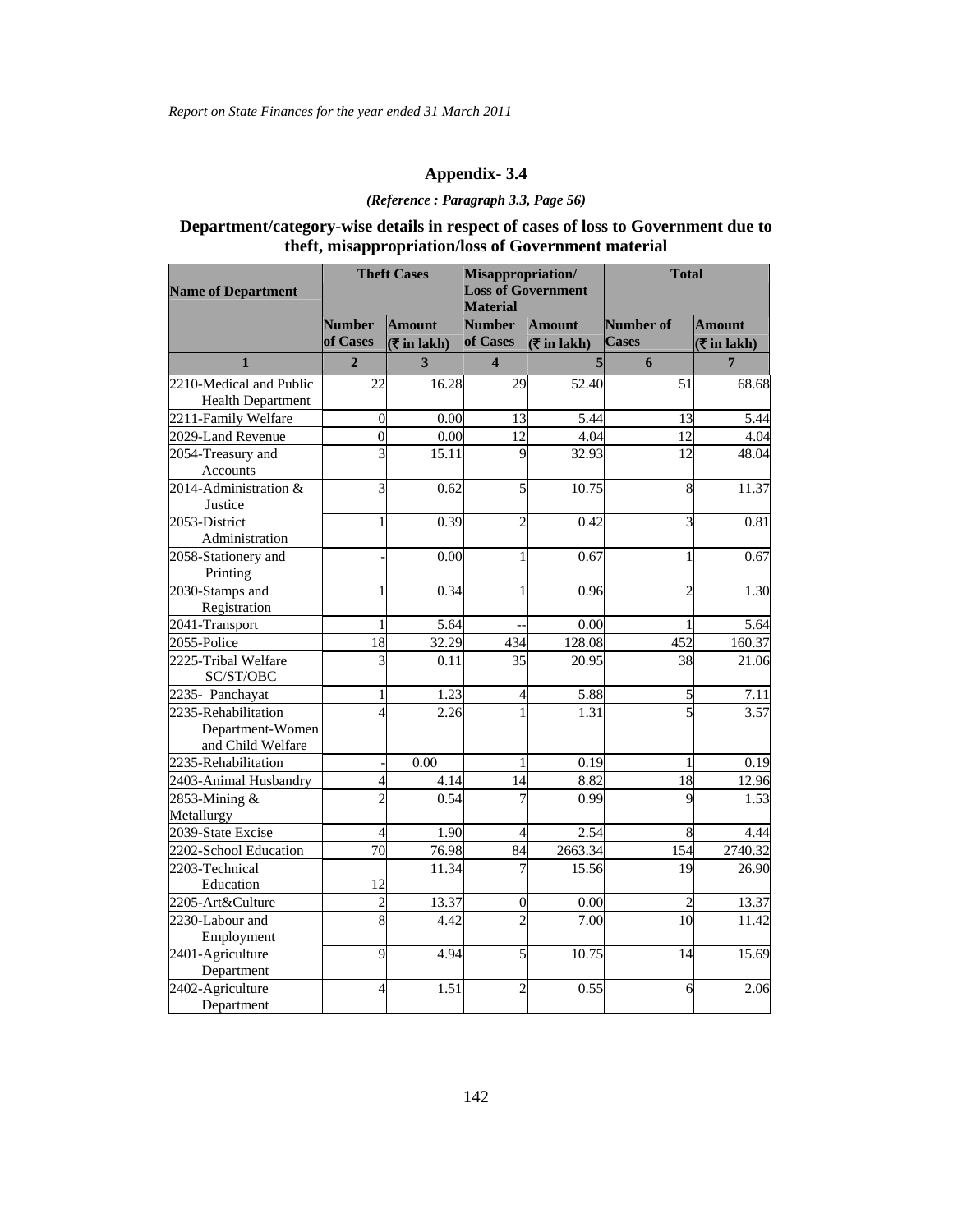|                         | $\overline{2}$ | 3      | 4    | 5       | 6    | 7       |
|-------------------------|----------------|--------|------|---------|------|---------|
| 2406- Forestry and Wild | 36             | 9.61   | 2252 | 1375.95 | 2288 | 1385.56 |
| Life                    |                |        |      |         |      |         |
| 2408-Food Storage&      |                | 0.01   |      | 0.52    | ◠    | 0.53    |
| Warehousing             |                |        |      |         |      |         |
| 2425-Co-Operation       |                | 5.72   |      | 0.00    | 3    | 5.72    |
| 2501-Special Programmes |                | 3.39   |      | 46.40   | 11   | 49.79   |
| for Rural Development   |                |        |      |         |      |         |
| 2515-Other Rural        |                | 1.25   |      | 0.22    | 3    | 1.47    |
| Development             |                |        |      |         |      |         |
| Programmes              |                |        |      |         |      |         |
| 2505-Rural Employment   |                | 0.00   |      | 0.00    |      | 0.00    |
| 2851-Village & Small    |                | 0.20   |      | 3.42    |      | 3.62    |
| Industries              |                |        |      |         |      |         |
| 2852-Industries         |                | 0.00   |      | 1.03    |      | 1.03    |
| <b>WRD</b>              |                | 6.73   |      |         |      | 6.73    |
| <b>Total</b>            | 227            | 220.32 | 2937 | 4401.11 | 3164 | 4621.43 |